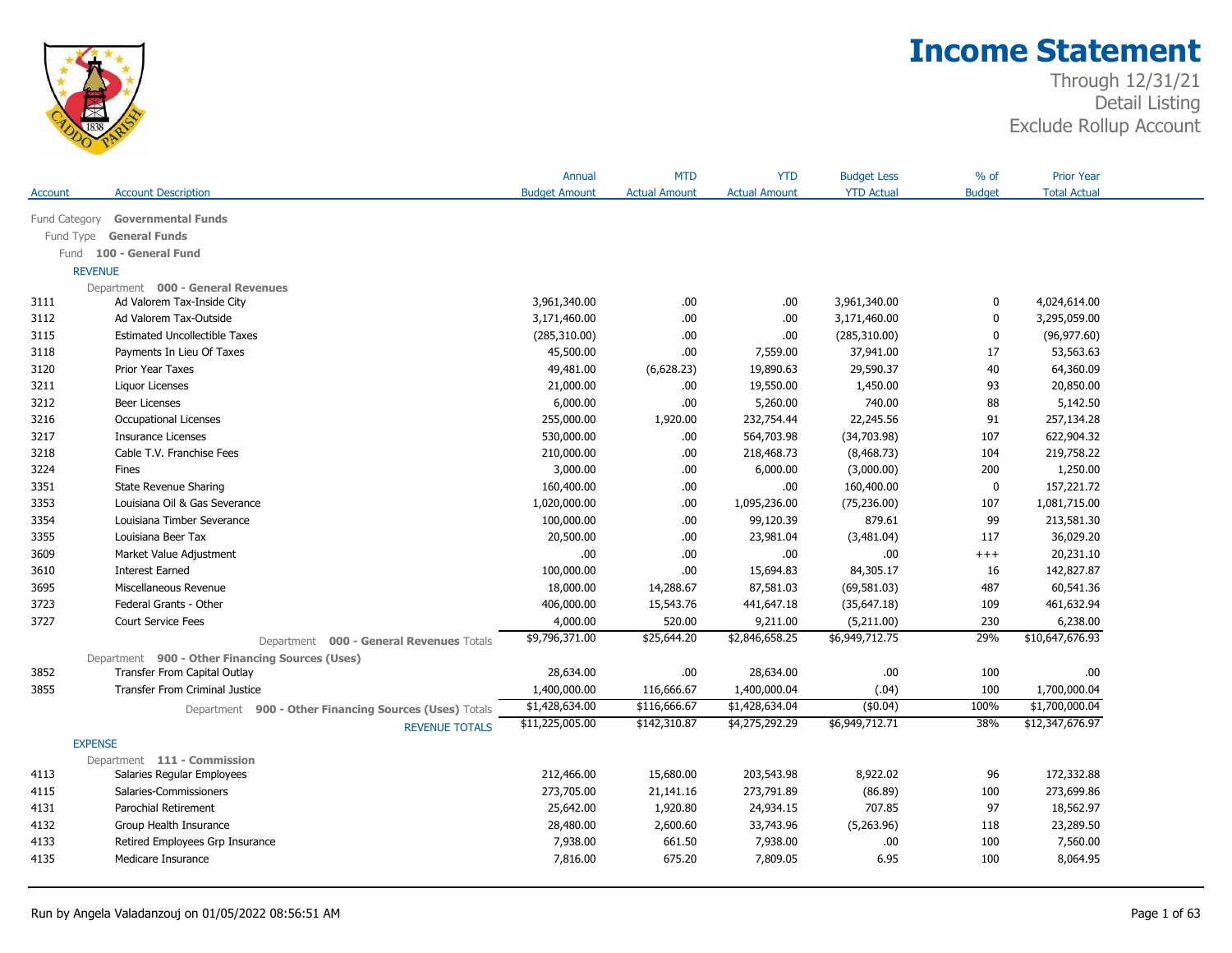

|                |                                       | Annual               | <b>MTD</b>           | <b>YTD</b>           | <b>Budget Less</b> | $%$ of        | <b>Prior Year</b>   |  |
|----------------|---------------------------------------|----------------------|----------------------|----------------------|--------------------|---------------|---------------------|--|
| Account        | <b>Account Description</b>            | <b>Budget Amount</b> | <b>Actual Amount</b> | <b>Actual Amount</b> | <b>YTD Actual</b>  | <b>Budget</b> | <b>Total Actual</b> |  |
| Fund Category  | <b>Governmental Funds</b>             |                      |                      |                      |                    |               |                     |  |
| Fund Type      | <b>General Funds</b>                  |                      |                      |                      |                    |               |                     |  |
|                | Fund 100 - General Fund               |                      |                      |                      |                    |               |                     |  |
| <b>EXPENSE</b> |                                       |                      |                      |                      |                    |               |                     |  |
|                | Department 111 - Commission           |                      |                      |                      |                    |               |                     |  |
| 4210           | Books and Subscriptions               | 950.00               | 169.02               | 670.47               | 279.53             | 71            | 573.73              |  |
| 4211           | Dues-Governmental Organizations       | 25,000.00            | .00.                 | 17,499.00            | 7,501.00           | 70            | 21,524.00           |  |
| 4220           | <b>Official Publications</b>          | 35,000.00            | .00.                 | 23,167.14            | 11,832.86          | 66            | 38,168.54           |  |
| 4230           | Education, Travel and Training        | 37,150.00            | 1,080.00             | 26,775.16            | 10,374.84          | 72            | 13,363.28           |  |
| 4241           | Office Supplies                       | 8,000.00             | 446.75               | 5,958.95             | 2,041.05           | 74            | 5,677.26            |  |
| 4242           | Postage                               | 1,200.00             | 14.02                | 321.27               | 878.73             | 27            | 665.87              |  |
| 4243           | Copy Supplies                         | 3,000.00             | 767.01               | 2,746.28             | 253.72             | 92            | 3,469.29            |  |
| 4280           | Telephone                             | 11,000.00            | (50.00)              | 5,878.02             | 5,121.98           | 53            | 10,784.85           |  |
| 4311           | Recruitment and Screenings            | 150.00               | .00.                 | .00.                 | 150.00             | $\bf{0}$      | 29.00               |  |
| 4321           | Legal and Auditing                    | 1,600.00             | 192.42               | 2,218.90             | (618.90)           | 139           | 1,528.07            |  |
| 4324           | <b>Information Systems Allocation</b> | 11,087.00            | 923.92               | 11,087.04            | (.04)              | 100           | 10,644.00           |  |
| 4327           | Professional Services                 | 47,850.00            | 60.00                | 39,869.74            | 7,980.26           | 83            | 6,194.50            |  |
| 4353           | Parking Fees                          | 1,200.00             | 189.00               | 637.00               | 563.00             | 53            | 357.00              |  |
| 4511           | Casualty Insurance                    | 886.00               | 73.81                | 885.72               | .28                | 100           | 885.72              |  |
| 4512           | Workers Comp Insurance                | 4,500.00             | 374.99               | 4,499.88             | .12                | 100           | 4,544.88            |  |
| 4546           | Reimb-MPC                             | (25,000.00)          | .00.                 | (19,685.50)          | (5,314.50)         | 79            | (12, 595.00)        |  |
| 4742           | Office Equipment                      | 4,000.00             | 381.62               | 2,016.03             | 1,983.97           | 50            | 1,343.00            |  |
|                | Department 111 - Commission Totals    | \$723,620.00         | \$47,301.82          | \$676,306.13         | \$47,313.87        | 93%           | \$610,668.15        |  |
|                | Department 120 - Criminal Justice     |                      |                      |                      |                    |               |                     |  |
|                | Division 21 - District Court          |                      |                      |                      |                    |               |                     |  |
| 4113           | Salaries Regular Employees            | 1,185,737.00         | 101,948.71           | 1,391,139.35         | (205, 402.35)      | 117           | 1,332,528.04        |  |
| 4114           | Salaries-Special                      | 2,500.00             | .00.                 | .00.                 | 2,500.00           | $\bf{0}$      | .00.                |  |
| 4119           | Salaries Reimbursed By Others         | (100,000.00)         | .00.                 | (94, 688.21)         | (5,311.79)         | 95            | (124, 996.45)       |  |
| 4131           | Parochial Retirement                  | 62,500.00            | 5,688.12             | 70,577.09            | (8,077.09)         | 113           | 64,936.50           |  |
| 4132           | Group Health Insurance                | 218,180.00           | 18,213.90            | 220,413.74           | (2, 233.74)        | 101           | 196,366.53          |  |
| 4133           | Retired Employees Grp Insurance       | 49,071.00            | 4,089.25             | 49,071.00            | .00.               | 100           | 46,734.00           |  |
| 4135           | Medicare Insurance                    | 16,600.00            | 1,369.55             | 18,885.59            | (2,285.59)         | 114           | 19,992.43           |  |
| 4136           | Caddo Parish Employee Retirement      | 90,500.00            | 6,337.94             | 121,091.67           | (30, 591.67)       | 134           | 87,922.01           |  |
| 4138           | <b>Unemployment Claims</b>            | 4,500.00             | .00.                 | (1,418.64)           | 5,918.64           | (32)          | 3,877.63            |  |
| 4210           | Books and Subscriptions               | 36,000.00            | .00.                 | 34,731.59            | 1,268.41           | 96            | 39,225.92           |  |
| 4230           | Education, Travel and Training        | .00.                 | (20.00)              | .00.                 | .00.               | $^{+++}$      | .00.                |  |
| 4241           | <b>Office Supplies</b>                | 20,000.00            | 2,762.04             | 14,231.28            | 5,768.72           | 71            | 18,908.99           |  |
| 4242           | Postage                               | 3,500.00             | 150.80               | 1,548.43             | 1,951.57           | 44            | 2,139.08            |  |
| 4243           | Copy Supplies                         | 16,500.00            | 1,154.25             | 15,270.09            | 1,229.91           | 93            | 16,101.75           |  |
| 4245           | Courtroom Supplies                    | 3,000.00             | .00.                 | 1,111.58             | 1,888.42           | 37            | 1,350.58            |  |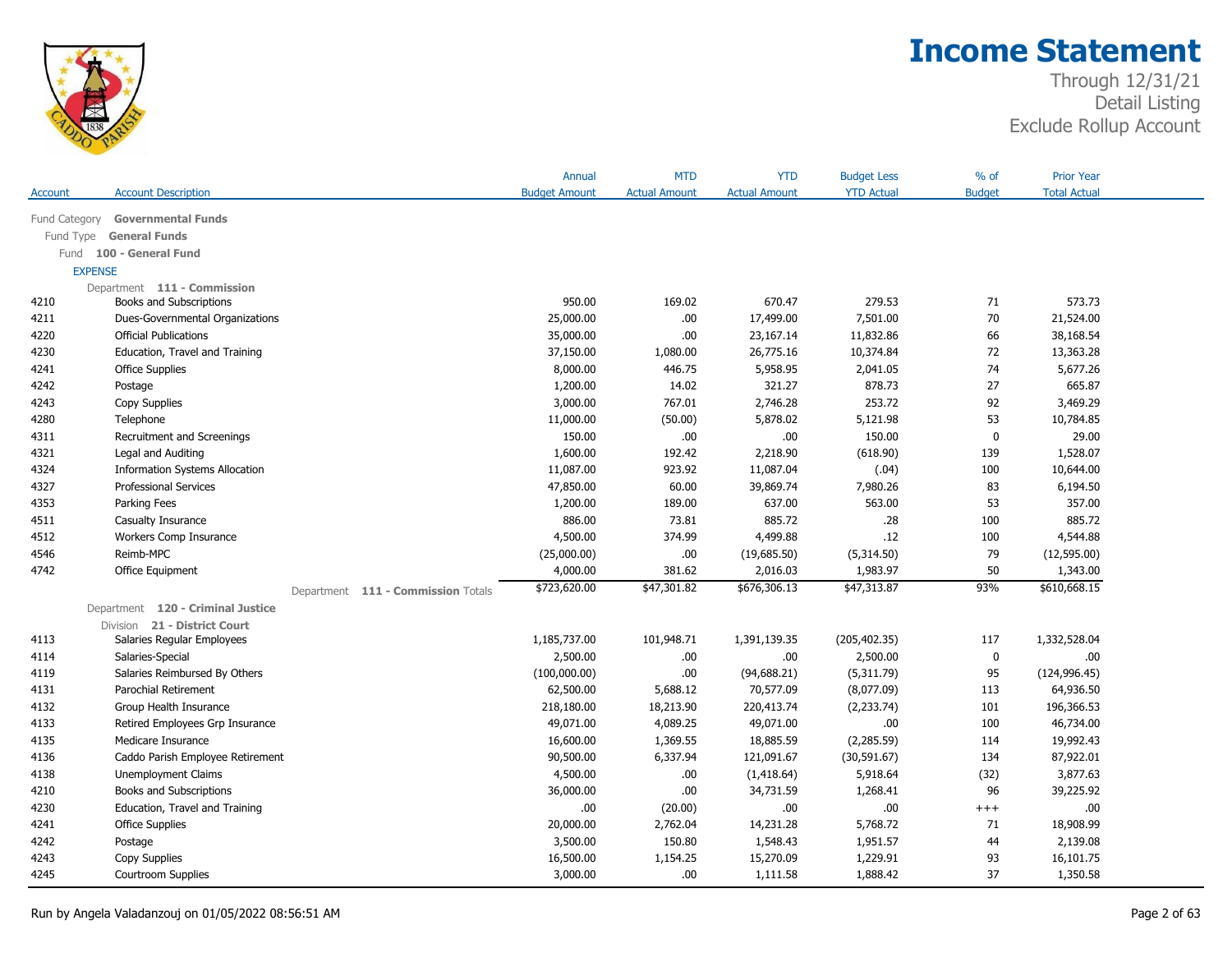

|               |                                        |                                               | Annual               | <b>MTD</b>           | <b>YTD</b>           | <b>Budget Less</b> | $%$ of         | <b>Prior Year</b>   |  |
|---------------|----------------------------------------|-----------------------------------------------|----------------------|----------------------|----------------------|--------------------|----------------|---------------------|--|
| Account       | <b>Account Description</b>             |                                               | <b>Budget Amount</b> | <b>Actual Amount</b> | <b>Actual Amount</b> | <b>YTD Actual</b>  | <b>Budget</b>  | <b>Total Actual</b> |  |
| Fund Category | <b>Governmental Funds</b>              |                                               |                      |                      |                      |                    |                |                     |  |
| Fund Type     | <b>General Funds</b>                   |                                               |                      |                      |                      |                    |                |                     |  |
|               | Fund 100 - General Fund                |                                               |                      |                      |                      |                    |                |                     |  |
|               | <b>EXPENSE</b>                         |                                               |                      |                      |                      |                    |                |                     |  |
|               | Department 120 - Criminal Justice      |                                               |                      |                      |                      |                    |                |                     |  |
|               | Division 21 - District Court           |                                               |                      |                      |                      |                    |                |                     |  |
| 4280          | Telephone                              |                                               | 11,500.00            | .00.                 | 273.79               | 11,226.21          | $\overline{2}$ | 780.67              |  |
| 4353          | Parking Fees                           |                                               | 15,000.00            | .00.                 | 14,780.00            | 220.00             | 99             | 14,216.00           |  |
| 4395          | Grant Programs - Other                 |                                               | 320,000.00           | 13,767.78            | 287,097.74           | 32,902.26          | 90             | 281,789.85          |  |
| 4511          | Casualty Insurance                     |                                               | 394.00               | 32.83                | 393.96               | .04                | 100            | 393.96              |  |
| 4512          | Workers Comp Insurance                 |                                               | 34,740.00            | 2,895.00             | 34,740.00            | .00.               | 100            | 34,965.00           |  |
| 4547          | Reimb-Hearing Officer                  |                                               | (275,000.00)         | .00.                 | .00                  | (275,000.00)       | $\mathbf 0$    | (275,000.00)        |  |
| 4598          | <b>Criminal Court Allocation</b>       |                                               | 200,000.00           | .00                  | .00                  | 200,000.00         | 0              | .00                 |  |
| 4742          | Office Equipment                       |                                               | 31,000.00            | 667.35               | 36,332.04            | (5, 332.04)        | 117            | 15,256.55           |  |
| 4754          | <b>Internet Access and Maintenance</b> |                                               | 4,500.00             | 284.85               | 5,199.24             | (699.24)           | 116            | 4,634.80            |  |
|               |                                        | 21 - District Court Totals<br><b>Division</b> | \$1,950,722.00       | \$159,342.37         | \$2,220,781.33       | (4270, 059.33)     | 114%           | \$1,782,123.84      |  |
|               | Division 23 - District Attorney        |                                               |                      |                      |                      |                    |                |                     |  |
| 4133          | Retired Employees Grp Insurance        |                                               | 29,037.00            | 2,419.75             | 29,037.00            | .00.               | 100            | 27,654.00           |  |
| 4395          | Grant Programs - Other                 |                                               | 175,000.00           | .00.                 | 138,986.32           | 36,013.68          | 79             | 181,033.52          |  |
| 4581          | Annual Appropriation                   |                                               | 5,760,000.00         | .00                  | 5,280,000.00         | 480,000.00         | 92             | 5,700,156.00        |  |
|               |                                        | 23 - District Attorney Totals<br>Division     | \$5,964,037.00       | \$2,419.75           | \$5,448,023.32       | \$516,013.68       | 91%            | \$5,908,843.52      |  |
|               | Division 25 - Coroner                  |                                               |                      |                      |                      |                    |                |                     |  |
| 4204          | Autopsies                              |                                               | 73,000.00            | 8,813.00             | 53,944.00            | 19,056.00          | 74             | 71,483.00           |  |
| 4581          | Annual Appropriation                   |                                               | 170,000.00           | 7,083.33             | 155,833.26           | 14,166.74          | 92             | 169,999.92          |  |
|               |                                        | 25 - Coroner Totals<br><b>Division</b>        | \$243,000.00         | \$15,896.33          | \$209,777.26         | \$33,222.74        | 86%            | \$241,482.92        |  |
|               | Division 28 - JP & Constables          |                                               |                      |                      |                      |                    |                |                     |  |
| 4113          | Salaries Regular Employees             |                                               | 55,000.00            | 3,946.30             | 52,256.28            | 2,743.72           | 95             | 54,109.07           |  |
| 4119          | Salaries Reimbursed By Others          |                                               | (25,000.00)          | .00.                 | (20,970.00)          | (4,030.00)         | 84             | (25,603.86)         |  |
| 4135          | Medicare Insurance                     |                                               | 5,000.00             | 394.50               | 5,094.99             | (94.99)            | 102            | 4,915.46            |  |
| 4137          | Supplemental Benefits                  |                                               | 24,000.00            | 1,753.70             | 22,848.65            | 1,151.35           | 95             | 23,220.05           |  |
| 4221          | <b>Printed Office Forms</b>            |                                               | 2,000.00             | .00.                 | .00                  | 2,000.00           | $\mathbf 0$    | 1,282.04            |  |
| 4230          | Education, Travel and Training         |                                               | 11,000.00            | .00.                 | 1,403.57             | 9,596.43           | 13             | 3,519.25            |  |
|               |                                        | 28 - JP & Constables Totals<br>Division       | \$72,000.00          | \$6,094.50           | \$60,633.49          | \$11,366.51        | 84%            | \$61,442.01         |  |
|               |                                        | Department 120 - Criminal Justice Totals      | \$8,229,759.00       | \$183,752.95         | \$7,939,215.40       | \$290,543.60       | 96%            | \$7,993,892.29      |  |
|               | Department 131 - Administration        |                                               |                      |                      |                      |                    |                |                     |  |
| 4113          | Salaries Regular Employees             |                                               | 1,085,633.00         | 82,138.07            | 1,140,673.13         | (55,040.13)        | 105            | 1,039,010.71        |  |
| 4114          | Salaries-Special                       |                                               | 4,000.00             | .00.                 | .00                  | 4,000.00           | 0              | 442.17              |  |
| 4122          | Salaries-Part Time                     |                                               | 200,000.00           | .00.                 | 132,430.00           | 67,570.00          | 66             | .00.                |  |
| 4131          | <b>Parochial Retirement</b>            |                                               | 51,571.00            | 4,656.81             | 58,664.11            | (7,093.11)         | 114            | 50,183.10           |  |
|               |                                        |                                               |                      |                      |                      |                    |                |                     |  |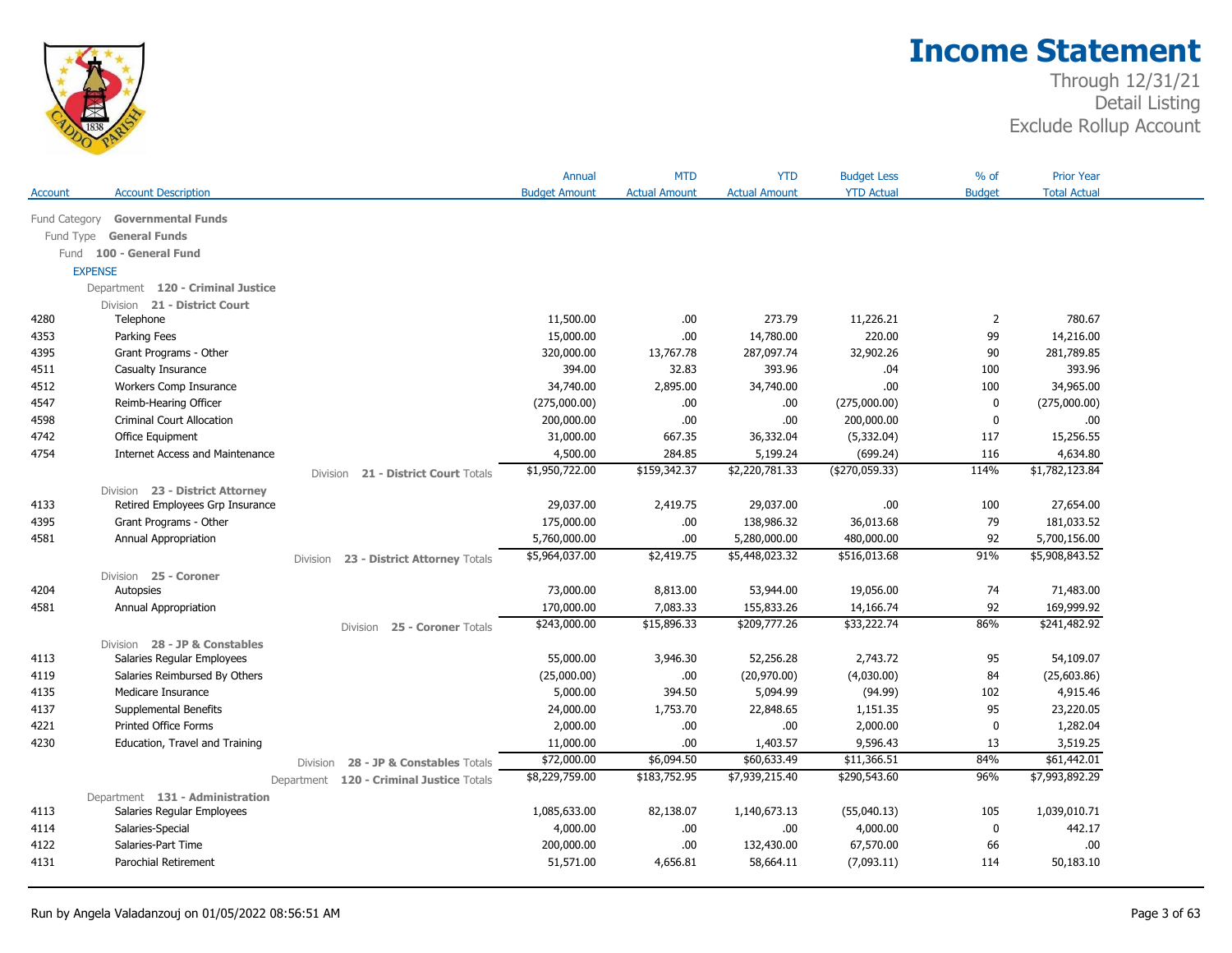

| <b>Account Description</b><br><b>Budget Amount</b><br><b>Actual Amount</b><br><b>Actual Amount</b><br><b>YTD Actual</b><br><b>Budget</b><br><b>Total Actual</b><br>Account<br><b>Governmental Funds</b><br>Fund Category<br><b>General Funds</b><br>Fund Type<br>100 - General Fund<br>Fund<br><b>EXPENSE</b><br>Department 131 - Administration<br>60,009.00<br>62,383.33<br>(2,374.33)<br>62,683.87<br>4132<br>Group Health Insurance<br>5,020.05<br>104<br>27,493.00<br>28,868.04<br>(1,375.04)<br>27,492.96<br>4133<br>Retired Employees Grp Insurance<br>2,405.67<br>105<br>1,153.79<br>16,082.60<br>14,960.95<br>4135<br>Medicare Insurance<br>15,509.00<br>(573.60)<br>104<br>79,374.47<br>4136<br>Caddo Parish Employee Retirement<br>80,521.00<br>5,405.08<br>97,506.60<br>(16,985.60)<br>121<br>.00.<br>1,000.00<br>.00.<br>.00.<br>$\mathbf 0$<br>4138<br><b>Unemployment Claims</b><br>1,000.00<br>24,600.42<br>4210<br>Books and Subscriptions<br>26,000.00<br>3,660.42<br>30,233.78<br>(4,233.78)<br>116<br>4211<br>Dues-Governmental Organizations<br>7,500.00<br>.00.<br>6,756.88<br>743.12<br>90<br>7,462.66<br>4221<br>Printed Office Forms<br>1,100.00<br>.00.<br>1,485.27<br>(385.27)<br>135<br>3,793.63<br>30<br>4230<br>Education, Travel and Training<br>48,000.00<br>.00.<br>14,254.56<br>33,745.44<br>11,331.88<br>4241<br><b>Office Supplies</b><br>10,000.00<br>371.78<br>8,575.65<br>1,424.35<br>86<br>10,630.70<br>4242<br>1,000.00<br>.00.<br>364.58<br>635.42<br>36<br>720.81<br>Postage<br>4243<br>6,000.00<br>.00.<br>3,867.42<br>2,132.58<br>64<br>4,660.49<br>Copy Supplies<br>818.23<br>11.50<br>4250<br>1,000.00<br>.00.<br>181.77<br>18<br><b>Equipment Repairs</b><br>446.72<br>528.14<br>4251<br>Gas, Oil, Grease<br>1,200.00<br>.00.<br>753.28<br>63<br>9,800.00<br>.00.<br>8,529.95<br>1,270.05<br>87<br>9,302.41<br>4280<br>Telephone<br>$.00$<br>300.00<br>0<br>29.00<br>300.00<br>.00.<br>4311<br>Recruitment and Screenings<br>18,000.00<br>545.95<br>17,794.43<br>205.57<br>99<br>37,754.92<br>4321<br>Legal and Auditing<br>.00.<br>25,869.00<br>2,155.75<br>25,869.00<br>24,836.00<br>4324<br><b>Information Systems Allocation</b><br>100 |      |                              | Annual    | <b>MTD</b> | <b>YTD</b> | <b>Budget Less</b> | $%$ of | <b>Prior Year</b> |  |
|---------------------------------------------------------------------------------------------------------------------------------------------------------------------------------------------------------------------------------------------------------------------------------------------------------------------------------------------------------------------------------------------------------------------------------------------------------------------------------------------------------------------------------------------------------------------------------------------------------------------------------------------------------------------------------------------------------------------------------------------------------------------------------------------------------------------------------------------------------------------------------------------------------------------------------------------------------------------------------------------------------------------------------------------------------------------------------------------------------------------------------------------------------------------------------------------------------------------------------------------------------------------------------------------------------------------------------------------------------------------------------------------------------------------------------------------------------------------------------------------------------------------------------------------------------------------------------------------------------------------------------------------------------------------------------------------------------------------------------------------------------------------------------------------------------------------------------------------------------------------------------------------------------------------------------------------------------------------------------------------------------------------------------------------------------------------------------------------------------------------------------------------------------------------------------------------|------|------------------------------|-----------|------------|------------|--------------------|--------|-------------------|--|
|                                                                                                                                                                                                                                                                                                                                                                                                                                                                                                                                                                                                                                                                                                                                                                                                                                                                                                                                                                                                                                                                                                                                                                                                                                                                                                                                                                                                                                                                                                                                                                                                                                                                                                                                                                                                                                                                                                                                                                                                                                                                                                                                                                                             |      |                              |           |            |            |                    |        |                   |  |
|                                                                                                                                                                                                                                                                                                                                                                                                                                                                                                                                                                                                                                                                                                                                                                                                                                                                                                                                                                                                                                                                                                                                                                                                                                                                                                                                                                                                                                                                                                                                                                                                                                                                                                                                                                                                                                                                                                                                                                                                                                                                                                                                                                                             |      |                              |           |            |            |                    |        |                   |  |
|                                                                                                                                                                                                                                                                                                                                                                                                                                                                                                                                                                                                                                                                                                                                                                                                                                                                                                                                                                                                                                                                                                                                                                                                                                                                                                                                                                                                                                                                                                                                                                                                                                                                                                                                                                                                                                                                                                                                                                                                                                                                                                                                                                                             |      |                              |           |            |            |                    |        |                   |  |
|                                                                                                                                                                                                                                                                                                                                                                                                                                                                                                                                                                                                                                                                                                                                                                                                                                                                                                                                                                                                                                                                                                                                                                                                                                                                                                                                                                                                                                                                                                                                                                                                                                                                                                                                                                                                                                                                                                                                                                                                                                                                                                                                                                                             |      |                              |           |            |            |                    |        |                   |  |
|                                                                                                                                                                                                                                                                                                                                                                                                                                                                                                                                                                                                                                                                                                                                                                                                                                                                                                                                                                                                                                                                                                                                                                                                                                                                                                                                                                                                                                                                                                                                                                                                                                                                                                                                                                                                                                                                                                                                                                                                                                                                                                                                                                                             |      |                              |           |            |            |                    |        |                   |  |
|                                                                                                                                                                                                                                                                                                                                                                                                                                                                                                                                                                                                                                                                                                                                                                                                                                                                                                                                                                                                                                                                                                                                                                                                                                                                                                                                                                                                                                                                                                                                                                                                                                                                                                                                                                                                                                                                                                                                                                                                                                                                                                                                                                                             |      |                              |           |            |            |                    |        |                   |  |
|                                                                                                                                                                                                                                                                                                                                                                                                                                                                                                                                                                                                                                                                                                                                                                                                                                                                                                                                                                                                                                                                                                                                                                                                                                                                                                                                                                                                                                                                                                                                                                                                                                                                                                                                                                                                                                                                                                                                                                                                                                                                                                                                                                                             |      |                              |           |            |            |                    |        |                   |  |
|                                                                                                                                                                                                                                                                                                                                                                                                                                                                                                                                                                                                                                                                                                                                                                                                                                                                                                                                                                                                                                                                                                                                                                                                                                                                                                                                                                                                                                                                                                                                                                                                                                                                                                                                                                                                                                                                                                                                                                                                                                                                                                                                                                                             |      |                              |           |            |            |                    |        |                   |  |
|                                                                                                                                                                                                                                                                                                                                                                                                                                                                                                                                                                                                                                                                                                                                                                                                                                                                                                                                                                                                                                                                                                                                                                                                                                                                                                                                                                                                                                                                                                                                                                                                                                                                                                                                                                                                                                                                                                                                                                                                                                                                                                                                                                                             |      |                              |           |            |            |                    |        |                   |  |
|                                                                                                                                                                                                                                                                                                                                                                                                                                                                                                                                                                                                                                                                                                                                                                                                                                                                                                                                                                                                                                                                                                                                                                                                                                                                                                                                                                                                                                                                                                                                                                                                                                                                                                                                                                                                                                                                                                                                                                                                                                                                                                                                                                                             |      |                              |           |            |            |                    |        |                   |  |
|                                                                                                                                                                                                                                                                                                                                                                                                                                                                                                                                                                                                                                                                                                                                                                                                                                                                                                                                                                                                                                                                                                                                                                                                                                                                                                                                                                                                                                                                                                                                                                                                                                                                                                                                                                                                                                                                                                                                                                                                                                                                                                                                                                                             |      |                              |           |            |            |                    |        |                   |  |
|                                                                                                                                                                                                                                                                                                                                                                                                                                                                                                                                                                                                                                                                                                                                                                                                                                                                                                                                                                                                                                                                                                                                                                                                                                                                                                                                                                                                                                                                                                                                                                                                                                                                                                                                                                                                                                                                                                                                                                                                                                                                                                                                                                                             |      |                              |           |            |            |                    |        |                   |  |
|                                                                                                                                                                                                                                                                                                                                                                                                                                                                                                                                                                                                                                                                                                                                                                                                                                                                                                                                                                                                                                                                                                                                                                                                                                                                                                                                                                                                                                                                                                                                                                                                                                                                                                                                                                                                                                                                                                                                                                                                                                                                                                                                                                                             |      |                              |           |            |            |                    |        |                   |  |
|                                                                                                                                                                                                                                                                                                                                                                                                                                                                                                                                                                                                                                                                                                                                                                                                                                                                                                                                                                                                                                                                                                                                                                                                                                                                                                                                                                                                                                                                                                                                                                                                                                                                                                                                                                                                                                                                                                                                                                                                                                                                                                                                                                                             |      |                              |           |            |            |                    |        |                   |  |
|                                                                                                                                                                                                                                                                                                                                                                                                                                                                                                                                                                                                                                                                                                                                                                                                                                                                                                                                                                                                                                                                                                                                                                                                                                                                                                                                                                                                                                                                                                                                                                                                                                                                                                                                                                                                                                                                                                                                                                                                                                                                                                                                                                                             |      |                              |           |            |            |                    |        |                   |  |
|                                                                                                                                                                                                                                                                                                                                                                                                                                                                                                                                                                                                                                                                                                                                                                                                                                                                                                                                                                                                                                                                                                                                                                                                                                                                                                                                                                                                                                                                                                                                                                                                                                                                                                                                                                                                                                                                                                                                                                                                                                                                                                                                                                                             |      |                              |           |            |            |                    |        |                   |  |
|                                                                                                                                                                                                                                                                                                                                                                                                                                                                                                                                                                                                                                                                                                                                                                                                                                                                                                                                                                                                                                                                                                                                                                                                                                                                                                                                                                                                                                                                                                                                                                                                                                                                                                                                                                                                                                                                                                                                                                                                                                                                                                                                                                                             |      |                              |           |            |            |                    |        |                   |  |
|                                                                                                                                                                                                                                                                                                                                                                                                                                                                                                                                                                                                                                                                                                                                                                                                                                                                                                                                                                                                                                                                                                                                                                                                                                                                                                                                                                                                                                                                                                                                                                                                                                                                                                                                                                                                                                                                                                                                                                                                                                                                                                                                                                                             |      |                              |           |            |            |                    |        |                   |  |
|                                                                                                                                                                                                                                                                                                                                                                                                                                                                                                                                                                                                                                                                                                                                                                                                                                                                                                                                                                                                                                                                                                                                                                                                                                                                                                                                                                                                                                                                                                                                                                                                                                                                                                                                                                                                                                                                                                                                                                                                                                                                                                                                                                                             |      |                              |           |            |            |                    |        |                   |  |
|                                                                                                                                                                                                                                                                                                                                                                                                                                                                                                                                                                                                                                                                                                                                                                                                                                                                                                                                                                                                                                                                                                                                                                                                                                                                                                                                                                                                                                                                                                                                                                                                                                                                                                                                                                                                                                                                                                                                                                                                                                                                                                                                                                                             |      |                              |           |            |            |                    |        |                   |  |
|                                                                                                                                                                                                                                                                                                                                                                                                                                                                                                                                                                                                                                                                                                                                                                                                                                                                                                                                                                                                                                                                                                                                                                                                                                                                                                                                                                                                                                                                                                                                                                                                                                                                                                                                                                                                                                                                                                                                                                                                                                                                                                                                                                                             |      |                              |           |            |            |                    |        |                   |  |
|                                                                                                                                                                                                                                                                                                                                                                                                                                                                                                                                                                                                                                                                                                                                                                                                                                                                                                                                                                                                                                                                                                                                                                                                                                                                                                                                                                                                                                                                                                                                                                                                                                                                                                                                                                                                                                                                                                                                                                                                                                                                                                                                                                                             |      |                              |           |            |            |                    |        |                   |  |
|                                                                                                                                                                                                                                                                                                                                                                                                                                                                                                                                                                                                                                                                                                                                                                                                                                                                                                                                                                                                                                                                                                                                                                                                                                                                                                                                                                                                                                                                                                                                                                                                                                                                                                                                                                                                                                                                                                                                                                                                                                                                                                                                                                                             |      |                              |           |            |            |                    |        |                   |  |
|                                                                                                                                                                                                                                                                                                                                                                                                                                                                                                                                                                                                                                                                                                                                                                                                                                                                                                                                                                                                                                                                                                                                                                                                                                                                                                                                                                                                                                                                                                                                                                                                                                                                                                                                                                                                                                                                                                                                                                                                                                                                                                                                                                                             |      |                              |           |            |            |                    |        |                   |  |
|                                                                                                                                                                                                                                                                                                                                                                                                                                                                                                                                                                                                                                                                                                                                                                                                                                                                                                                                                                                                                                                                                                                                                                                                                                                                                                                                                                                                                                                                                                                                                                                                                                                                                                                                                                                                                                                                                                                                                                                                                                                                                                                                                                                             | 4327 | <b>Professional Services</b> | 55,000.00 | 3,500.00   | 73,193.29  | (18, 193.29)       | 133    | 66,225.43         |  |
| Public Information<br>60,000.00<br>317.50<br>3,871.50<br>56,128.50<br>6<br>26,674.67<br>4344                                                                                                                                                                                                                                                                                                                                                                                                                                                                                                                                                                                                                                                                                                                                                                                                                                                                                                                                                                                                                                                                                                                                                                                                                                                                                                                                                                                                                                                                                                                                                                                                                                                                                                                                                                                                                                                                                                                                                                                                                                                                                                |      |                              |           |            |            |                    |        |                   |  |
| 5,500.00<br>533.00<br>4,665.62<br>834.38<br>85<br>2,646.00<br>4353<br>Parking Fees                                                                                                                                                                                                                                                                                                                                                                                                                                                                                                                                                                                                                                                                                                                                                                                                                                                                                                                                                                                                                                                                                                                                                                                                                                                                                                                                                                                                                                                                                                                                                                                                                                                                                                                                                                                                                                                                                                                                                                                                                                                                                                          |      |                              |           |            |            |                    |        |                   |  |
| 4360<br>Reimb from Other Funds<br>.04<br>100<br>(676, 314.00)<br>(654, 314.00)<br>(54, 526.17)<br>(654, 314.04)                                                                                                                                                                                                                                                                                                                                                                                                                                                                                                                                                                                                                                                                                                                                                                                                                                                                                                                                                                                                                                                                                                                                                                                                                                                                                                                                                                                                                                                                                                                                                                                                                                                                                                                                                                                                                                                                                                                                                                                                                                                                             |      |                              |           |            |            |                    |        |                   |  |
| (.04)<br>100<br>(50, 499.96)<br>4390<br>General Ins-Legal Service<br>(52,000.00)<br>(4,333.33)<br>(51,999.96)                                                                                                                                                                                                                                                                                                                                                                                                                                                                                                                                                                                                                                                                                                                                                                                                                                                                                                                                                                                                                                                                                                                                                                                                                                                                                                                                                                                                                                                                                                                                                                                                                                                                                                                                                                                                                                                                                                                                                                                                                                                                               |      |                              |           |            |            |                    |        |                   |  |
| 1,377.00<br>114.75<br>1,377.00<br>.00.<br>100<br>1,377.00<br>4511<br>Casualty Insurance                                                                                                                                                                                                                                                                                                                                                                                                                                                                                                                                                                                                                                                                                                                                                                                                                                                                                                                                                                                                                                                                                                                                                                                                                                                                                                                                                                                                                                                                                                                                                                                                                                                                                                                                                                                                                                                                                                                                                                                                                                                                                                     |      |                              |           |            |            |                    |        |                   |  |
| 4512<br>18,000.00<br>1,500.00<br>18,000.00<br>.00.<br>100<br>18,135.00<br>Workers Comp Insurance                                                                                                                                                                                                                                                                                                                                                                                                                                                                                                                                                                                                                                                                                                                                                                                                                                                                                                                                                                                                                                                                                                                                                                                                                                                                                                                                                                                                                                                                                                                                                                                                                                                                                                                                                                                                                                                                                                                                                                                                                                                                                            |      |                              |           |            |            |                    |        |                   |  |
| 4742<br>6,000.00<br>108<br>Office Equipment<br>.00.<br>6,465.53<br>(465.53)<br>.00                                                                                                                                                                                                                                                                                                                                                                                                                                                                                                                                                                                                                                                                                                                                                                                                                                                                                                                                                                                                                                                                                                                                                                                                                                                                                                                                                                                                                                                                                                                                                                                                                                                                                                                                                                                                                                                                                                                                                                                                                                                                                                          |      |                              |           |            |            |                    |        |                   |  |
| \$1,121,068.00<br>\$54,619.12<br>\$1,056,533.32<br>\$64,534.68<br>94%<br>\$798,054.93<br>Department 131 - Administration Totals                                                                                                                                                                                                                                                                                                                                                                                                                                                                                                                                                                                                                                                                                                                                                                                                                                                                                                                                                                                                                                                                                                                                                                                                                                                                                                                                                                                                                                                                                                                                                                                                                                                                                                                                                                                                                                                                                                                                                                                                                                                             |      |                              |           |            |            |                    |        |                   |  |
| Department 132 - Human Resources                                                                                                                                                                                                                                                                                                                                                                                                                                                                                                                                                                                                                                                                                                                                                                                                                                                                                                                                                                                                                                                                                                                                                                                                                                                                                                                                                                                                                                                                                                                                                                                                                                                                                                                                                                                                                                                                                                                                                                                                                                                                                                                                                            |      |                              |           |            |            |                    |        |                   |  |
| 280,909.00<br>24,082.85<br>302,106.90<br>(21, 197.90)<br>108<br>292,865.93<br>4113<br>Salaries Regular Employees                                                                                                                                                                                                                                                                                                                                                                                                                                                                                                                                                                                                                                                                                                                                                                                                                                                                                                                                                                                                                                                                                                                                                                                                                                                                                                                                                                                                                                                                                                                                                                                                                                                                                                                                                                                                                                                                                                                                                                                                                                                                            |      |                              |           |            |            |                    |        |                   |  |
| 2,747.57<br>35,540.08<br>33,868.41<br>4131<br>Parochial Retirement<br>33,903.00<br>(1,637.08)<br>105                                                                                                                                                                                                                                                                                                                                                                                                                                                                                                                                                                                                                                                                                                                                                                                                                                                                                                                                                                                                                                                                                                                                                                                                                                                                                                                                                                                                                                                                                                                                                                                                                                                                                                                                                                                                                                                                                                                                                                                                                                                                                        |      |                              |           |            |            |                    |        |                   |  |
| 97<br>4132<br>47,025.00<br>3,511.78<br>45,457.30<br>1,567.70<br>47,401.81<br>Group Health Insurance                                                                                                                                                                                                                                                                                                                                                                                                                                                                                                                                                                                                                                                                                                                                                                                                                                                                                                                                                                                                                                                                                                                                                                                                                                                                                                                                                                                                                                                                                                                                                                                                                                                                                                                                                                                                                                                                                                                                                                                                                                                                                         |      |                              |           |            |            |                    |        |                   |  |
| 841.92<br>9,621.96<br>4133<br>Retired Employees Grp Insurance<br>10,103.00<br>10,103.04<br>(.04)<br>100                                                                                                                                                                                                                                                                                                                                                                                                                                                                                                                                                                                                                                                                                                                                                                                                                                                                                                                                                                                                                                                                                                                                                                                                                                                                                                                                                                                                                                                                                                                                                                                                                                                                                                                                                                                                                                                                                                                                                                                                                                                                                     |      |                              |           |            |            |                    |        |                   |  |
| 4,013.00<br>322.47<br>3,967.03<br>4135<br>Medicare Insurance<br>4,048.06<br>(35.06)<br>101                                                                                                                                                                                                                                                                                                                                                                                                                                                                                                                                                                                                                                                                                                                                                                                                                                                                                                                                                                                                                                                                                                                                                                                                                                                                                                                                                                                                                                                                                                                                                                                                                                                                                                                                                                                                                                                                                                                                                                                                                                                                                                  |      |                              |           |            |            |                    |        |                   |  |
| 623.51<br>4138<br><b>Unemployment Claims</b><br>500.00<br>.00.<br>(123.51)<br>(25)<br>.00.                                                                                                                                                                                                                                                                                                                                                                                                                                                                                                                                                                                                                                                                                                                                                                                                                                                                                                                                                                                                                                                                                                                                                                                                                                                                                                                                                                                                                                                                                                                                                                                                                                                                                                                                                                                                                                                                                                                                                                                                                                                                                                  |      |                              |           |            |            |                    |        |                   |  |
| 878.73<br>679.95<br>4210<br>1,500.00<br>.00.<br>621.27<br>41<br>Books and Subscriptions                                                                                                                                                                                                                                                                                                                                                                                                                                                                                                                                                                                                                                                                                                                                                                                                                                                                                                                                                                                                                                                                                                                                                                                                                                                                                                                                                                                                                                                                                                                                                                                                                                                                                                                                                                                                                                                                                                                                                                                                                                                                                                     |      |                              |           |            |            |                    |        |                   |  |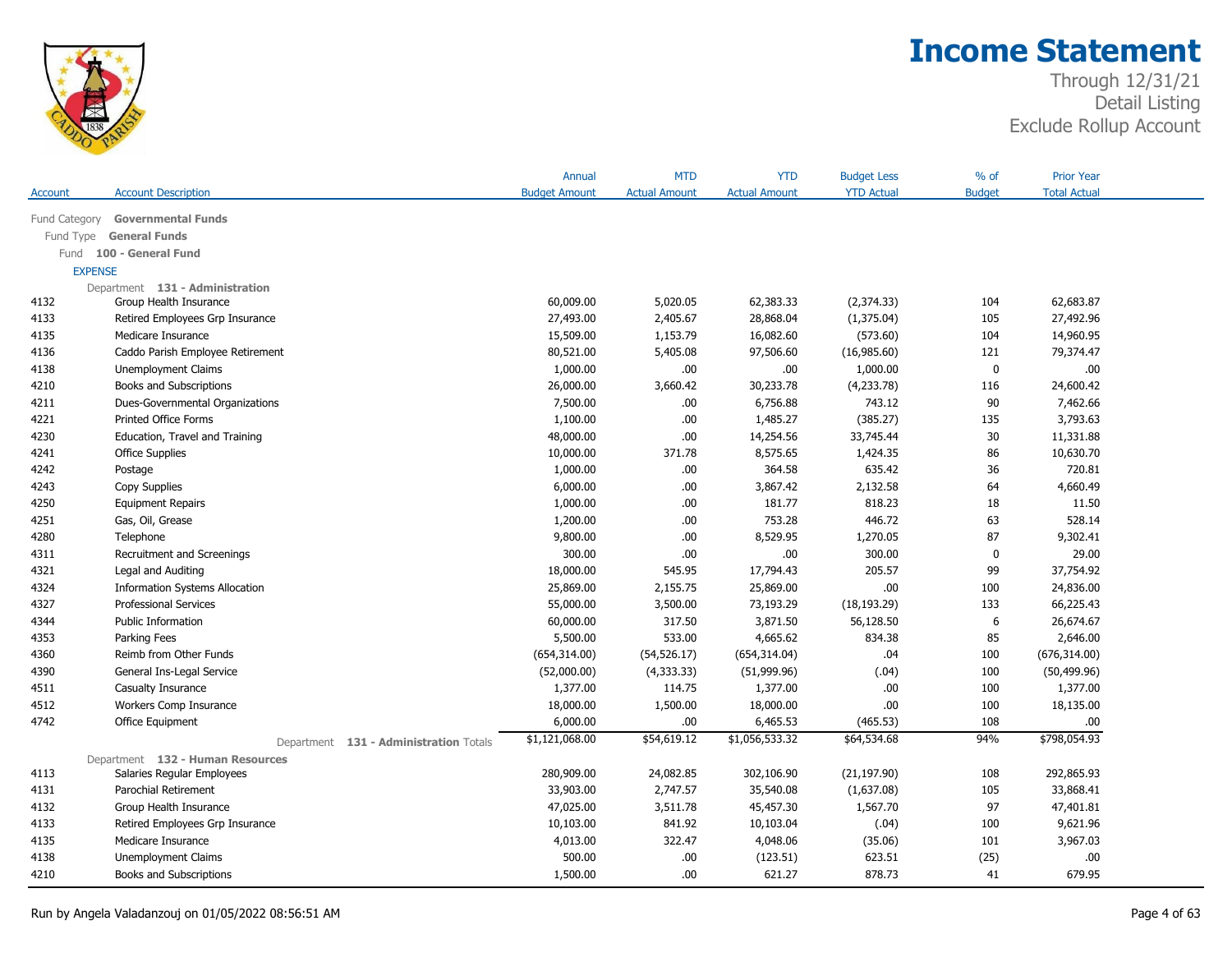

|                |                                         | Annual               | <b>MTD</b>           | <b>YTD</b>           | <b>Budget Less</b> | $%$ of        | <b>Prior Year</b>   |  |
|----------------|-----------------------------------------|----------------------|----------------------|----------------------|--------------------|---------------|---------------------|--|
| Account        | <b>Account Description</b>              | <b>Budget Amount</b> | <b>Actual Amount</b> | <b>Actual Amount</b> | <b>YTD Actual</b>  | <b>Budget</b> | <b>Total Actual</b> |  |
| Fund Category  | <b>Governmental Funds</b>               |                      |                      |                      |                    |               |                     |  |
| Fund Type      | <b>General Funds</b>                    |                      |                      |                      |                    |               |                     |  |
| Fund           | 100 - General Fund                      |                      |                      |                      |                    |               |                     |  |
| <b>EXPENSE</b> |                                         |                      |                      |                      |                    |               |                     |  |
|                | Department 132 - Human Resources        |                      |                      |                      |                    |               |                     |  |
| 4211           | Dues-Governmental Organizations         | 2,125.00             | .00.                 | 738.00               | 1,387.00           | 35            | 1,244.00            |  |
| 4221           | <b>Printed Office Forms</b>             | 500.00               | .00.                 | 477.82               | 22.18              | 96            | .00.                |  |
| 4230           | Education, Travel and Training          | 16,950.00            | .00.                 | 146.04               | 16,803.96          | 1             | 2,875.07            |  |
| 4241           | <b>Office Supplies</b>                  | 3,800.00             | 1,138.30             | 4,718.98             | (918.98)           | 124           | 4,262.41            |  |
| 4242           | Postage                                 | 1,500.00             | (1.89)               | 794.84               | 705.16             | 53            | 1,095.24            |  |
| 4243           | Copy Supplies                           | 4,500.00             | 186.88               | 2,482.78             | 2,017.22           | 55            | 4,273.16            |  |
| 4244           | <b>Training Resources</b>               | 3,515.00             | .00.                 | 6,609.60             | (3,094.60)         | 188           | 3,515.00            |  |
| 4247           | Record Retention                        | 30,000.00            | 5,820.00             | 21,510.00            | 8,490.00           | 72            | 21,440.00           |  |
| 4256           | Annual Pin Ceremony                     | 7,000.00             | .00                  | 3,597.56             | 3,402.44           | 51            | 2,687.85            |  |
| 4280           | Telephone                               | 3,000.00             | .00                  | 2,636.73             | 363.27             | 88            | 2,970.80            |  |
| 4311           | Recruitment and Screenings              | 200.00               | .00.                 | 282.39               | (82.39)            | 141           | .00.                |  |
| 4313           | Maintenance Contract                    | 7,300.00             | .00.                 | 240.00               | 7,060.00           | 3             | 7,412.00            |  |
| 4321           | Legal and Auditing                      | 1,536.00             | 180.11               | 1,421.74             | 114.26             | 93            | 1,432.85            |  |
| 4324           | <b>Information Systems Allocation</b>   | 29,564.00            | 2,463.67             | 29,564.04            | (.04)              | 100           | 28,384.00           |  |
| 4327           | <b>Professional Services</b>            | 7,290.00             | .00.                 | 1,491.99             | 5,798.01           | 20            | 8,120.78            |  |
| 4353           | Parking Fees                            | 1,500.00             | 14.00                | 546.00               | 954.00             | 36            | 943.43              |  |
| 4360           | Reimb from Other Funds                  | (304, 541.00)        | (25, 378.42)         | (304, 541.04)        | .04                | 100           | (295, 224.00)       |  |
| 4511           | Casualty Insurance                      | 394.00               | 32.83                | 393.96               | .04                | 100           | 393.96              |  |
| 4512           | Workers Comp Insurance                  | 7,110.00             | 592.50               | 7,110.00             | .00.               | 100           | 7,155.00            |  |
| 4742           | Office Equipment                        | 3,600.00             | .00.                 | 408.14               | 3,191.86           | 11            | 899.18              |  |
|                | Department 132 - Human Resources Totals | \$204,796.00         | \$16,554.57          | \$178,382.71         | \$26,413.29        | 87%           | \$192,285.82        |  |
|                | Department 133 - Finance                |                      |                      |                      |                    |               |                     |  |
| 4113           | Salaries Regular Employees              | 693,288.00           | 47,271.86            | 654,453.86           | 38,834.14          | 94            | 629,441.60          |  |
| 4114           | Salaries-Special                        | .00                  | .00                  | 7,207.55             | (7,207.55)         | $^{+++}$      | .00.                |  |
| 4119           | Salaries Reimbursed By Others           | (35,000.00)          | .00.                 | (27, 724.04)         | (7, 275.96)        | 79            | (54, 559.77)        |  |
| 4122           | Salaries-Part Time                      | .00                  | 310.00               | 310.00               | (310.00)           | $^{+++}$      | 863.85              |  |
| 4131           | Parochial Retirement                    | 83,673.00            | 5,775.44             | 80,146.45            | 3,526.55           | 96            | 78,015.03           |  |
| 4132           | Group Health Insurance                  | 101,059.00           | 5,918.41             | 106,057.69           | (4,998.69)         | 105           | 105,514.36          |  |
| 4133           | Retired Employees Grp Insurance         | 28,876.00            | 2,406.33             | 28,875.96            | .04                | 100           | 27,501.00           |  |
| 4135           | Medicare Insurance                      | 9,904.00             | 671.13               | 8,824.58             | 1,079.42           | 89            | 8,626.02            |  |
| 4210           | Books and Subscriptions                 | 2,000.00             | .00.                 | .00                  | 2,000.00           | $\mathbf 0$   | .00.                |  |
| 4211           | Dues-Governmental Organizations         | 6,000.00             | 200.00               | 3,272.00             | 2,728.00           | 55            | 3,087.50            |  |
| 4221           | <b>Printed Office Forms</b>             | 3,000.00             | 404.73               | 3,886.94             | (886.94)           | 130           | 1,738.06            |  |
| 4223           | Annual Report                           | 7,000.00             | .00                  | 2,321.24             | 4,678.76           | 33            | 3,707.86            |  |
| 4230           | Education, Travel and Training          | 30,000.00            | 3,226.05             | 11,077.52            | 18,922.48          | 37            | 1,878.39            |  |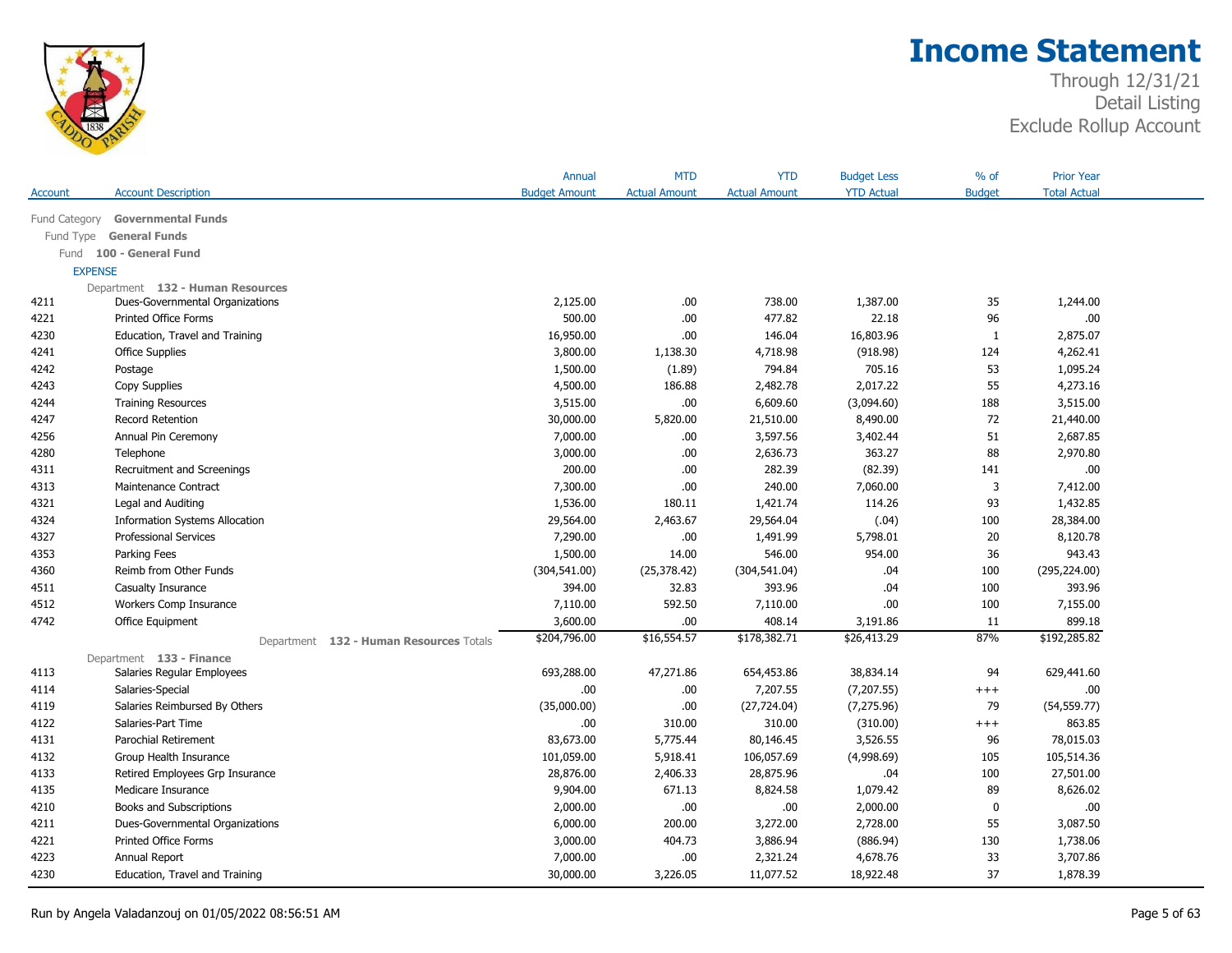

| <b>Account Description</b><br><b>Budget Amount</b><br><b>Actual Amount</b><br><b>YTD Actual</b><br><b>Budget</b><br><b>Total Actual</b><br>Account<br><b>Actual Amount</b><br><b>Governmental Funds</b><br>Fund Category<br><b>General Funds</b><br>Fund Type<br>Fund 100 - General Fund<br><b>EXPENSE</b><br>Department 133 - Finance<br>10,000.00<br>13,498.34<br>(3,498.34)<br>12,864.52<br>4241<br><b>Office Supplies</b><br>85.75<br>135<br>11,000.00<br>2,011.63<br>11,108.13<br>(108.13)<br>101<br>8,610.77<br>4242<br>Postage<br>713.01<br>3,500.82<br>1,999.18<br>64<br>3,437.80<br>4243<br>Copy Supplies<br>5,500.00<br>871.68<br>85<br>5,897.41<br>4280<br>Telephone<br>6,000.00<br>1,200.00<br>5,128.32<br>200.00<br>.00<br>172<br>409.94<br>4311<br>Recruitment and Screenings<br>343.79<br>(143.79)<br>.00<br>0<br>.00.<br>4313<br>Maintenance Contract<br>1,000.00<br>.00.<br>1,000.00<br>4321<br>1,545.00<br>380.06<br>1,164.94<br>25<br>1,438.53<br>Legal and Auditing<br>181.16<br>4324<br>2,463.67<br>29,564.04<br>(.04)<br>100<br>28,384.00<br><b>Information Systems Allocation</b><br>29,564.00<br>4327<br>20,000.00<br>2,650.30<br>9,550.30<br>10,449.70<br>48<br>11,193.71<br><b>Professional Services</b><br>2,000.00<br>155.00<br>495.76<br>75<br>1,047.67<br>4353<br>Parking Fees<br>1,504.24<br>4360<br>Reimb from Other Funds<br>(595, 616.00)<br>(49, 634.66)<br>(608, 016.00)<br>12,400.00<br>102<br>(500, 343.00)<br>4372<br><b>Cost Allocation Services</b><br>15,500.00<br>.00.<br>15,500.00<br>0<br>11,100.00<br>.00.<br>4511<br>1,475.00<br>122.92<br>1,475.04<br>(.04)<br>100<br>1,473.96<br>Casualty Insurance<br>4512<br>Workers Comp Insurance<br>17,235.00<br>.00.<br>100<br>17,337.96<br>1,436.25<br>17,235.00<br>4543<br>.00.<br>0<br>(5,500.00)<br><b>Accounting Fees</b><br>(5,250.00)<br>.00<br>(5,250.00)<br>6,000.00<br>.00.<br>2,176.54<br>4742<br>Office Equipment<br>.00<br>6,000.00<br>0<br>\$27,568.98<br>\$363,981.83<br>\$455,953.00<br>\$91,971.17<br>80%<br>\$405,343.71<br>Department 133 - Finance Totals<br>Department 136 - Information Systems<br>237,865.00<br>17,526.05<br>239,785.11<br>(1,920.11)<br>237,070.57<br>4113<br>Salaries Regular Employees<br>101<br>99<br>Parochial Retirement<br>28,795.00<br>2,146.94<br>28,474.73<br>320.27<br>28,447.98<br>4131<br>4132<br>23,466.00<br>1,675.54<br>23,433.44<br>32.56<br>100<br>21,790.77<br>Group Health Insurance<br>3,609.00<br>300.75<br>3,609.00<br>.00.<br>100<br>3,437.04<br>4133<br>Retired Employees Grp Insurance<br>4135<br>3,398.00<br>245.58<br>3,354.99<br>43.01<br>99<br>3,225.96<br>Medicare Insurance<br>200.00<br>.00<br>200.00<br>4210<br>Books and Subscriptions<br>.00.<br>0<br>.00. |      |                                 | Annual | <b>MTD</b> | <b>YTD</b> | <b>Budget Less</b> | $%$ of | <b>Prior Year</b> |  |
|------------------------------------------------------------------------------------------------------------------------------------------------------------------------------------------------------------------------------------------------------------------------------------------------------------------------------------------------------------------------------------------------------------------------------------------------------------------------------------------------------------------------------------------------------------------------------------------------------------------------------------------------------------------------------------------------------------------------------------------------------------------------------------------------------------------------------------------------------------------------------------------------------------------------------------------------------------------------------------------------------------------------------------------------------------------------------------------------------------------------------------------------------------------------------------------------------------------------------------------------------------------------------------------------------------------------------------------------------------------------------------------------------------------------------------------------------------------------------------------------------------------------------------------------------------------------------------------------------------------------------------------------------------------------------------------------------------------------------------------------------------------------------------------------------------------------------------------------------------------------------------------------------------------------------------------------------------------------------------------------------------------------------------------------------------------------------------------------------------------------------------------------------------------------------------------------------------------------------------------------------------------------------------------------------------------------------------------------------------------------------------------------------------------------------------------------------------------------------------------------------------------------------------------------------------------------------------------------------------------------------------------------------------------------------------------------------------------------------|------|---------------------------------|--------|------------|------------|--------------------|--------|-------------------|--|
|                                                                                                                                                                                                                                                                                                                                                                                                                                                                                                                                                                                                                                                                                                                                                                                                                                                                                                                                                                                                                                                                                                                                                                                                                                                                                                                                                                                                                                                                                                                                                                                                                                                                                                                                                                                                                                                                                                                                                                                                                                                                                                                                                                                                                                                                                                                                                                                                                                                                                                                                                                                                                                                                                                                              |      |                                 |        |            |            |                    |        |                   |  |
|                                                                                                                                                                                                                                                                                                                                                                                                                                                                                                                                                                                                                                                                                                                                                                                                                                                                                                                                                                                                                                                                                                                                                                                                                                                                                                                                                                                                                                                                                                                                                                                                                                                                                                                                                                                                                                                                                                                                                                                                                                                                                                                                                                                                                                                                                                                                                                                                                                                                                                                                                                                                                                                                                                                              |      |                                 |        |            |            |                    |        |                   |  |
|                                                                                                                                                                                                                                                                                                                                                                                                                                                                                                                                                                                                                                                                                                                                                                                                                                                                                                                                                                                                                                                                                                                                                                                                                                                                                                                                                                                                                                                                                                                                                                                                                                                                                                                                                                                                                                                                                                                                                                                                                                                                                                                                                                                                                                                                                                                                                                                                                                                                                                                                                                                                                                                                                                                              |      |                                 |        |            |            |                    |        |                   |  |
|                                                                                                                                                                                                                                                                                                                                                                                                                                                                                                                                                                                                                                                                                                                                                                                                                                                                                                                                                                                                                                                                                                                                                                                                                                                                                                                                                                                                                                                                                                                                                                                                                                                                                                                                                                                                                                                                                                                                                                                                                                                                                                                                                                                                                                                                                                                                                                                                                                                                                                                                                                                                                                                                                                                              |      |                                 |        |            |            |                    |        |                   |  |
|                                                                                                                                                                                                                                                                                                                                                                                                                                                                                                                                                                                                                                                                                                                                                                                                                                                                                                                                                                                                                                                                                                                                                                                                                                                                                                                                                                                                                                                                                                                                                                                                                                                                                                                                                                                                                                                                                                                                                                                                                                                                                                                                                                                                                                                                                                                                                                                                                                                                                                                                                                                                                                                                                                                              |      |                                 |        |            |            |                    |        |                   |  |
|                                                                                                                                                                                                                                                                                                                                                                                                                                                                                                                                                                                                                                                                                                                                                                                                                                                                                                                                                                                                                                                                                                                                                                                                                                                                                                                                                                                                                                                                                                                                                                                                                                                                                                                                                                                                                                                                                                                                                                                                                                                                                                                                                                                                                                                                                                                                                                                                                                                                                                                                                                                                                                                                                                                              |      |                                 |        |            |            |                    |        |                   |  |
|                                                                                                                                                                                                                                                                                                                                                                                                                                                                                                                                                                                                                                                                                                                                                                                                                                                                                                                                                                                                                                                                                                                                                                                                                                                                                                                                                                                                                                                                                                                                                                                                                                                                                                                                                                                                                                                                                                                                                                                                                                                                                                                                                                                                                                                                                                                                                                                                                                                                                                                                                                                                                                                                                                                              |      |                                 |        |            |            |                    |        |                   |  |
|                                                                                                                                                                                                                                                                                                                                                                                                                                                                                                                                                                                                                                                                                                                                                                                                                                                                                                                                                                                                                                                                                                                                                                                                                                                                                                                                                                                                                                                                                                                                                                                                                                                                                                                                                                                                                                                                                                                                                                                                                                                                                                                                                                                                                                                                                                                                                                                                                                                                                                                                                                                                                                                                                                                              |      |                                 |        |            |            |                    |        |                   |  |
|                                                                                                                                                                                                                                                                                                                                                                                                                                                                                                                                                                                                                                                                                                                                                                                                                                                                                                                                                                                                                                                                                                                                                                                                                                                                                                                                                                                                                                                                                                                                                                                                                                                                                                                                                                                                                                                                                                                                                                                                                                                                                                                                                                                                                                                                                                                                                                                                                                                                                                                                                                                                                                                                                                                              |      |                                 |        |            |            |                    |        |                   |  |
|                                                                                                                                                                                                                                                                                                                                                                                                                                                                                                                                                                                                                                                                                                                                                                                                                                                                                                                                                                                                                                                                                                                                                                                                                                                                                                                                                                                                                                                                                                                                                                                                                                                                                                                                                                                                                                                                                                                                                                                                                                                                                                                                                                                                                                                                                                                                                                                                                                                                                                                                                                                                                                                                                                                              |      |                                 |        |            |            |                    |        |                   |  |
|                                                                                                                                                                                                                                                                                                                                                                                                                                                                                                                                                                                                                                                                                                                                                                                                                                                                                                                                                                                                                                                                                                                                                                                                                                                                                                                                                                                                                                                                                                                                                                                                                                                                                                                                                                                                                                                                                                                                                                                                                                                                                                                                                                                                                                                                                                                                                                                                                                                                                                                                                                                                                                                                                                                              |      |                                 |        |            |            |                    |        |                   |  |
|                                                                                                                                                                                                                                                                                                                                                                                                                                                                                                                                                                                                                                                                                                                                                                                                                                                                                                                                                                                                                                                                                                                                                                                                                                                                                                                                                                                                                                                                                                                                                                                                                                                                                                                                                                                                                                                                                                                                                                                                                                                                                                                                                                                                                                                                                                                                                                                                                                                                                                                                                                                                                                                                                                                              |      |                                 |        |            |            |                    |        |                   |  |
|                                                                                                                                                                                                                                                                                                                                                                                                                                                                                                                                                                                                                                                                                                                                                                                                                                                                                                                                                                                                                                                                                                                                                                                                                                                                                                                                                                                                                                                                                                                                                                                                                                                                                                                                                                                                                                                                                                                                                                                                                                                                                                                                                                                                                                                                                                                                                                                                                                                                                                                                                                                                                                                                                                                              |      |                                 |        |            |            |                    |        |                   |  |
|                                                                                                                                                                                                                                                                                                                                                                                                                                                                                                                                                                                                                                                                                                                                                                                                                                                                                                                                                                                                                                                                                                                                                                                                                                                                                                                                                                                                                                                                                                                                                                                                                                                                                                                                                                                                                                                                                                                                                                                                                                                                                                                                                                                                                                                                                                                                                                                                                                                                                                                                                                                                                                                                                                                              |      |                                 |        |            |            |                    |        |                   |  |
|                                                                                                                                                                                                                                                                                                                                                                                                                                                                                                                                                                                                                                                                                                                                                                                                                                                                                                                                                                                                                                                                                                                                                                                                                                                                                                                                                                                                                                                                                                                                                                                                                                                                                                                                                                                                                                                                                                                                                                                                                                                                                                                                                                                                                                                                                                                                                                                                                                                                                                                                                                                                                                                                                                                              |      |                                 |        |            |            |                    |        |                   |  |
|                                                                                                                                                                                                                                                                                                                                                                                                                                                                                                                                                                                                                                                                                                                                                                                                                                                                                                                                                                                                                                                                                                                                                                                                                                                                                                                                                                                                                                                                                                                                                                                                                                                                                                                                                                                                                                                                                                                                                                                                                                                                                                                                                                                                                                                                                                                                                                                                                                                                                                                                                                                                                                                                                                                              |      |                                 |        |            |            |                    |        |                   |  |
|                                                                                                                                                                                                                                                                                                                                                                                                                                                                                                                                                                                                                                                                                                                                                                                                                                                                                                                                                                                                                                                                                                                                                                                                                                                                                                                                                                                                                                                                                                                                                                                                                                                                                                                                                                                                                                                                                                                                                                                                                                                                                                                                                                                                                                                                                                                                                                                                                                                                                                                                                                                                                                                                                                                              |      |                                 |        |            |            |                    |        |                   |  |
|                                                                                                                                                                                                                                                                                                                                                                                                                                                                                                                                                                                                                                                                                                                                                                                                                                                                                                                                                                                                                                                                                                                                                                                                                                                                                                                                                                                                                                                                                                                                                                                                                                                                                                                                                                                                                                                                                                                                                                                                                                                                                                                                                                                                                                                                                                                                                                                                                                                                                                                                                                                                                                                                                                                              |      |                                 |        |            |            |                    |        |                   |  |
|                                                                                                                                                                                                                                                                                                                                                                                                                                                                                                                                                                                                                                                                                                                                                                                                                                                                                                                                                                                                                                                                                                                                                                                                                                                                                                                                                                                                                                                                                                                                                                                                                                                                                                                                                                                                                                                                                                                                                                                                                                                                                                                                                                                                                                                                                                                                                                                                                                                                                                                                                                                                                                                                                                                              |      |                                 |        |            |            |                    |        |                   |  |
|                                                                                                                                                                                                                                                                                                                                                                                                                                                                                                                                                                                                                                                                                                                                                                                                                                                                                                                                                                                                                                                                                                                                                                                                                                                                                                                                                                                                                                                                                                                                                                                                                                                                                                                                                                                                                                                                                                                                                                                                                                                                                                                                                                                                                                                                                                                                                                                                                                                                                                                                                                                                                                                                                                                              |      |                                 |        |            |            |                    |        |                   |  |
|                                                                                                                                                                                                                                                                                                                                                                                                                                                                                                                                                                                                                                                                                                                                                                                                                                                                                                                                                                                                                                                                                                                                                                                                                                                                                                                                                                                                                                                                                                                                                                                                                                                                                                                                                                                                                                                                                                                                                                                                                                                                                                                                                                                                                                                                                                                                                                                                                                                                                                                                                                                                                                                                                                                              |      |                                 |        |            |            |                    |        |                   |  |
|                                                                                                                                                                                                                                                                                                                                                                                                                                                                                                                                                                                                                                                                                                                                                                                                                                                                                                                                                                                                                                                                                                                                                                                                                                                                                                                                                                                                                                                                                                                                                                                                                                                                                                                                                                                                                                                                                                                                                                                                                                                                                                                                                                                                                                                                                                                                                                                                                                                                                                                                                                                                                                                                                                                              |      |                                 |        |            |            |                    |        |                   |  |
|                                                                                                                                                                                                                                                                                                                                                                                                                                                                                                                                                                                                                                                                                                                                                                                                                                                                                                                                                                                                                                                                                                                                                                                                                                                                                                                                                                                                                                                                                                                                                                                                                                                                                                                                                                                                                                                                                                                                                                                                                                                                                                                                                                                                                                                                                                                                                                                                                                                                                                                                                                                                                                                                                                                              |      |                                 |        |            |            |                    |        |                   |  |
|                                                                                                                                                                                                                                                                                                                                                                                                                                                                                                                                                                                                                                                                                                                                                                                                                                                                                                                                                                                                                                                                                                                                                                                                                                                                                                                                                                                                                                                                                                                                                                                                                                                                                                                                                                                                                                                                                                                                                                                                                                                                                                                                                                                                                                                                                                                                                                                                                                                                                                                                                                                                                                                                                                                              |      |                                 |        |            |            |                    |        |                   |  |
|                                                                                                                                                                                                                                                                                                                                                                                                                                                                                                                                                                                                                                                                                                                                                                                                                                                                                                                                                                                                                                                                                                                                                                                                                                                                                                                                                                                                                                                                                                                                                                                                                                                                                                                                                                                                                                                                                                                                                                                                                                                                                                                                                                                                                                                                                                                                                                                                                                                                                                                                                                                                                                                                                                                              |      |                                 |        |            |            |                    |        |                   |  |
|                                                                                                                                                                                                                                                                                                                                                                                                                                                                                                                                                                                                                                                                                                                                                                                                                                                                                                                                                                                                                                                                                                                                                                                                                                                                                                                                                                                                                                                                                                                                                                                                                                                                                                                                                                                                                                                                                                                                                                                                                                                                                                                                                                                                                                                                                                                                                                                                                                                                                                                                                                                                                                                                                                                              |      |                                 |        |            |            |                    |        |                   |  |
|                                                                                                                                                                                                                                                                                                                                                                                                                                                                                                                                                                                                                                                                                                                                                                                                                                                                                                                                                                                                                                                                                                                                                                                                                                                                                                                                                                                                                                                                                                                                                                                                                                                                                                                                                                                                                                                                                                                                                                                                                                                                                                                                                                                                                                                                                                                                                                                                                                                                                                                                                                                                                                                                                                                              |      |                                 |        |            |            |                    |        |                   |  |
|                                                                                                                                                                                                                                                                                                                                                                                                                                                                                                                                                                                                                                                                                                                                                                                                                                                                                                                                                                                                                                                                                                                                                                                                                                                                                                                                                                                                                                                                                                                                                                                                                                                                                                                                                                                                                                                                                                                                                                                                                                                                                                                                                                                                                                                                                                                                                                                                                                                                                                                                                                                                                                                                                                                              |      |                                 |        |            |            |                    |        |                   |  |
|                                                                                                                                                                                                                                                                                                                                                                                                                                                                                                                                                                                                                                                                                                                                                                                                                                                                                                                                                                                                                                                                                                                                                                                                                                                                                                                                                                                                                                                                                                                                                                                                                                                                                                                                                                                                                                                                                                                                                                                                                                                                                                                                                                                                                                                                                                                                                                                                                                                                                                                                                                                                                                                                                                                              |      |                                 |        |            |            |                    |        |                   |  |
|                                                                                                                                                                                                                                                                                                                                                                                                                                                                                                                                                                                                                                                                                                                                                                                                                                                                                                                                                                                                                                                                                                                                                                                                                                                                                                                                                                                                                                                                                                                                                                                                                                                                                                                                                                                                                                                                                                                                                                                                                                                                                                                                                                                                                                                                                                                                                                                                                                                                                                                                                                                                                                                                                                                              |      |                                 |        |            |            |                    |        |                   |  |
|                                                                                                                                                                                                                                                                                                                                                                                                                                                                                                                                                                                                                                                                                                                                                                                                                                                                                                                                                                                                                                                                                                                                                                                                                                                                                                                                                                                                                                                                                                                                                                                                                                                                                                                                                                                                                                                                                                                                                                                                                                                                                                                                                                                                                                                                                                                                                                                                                                                                                                                                                                                                                                                                                                                              | 4211 | Dues-Governmental Organizations | 200.00 | .00.       | .00.       | 200.00             | 0      | .00.              |  |
| 4230<br>7,000.00<br>.00<br>.00.<br>7,000.00<br>0<br>50.00<br>Education, Travel and Training                                                                                                                                                                                                                                                                                                                                                                                                                                                                                                                                                                                                                                                                                                                                                                                                                                                                                                                                                                                                                                                                                                                                                                                                                                                                                                                                                                                                                                                                                                                                                                                                                                                                                                                                                                                                                                                                                                                                                                                                                                                                                                                                                                                                                                                                                                                                                                                                                                                                                                                                                                                                                                  |      |                                 |        |            |            |                    |        |                   |  |
| 4241<br>1,200.00<br>.00.<br>550.87<br>649.13<br>46<br>2,886.59<br><b>Office Supplies</b>                                                                                                                                                                                                                                                                                                                                                                                                                                                                                                                                                                                                                                                                                                                                                                                                                                                                                                                                                                                                                                                                                                                                                                                                                                                                                                                                                                                                                                                                                                                                                                                                                                                                                                                                                                                                                                                                                                                                                                                                                                                                                                                                                                                                                                                                                                                                                                                                                                                                                                                                                                                                                                     |      |                                 |        |            |            |                    |        |                   |  |
| 900.00<br>.00.<br>.00.<br>900.00<br>$\mathbf 0$<br>52.05<br>4250<br><b>Equipment Repairs</b>                                                                                                                                                                                                                                                                                                                                                                                                                                                                                                                                                                                                                                                                                                                                                                                                                                                                                                                                                                                                                                                                                                                                                                                                                                                                                                                                                                                                                                                                                                                                                                                                                                                                                                                                                                                                                                                                                                                                                                                                                                                                                                                                                                                                                                                                                                                                                                                                                                                                                                                                                                                                                                 |      |                                 |        |            |            |                    |        |                   |  |
| 4251<br>800.00<br>.00.<br>165.78<br>634.22<br>21<br>91.51<br>Gas, Oil, Grease                                                                                                                                                                                                                                                                                                                                                                                                                                                                                                                                                                                                                                                                                                                                                                                                                                                                                                                                                                                                                                                                                                                                                                                                                                                                                                                                                                                                                                                                                                                                                                                                                                                                                                                                                                                                                                                                                                                                                                                                                                                                                                                                                                                                                                                                                                                                                                                                                                                                                                                                                                                                                                                |      |                                 |        |            |            |                    |        |                   |  |
| 8,000.00<br>.00<br>4,899.29<br>39<br>6,900.59<br>4280<br>Telephone<br>3,100.71                                                                                                                                                                                                                                                                                                                                                                                                                                                                                                                                                                                                                                                                                                                                                                                                                                                                                                                                                                                                                                                                                                                                                                                                                                                                                                                                                                                                                                                                                                                                                                                                                                                                                                                                                                                                                                                                                                                                                                                                                                                                                                                                                                                                                                                                                                                                                                                                                                                                                                                                                                                                                                               |      |                                 |        |            |            |                    |        |                   |  |
| 4313<br>Maintenance Contract<br>240,000.00<br>5,072.25<br>268,236.39<br>(28, 236.39)<br>112<br>223,028.12                                                                                                                                                                                                                                                                                                                                                                                                                                                                                                                                                                                                                                                                                                                                                                                                                                                                                                                                                                                                                                                                                                                                                                                                                                                                                                                                                                                                                                                                                                                                                                                                                                                                                                                                                                                                                                                                                                                                                                                                                                                                                                                                                                                                                                                                                                                                                                                                                                                                                                                                                                                                                    |      |                                 |        |            |            |                    |        |                   |  |
| 125.35<br>93<br>995.27<br>4321<br>1,069.00<br>989.48<br>79.52<br>Legal and Auditing                                                                                                                                                                                                                                                                                                                                                                                                                                                                                                                                                                                                                                                                                                                                                                                                                                                                                                                                                                                                                                                                                                                                                                                                                                                                                                                                                                                                                                                                                                                                                                                                                                                                                                                                                                                                                                                                                                                                                                                                                                                                                                                                                                                                                                                                                                                                                                                                                                                                                                                                                                                                                                          |      |                                 |        |            |            |                    |        |                   |  |
| 4327<br>2,000.00<br>.00.<br>.00.<br>2,000.00<br>0<br>.00.<br><b>Professional Services</b>                                                                                                                                                                                                                                                                                                                                                                                                                                                                                                                                                                                                                                                                                                                                                                                                                                                                                                                                                                                                                                                                                                                                                                                                                                                                                                                                                                                                                                                                                                                                                                                                                                                                                                                                                                                                                                                                                                                                                                                                                                                                                                                                                                                                                                                                                                                                                                                                                                                                                                                                                                                                                                    |      |                                 |        |            |            |                    |        |                   |  |
| 4360<br>Reimb from Other Funds<br>(369, 555.00)<br>(30, 796.24)<br>(369, 554.88)<br>(.12)<br>100<br>(354,800.00)                                                                                                                                                                                                                                                                                                                                                                                                                                                                                                                                                                                                                                                                                                                                                                                                                                                                                                                                                                                                                                                                                                                                                                                                                                                                                                                                                                                                                                                                                                                                                                                                                                                                                                                                                                                                                                                                                                                                                                                                                                                                                                                                                                                                                                                                                                                                                                                                                                                                                                                                                                                                             |      |                                 |        |            |            |                    |        |                   |  |
| 1,377.00<br>1,377.00<br>.00<br>1,377.00<br>4511<br>Casualty Insurance<br>114.75<br>100                                                                                                                                                                                                                                                                                                                                                                                                                                                                                                                                                                                                                                                                                                                                                                                                                                                                                                                                                                                                                                                                                                                                                                                                                                                                                                                                                                                                                                                                                                                                                                                                                                                                                                                                                                                                                                                                                                                                                                                                                                                                                                                                                                                                                                                                                                                                                                                                                                                                                                                                                                                                                                       |      |                                 |        |            |            |                    |        |                   |  |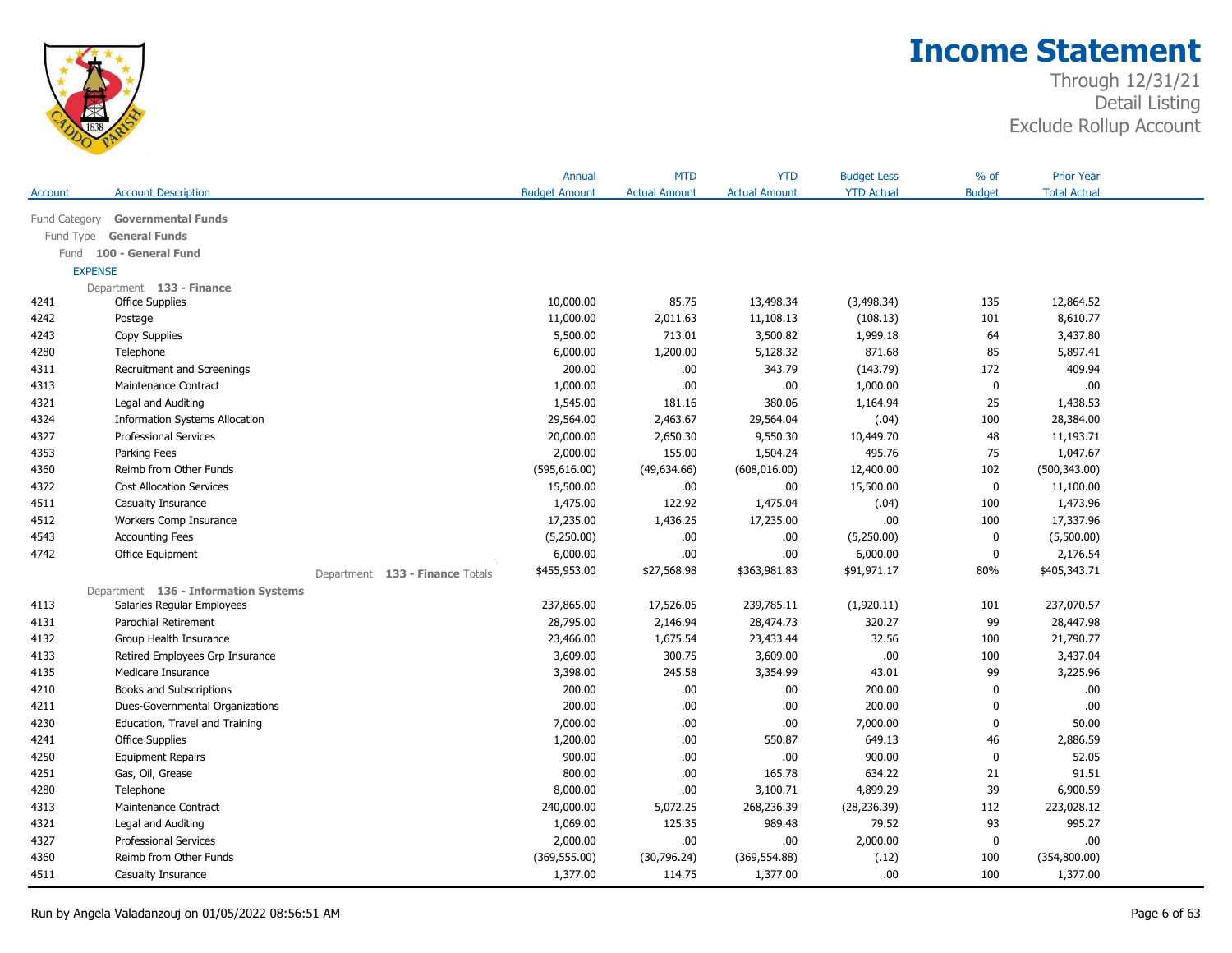

|           |                                                      | Annual               | <b>MTD</b>           | <b>YTD</b>           | <b>Budget Less</b> | $%$ of        | <b>Prior Year</b>   |  |
|-----------|------------------------------------------------------|----------------------|----------------------|----------------------|--------------------|---------------|---------------------|--|
| Account   | <b>Account Description</b>                           | <b>Budget Amount</b> | <b>Actual Amount</b> | <b>Actual Amount</b> | <b>YTD Actual</b>  | <b>Budget</b> | <b>Total Actual</b> |  |
|           | Fund Category Governmental Funds                     |                      |                      |                      |                    |               |                     |  |
| Fund Type | <b>General Funds</b>                                 |                      |                      |                      |                    |               |                     |  |
|           | Fund 100 - General Fund                              |                      |                      |                      |                    |               |                     |  |
|           | <b>EXPENSE</b>                                       |                      |                      |                      |                    |               |                     |  |
|           | Department 136 - Information Systems                 |                      |                      |                      |                    |               |                     |  |
| 4512      | Workers Comp Insurance                               | 4,770.00             | 397.50               | 4,770.00             | .00.               | 100           | 4,815.00            |  |
| 4742      | Office Equipment                                     | 1,000.00             | .00.                 | 289.30               | 710.70             | 29            | 234.45              |  |
| 4745      | Computer Equipment Purchases                         | 3,000.00             | .00                  | 549.87               | 2,450.13           | 18            | 24.31               |  |
| 4746      | Computer Software Purchase                           | .00                  | .00                  | .00.                 | .00.               | $^{+++}$      | 75.89               |  |
| 4754      | <b>Internet Access and Maintenance</b>               | 16,000.00            | .00.                 | 15,016.33            | 983.67             | 94            | 16,775.61           |  |
|           | Department 136 - Information Systems Totals          | \$215,094.00         | $($ \$3,191.53)      | \$224,148.12         | $($ \$9,054.12)    | 104%          | \$196,478.71        |  |
|           | Department 150 - Allocation to other Entities        |                      |                      |                      |                    |               |                     |  |
| 4951      | Metropolitan Planning                                | 280,000.00           | 70,000.00            | 280,000.00           | .00.               | 100           | 297,279.09          |  |
| 4952      | Civil Defense-Emerg Preparedness                     | 37,000.00            | .00.                 | .00.                 | 37,000.00          | $\mathbf 0$   | 20,340.00           |  |
| 4955      | Parish Service Office                                | 40,000.00            | 3,255.00             | 26,040.00            | 13,960.00          | 65            | 35,805.00           |  |
| 4959      | <b>NGO Appropriations</b>                            | 56,000.00            | .00.                 | .00.                 | 56,000.00          | $\mathbf 0$   | 214,456.69          |  |
|           | Department 150 - Allocation to other Entities Totals | \$413,000.00         | \$73,255.00          | \$306,040.00         | \$106,960.00       | 74%           | \$567,880.78        |  |
|           | Department 161 - Facility & Maintenance              |                      |                      |                      |                    |               |                     |  |
|           | Division 63 - Coroner Building                       |                      |                      |                      |                    |               |                     |  |
| 4260      | Building Repairs & Maintenance                       | 12,000.00            | 50.48                | 17,252.00            | (5,252.00)         | 144           | 5,723.57            |  |
| 4272      | Electricity                                          | 19,000.00            | .00                  | 14,095.09            | 4,904.91           | 74            | 13,376.14           |  |
| 4273      | Water                                                | 3,000.00             | .00                  | 1,356.55             | 1,643.45           | 45            | 2,339.30            |  |
| 4280      | Telephone                                            | 4,000.00             | .00                  | 2,660.95             | 1,339.05           | 67            | 3,125.07            |  |
| 4312      | Pest Control                                         | 725.00               | 59.00                | 649.00               | 76.00              | 90            | 749.00              |  |
| 4317      | Janitorial Service                                   | 20,000.00            | 1,900.00             | 15,400.00            | 4,600.00           | 77            | 17,550.00           |  |
| 4388      | <b>Building Management</b>                           | 3,157.00             | 263.08               | 3,156.96             | .04                | 100           | 3,261.00            |  |
|           | 63 - Coroner Building Totals<br><b>Division</b>      | \$61,882.00          | \$2,272.56           | \$54,570.55          | \$7,311.45         | 88%           | \$46,124.08         |  |
|           | Division 64 - LSU Extension Bldg                     |                      |                      |                      |                    |               |                     |  |
| 4260      | Building Repairs & Maintenance                       | 6,000.00             | 22.96                | 4,794.44             | 1,205.56           | 80            | 3,678.07            |  |
| 4272      | Electricity                                          | 7,000.00             | .00.                 | 5,059.96             | 1,940.04           | 72            | 4,825.03            |  |
| 4273      | Water                                                | 1,800.00             | 67.75                | 139.22               | 1,660.78           | 8             | 406.70              |  |
| 4280      | Telephone                                            | 1,000.00             | .00                  | 756.23               | 243.77             | 76            | 960.93              |  |
| 4291      | Lawn and Tree Maintenance                            | 2,100.00             | 100.00               | 1,900.00             | 200.00             | 90            | 2,000.00            |  |
| 4312      | Pest Control                                         | 600.00               | 55.00                | 605.00               | (5.00)             | 101           | 578.00              |  |
| 4316      | Security                                             | 660.00               | .00                  | 184.80               | 475.20             | 28            | 182.40              |  |
| 4317      | Janitorial Service                                   | 9,000.00             | 750.00               | 8,250.00             | 750.00             | 92            | 8,212.00            |  |
| 4318      | Waste Disposal Fees                                  | 1,050.00             | .00                  | 1,028.50             | 21.50              | 98            | 907.95              |  |
| 4388      | <b>Building Management</b>                           | 3,157.00             | 263.08               | 3,156.96             | .04                | 100           | 3,261.00            |  |
|           |                                                      |                      |                      |                      |                    |               |                     |  |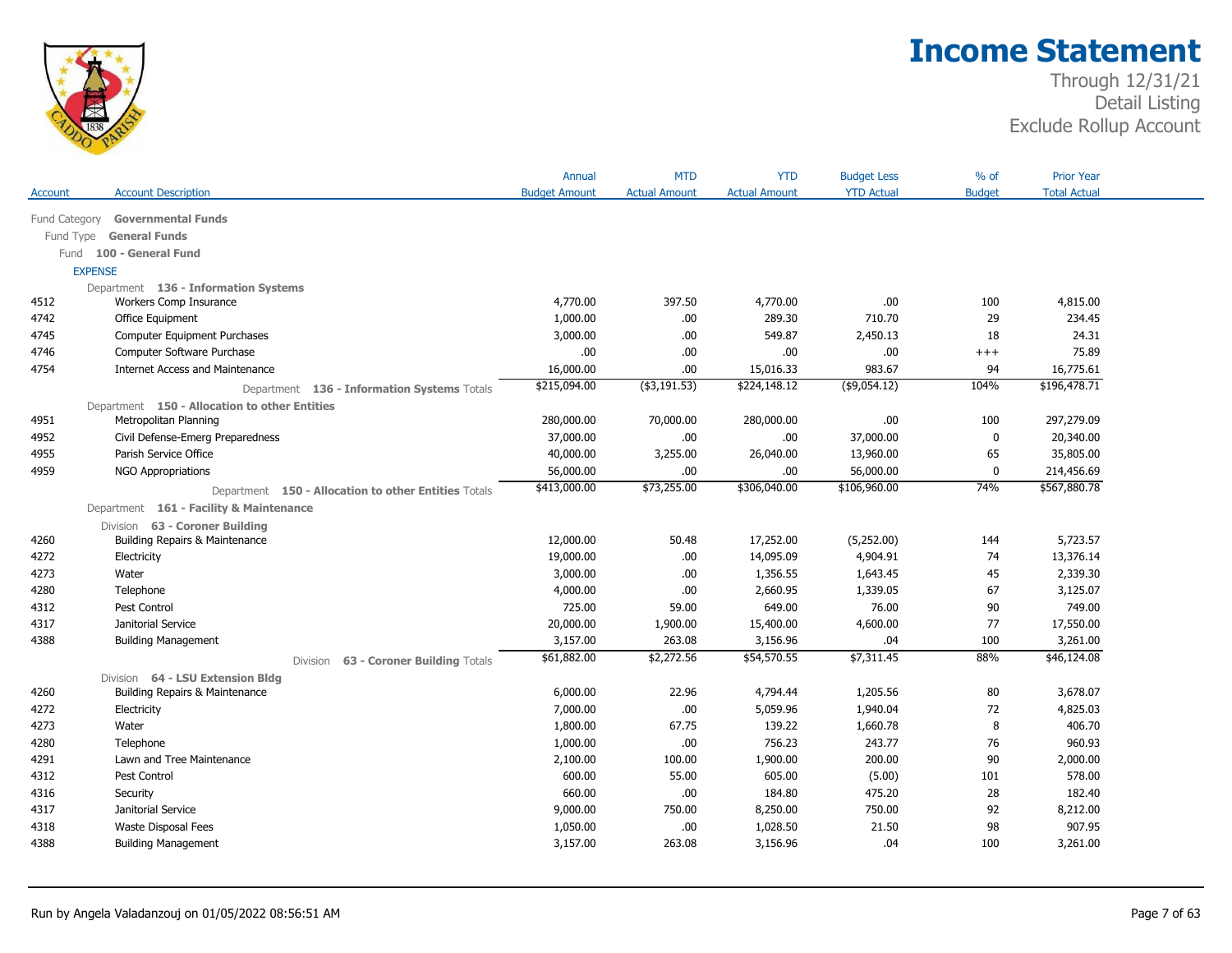

|               |                                                                              | Annual               | <b>MTD</b>           | <b>YTD</b>           | <b>Budget Less</b> | $%$ of        | <b>Prior Year</b>   |  |
|---------------|------------------------------------------------------------------------------|----------------------|----------------------|----------------------|--------------------|---------------|---------------------|--|
| Account       | <b>Account Description</b>                                                   | <b>Budget Amount</b> | <b>Actual Amount</b> | <b>Actual Amount</b> | <b>YTD Actual</b>  | <b>Budget</b> | <b>Total Actual</b> |  |
| Fund Category | <b>Governmental Funds</b>                                                    |                      |                      |                      |                    |               |                     |  |
| Fund Type     | <b>General Funds</b>                                                         |                      |                      |                      |                    |               |                     |  |
|               | Fund 100 - General Fund                                                      |                      |                      |                      |                    |               |                     |  |
|               | <b>EXPENSE</b>                                                               |                      |                      |                      |                    |               |                     |  |
|               | Department 161 - Facility & Maintenance                                      |                      |                      |                      |                    |               |                     |  |
|               | Division 64 - LSU Extension Bldg                                             |                      |                      |                      |                    |               |                     |  |
| 4511          | Casualty Insurance                                                           | 2,460.00             | 205.00               | 2,460.00             | .00.               | 100           | 2,460.00            |  |
|               | 64 - LSU Extension Bldg Totals<br>Division                                   | \$34,827.00          | \$1,463.79           | \$28,335.11          | \$6,491.89         | 81%           | \$27,472.08         |  |
|               | Division 65 - Archives                                                       |                      |                      |                      |                    |               |                     |  |
| 4327          | <b>Professional Services</b>                                                 | 85,000.00            | 7,446.00             | 76,985.00            | 8,015.00           | 91            | 80,290.80           |  |
|               | 65 - Archives Totals<br>Division                                             | \$85,000.00          | \$7,446.00           | \$76,985.00          | \$8,015.00         | 91%           | \$80,290.80         |  |
|               | Division 69 - David Raines Comm Center                                       |                      |                      |                      |                    |               |                     |  |
| 4114          | Salaries-Special                                                             | 6,500.00             | .00                  | 3,266.69             | 3,233.31           | 50            | 4,666.70            |  |
| 4260          | Building Repairs & Maintenance                                               | 28,000.00            | 420.00               | 8,898.54             | 19,101.46          | 32            | 19,658.90           |  |
| 4271          | Natural Gas                                                                  | 2,000.00             | .00                  | 478.50               | 1,521.50           | 24            | 605.91              |  |
| 4272          | Electricity                                                                  | 49,000.00            | .00                  | 38,814.25            | 10,185.75          | 79            | 40,363.89           |  |
| 4273          | Water                                                                        | 16,000.00            | .00                  | 3,643.43             | 12,356.57          | 23            | 13,258.91           |  |
| 4291          | Lawn and Tree Maintenance                                                    | 4,000.00             | 100.00               | 2,200.00             | 1,800.00           | 55            | 2,750.00            |  |
| 4312          | Pest Control                                                                 | 1,500.00             | 84.00                | 1,008.00             | 492.00             | 67            | 868.00              |  |
| 4316          | Security                                                                     | 1,200.00             | .00.                 | 924.00               | 276.00             | 77            | 912.00              |  |
| 4317          | Janitorial Service                                                           | 23,000.00            | 2,400.00             | 17,400.00            | 5,600.00           | 76            | 13,435.00           |  |
| 4318          | Waste Disposal Fees                                                          | 4,000.00             | 623.71               | 6,402.58             | (2,402.58)         | 160           | 4,633.33            |  |
| 4388          | <b>Building Management</b>                                                   | 9,020.00             | 751.67               | 9,020.04             | (.04)              | 100           | 9,315.96            |  |
| 4511          | Casualty Insurance                                                           | 1,377.00             | 114.75               | 1,377.00             | .00.               | 100           | 1,377.00            |  |
| 4544          | Utilities Charged To Other                                                   | (32,000.00)          | .00                  | (9, 497.82)          | (22, 502.18)       | 30            | (42, 453.27)        |  |
| 4558          | Reimb-Health Tax Fund                                                        | (33,390.00)          | (2,782.50)           | (33,390.00)          | .00.               | 100           | (33,390.00)         |  |
| 4754          | <b>Internet Access and Maintenance</b>                                       | 2,000.00             | .00                  | 2,040.06             | (40.06)            | 102           | 1,574.78            |  |
|               | 69 - David Raines Comm Center Totals<br>Division                             | \$82,207.00          | \$1,711.63           | \$52,585.27          | \$29,621.73        | 64%           | \$37,577.11         |  |
|               |                                                                              | \$263,916.00         | \$12,893.98          | \$212,475.93         | \$51,440.07        | 81%           | \$191,464.07        |  |
|               | Department 161 - Facility & Maintenance Totals<br>Department 170 - Elections |                      |                      |                      |                    |               |                     |  |
|               |                                                                              |                      |                      |                      |                    |               |                     |  |
| 4113          | Division 71 - Registrar of Voters<br>Salaries Regular Employees              | 279,806.00           | 12,907.35            | 142,008.07           | 137,797.93         | 51            | 163,536.30          |  |
| 4114          | Salaries-Special                                                             | .00                  | 3,430.25             | 4,422.50             | (4,422.50)         | $^{+++}$      | .00                 |  |
| 4122          | Salaries-Part Time                                                           | 100,000.00           | 12,265.00            | 144,133.68           | (44, 133.68)       | 144           | 131,377.13          |  |
| 4132          | Group Health Insurance                                                       | 48,257.00            | 623.17               | 8,127.97             | 40,129.03          | 17            | 30,860.68           |  |
| 4133          | Retired Employees Grp Insurance                                              | 11,647.00            | 782.50               | 9,390.00             | 2,257.00           | 81            | 8,943.00            |  |
| 4135          | Medicare Insurance                                                           | 10,615.00            | 1,387.71             | 14,461.44            | (3,846.44)         | 136           | 13,955.45           |  |
| 4138          | Unemployment Claims                                                          | 3,000.00             | .00                  | .00                  | 3,000.00           | 0             | .00.                |  |
|               |                                                                              |                      |                      |                      |                    |               |                     |  |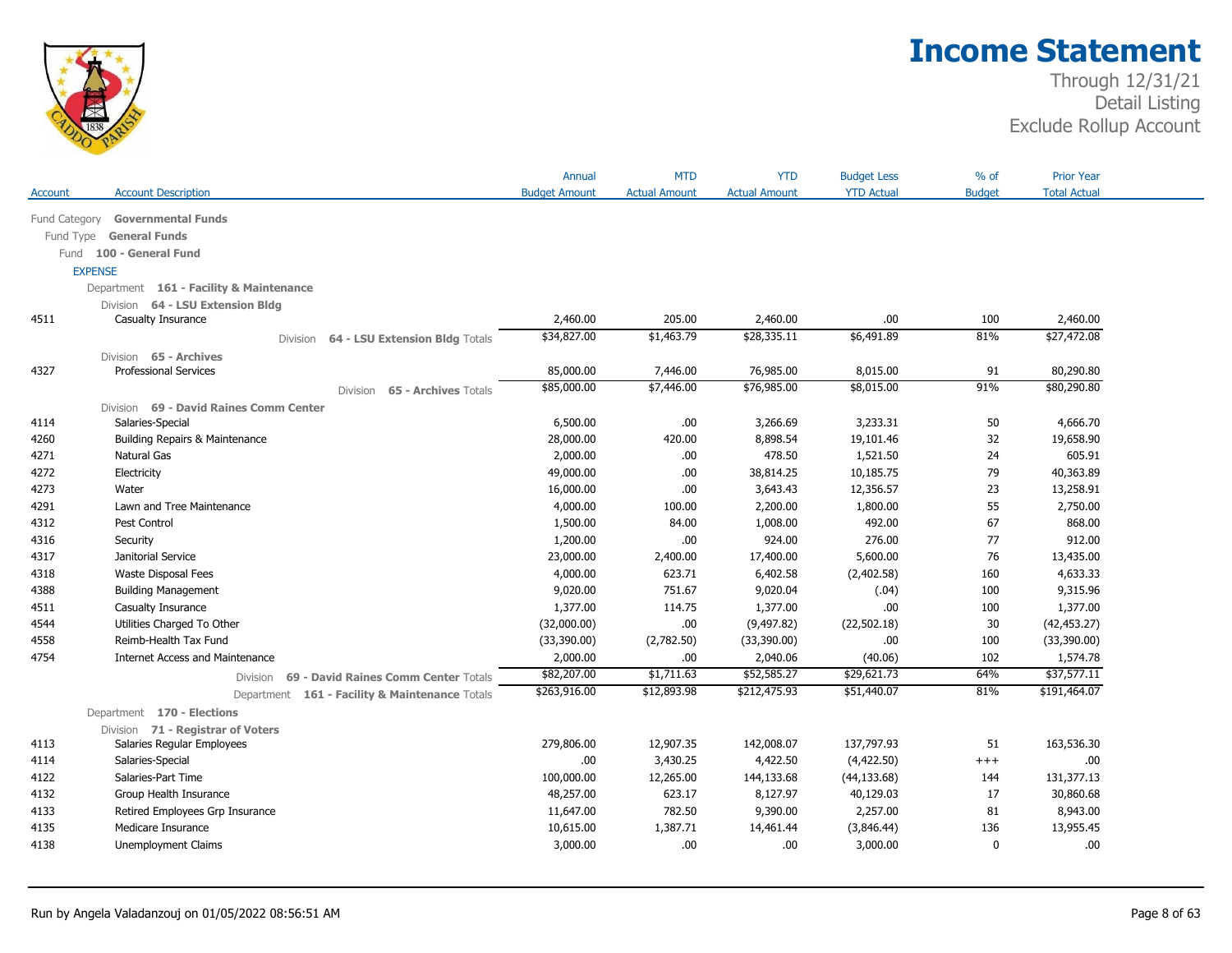

|                |                                           | Annual                                             | <b>MTD</b>           | <b>YTD</b>           | <b>Budget Less</b> | $%$ of        | <b>Prior Year</b>   |  |
|----------------|-------------------------------------------|----------------------------------------------------|----------------------|----------------------|--------------------|---------------|---------------------|--|
| Account        | <b>Account Description</b>                | <b>Budget Amount</b>                               | <b>Actual Amount</b> | <b>Actual Amount</b> | <b>YTD Actual</b>  | <b>Budget</b> | <b>Total Actual</b> |  |
| Fund Category  | <b>Governmental Funds</b>                 |                                                    |                      |                      |                    |               |                     |  |
| Fund Type      | <b>General Funds</b>                      |                                                    |                      |                      |                    |               |                     |  |
|                | Fund 100 - General Fund                   |                                                    |                      |                      |                    |               |                     |  |
| <b>EXPENSE</b> |                                           |                                                    |                      |                      |                    |               |                     |  |
|                | Department 170 - Elections                |                                                    |                      |                      |                    |               |                     |  |
|                | Division 71 - Registrar of Voters         |                                                    |                      |                      |                    |               |                     |  |
| 4139           | <b>ROV Retirement</b>                     | 49,621.00                                          | 1,548.76             | 20,238.31            | 29,382.69          | 41            | 45,943.41           |  |
| 4210           | Books and Subscriptions                   | 2,300.00                                           | 90.72                | 999.83               | 1,300.17           | 43            | 3,839.34            |  |
| 4211           | Dues-Governmental Organizations           | 3,900.00                                           | 625.00               | 1,500.00             | 2,400.00           | 38            | .00.                |  |
| 4220           | <b>Official Publications</b>              | 28,000.00                                          | 123.30               | 275.24               | 27,724.76          | 1             | 3,277.58            |  |
| 4221           | <b>Printed Office Forms</b>               | 5,000.00                                           | 929.28               | 5,262.27             | (262.27)           | 105           | 4,711.23            |  |
| 4230           | Education, Travel and Training            | 22,000.00                                          | 450.00               | 2,385.91             | 19,614.09          | 11            | 1,665.61            |  |
| 4241           | <b>Office Supplies</b>                    | 21,000.00                                          | 858.40               | 12,556.43            | 8,443.57           | 60            | 28,636.19           |  |
| 4242           | Postage                                   | 45,000.00                                          | .00                  | 39,166.07            | 5,833.93           | 87            | 54,516.31           |  |
| 4243           | Copy Supplies                             | 7,000.00                                           | 395.00               | 4,345.00             | 2,655.00           | 62            | 6,275.72            |  |
| 4247           | <b>Record Retention</b>                   | 5,000.00                                           | .00                  | 1,443.90             | 3,556.10           | 29            | .00.                |  |
| 4260           | <b>Building Repairs &amp; Maintenance</b> | 1,800.00                                           | .00                  | .00                  | 1,800.00           | $\mathbf 0$   | 2,898.27            |  |
| 4280           | Telephone                                 | 2,500.00                                           | 6.00                 | 1,106.87             | 1,393.13           | 44            | 1,281.32            |  |
| 4313           | Maintenance Contract                      | 5,000.00                                           | .00                  | .00                  | 5,000.00           | $\pmb{0}$     | 1,980.00            |  |
| 4327           | <b>Professional Services</b>              | 14,500.00                                          | 1,374.00             | 1,994.00             | 12,506.00          | 14            | 3,358.00            |  |
| 4353           | Parking Fees                              | 17,000.00                                          | 440.00               | 11,428.00            | 5,572.00           | 67            | 15,616.00           |  |
| 4357           | Mobile Voter Registration                 | 1,000.00                                           | .00                  | .00.                 | 1,000.00           | $\pmb{0}$     | .00                 |  |
| 4511           | Casualty Insurance                        | 1,181.00                                           | 98.42                | 1,181.04             | (.04)              | 100           | 1,181.04            |  |
| 4512           | Workers Comp Insurance                    | 4,770.00                                           | 397.50               | 4,770.00             | .00                | 100           | 4,815.00            |  |
| 4742           | Office Equipment                          | 8,000.00                                           | .00                  | .00                  | 8,000.00           | 0             | 2,103.94            |  |
| 4754           | <b>Internet Access and Maintenance</b>    | 1,200.00                                           | .00                  | .00                  | 1,200.00           | $\mathbf 0$   | 198.00              |  |
|                | Division 71 - Registrar of Voters Totals  | \$699,097.00                                       | \$38,732.36          | \$431,196.53         | \$267,900.47       | 62%           | \$530,969.52        |  |
|                | Division 72 - Election Cost               |                                                    |                      |                      |                    |               |                     |  |
| 4172           | <b>Election Expense</b>                   | 185,000.00                                         | .00                  | (14,334.30)          | 199,334.30         | (8)           | 86,534.69           |  |
| 4173           | Voting Precinct Improvement               | 2,000.00                                           | .00                  | .00                  | 2,000.00           | 0             | .00                 |  |
|                |                                           | \$187,000.00<br>Division 72 - Election Cost Totals | \$0.00               | (\$14,334.30)        | \$201,334.30       | (8%)          | \$86,534.69         |  |
|                |                                           | \$886,097.00<br>Department 170 - Elections Totals  | \$38,732.36          | \$416,862.23         | \$469,234.77       | 47%           | \$617,504.21        |  |
|                | Department 180 - Statutory Appropriations |                                                    |                      |                      |                    |               |                     |  |
| 4113           | Salaries Regular Employees                | 600,000.00                                         | 1,500.00             | .00                  | 600,000.00         | 0             | .00.                |  |
| 4135           | Medicare Insurance                        | .00.                                               | 21.75                | .00.                 | .00                | $^{+++}$      | .00                 |  |
| 4201           | Ambulance Service                         | 9,000.00                                           | 975.00               | 9,600.00             | (600.00)           | 107           | 9,675.00            |  |
| 4202           | Pauper Funeral                            | 75,000.00                                          | .00                  | 75,000.00            | .00                | 100           | 75,000.00           |  |
| 4310           | Codification of Ordinances                | 8,000.00                                           | 800.00               | 2,110.74             | 5,889.26           | 26            | 3,235.79            |  |
| 4352           | <b>Governmental Relations</b>             | 140,000.00                                         | 3,500.00             | 38,992.96            | 101,007.04         | 28            | 51,534.37           |  |
|                |                                           |                                                    |                      |                      |                    |               |                     |  |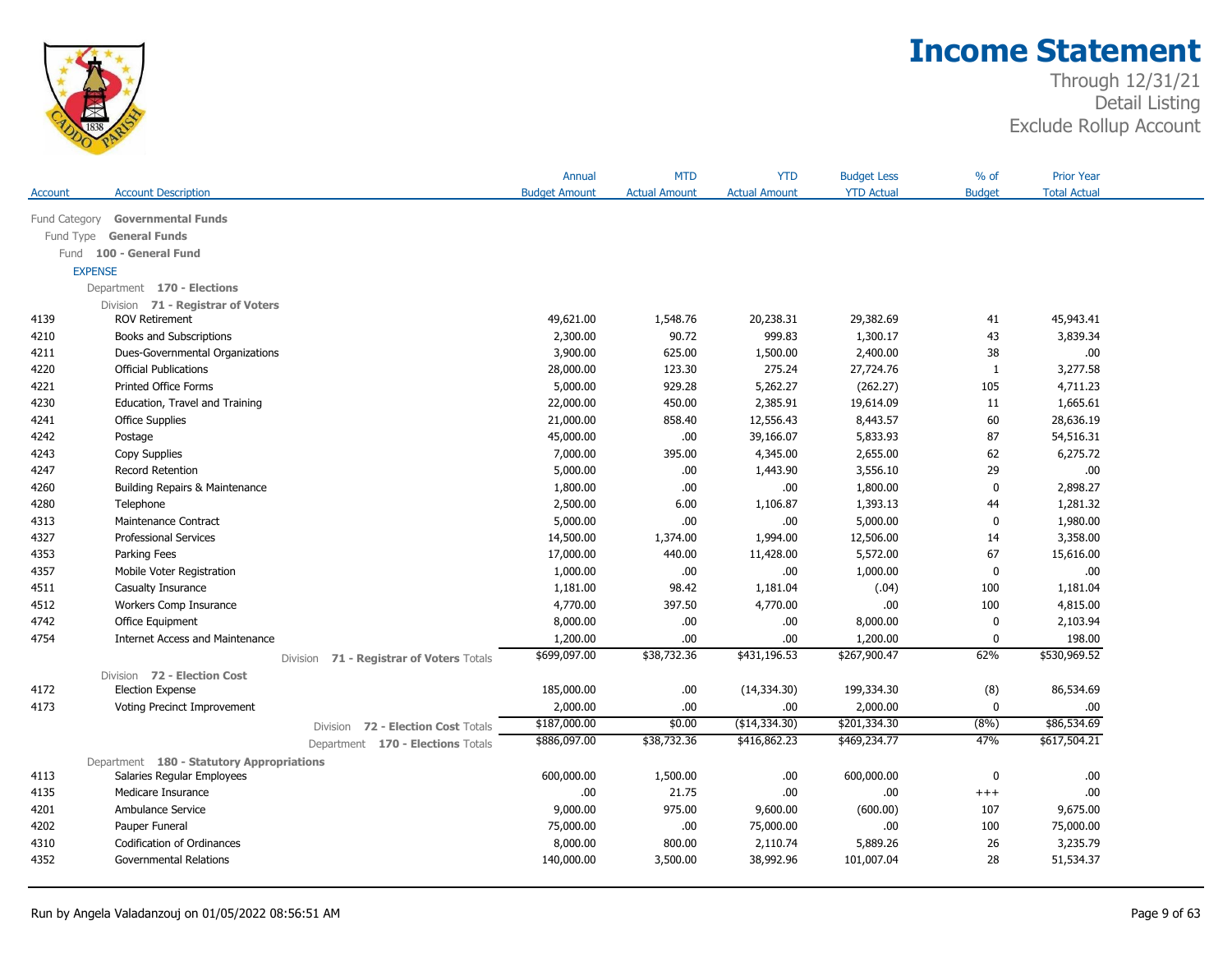

| <b>YTD Actual</b><br><b>Budget</b><br><b>Total Actual</b><br><b>Account Description</b><br><b>Budget Amount</b><br><b>Actual Amount</b><br><b>Actual Amount</b><br>Account<br><b>Governmental Funds</b><br>Fund Category |  |
|--------------------------------------------------------------------------------------------------------------------------------------------------------------------------------------------------------------------------|--|
|                                                                                                                                                                                                                          |  |
|                                                                                                                                                                                                                          |  |
| Fund Type General Funds                                                                                                                                                                                                  |  |
| Fund 100 - General Fund                                                                                                                                                                                                  |  |
| <b>EXPENSE</b>                                                                                                                                                                                                           |  |
| Department 180 - Statutory Appropriations                                                                                                                                                                                |  |
| <b>Retirement Contributions</b><br>211,120.00<br>211,120.00<br>214,506.00<br>4591<br>.00<br>.00<br>0                                                                                                                     |  |
| Sheriff's Tax Collection<br>10,000.00<br>350.00<br>1,237.68<br>8,762.32<br>4,779.62<br>4592<br>12                                                                                                                        |  |
| 142,500.00<br>Principal Payments<br>154,500.00<br>167,000.00<br>(12,500.00)<br>4810<br>.00.<br>108                                                                                                                       |  |
| 4820<br><b>Interest Payments</b><br>68,863.00<br>.00<br>46,477.00<br>22,386.00<br>67<br>115,212.00                                                                                                                       |  |
| Paying Agent Fees<br>200.00<br>2,127.00<br>4830<br>.00.<br>1,575.00<br>(1,375.00)<br>788                                                                                                                                 |  |
| \$1,276,683.00<br>\$618,569.78<br>\$7,146.75<br>\$341,993.38<br>\$934,689.62<br>27%<br>Department 180 - Statutory Appropriations Totals                                                                                  |  |
| Department 611 - LSU Extension Service                                                                                                                                                                                   |  |
| Salaries Regular Employees<br>63,000.00<br>4113<br>63,000.00<br>15,750.00<br>63,000.00<br>.00.<br>100                                                                                                                    |  |
| Education, Travel and Training<br>500.00<br>500.00<br>4230<br>.00.<br>.00<br>0<br>.00.                                                                                                                                   |  |
| 300.00<br>230.05<br>.00<br><b>Office Supplies</b><br>.00<br>69.95<br>23<br>4241                                                                                                                                          |  |
| 2,400.00<br>202.74<br>(34.59)<br>2,378.88<br>4243<br>Copy Supplies<br>2,434.59<br>101                                                                                                                                    |  |
| 4250<br>3,500.00<br>3,801.57<br>(301.57)<br>109<br>198.01<br><b>Equipment Repairs</b><br>.00.                                                                                                                            |  |
| 333.83<br>4251<br>Gas, Oil, Grease<br>2,600.00<br>1,032.65<br>1,567.35<br>40<br>.00.                                                                                                                                     |  |
| Office Equipment<br>500.00<br>489.98<br>10.02<br>4742<br>.00<br>98<br>.00                                                                                                                                                |  |
| 4754<br><b>Internet Access and Maintenance</b><br>2,200.00<br>579.37<br>1,911.24<br>.00.<br>1,620.63<br>74                                                                                                               |  |
| \$67,821.96<br>\$75,000.00<br>\$15,952.74<br>\$2,550.63<br>97%<br>\$72,449.37<br>Department 611 - LSU Extension Service Totals                                                                                           |  |
| Department 900 - Other Financing Sources (Uses)                                                                                                                                                                          |  |
| 600,000.00<br>4688<br>Transfer To Capital Outlay<br>591,500.00<br>35,416.67<br>425,000.04<br>166,499.96<br>72                                                                                                            |  |
| \$600,000.00<br>\$591,500.00<br>\$425,000.04<br>72%<br>\$35,416.67<br>\$166,499.96<br>Department 900 - Other Financing Sources (Uses) Totals                                                                             |  |
| 84%<br>\$12,859,964.41<br>\$14,456,486.00<br>\$510,003.41<br>\$12,213,388.46<br>\$2,243,097.54<br><b>EXPENSE TOTALS</b>                                                                                                  |  |
|                                                                                                                                                                                                                          |  |
| 100 - General Fund Totals<br>Fund                                                                                                                                                                                        |  |
| 11,225,005.00<br>142,310.87<br>4,275,292.29<br>6,949,712.71<br>38%<br>12,347,676.97<br><b>REVENUE TOTALS</b>                                                                                                             |  |
| 14,456,486.00<br>510,003.41<br>12,213,388.46<br>2,243,097.54<br>84%<br>12,859,964.41<br><b>EXPENSE TOTALS</b>                                                                                                            |  |
| $($ \$367,692.54)<br>246%<br>$($ \$512,287.44)<br>Fund 100 - General Fund Net Gain (Loss)<br>(\$3,231,481.00)<br>( \$7,938,096.17)<br>( \$4,706,615.17)                                                                  |  |
|                                                                                                                                                                                                                          |  |
| Fund Type General Funds Totals                                                                                                                                                                                           |  |
| 4,275,292.29<br>6,949,712.71<br>12,347,676.97<br>11,225,005.00<br>142,310.87<br>38%<br><b>REVENUE TOTALS</b>                                                                                                             |  |
| 510,003.41<br>2,243,097.54<br>84%<br>14,456,486.00<br>12,213,388.46<br>12,859,964.41<br><b>EXPENSE TOTALS</b>                                                                                                            |  |
| (\$367,692.54)<br>246%<br>$($ \$512,287.44)<br>(\$3,231,481.00)<br>( \$7,938,096.17)<br>( \$4,706,615.17)<br>Fund Type General Funds Net Gain (Loss)                                                                     |  |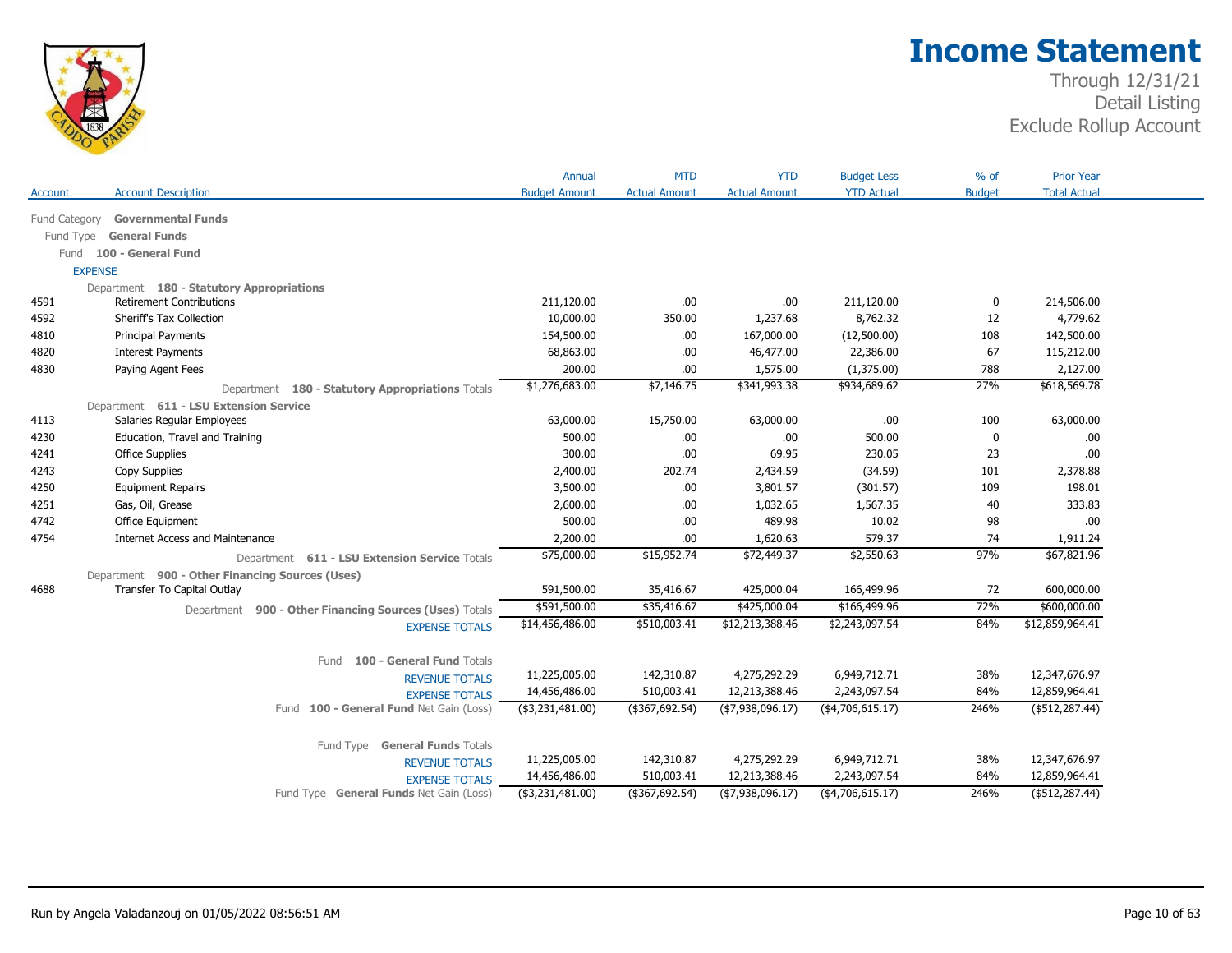

|                |                                                        | Annual               | <b>MTD</b>           | <b>YTD</b>           | <b>Budget Less</b> | $%$ of        | <b>Prior Year</b>   |  |
|----------------|--------------------------------------------------------|----------------------|----------------------|----------------------|--------------------|---------------|---------------------|--|
| Account        | <b>Account Description</b>                             | <b>Budget Amount</b> | <b>Actual Amount</b> | <b>Actual Amount</b> | <b>YTD Actual</b>  | <b>Budget</b> | <b>Total Actual</b> |  |
| Fund Category  | <b>Governmental Funds</b>                              |                      |                      |                      |                    |               |                     |  |
| Fund Type      | <b>Special Revenue Funds</b>                           |                      |                      |                      |                    |               |                     |  |
| Fund           | 200 - Public Works Fund                                |                      |                      |                      |                    |               |                     |  |
| <b>REVENUE</b> |                                                        |                      |                      |                      |                    |               |                     |  |
|                | Department 000 - General Revenues                      |                      |                      |                      |                    |               |                     |  |
| 3113           | Ad Valorem Tax-Parish                                  | 6,577,280.00         | .00                  | .00                  | 6,577,280.00       | $\mathbf 0$   | 6,794,680.00        |  |
| 3114           | Gas & Oil Sales                                        | 110,000.00           | 10,118.03            | 83,144.34            | 26,855.66          | 76            | 54,801.02           |  |
| 3115           | <b>Estimated Uncollectible Taxes</b>                   | (230, 210.00)        | .00.                 | .00.                 | (230, 210.00)      | $\mathbf 0$   | (98, 486.39)        |  |
| 3117           | Sign Billings                                          | 2,300.00             | 165.72               | 2,093.78             | 206.22             | 91            | 1,293.03            |  |
| 3119           | <b>Equipment Repair Billings</b>                       | 100,000.00           | 11,303.94            | 134,715.50           | (34,715.50)        | 135           | 104,158.19          |  |
| 3120           | <b>Prior Year Taxes</b>                                | 71,024.00            | 321.73               | 44,854.48            | 26,169.52          | 63            | 58,713.09           |  |
| 3175           | <b>Sales Tax Collections</b>                           | 6,950,000.00         | 726,416.97           | 9,017,866.75         | (2,067,866.75)     | 130           | 7,846,475.39        |  |
| 3180           | <b>Culvert Fees</b>                                    | 10,000.00            | 10.00                | 12,050.00            | (2,050.00)         | 121           | 6,820.00            |  |
| 3181           | Subdivision Fees                                       | 14,000.00            | 1,600.00             | 41,386.66            | (27, 386.66)       | 296           | 24,252.47           |  |
| 3190           | Special Assessment Revenue                             | 5,000.00             | .00                  | .00                  | 5,000.00           | $\mathbf 0$   | 4,351.74            |  |
| 3219           | Oil and Gas Permits                                    | 375,000.00           | 10.00                | 463,039.10           | (88,039.10)        | 123           | 341,639.00          |  |
| 3220           | <b>Building Permits</b>                                | 9,000.00             | 200.00               | 3,750.00             | 5,250.00           | 42            | 9,192.00            |  |
| 3224           | Fines                                                  | 20,000.00            | 1,500.00             | 13,704.00            | 6,296.00           | 69            | 6,396.50            |  |
| 3351           | <b>State Revenue Sharing</b>                           | 157,000.00           | .00.                 | .00                  | 157,000.00         | $\mathbf 0$   | 145,181.82          |  |
| 3356           | Parish Transportation Fund                             | 1,300,000.00         | 115,046.28           | 1,222,371.79         | 77,628.21          | 94            | 1,369,058.00        |  |
| 3357           | Road Royalty                                           | 150,000.00           | .00.                 | 594,406.46           | (444, 406.46)      | 396           | 126,717.33          |  |
| 3462           | <b>FEMA Grant</b>                                      | .00                  | .00.                 | 23,163.70            | (23, 163.70)       | $^{+++}$      | .00.                |  |
| 3609           | Market Value Adjustment                                | .00                  | .00                  | .00.                 | .00.               | $^{+++}$      | 32,953.81           |  |
| 3610           | <b>Interest Earned</b>                                 | 140,000.00           | 20.02                | 23,166.82            | 116,833.18         | 17            | 193,872.80          |  |
| 3692           | <b>Adjudicated Property Fees</b>                       | 85,000.00            | 40,497.42            | 293,869.91           | (208, 869.91)      | 346           | 15,893.58           |  |
| 3695           | Miscellaneous Revenue                                  | 45,000.00            | 31,733.43            | 117,263.89           | (72, 263.89)       | 261           | 207,922.64          |  |
| 3725           | Grant Revenue - Other                                  | .00                  | .00                  | 3,997.72             | (3,997.72)         | $^{+++}$      | .00.                |  |
|                | Department 000 - General Revenues Totals               | \$15,890,394.00      | \$938,943.54         | \$12,094,844.90      | \$3,795,549.10     | 76%           | \$17,245,886.02     |  |
|                | Department 900 - Other Financing Sources (Uses)        |                      |                      |                      |                    |               |                     |  |
| 3852           | Transfer From Capital Outlay                           | 1,379,771.00         | .00.                 | 1,379,771.00         | .00                | 100           | .00.                |  |
|                | Department 900 - Other Financing Sources (Uses) Totals | \$1,379,771.00       | \$0.00               | \$1,379,771.00       | \$0.00             | 100%          | \$0.00              |  |
|                | <b>REVENUE TOTALS</b>                                  | \$17,270,165.00      | \$938,943.54         | \$13,474,615.90      | \$3,795,549.10     | 78%           | \$17,245,886.02     |  |
| <b>EXPENSE</b> |                                                        |                      |                      |                      |                    |               |                     |  |
|                | Department 411 - Road Administration                   |                      |                      |                      |                    |               |                     |  |
| 4113           | Salaries Regular Employees                             | 770,304.00           | 55,291.00            | 717,834.32           | 52,469.68          | 93            | 837,537.13          |  |
| 4122           | Salaries-Part Time                                     | 30,000.00            | .00.                 | 31,453.88            | (1,453.88)         | 105           | 10,607.44           |  |
| 4131           | Parochial Retirement                                   | 92,968.00            | 6,771.46             | 87,933.10            | 5,034.90           | 95            | 75,518.01           |  |
| 4132           | Group Health Insurance                                 | 95,793.00            | 4,301.30             | 58,746.46            | 37,046.54          | 61            | 70,503.36           |  |
| 4133           | Retired Employees Grp Insurance                        | 32,228.00            | 2,685.67             | 32,228.04            | (.04)              | 100           | 30,693.00           |  |
|                |                                                        |                      |                      |                      |                    |               |                     |  |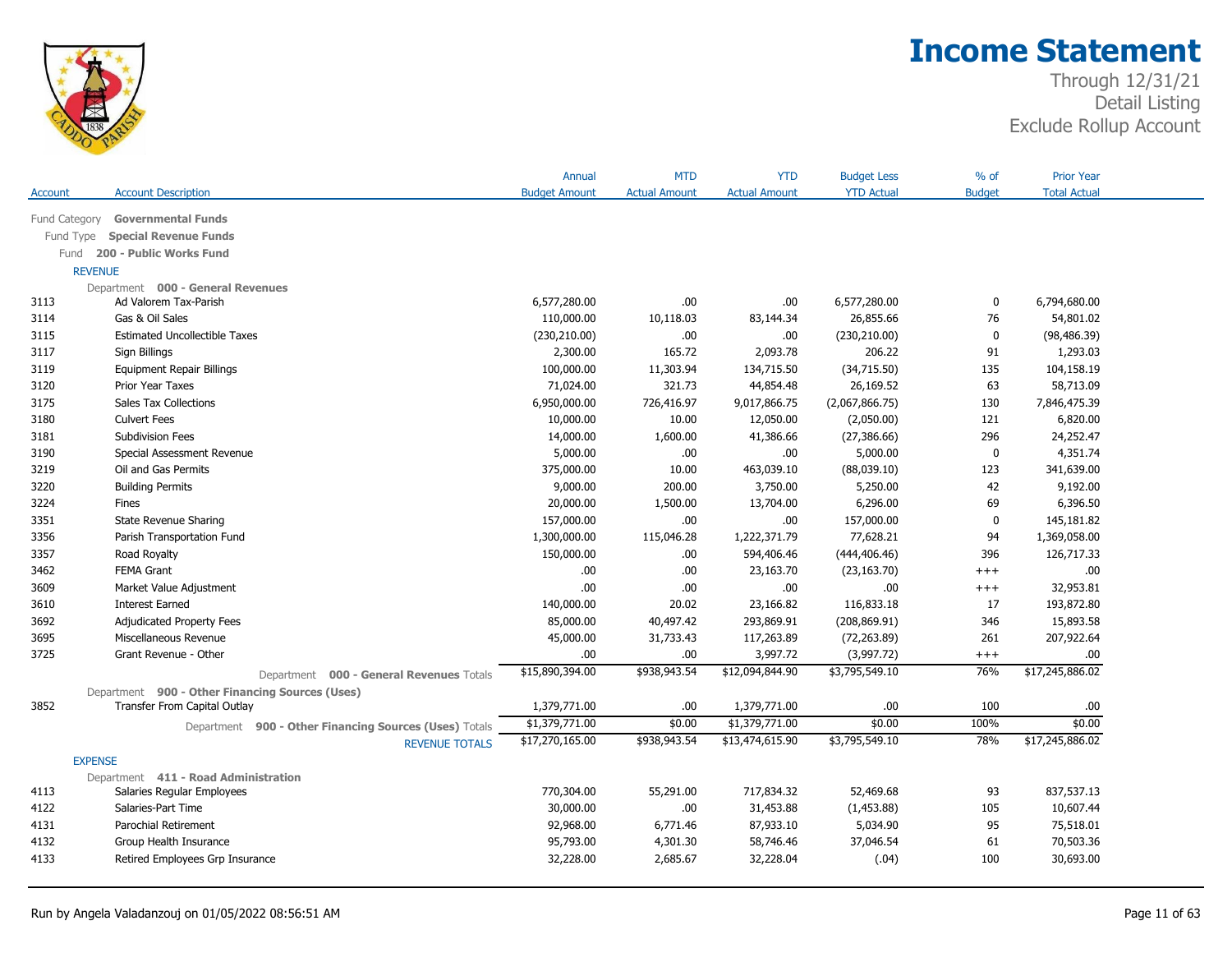

|               |                                                | Annual               | <b>MTD</b>           | <b>YTD</b>           | <b>Budget Less</b> | $%$ of         | <b>Prior Year</b>   |  |
|---------------|------------------------------------------------|----------------------|----------------------|----------------------|--------------------|----------------|---------------------|--|
| Account       | <b>Account Description</b>                     | <b>Budget Amount</b> | <b>Actual Amount</b> | <b>Actual Amount</b> | <b>YTD Actual</b>  | <b>Budget</b>  | <b>Total Actual</b> |  |
| Fund Category | <b>Governmental Funds</b>                      |                      |                      |                      |                    |                |                     |  |
| Fund Type     | <b>Special Revenue Funds</b>                   |                      |                      |                      |                    |                |                     |  |
| Fund          | 200 - Public Works Fund                        |                      |                      |                      |                    |                |                     |  |
|               | <b>EXPENSE</b>                                 |                      |                      |                      |                    |                |                     |  |
|               | Department 411 - Road Administration           |                      |                      |                      |                    |                |                     |  |
| 4135          | Medicare Insurance                             | 13,299.00            | 779.80               | 10,561.06            | 2,737.94           | 79             | 11,927.26           |  |
| 4136          | Caddo Parish Employee Retirement               | .00                  | .00                  | .00                  | .00                | $^{+++}$       | 52,479.14           |  |
| 4138          | Unemployment Claims                            | 1,500.00             | .00                  | .00                  | 1,500.00           | 0              | .00                 |  |
| 4210          | Books and Subscriptions                        | 1,500.00             | .00                  | 125.25               | 1,374.75           | 8              | 678.46              |  |
| 4211          | Dues-Governmental Organizations                | 5,000.00             | .00.                 | 1,771.90             | 3,228.10           | 35             | 2,415.00            |  |
| 4221          | Printed Office Forms                           | 1,500.00             | .00                  | 1,420.98             | 79.02              | 95             | 590.08              |  |
| 4230          | Education, Travel and Training                 | 19,000.00            | 550.00               | 3,772.98             | 15,227.02          | 20             | 2,914.10            |  |
| 4241          | <b>Office Supplies</b>                         | 15,000.00            | 80.97                | 8,910.57             | 6,089.43           | 59             | 12,515.76           |  |
| 4243          | Copy Supplies                                  | 5,000.00             | .00                  | 169.30               | 4,830.70           | 3              | 464.04              |  |
| 4250          | <b>Equipment Repairs</b>                       | 8,000.00             | .00                  | 8,173.01             | (173.01)           | 102            | 2,900.94            |  |
| 4251          | Gas, Oil, Grease                               | 12,000.00            | .00                  | 7,810.67             | 4,189.33           | 65             | 3,660.08            |  |
| 4280          | Telephone                                      | 12,000.00            | .00                  | 7,422.56             | 4,577.44           | 62             | 10,269.85           |  |
| 4311          | Recruitment and Screenings                     | 500.00               | .00                  | 319.50               | 180.50             | 64             | 150.10              |  |
| 4313          | Maintenance Contract                           | 15,000.00            | .00                  | 6,200.00             | 8,800.00           | 41             | 6,200.00            |  |
| 4321          | Legal and Auditing                             | 14,539.00            | 1,704.79             | 13,457.30            | 1,081.70           | 93             | 13,538.42           |  |
| 4324          | <b>Information Systems Allocation</b>          | 62,824.00            | 5,235.33             | 62,823.96            | .04                | 100            | 60,316.00           |  |
| 4327          | <b>Professional Services</b>                   | 190,000.00           | .00                  | 95,733.61            | 94,266.39          | 50             | 182,663.35          |  |
| 4329          | Reimb From PW Funds                            | (218,750.00)         | (18, 593.67)         | (223, 124.04)        | 4,374.04           | 102            | (218,750.04)        |  |
| 4353          | Parking Fees                                   | 6,000.00             | 7.00                 | 726.43               | 5,273.57           | 12             | 1,162.48            |  |
| 4361          | General Fund Administration                    | 236,823.00           | 19,735.25            | 236,823.00           | .00                | 100            | 223,750.92          |  |
| 4387          | Adjudicated Property Expenses                  | 18,000.00            | 1,155.00             | 9,815.00             | 8,185.00           | 55             | 11,586.04           |  |
| 4511          | Casualty Insurance                             | 131,836.00           | 10,986.33            | 131,835.96           | .04                | 100            | 131,835.96          |  |
| 4512          | Workers Comp Insurance                         | 21,015.00            | 1,751.25             | 21,015.00            | .00                | 100            | 21,150.00           |  |
| 4591          | <b>Retirement Contributions</b>                | 194,680.00           | .00                  | .00.                 | 194,680.00         | $\mathbf 0$    | 198,984.00          |  |
| 4592          | Sheriff's Tax Collection                       | 25,000.00            | .00                  | 1,726.68             | 23,273.32          | $\overline{7}$ | 3,419.00            |  |
| 4742          | Office Equipment                               | 9,000.00             | .00                  | 943.86               | 8,056.14           | 10             | 1,459.95            |  |
| 4745          | Computer Equipment Purchases                   | 12,000.00            | .00                  | 7,927.62             | 4,072.38           | 66             | .00                 |  |
|               | Department<br>411 - Road Administration Totals | \$1,833,559.00       | \$92,441.48          | \$1,344,557.96       | \$489,001.04       | 73%            | \$1,763,139.83      |  |
|               | Department 431 - Fleet Services                |                      |                      |                      |                    |                |                     |  |
| 4113          | Salaries Regular Employees                     | 491,851.00           | 27,335.89            | 479,888.76           | 11,962.24          | 98             | 434,487.44          |  |
| 4114          | Salaries-Special                               | 5,000.00             | 668.80               | 3,973.60             | 1,026.40           | 79             | 5,546.25            |  |
| 4131          | Parochial Retirement                           | 50,361.00            | 3,348.65             | 47,097.47            | 3,263.53           | 94             | 47,816.26           |  |
| 4132          | Group Health Insurance                         | 92,211.00            | 3,824.20             | 64,336.92            | 27,874.08          | 70             | 75,734.04           |  |
| 4133          | Retired Employees Grp Insurance                | 18,041.00            | 1,503.42             | 18,041.04            | (.04)              | 100            | 17,181.96           |  |
| 4135          | Medicare Insurance                             | 7,026.00             | 375.75               | 6,540.43             | 485.57             | 93             | 5,920.34            |  |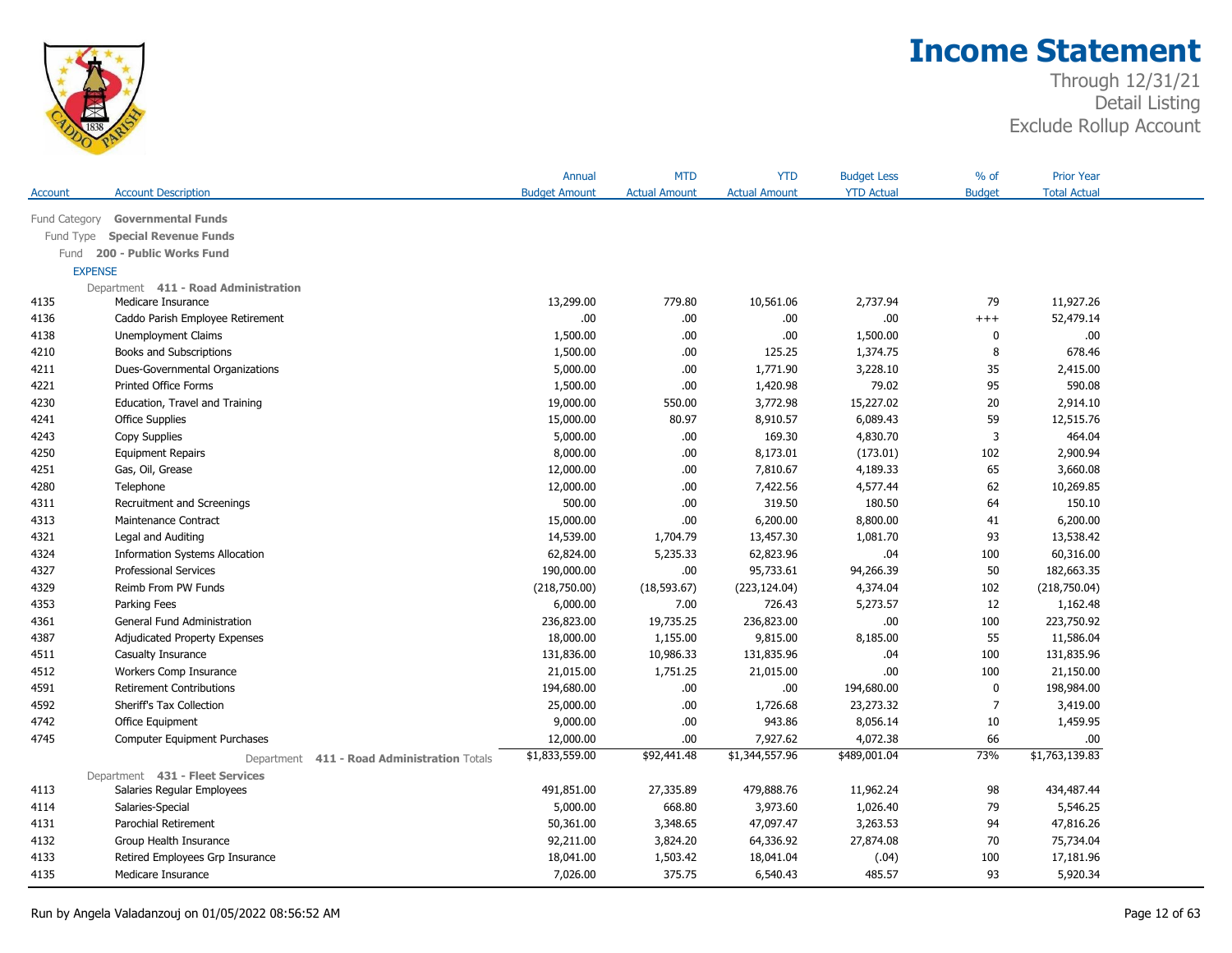

| <b>Account Description</b><br><b>Budget Amount</b><br><b>Actual Amount</b><br><b>Actual Amount</b><br><b>YTD Actual</b><br><b>Budget</b><br><b>Total Actual</b><br><b>Account</b><br><b>Governmental Funds</b><br>Fund Category<br><b>Special Revenue Funds</b><br>Fund Type<br>200 - Public Works Fund<br>Fund<br><b>EXPENSE</b><br>Department 431 - Fleet Services<br>3,000.00<br>264.00<br>2,736.00<br>9<br>.00.<br>4230<br>Education, Travel and Training<br>.00<br>1,200.00<br>.00<br>1,015.41<br>184.59<br>85<br>500.41<br>4241<br><b>Office Supplies</b><br>1,200.00<br>618.28<br>581.72<br>52<br>488.11<br>4243<br>Copy Supplies<br>51.67<br>500,000.00<br>27,415.90<br>406,531.45<br>93,468.55<br>81<br>373,824.40<br>4250<br><b>Equipment Repairs</b><br>Gas, Oil, Grease<br>550,000.00<br>4,629.90<br>489,547.89<br>60,452.11<br>89<br>343,072.95<br>4251<br>16,425.38<br>4260<br>Building Repairs & Maintenance<br>34,000.00<br>5,493.00<br>21,501.68<br>12,498.32<br>63<br>4265<br>3,000.00<br>.00.<br>1,429.97<br>1,570.03<br>48<br>1,616.30<br>Uniforms<br>(942, 945.94)<br>4270<br>Services and Supplies Chg to Other<br>(1, 175, 000.00)<br>.00.<br>(994, 478.80)<br>(180, 521.20)<br>85<br>4271<br>Natural Gas<br>5,000.00<br>.00.<br>2,439.55<br>2,560.45<br>49<br>2,322.60<br>18,237.13<br>5,762.87<br>20,641.73<br>4272<br>Electricity<br>24,000.00<br>.00.<br>76<br>602.26<br>4273<br>4,000.00<br>.00.<br>3,397.74<br>85<br>2,173.75<br>Water<br>4,062.24<br>Telephone<br>4,000.00<br>3,088.67<br>911.33<br>77<br>4280<br>.00.<br>500.00<br>.00<br>500.00<br>$\mathbf 0$<br>.00<br>.00.<br>4290<br>Safety Apparel<br>800.00<br>235.70<br>357.48<br>Recruitment and Screenings<br>.00.<br>564.30<br>71<br>4311<br>2,043.00<br>239.56<br>1,891.01<br>151.99<br>93<br>1,903.31<br>4321<br>Legal and Auditing |      |                                       | Annual    | <b>MTD</b> | <b>YTD</b> | <b>Budget Less</b> | % of | <b>Prior Year</b> |  |
|---------------------------------------------------------------------------------------------------------------------------------------------------------------------------------------------------------------------------------------------------------------------------------------------------------------------------------------------------------------------------------------------------------------------------------------------------------------------------------------------------------------------------------------------------------------------------------------------------------------------------------------------------------------------------------------------------------------------------------------------------------------------------------------------------------------------------------------------------------------------------------------------------------------------------------------------------------------------------------------------------------------------------------------------------------------------------------------------------------------------------------------------------------------------------------------------------------------------------------------------------------------------------------------------------------------------------------------------------------------------------------------------------------------------------------------------------------------------------------------------------------------------------------------------------------------------------------------------------------------------------------------------------------------------------------------------------------------------------------------------------------------------------------------------------------------------------------|------|---------------------------------------|-----------|------------|------------|--------------------|------|-------------------|--|
|                                                                                                                                                                                                                                                                                                                                                                                                                                                                                                                                                                                                                                                                                                                                                                                                                                                                                                                                                                                                                                                                                                                                                                                                                                                                                                                                                                                                                                                                                                                                                                                                                                                                                                                                                                                                                                 |      |                                       |           |            |            |                    |      |                   |  |
|                                                                                                                                                                                                                                                                                                                                                                                                                                                                                                                                                                                                                                                                                                                                                                                                                                                                                                                                                                                                                                                                                                                                                                                                                                                                                                                                                                                                                                                                                                                                                                                                                                                                                                                                                                                                                                 |      |                                       |           |            |            |                    |      |                   |  |
|                                                                                                                                                                                                                                                                                                                                                                                                                                                                                                                                                                                                                                                                                                                                                                                                                                                                                                                                                                                                                                                                                                                                                                                                                                                                                                                                                                                                                                                                                                                                                                                                                                                                                                                                                                                                                                 |      |                                       |           |            |            |                    |      |                   |  |
|                                                                                                                                                                                                                                                                                                                                                                                                                                                                                                                                                                                                                                                                                                                                                                                                                                                                                                                                                                                                                                                                                                                                                                                                                                                                                                                                                                                                                                                                                                                                                                                                                                                                                                                                                                                                                                 |      |                                       |           |            |            |                    |      |                   |  |
|                                                                                                                                                                                                                                                                                                                                                                                                                                                                                                                                                                                                                                                                                                                                                                                                                                                                                                                                                                                                                                                                                                                                                                                                                                                                                                                                                                                                                                                                                                                                                                                                                                                                                                                                                                                                                                 |      |                                       |           |            |            |                    |      |                   |  |
|                                                                                                                                                                                                                                                                                                                                                                                                                                                                                                                                                                                                                                                                                                                                                                                                                                                                                                                                                                                                                                                                                                                                                                                                                                                                                                                                                                                                                                                                                                                                                                                                                                                                                                                                                                                                                                 |      |                                       |           |            |            |                    |      |                   |  |
|                                                                                                                                                                                                                                                                                                                                                                                                                                                                                                                                                                                                                                                                                                                                                                                                                                                                                                                                                                                                                                                                                                                                                                                                                                                                                                                                                                                                                                                                                                                                                                                                                                                                                                                                                                                                                                 |      |                                       |           |            |            |                    |      |                   |  |
|                                                                                                                                                                                                                                                                                                                                                                                                                                                                                                                                                                                                                                                                                                                                                                                                                                                                                                                                                                                                                                                                                                                                                                                                                                                                                                                                                                                                                                                                                                                                                                                                                                                                                                                                                                                                                                 |      |                                       |           |            |            |                    |      |                   |  |
|                                                                                                                                                                                                                                                                                                                                                                                                                                                                                                                                                                                                                                                                                                                                                                                                                                                                                                                                                                                                                                                                                                                                                                                                                                                                                                                                                                                                                                                                                                                                                                                                                                                                                                                                                                                                                                 |      |                                       |           |            |            |                    |      |                   |  |
|                                                                                                                                                                                                                                                                                                                                                                                                                                                                                                                                                                                                                                                                                                                                                                                                                                                                                                                                                                                                                                                                                                                                                                                                                                                                                                                                                                                                                                                                                                                                                                                                                                                                                                                                                                                                                                 |      |                                       |           |            |            |                    |      |                   |  |
|                                                                                                                                                                                                                                                                                                                                                                                                                                                                                                                                                                                                                                                                                                                                                                                                                                                                                                                                                                                                                                                                                                                                                                                                                                                                                                                                                                                                                                                                                                                                                                                                                                                                                                                                                                                                                                 |      |                                       |           |            |            |                    |      |                   |  |
|                                                                                                                                                                                                                                                                                                                                                                                                                                                                                                                                                                                                                                                                                                                                                                                                                                                                                                                                                                                                                                                                                                                                                                                                                                                                                                                                                                                                                                                                                                                                                                                                                                                                                                                                                                                                                                 |      |                                       |           |            |            |                    |      |                   |  |
|                                                                                                                                                                                                                                                                                                                                                                                                                                                                                                                                                                                                                                                                                                                                                                                                                                                                                                                                                                                                                                                                                                                                                                                                                                                                                                                                                                                                                                                                                                                                                                                                                                                                                                                                                                                                                                 |      |                                       |           |            |            |                    |      |                   |  |
|                                                                                                                                                                                                                                                                                                                                                                                                                                                                                                                                                                                                                                                                                                                                                                                                                                                                                                                                                                                                                                                                                                                                                                                                                                                                                                                                                                                                                                                                                                                                                                                                                                                                                                                                                                                                                                 |      |                                       |           |            |            |                    |      |                   |  |
|                                                                                                                                                                                                                                                                                                                                                                                                                                                                                                                                                                                                                                                                                                                                                                                                                                                                                                                                                                                                                                                                                                                                                                                                                                                                                                                                                                                                                                                                                                                                                                                                                                                                                                                                                                                                                                 |      |                                       |           |            |            |                    |      |                   |  |
|                                                                                                                                                                                                                                                                                                                                                                                                                                                                                                                                                                                                                                                                                                                                                                                                                                                                                                                                                                                                                                                                                                                                                                                                                                                                                                                                                                                                                                                                                                                                                                                                                                                                                                                                                                                                                                 |      |                                       |           |            |            |                    |      |                   |  |
|                                                                                                                                                                                                                                                                                                                                                                                                                                                                                                                                                                                                                                                                                                                                                                                                                                                                                                                                                                                                                                                                                                                                                                                                                                                                                                                                                                                                                                                                                                                                                                                                                                                                                                                                                                                                                                 |      |                                       |           |            |            |                    |      |                   |  |
|                                                                                                                                                                                                                                                                                                                                                                                                                                                                                                                                                                                                                                                                                                                                                                                                                                                                                                                                                                                                                                                                                                                                                                                                                                                                                                                                                                                                                                                                                                                                                                                                                                                                                                                                                                                                                                 |      |                                       |           |            |            |                    |      |                   |  |
|                                                                                                                                                                                                                                                                                                                                                                                                                                                                                                                                                                                                                                                                                                                                                                                                                                                                                                                                                                                                                                                                                                                                                                                                                                                                                                                                                                                                                                                                                                                                                                                                                                                                                                                                                                                                                                 |      |                                       |           |            |            |                    |      |                   |  |
|                                                                                                                                                                                                                                                                                                                                                                                                                                                                                                                                                                                                                                                                                                                                                                                                                                                                                                                                                                                                                                                                                                                                                                                                                                                                                                                                                                                                                                                                                                                                                                                                                                                                                                                                                                                                                                 |      |                                       |           |            |            |                    |      |                   |  |
|                                                                                                                                                                                                                                                                                                                                                                                                                                                                                                                                                                                                                                                                                                                                                                                                                                                                                                                                                                                                                                                                                                                                                                                                                                                                                                                                                                                                                                                                                                                                                                                                                                                                                                                                                                                                                                 |      |                                       |           |            |            |                    |      |                   |  |
|                                                                                                                                                                                                                                                                                                                                                                                                                                                                                                                                                                                                                                                                                                                                                                                                                                                                                                                                                                                                                                                                                                                                                                                                                                                                                                                                                                                                                                                                                                                                                                                                                                                                                                                                                                                                                                 | 4324 | <b>Information Systems Allocation</b> | 11,087.00 | 923.92     | 11,087.04  | (.04)              | 100  | 10,644.00         |  |
| 4325<br>7,000.00<br>.00.<br>.00<br>7,000.00<br>$\mathbf 0$<br>.00.<br>Computer System                                                                                                                                                                                                                                                                                                                                                                                                                                                                                                                                                                                                                                                                                                                                                                                                                                                                                                                                                                                                                                                                                                                                                                                                                                                                                                                                                                                                                                                                                                                                                                                                                                                                                                                                           |      |                                       |           |            |            |                    |      |                   |  |
| 57,879.00<br>4361<br>62,045.00<br>5,170.42<br>62,045.04<br>(.04)<br>100<br>General Fund Administration                                                                                                                                                                                                                                                                                                                                                                                                                                                                                                                                                                                                                                                                                                                                                                                                                                                                                                                                                                                                                                                                                                                                                                                                                                                                                                                                                                                                                                                                                                                                                                                                                                                                                                                          |      |                                       |           |            |            |                    |      |                   |  |
| 6,000.00<br>105<br>4365<br>Fleet Service Allocation<br>(126,000.00)<br>(11,000.00)<br>(132,000.00)<br>(126,000.00)                                                                                                                                                                                                                                                                                                                                                                                                                                                                                                                                                                                                                                                                                                                                                                                                                                                                                                                                                                                                                                                                                                                                                                                                                                                                                                                                                                                                                                                                                                                                                                                                                                                                                                              |      |                                       |           |            |            |                    |      |                   |  |
| 150.42<br>1,863.00<br>4388<br>1,805.00<br>1,805.04<br>(.04)<br>100<br><b>Building Management</b>                                                                                                                                                                                                                                                                                                                                                                                                                                                                                                                                                                                                                                                                                                                                                                                                                                                                                                                                                                                                                                                                                                                                                                                                                                                                                                                                                                                                                                                                                                                                                                                                                                                                                                                                |      |                                       |           |            |            |                    |      |                   |  |
| 50,000.00<br>13,370.18<br>50,360.55<br>(360.55)<br>101<br>37,593.11<br>4421<br>Sign Materials                                                                                                                                                                                                                                                                                                                                                                                                                                                                                                                                                                                                                                                                                                                                                                                                                                                                                                                                                                                                                                                                                                                                                                                                                                                                                                                                                                                                                                                                                                                                                                                                                                                                                                                                   |      |                                       |           |            |            |                    |      |                   |  |
| 4422<br><b>Small Tools</b><br>5,000.00<br>.00<br>2,894.27<br>2,105.73<br>58<br>1,887.27                                                                                                                                                                                                                                                                                                                                                                                                                                                                                                                                                                                                                                                                                                                                                                                                                                                                                                                                                                                                                                                                                                                                                                                                                                                                                                                                                                                                                                                                                                                                                                                                                                                                                                                                         |      |                                       |           |            |            |                    |      |                   |  |
| 942.92<br>11,315.04<br>(.04)<br>100<br>11,315.04<br>4511<br>Casualty Insurance<br>11,315.00                                                                                                                                                                                                                                                                                                                                                                                                                                                                                                                                                                                                                                                                                                                                                                                                                                                                                                                                                                                                                                                                                                                                                                                                                                                                                                                                                                                                                                                                                                                                                                                                                                                                                                                                     |      |                                       |           |            |            |                    |      |                   |  |
| 4512<br>11,745.00<br>978.75<br>11,745.00<br>.00<br>100<br>11,837.04<br>Workers Comp Insurance                                                                                                                                                                                                                                                                                                                                                                                                                                                                                                                                                                                                                                                                                                                                                                                                                                                                                                                                                                                                                                                                                                                                                                                                                                                                                                                                                                                                                                                                                                                                                                                                                                                                                                                                   |      |                                       |           |            |            |                    |      |                   |  |
| \$656,230.00<br>\$85,423.35<br>91%<br>\$418,147.47<br>\$595,178.48<br>\$61,051.52<br>431 - Fleet Services Totals<br>Department                                                                                                                                                                                                                                                                                                                                                                                                                                                                                                                                                                                                                                                                                                                                                                                                                                                                                                                                                                                                                                                                                                                                                                                                                                                                                                                                                                                                                                                                                                                                                                                                                                                                                                  |      |                                       |           |            |            |                    |      |                   |  |
| Department 441 - Road Maintenance                                                                                                                                                                                                                                                                                                                                                                                                                                                                                                                                                                                                                                                                                                                                                                                                                                                                                                                                                                                                                                                                                                                                                                                                                                                                                                                                                                                                                                                                                                                                                                                                                                                                                                                                                                                               |      |                                       |           |            |            |                    |      |                   |  |
| Division 30 - Drainage                                                                                                                                                                                                                                                                                                                                                                                                                                                                                                                                                                                                                                                                                                                                                                                                                                                                                                                                                                                                                                                                                                                                                                                                                                                                                                                                                                                                                                                                                                                                                                                                                                                                                                                                                                                                          |      |                                       |           |            |            |                    |      |                   |  |
| .00.<br>Equipment Rental<br>10,000.00<br>.00<br>.00.<br>10,000.00<br>0<br>4248                                                                                                                                                                                                                                                                                                                                                                                                                                                                                                                                                                                                                                                                                                                                                                                                                                                                                                                                                                                                                                                                                                                                                                                                                                                                                                                                                                                                                                                                                                                                                                                                                                                                                                                                                  |      |                                       |           |            |            |                    |      |                   |  |
| 9,720.00<br>810.00<br>.00<br>4276<br><b>Emergency Coordination</b><br>9,720.00<br>100<br>9,720.00                                                                                                                                                                                                                                                                                                                                                                                                                                                                                                                                                                                                                                                                                                                                                                                                                                                                                                                                                                                                                                                                                                                                                                                                                                                                                                                                                                                                                                                                                                                                                                                                                                                                                                                               |      |                                       |           |            |            |                    |      |                   |  |
| 600,000.00<br>44,935.38<br>539,225.00<br>60,775.00<br>539,225.04<br>4319<br>Spraying of Right of Way<br>90                                                                                                                                                                                                                                                                                                                                                                                                                                                                                                                                                                                                                                                                                                                                                                                                                                                                                                                                                                                                                                                                                                                                                                                                                                                                                                                                                                                                                                                                                                                                                                                                                                                                                                                      |      |                                       |           |            |            |                    |      |                   |  |
| 9,295.00<br>8,852.45<br>442.55<br>95<br>8,905.46<br>4321<br>Legal and Auditing<br>1,121.44                                                                                                                                                                                                                                                                                                                                                                                                                                                                                                                                                                                                                                                                                                                                                                                                                                                                                                                                                                                                                                                                                                                                                                                                                                                                                                                                                                                                                                                                                                                                                                                                                                                                                                                                      |      |                                       |           |            |            |                    |      |                   |  |
| 54,687.96<br>4330<br><b>Public Works Administration</b><br>55,781.00<br>4,648.42<br>55,781.04<br>(.04)<br>100                                                                                                                                                                                                                                                                                                                                                                                                                                                                                                                                                                                                                                                                                                                                                                                                                                                                                                                                                                                                                                                                                                                                                                                                                                                                                                                                                                                                                                                                                                                                                                                                                                                                                                                   |      |                                       |           |            |            |                    |      |                   |  |
| 35,228.04<br>General Fund Administration<br>37,498.00<br>3,124.83<br>37,497.96<br>.04<br>100<br>4361                                                                                                                                                                                                                                                                                                                                                                                                                                                                                                                                                                                                                                                                                                                                                                                                                                                                                                                                                                                                                                                                                                                                                                                                                                                                                                                                                                                                                                                                                                                                                                                                                                                                                                                            |      |                                       |           |            |            |                    |      |                   |  |
| 264.00<br>4424<br>17,000.00<br>.00.<br>.00<br>17,000.00<br>$\mathbf 0$<br>Flood Preparedness                                                                                                                                                                                                                                                                                                                                                                                                                                                                                                                                                                                                                                                                                                                                                                                                                                                                                                                                                                                                                                                                                                                                                                                                                                                                                                                                                                                                                                                                                                                                                                                                                                                                                                                                    |      |                                       |           |            |            |                    |      |                   |  |
| 6,559.00<br>78,708.00<br>78,708.00<br>78,708.00<br>.00<br>100<br>4511<br>Casualty Insurance                                                                                                                                                                                                                                                                                                                                                                                                                                                                                                                                                                                                                                                                                                                                                                                                                                                                                                                                                                                                                                                                                                                                                                                                                                                                                                                                                                                                                                                                                                                                                                                                                                                                                                                                     |      |                                       |           |            |            |                    |      |                   |  |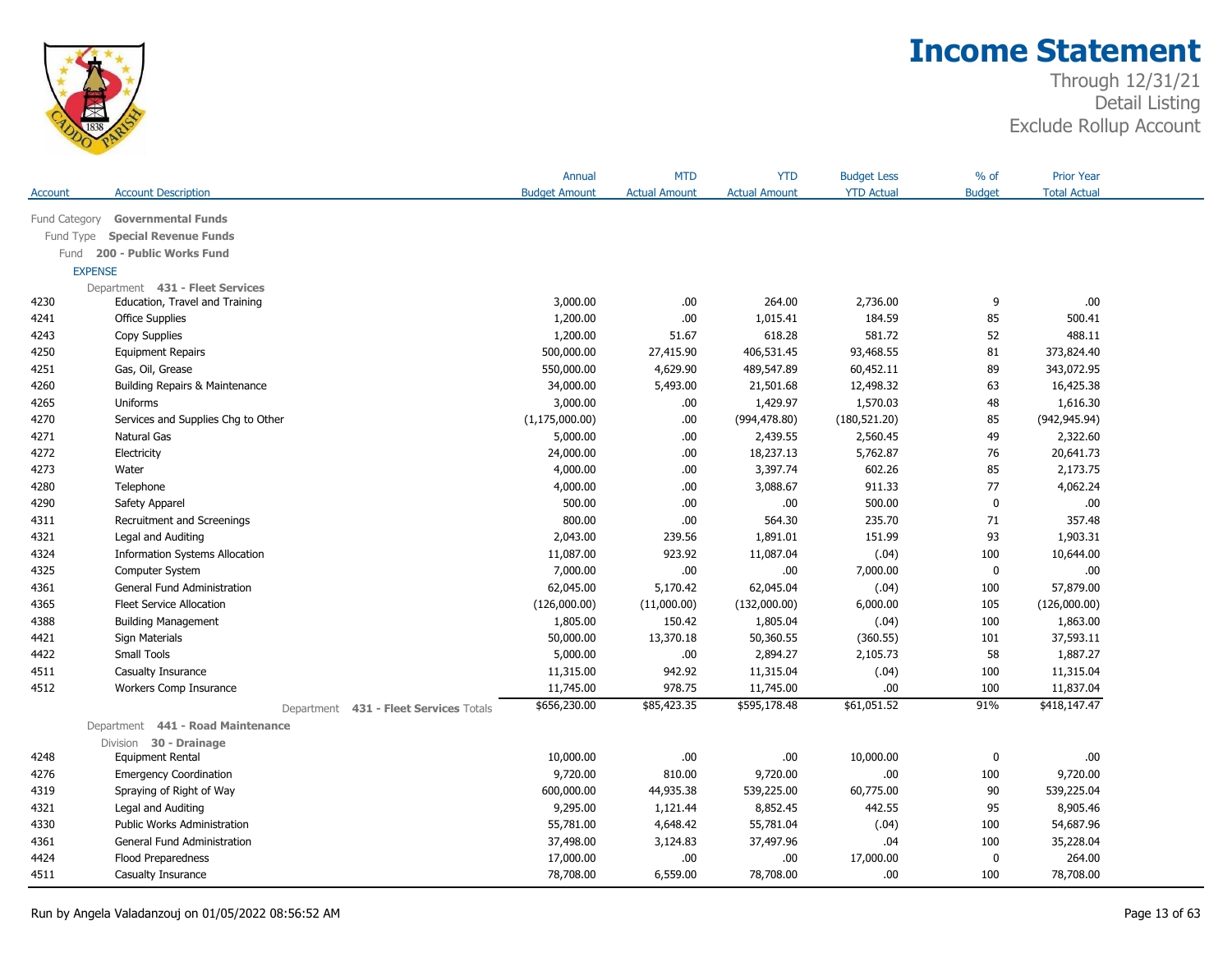

|                |                                                   | Annual               | <b>MTD</b>           | <b>YTD</b>           | <b>Budget Less</b> | % of          | <b>Prior Year</b>   |  |
|----------------|---------------------------------------------------|----------------------|----------------------|----------------------|--------------------|---------------|---------------------|--|
| Account        | <b>Account Description</b>                        | <b>Budget Amount</b> | <b>Actual Amount</b> | <b>Actual Amount</b> | <b>YTD Actual</b>  | <b>Budget</b> | <b>Total Actual</b> |  |
| Fund Category  | <b>Governmental Funds</b>                         |                      |                      |                      |                    |               |                     |  |
| Fund Type      | <b>Special Revenue Funds</b>                      |                      |                      |                      |                    |               |                     |  |
| Fund           | 200 - Public Works Fund                           |                      |                      |                      |                    |               |                     |  |
| <b>EXPENSE</b> |                                                   |                      |                      |                      |                    |               |                     |  |
|                | Department 441 - Road Maintenance                 |                      |                      |                      |                    |               |                     |  |
|                | Division 30 - Drainage                            |                      |                      |                      |                    |               |                     |  |
| 4592           | Sheriff's Tax Collection                          | 500.00               | .00                  | 395.85               | 104.15             | 79            | 529.54              |  |
|                | 30 - Drainage Totals<br><b>Division</b>           | \$818,502.00         | \$61,199.07          | \$730,180.30         | \$88,321.70        | 89%           | \$727,268.04        |  |
|                | Division 31 - Road Capital Improvements           |                      |                      |                      |                    |               |                     |  |
| 4321           | Legal and Auditing                                | 9,564.00             | 1,089.90             | 8,603.46             | 960.54             | 90            | 8,654.92            |  |
| 4330           | <b>Public Works Administration</b>                | 78,093.00            | 6,507.75             | 78,093.00            | .00                | 100           | 76,562.04           |  |
| 4361           | General Fund Administration                       | 37,498.00            | 3,124.83             | 37,497.96            | .04                | 100           | 35,228.04           |  |
| 4375           | <b>Tax Collection Charges</b>                     | 75,000.00            | 8,505.99             | 96,102.83            | (21, 102.83)       | 128           | 83,373.65           |  |
| 4415           | <b>Bridge Materials and Supplies</b>              | 15,000.00            | .00                  | 7,024.44             | 7,975.56           | 47            | 5,830.02            |  |
|                | 31 - Road Capital Improvements Totals<br>Division | \$215,155.00         | \$19,228.47          | \$227,321.69         | (\$12,166.69)      | 106%          | \$209,648.67        |  |
|                | Division 51 - North Camp                          |                      |                      |                      |                    |               |                     |  |
| 4113           | Salaries Regular Employees                        | 816,772.00           | 58,454.66            | 652,236.91           | 164,535.09         | 80            | 592,470.16          |  |
| 4131           | Parochial Retirement                              | 98,575.00            | 5,870.51             | 78,608.36            | 19,966.64          | 80            | 76,885.89           |  |
| 4132           | Group Health Insurance                            | 163,573.00           | 10,250.18            | 141,807.39           | 21,765.61          | 87            | 132,368.22          |  |
| 4133           | Retired Employees Grp Insurance                   | 55,924.00            | 4,660.33             | 55,923.96            | .04                | 100           | 53,261.04           |  |
| 4135           | Medicare Insurance                                | 11,668.00            | 795.98               | 8,751.74             | 2,916.26           | 75            | 8,513.86            |  |
| 4138           | <b>Unemployment Claims</b>                        | 1,500.00             | .00.                 | .00                  | 1,500.00           | 0             | .00.                |  |
| 4230           | Education, Travel and Training                    | 3,000.00             | .00                  | 88.50                | 2,911.50           | 3             | .00.                |  |
| 4241           | <b>Office Supplies</b>                            | 6,000.00             | .00                  | 3,148.62             | 2,851.38           | 52            | 5,127.43            |  |
| 4243           | Copy Supplies                                     | 1,500.00             | .00                  | 494.12               | 1,005.88           | 33            | 663.88              |  |
| 4248           | <b>Equipment Rental</b>                           | 5,000.00             | .00                  | .00                  | 5,000.00           | $\mathbf 0$   | 1,890.00            |  |
| 4250           | <b>Equipment Repairs</b>                          | 210,000.00           | .00                  | 122,465.14           | 87,534.86          | 58            | 167,819.05          |  |
| 4251           | Gas, Oil, Grease                                  | 90,000.00            | .00                  | 63,208.66            | 26,791.34          | 70            | 46,018.00           |  |
| 4260           | Building Repairs & Maintenance                    | 10,800.00            | 91.45                | 3,236.61             | 7,563.39           | 30            | 13,035.75           |  |
| 4265           | Uniforms                                          | 9,000.00             | .00                  | 5,076.05             | 3,923.95           | 56            | 4,902.37            |  |
| 4271           | Natural Gas                                       | 1,500.00             | .00                  | 167.27               | 1,332.73           | 11            | 200.25              |  |
| 4272           | Electricity                                       | 25,000.00            | .00                  | 15,905.63            | 9,094.37           | 64            | 18,251.04           |  |
| 4273           | Water                                             | 2,000.00             | .00                  | 580.99               | 1,419.01           | 29            | 459.00              |  |
| 4275           | <b>Street Lights</b>                              | 5,500.00             | .00                  | .00                  | 5,500.00           | $\mathbf 0$   | .00.                |  |
| 4276           | <b>Emergency Coordination</b>                     | 5,940.00             | 495.00               | 5,940.00             | .00                | 100           | 5,940.00            |  |
| 4280           | Telephone                                         | 16,000.00            | .00                  | 12,438.58            | 3,561.42           | 78            | 13,874.22           |  |
| 4290           | Safety Apparel                                    | 3,000.00             | .00                  | 1,831.34             | 1,168.66           | 61            | 1,519.35            |  |
| 4311           | Recruitment and Screenings                        | 3,000.00             | 257.00               | 1,515.13             | 1,484.87           | 51            | 1,101.30            |  |
|                |                                                   |                      |                      |                      |                    |               |                     |  |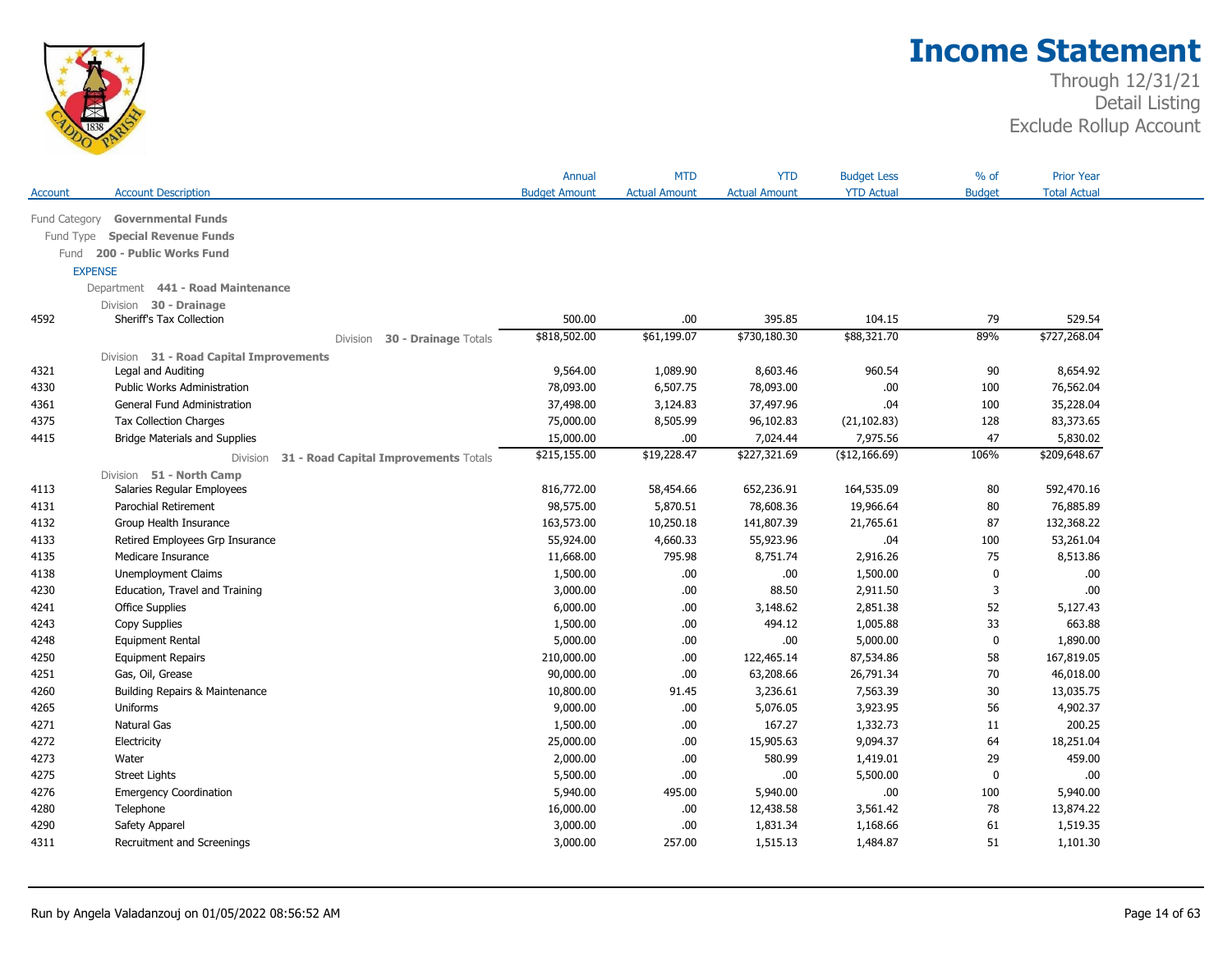

|                |                                        |          |                        | Annual               | <b>MTD</b>           | <b>YTD</b>           | <b>Budget Less</b> | $%$ of        | <b>Prior Year</b>   |  |
|----------------|----------------------------------------|----------|------------------------|----------------------|----------------------|----------------------|--------------------|---------------|---------------------|--|
| Account        | <b>Account Description</b>             |          |                        | <b>Budget Amount</b> | <b>Actual Amount</b> | <b>Actual Amount</b> | <b>YTD Actual</b>  | <b>Budget</b> | <b>Total Actual</b> |  |
| Fund Category  | <b>Governmental Funds</b>              |          |                        |                      |                      |                      |                    |               |                     |  |
| Fund Type      | <b>Special Revenue Funds</b>           |          |                        |                      |                      |                      |                    |               |                     |  |
| Fund           | 200 - Public Works Fund                |          |                        |                      |                      |                      |                    |               |                     |  |
| <b>EXPENSE</b> |                                        |          |                        |                      |                      |                      |                    |               |                     |  |
|                | Department 441 - Road Maintenance      |          |                        |                      |                      |                      |                    |               |                     |  |
|                | Division 51 - North Camp               |          |                        |                      |                      |                      |                    |               |                     |  |
| 4327           | <b>Professional Services</b>           |          |                        | 130,000.00           | 3,074.00             | 48,933.02            | 81,066.98          | 38            | 60,009.60           |  |
| 4412           | Maintenance Gravel and Aggregate       |          |                        | 70,000.00            | 11,572.40            | 68,864.57            | 1,135.43           | 98            | 64,513.93           |  |
| 4413           | Asphalt                                |          |                        | 15,000.00            | .00.                 | 11,027.05            | 3,972.95           | 74            | 11,286.80           |  |
| 4414           | Hot Mix                                |          |                        | 50,000.00            | 4,596.81             | 50,111.58            | (111.58)           | 100           | 25,306.91           |  |
| 4415           | <b>Bridge Materials and Supplies</b>   |          |                        | 5,000.00             | .00.                 | .00                  | 5,000.00           | 0             | .00                 |  |
| 4416           | Culverts                               |          |                        | 22,000.00            | .00.                 | 20,119.55            | 1,880.45           | 91            | 16,713.25           |  |
| 4421           | Sign Materials                         |          |                        | 90,000.00            | .00.                 | 62,217.86            | 27,782.14          | 69            | 65,553.37           |  |
| 4422           | Small Tools                            |          |                        | 5,000.00             | .00.                 | 4,374.20             | 625.80             | 87            | (212.79)            |  |
| 4423           | Misc Materials and Supplies            |          |                        | 15,000.00            | .00                  | 10,157.00            | 4,843.00           | 68            | 3,504.17            |  |
| 4512           | Workers Comp Insurance                 |          |                        | 30,465.00            | 2,538.75             | 30,465.00            | .00                | 100           | 30,657.00           |  |
| 4754           | <b>Internet Access and Maintenance</b> |          |                        | 2,200.00             | .00                  | 1,998.40             | 201.60             | 91            | 1,458.67            |  |
|                |                                        | Division | 51 - North Camp Totals | \$1,979,917.00       | \$102,657.07         | \$1,481,693.23       | \$498,223.77       | 75%           | \$1,423,091.72      |  |
|                | Division 52 - South Camp               |          |                        |                      |                      |                      |                    |               |                     |  |
| 4113           | Salaries Regular Employees             |          |                        | 983,639.00           | 49,449.66            | 708,333.71           | 275,305.29         | 72            | 883,310.84          |  |
| 4131           | Parochial Retirement                   |          |                        | 118,715.00           | 6,057.56             | 83,143.48            | 35,571.52          | 70            | 96,679.67           |  |
| 4132           | Group Health Insurance                 |          |                        | 139,689.00           | 7,735.98             | 101,006.01           | 38,682.99          | 72            | 116,752.79          |  |
| 4133           | Retired Employees Grp Insurance        |          |                        | 55,921.00            | 4,660.08             | 55,920.96            | .04                | 100           | 53,258.04           |  |
| 4135           | Medicare Insurance                     |          |                        | 14,052.00            | 666.73               | 9,698.12             | 4,353.88           | 69            | 12,885.27           |  |
| 4138           | Unemployment Claims                    |          |                        | 3,000.00             | .00.                 | .00                  | 3,000.00           | $\mathbf 0$   | .00                 |  |
| 4230           | Education, Travel and Training         |          |                        | 4,000.00             | .00.                 | 442.56               | 3,557.44           | 11            | 266.66              |  |
| 4241           | <b>Office Supplies</b>                 |          |                        | 5,000.00             | .00.                 | 3,311.15             | 1,688.85           | 66            | 5,514.91            |  |
| 4243           | Copy Supplies                          |          |                        | 3,000.00             | .00.                 | 980.20               | 2,019.80           | 33            | 596.16              |  |
| 4248           | Equipment Rental                       |          |                        | 7,500.00             | .00.                 | .00                  | 7,500.00           | 0             | .00                 |  |
| 4250           | <b>Equipment Repairs</b>               |          |                        | 245,000.00           | .00.                 | 120,993.51           | 124,006.49         | 49            | 156,179.93          |  |
| 4251           | Gas, Oil, Grease                       |          |                        | 110,000.00           | .00                  | 52,071.00            | 57,929.00          | 47            | 48,341.09           |  |
| 4260           | Building Repairs & Maintenance         |          |                        | 20,000.00            | 6,594.44             | 13,191.10            | 6,808.90           | 66            | 3,800.97            |  |
| 4265           | Uniforms                               |          |                        | 10,000.00            | .00                  | 1,883.45             | 8,116.55           | 19            | 5,466.51            |  |
| 4271           | Natural Gas                            |          |                        | 5,000.00             | .00.                 | 1,446.21             | 3,553.79           | 29            | 2,418.28            |  |
| 4272           | Electricity                            |          |                        | 22,000.00            | .00.                 | 22,289.15            | (289.15)           | 101           | 25,127.54           |  |
| 4273           | Water                                  |          |                        | 5,000.00             | .00.                 | 2,326.92             | 2,673.08           | 47            | 2,208.04            |  |
| 4275           | <b>Street Lights</b>                   |          |                        | 6,500.00             | .00.                 | .00                  | 6,500.00           | 0             | .00                 |  |
| 4276           | <b>Emergency Coordination</b>          |          |                        | 5,940.00             | 495.00               | 5,940.00             | .00.               | 100           | 5,940.00            |  |
| 4280           | Telephone                              |          |                        | 18,000.00            | .00                  | 13,141.70            | 4,858.30           | 73            | 14,881.90           |  |
| 4290           | Safety Apparel                         |          |                        | 3,000.00             | .00.                 | 99.99                | 2,900.01           | 3             | 532.47              |  |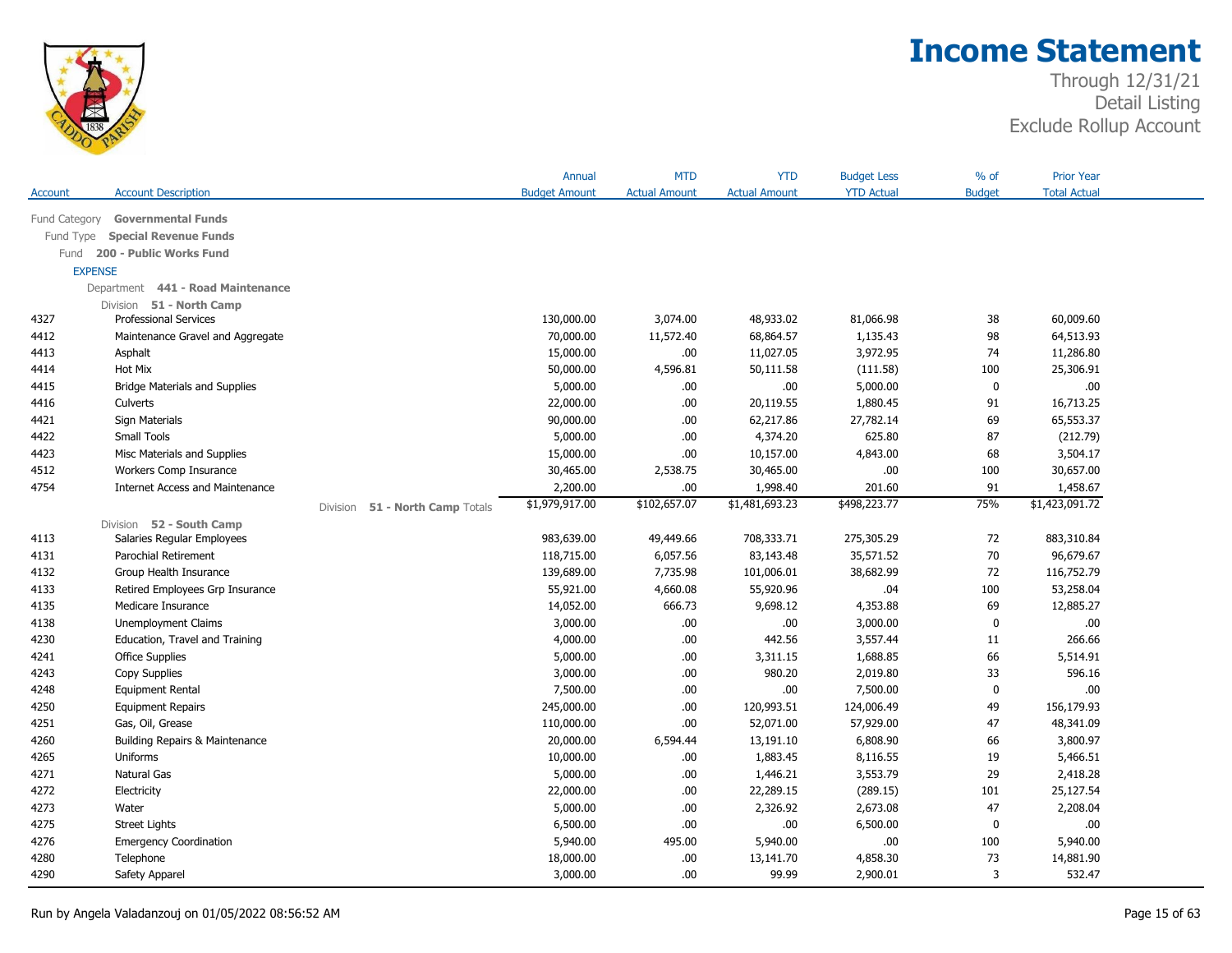

|               |                                                         | Annual               | <b>MTD</b>           | <b>YTD</b>           | <b>Budget Less</b> | $%$ of        | <b>Prior Year</b>   |
|---------------|---------------------------------------------------------|----------------------|----------------------|----------------------|--------------------|---------------|---------------------|
| Account       | <b>Account Description</b>                              | <b>Budget Amount</b> | <b>Actual Amount</b> | <b>Actual Amount</b> | <b>YTD Actual</b>  | <b>Budget</b> | <b>Total Actual</b> |
| Fund Category | <b>Governmental Funds</b>                               |                      |                      |                      |                    |               |                     |
| Fund Type     | <b>Special Revenue Funds</b>                            |                      |                      |                      |                    |               |                     |
|               | Fund 200 - Public Works Fund                            |                      |                      |                      |                    |               |                     |
|               | <b>EXPENSE</b>                                          |                      |                      |                      |                    |               |                     |
|               | Department 441 - Road Maintenance                       |                      |                      |                      |                    |               |                     |
|               | Division 52 - South Camp                                |                      |                      |                      |                    |               |                     |
| 4311          | Recruitment and Screenings                              | 3,000.00             | 144.00               | 3,423.12             | (423.12)           | 114           | 2,071.66            |
| 4313          | <b>Maintenance Contract</b>                             | 10,200.00            | .00.                 | .00                  | 10,200.00          | 0             | .00                 |
| 4327          | <b>Professional Services</b>                            | 140,000.00           | 6,938.45             | 70,725.77            | 69,274.23          | 51            | 70,519.31           |
| 4412          | Maintenance Gravel and Aggregate                        | 40,000.00            | .00.                 | 19,709.29            | 20,290.71          | 49            | 7,800.67            |
| 4413          | Asphalt                                                 | 5,000.00             | .00.                 | 2,474.28             | 2,525.72           | 49            | 1,752.60            |
| 4414          | Hot Mix                                                 | 70,000.00            | 5,573.55             | 35,110.81            | 34,889.19          | 50            | 7,181.01            |
| 4415          | <b>Bridge Materials and Supplies</b>                    | 9,000.00             | .00.                 | .00                  | 9,000.00           | 0             | .00.                |
| 4416          | Culverts                                                | 15,000.00            | .00.                 | .00                  | 15,000.00          | $\mathbf 0$   | 16,835.00           |
| 4421          | Sign Materials                                          | 95,000.00            | .00.                 | 60,893.43            | 34,106.57          | 64            | 63,958.98           |
| 4422          | Small Tools                                             | 6,000.00             | .00.                 | 563.71               | 5,436.29           | 9             | 1,975.60            |
| 4423          | Misc Materials and Supplies                             | 20,000.00            | .00.                 | 5,257.12             | 14,742.88          | 26            | 8,532.66            |
| 4512          | Workers Comp Insurance                                  | 31,995.00            | 2,666.25             | 31,995.00            | .00.               | 100           | 32,186.04           |
|               | 52 - South Camp Totals<br>Division                      | \$2,230,151.00       | \$90,981.70          | \$1,426,371.75       | \$803,779.25       | 64%           | \$1,646,974.60      |
|               | Division 53 - Commercial Vehicle Enforce Unit           |                      |                      |                      |                    |               |                     |
| 4113          | Salaries Regular Employees                              | 108,794.00           | 8,737.60             | 111,295.59           | (2,501.59)         | 102           | 106,454.78          |
| 4131          | Parochial Retirement                                    | 13,130.00            | 1,070.36             | 13,633.77            | (503.77)           | 104           | 12,933.85           |
| 4132          | Group Health Insurance                                  | 31,518.00            | 1,702.54             | 22,055.98            | 9,462.02           | 70            | 21,503.49           |
| 4135          | Medicare Insurance                                      | 1,554.00             | 118.30               | 1,505.89             | 48.11              | 97            | 1,426.66            |
| 4230          | Education, Travel and Training                          | 5,000.00             | .00.                 | .00                  | 5,000.00           | $\mathbf 0$   | (25.00)             |
| 4241          | <b>Office Supplies</b>                                  | 5,000.00             | .00.                 | 3,703.76             | 1,296.24           | 74            | 4,505.12            |
| 4250          | <b>Equipment Repairs</b>                                | 6,000.00             | .00.                 | 158.22               | 5,841.78           | 3             | 1,760.00            |
| 4251          | Gas, Oil, Grease                                        | 8,000.00             | .00.                 | 2,809.92             | 5,190.08           | 35            | 1,702.57            |
| 4265          | Uniforms                                                | 2,000.00             | .00.                 | 490.94               | 1,509.06           | 25            | 1,260.11            |
| 4280          | Telephone                                               | 5,000.00             | .00.                 | 2,791.24             | 2,208.76           | 56            | 2,667.10            |
| 4311          | Recruitment and Screenings                              | 150.00               | .00.                 | .00                  | 150.00             | $\bf{0}$      | .00.                |
| 4327          | <b>Professional Services</b>                            | 22,000.00            | .00.                 | 12,741.07            | 9,258.93           | 58            | 17,392.91           |
|               | 53 - Commercial Vehicle Enforce Unit Totals<br>Division | \$208,146.00         | \$11,628.80          | \$171,186.38         | \$36,959.62        | 82%           | \$171,581.59        |
|               | Department 441 - Road Maintenance Totals                | \$5,451,871.00       | \$285,695.11         | \$4,036,753.35       | \$1,415,117.65     | 74%           | \$4,178,564.62      |
|               | Department 900 - Other Financing Sources (Uses)         |                      |                      |                      |                    |               |                     |
| 4688          | Transfer To Capital Outlay                              | 8,210,000.00         | 684,166.67           | 8,210,000.04         | (.04)              | 100           | 10,985,004.00       |
|               | Department 900 - Other Financing Sources (Uses) Totals  | \$8,210,000.00       | \$684,166.67         | \$8,210,000.04       | (\$0.04)           | 100%          | \$10,985,004.00     |
|               | <b>EXPENSE TOTALS</b>                                   | \$16,151,660.00      | \$1,147,726.61       | \$14,186,489.83      | \$1,965,170.17     | 88%           | \$17,344,855.92     |
|               |                                                         |                      |                      |                      |                    |               |                     |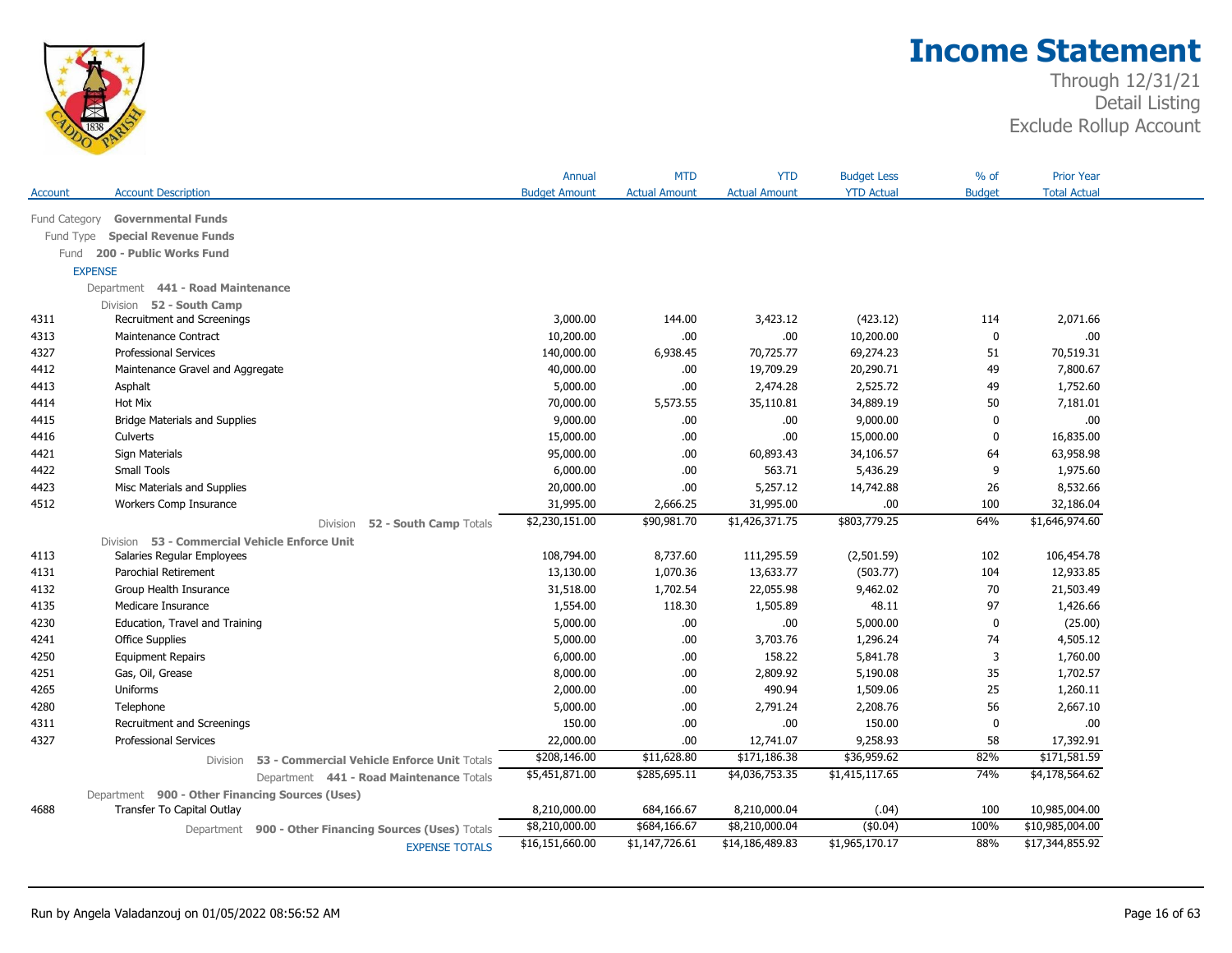

|               |                                 |                                               | Annual               | <b>MTD</b>           | <b>YTD</b>           | <b>Budget Less</b> | $%$ of        | <b>Prior Year</b>   |  |
|---------------|---------------------------------|-----------------------------------------------|----------------------|----------------------|----------------------|--------------------|---------------|---------------------|--|
| Account       | <b>Account Description</b>      |                                               | <b>Budget Amount</b> | <b>Actual Amount</b> | <b>Actual Amount</b> | <b>YTD Actual</b>  | <b>Budget</b> | <b>Total Actual</b> |  |
| Fund Category | <b>Governmental Funds</b>       |                                               |                      |                      |                      |                    |               |                     |  |
|               | Fund Type Special Revenue Funds |                                               |                      |                      |                      |                    |               |                     |  |
|               |                                 | <b>200 - Public Works Fund Totals</b><br>Fund |                      |                      |                      |                    |               |                     |  |
|               |                                 | <b>REVENUE TOTALS</b>                         | 17,270,165.00        | 938,943.54           | 13,474,615.90        | 3,795,549.10       | 78%           | 17,245,886.02       |  |
|               |                                 | <b>EXPENSE TOTALS</b>                         | 16,151,660.00        | 1,147,726.61         | 14,186,489.83        | 1,965,170.17       | 88%           | 17,344,855.92       |  |
|               |                                 | Fund 200 - Public Works Fund Net Gain (Loss)  | \$1,118,505.00       | ( \$208,783.07)      | ( \$711, 873.93)     | ( \$1,830,378.93)  | (64%)         | $($ \$98,969.90)    |  |
|               |                                 |                                               |                      |                      |                      |                    |               |                     |  |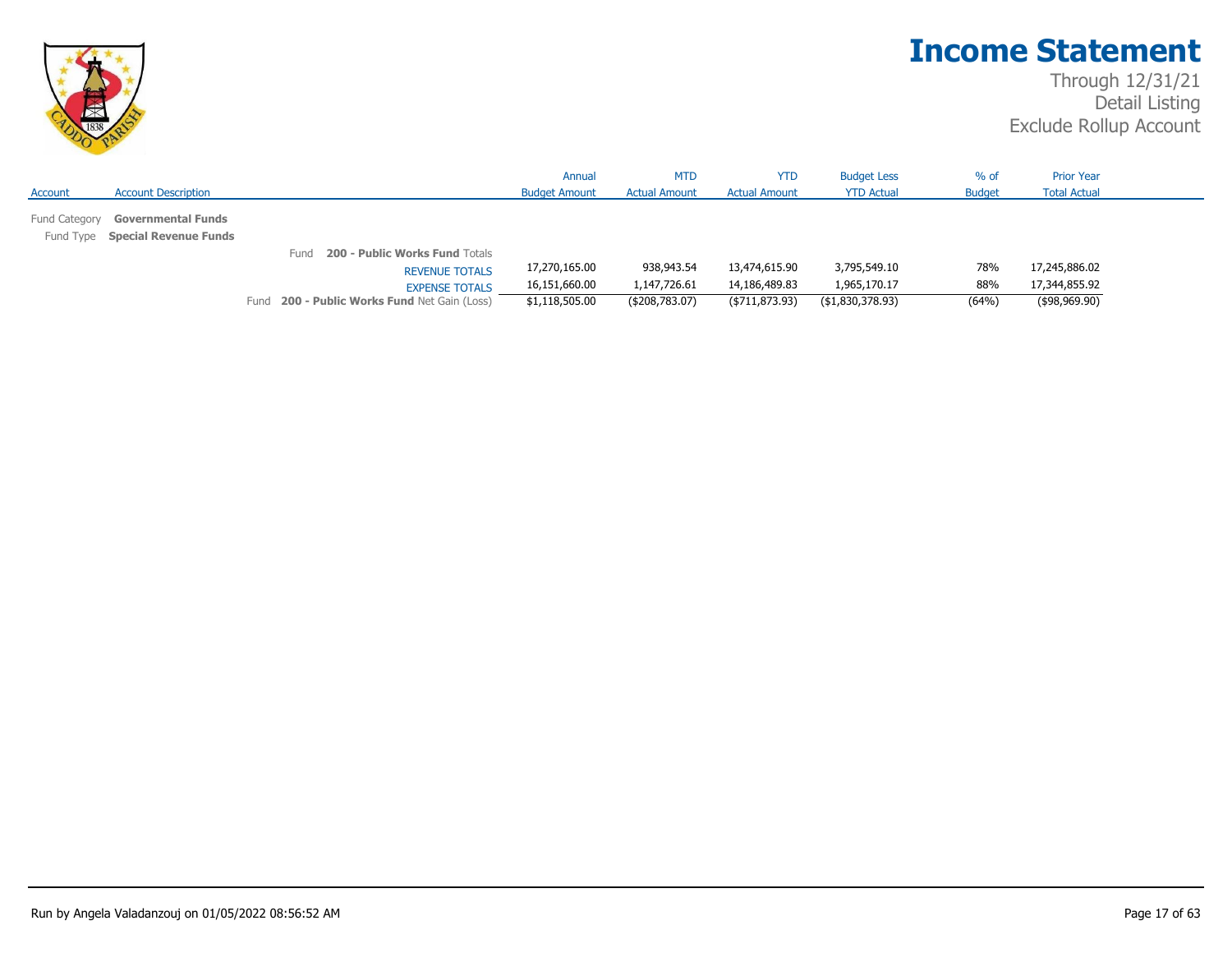

|               |                                                        | Annual               | <b>MTD</b>           | <b>YTD</b>           | <b>Budget Less</b> | % of          | <b>Prior Year</b>   |  |
|---------------|--------------------------------------------------------|----------------------|----------------------|----------------------|--------------------|---------------|---------------------|--|
| Account       | <b>Account Description</b>                             | <b>Budget Amount</b> | <b>Actual Amount</b> | <b>Actual Amount</b> | <b>YTD Actual</b>  | <b>Budget</b> | <b>Total Actual</b> |  |
| Fund Category | <b>Governmental Funds</b>                              |                      |                      |                      |                    |               |                     |  |
| Fund Type     | <b>Special Revenue Funds</b>                           |                      |                      |                      |                    |               |                     |  |
|               | Fund 210 - Building Maintenance Fund                   |                      |                      |                      |                    |               |                     |  |
|               | <b>REVENUE</b>                                         |                      |                      |                      |                    |               |                     |  |
|               | Department 000 - General Revenues                      |                      |                      |                      |                    |               |                     |  |
| 3113          | Ad Valorem Tax-Parish                                  | 5,000,910.00         | .00.                 | .00                  | 5,000,910.00       | 0             | 5,110,160.00        |  |
| 3115          | <b>Estimated Uncollectible Taxes</b>                   | (200,040.00)         | .00.                 | .00                  | (200, 040.00)      | 0             | (71, 406.64)        |  |
| 3120          | Prior Year Taxes                                       | 28,563.00            | 150.47               | 20,003.53            | 8,559.47           | 70            | 27,233.15           |  |
| 3351          | State Revenue Sharing                                  | 115,000.00           | .00                  | .00                  | 115,000.00         | 0             | 111,448.00          |  |
| 3609          | Market Value Adjustment                                | .00                  | .00.                 | .00                  | .00                | $^{+++}$      | 9,460.63            |  |
| 3610          | <b>Interest Earned</b>                                 | 39,000.00            | .00.                 | 8,312.00             | 30,688.00          | 21            | 68,069.02           |  |
| 3623          | <b>Building Rental</b>                                 | 22,000.00            | 1,315.38             | 17,099.94            | 4,900.06           | 78            | 21,810.30           |  |
| 3695          | Miscellaneous Revenue                                  | 1,000.00             | .00                  | 93.13                | 906.87             | 9             | 247.50              |  |
|               | Department 000 - General Revenues Totals               | \$5,006,433.00       | \$1,465.85           | \$45,508.60          | \$4,960,924.40     | $1\%$         | \$5,277,021.96      |  |
|               | Department 900 - Other Financing Sources (Uses)        |                      |                      |                      |                    |               |                     |  |
| 3852          | Transfer From Capital Outlay                           | 73,540.00            | .00.                 | 73,540.00            | .00.               | 100           | .00.                |  |
|               | Department 900 - Other Financing Sources (Uses) Totals | \$73,540.00          | \$0.00               | \$73,540.00          | \$0.00             | 100%          | \$0.00              |  |
|               | <b>REVENUE TOTALS</b>                                  | \$5,079,973.00       | \$1,465.85           | \$119,048.60         | \$4,960,924.40     | 2%            | \$5,277,021.96      |  |
|               | <b>EXPENSE</b>                                         |                      |                      |                      |                    |               |                     |  |
|               | Department 133 - Finance                               |                      |                      |                      |                    |               |                     |  |
| 4810          | <b>Principal Payments</b>                              | 51,620.00            | .00                  | 51,620.00            | .00.               | 100           | .00                 |  |
| 4820          | <b>Interest Payments</b>                               | 60,380.00            | .00.                 | 60,380.00            | .00                | 100           | .00                 |  |
| 4830          | Paying Agent Fees                                      | 200.00               | .00                  | 50.00                | 150.00             | 25            | .00                 |  |
|               | Department 133 - Finance Totals                        | \$112,200.00         | \$0.00               | \$112,050.00         | \$150.00           | 100%          | \$0.00              |  |
|               | Department 161 - Facility & Maintenance                |                      |                      |                      |                    |               |                     |  |
|               | Division 17 - Forcht Wade                              |                      |                      |                      |                    |               |                     |  |
| 4260          | Building Repairs & Maintenance                         | 5,000.00             | 253.00               | 1,324.47             | 3,675.53           | 26            | 3,427.97            |  |
|               | Division 17 - Forcht Wade Totals                       | \$5,000.00           | \$253.00             | \$1,324.47           | \$3,675.53         | 26%           | \$3,427.97          |  |
|               | Division 20 - Criminal Administration                  |                      |                      |                      |                    |               |                     |  |
| 4596          | <b>Sheriff Substations</b>                             | 177,000.00           | 15,312.38            | 157,785.12           | 19,214.88          | 89            | .00                 |  |
|               | Division<br><b>20 - Criminal Administration Totals</b> | \$177,000.00         | \$15,312.38          | \$157,785.12         | \$19,214.88        | 89%           | \$0.00              |  |
|               | Division 61 - Courthouse                               |                      |                      |                      |                    |               |                     |  |
| 4113          | Salaries Regular Employees                             | 1,818,252.00         | 117,659.22           | 1,642,071.02         | 176,180.98         | 90            | 1,514,685.93        |  |
| 4122          | Salaries-Part Time                                     | 36,292.00            | 2,487.55             | 32,261.42            | 4,030.58           | 89            | 30,107.38           |  |
| 4131          | Parochial Retirement                                   | 195,908.00           | 14,057.52            | 186,447.48           | 9,460.52           | 95            | 188,019.60          |  |
| 4132          | Group Health Insurance                                 | 284,121.00           | 20,408.36            | 275,022.04           | 9,098.96           | 97            | 263,401.27          |  |
| 4133          | Retired Employees Grp Insurance                        | 75,046.00            | 6,253.83             | 75,045.96            | .04                | 100           | 71,472.00           |  |
| 4135          | Medicare Insurance                                     | 28,606.00            | 1,886.51             | 26,188.61            | 2,417.39           | 92            | 25,189.94           |  |
| 4138          | Unemployment Claims                                    | 3,000.00             | .00                  | .00                  | 3,000.00           | 0             | .00.                |  |
|               |                                                        |                      |                      |                      |                    |               |                     |  |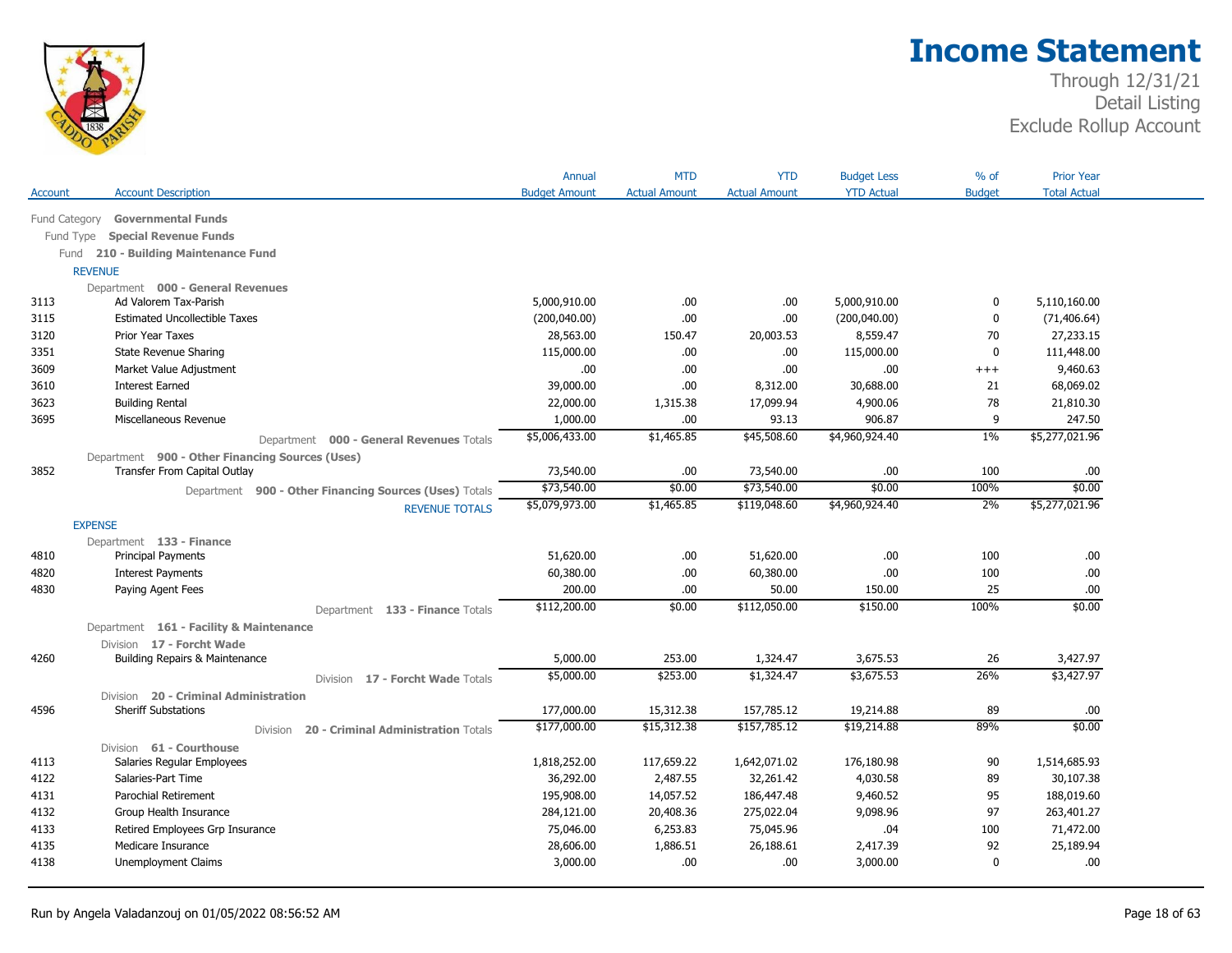

|                |                                         | Annual               | <b>MTD</b>           | <b>YTD</b>           | <b>Budget Less</b> | % of          | <b>Prior Year</b>   |  |
|----------------|-----------------------------------------|----------------------|----------------------|----------------------|--------------------|---------------|---------------------|--|
| Account        | <b>Account Description</b>              | <b>Budget Amount</b> | <b>Actual Amount</b> | <b>Actual Amount</b> | <b>YTD Actual</b>  | <b>Budget</b> | <b>Total Actual</b> |  |
| Fund Category  | <b>Governmental Funds</b>               |                      |                      |                      |                    |               |                     |  |
| Fund Type      | <b>Special Revenue Funds</b>            |                      |                      |                      |                    |               |                     |  |
| Fund           | 210 - Building Maintenance Fund         |                      |                      |                      |                    |               |                     |  |
| <b>EXPENSE</b> |                                         |                      |                      |                      |                    |               |                     |  |
|                | Department 161 - Facility & Maintenance |                      |                      |                      |                    |               |                     |  |
|                | Division 61 - Courthouse                |                      |                      |                      |                    |               |                     |  |
| 4210           | Books and Subscriptions                 | 1,000.00             | .00.                 | 612.70               | 387.30             | 61            | 1,360.00            |  |
| 4221           | <b>Printed Office Forms</b>             | 1,000.00             | .00                  | 30.00                | 970.00             | 3             | 472.37              |  |
| 4230           | Education, Travel and Training          | 20,000.00            | .00                  | 2,458.02             | 17,541.98          | 12            | 1,265.17            |  |
| 4241           | Office Supplies                         | 4,500.00             | 213.80               | 4,122.96             | 377.04             | 92            | 1,581.75            |  |
| 4243           | Copy Supplies                           | 5,200.00             | 103.34               | 4,057.80             | 1,142.20           | 78            | 4,542.98            |  |
| 4250           | <b>Equipment Repairs</b>                | 18,000.00            | .00                  | 38,842.24            | (20, 842.24)       | 216           | 32,078.17           |  |
| 4251           | Gas, Oil, Grease                        | 35,000.00            | .00.                 | 25,021.97            | 9,978.03           | 71            | 16,081.51           |  |
| 4260           | Building Repairs & Maintenance          | 245,000.00           | 35,960.91            | 217,251.64           | 27,748.36          | 89            | 222,016.20          |  |
| 4261           | Building Rep & Maint Chrg - Other       | (14,000.00)          | .00                  | (9,650.37)           | (4,349.63)         | 69            | (7,037.11)          |  |
| 4265           | Uniforms                                | 25,000.00            | 395.05               | 3,835.04             | 21,164.96          | 15            | 13,408.81           |  |
| 4266           | Janitorial Supplies                     | 200,000.00           | 13,515.86            | 98,723.37            | 101,276.63         | 49            | 147,630.01          |  |
| 4270           | Services and Supplies Chg to Other      | (100,000.00)         | (10,641.02)          | (72, 938.56)         | (27,061.44)        | 73            | (98, 400.56)        |  |
| 4271           | Natural Gas                             | 150,000.00           | .00                  | 112,797.80           | 37,202.20          | 75            | 119,961.22          |  |
| 4272           | Electricity                             | 475,000.00           | 9,568.20             | 431,592.90           | 43,407.10          | 91            | 450,846.11          |  |
| 4273           | Water                                   | 40,000.00            | 215.18               | 30,613.67            | 9,386.33           | 77            | 30,120.45           |  |
| 4276           | <b>Emergency Coordination</b>           | 2,700.00             | 225.00               | 2,700.00             | .00                | 100           | 2,700.00            |  |
| 4280           | Telephone                               | 22,500.00            | .00.                 | 19,256.54            | 3,243.46           | 86            | 22,632.03           |  |
| 4290           | Safety Apparel                          | 750.00               | .00                  | 433.00               | 317.00             | 58            | 132.00              |  |
| 4291           | Lawn and Tree Maintenance               | 25,000.00            | 3,050.00             | 21,455.72            | 3,544.28           | 86            | 11,550.00           |  |
| 4311           | Recruitment and Screenings              | 1,500.00             | 332.50               | 2,379.39             | (879.39)           | 159           | 1,996.88            |  |
| 4312           | Pest Control                            | 3,500.00             | 298.00               | 2,916.00             | 584.00             | 83            | 2,342.00            |  |
| 4313           | Maintenance Contract                    | 90,000.00            | 6,027.75             | 65,978.17            | 24,021.83          | 73            | 95,004.68           |  |
| 4316           | Security                                | 375,000.00           | 27,922.94            | 290,414.93           | 84,585.07          | 77            | 264,902.96          |  |
| 4318           | <b>Waste Disposal Fees</b>              | 2,000.00             | 195.75               | 2,090.40             | (90.40)            | 105           | 1,452.10            |  |
| 4321           | Legal and Auditing                      | 10,955.00            | 1,284.55             | 10,139.95            | 815.05             | 93            | 10,201.15           |  |
| 4324           | <b>Information Systems Allocation</b>   | 36,955.00            | 3,079.58             | 36,954.96            | .04                | 100           | 35,480.00           |  |
| 4353           | Parking Fees                            | 26,000.00            | 2,800.00             | 22,144.00            | 3,856.00           | 85            | 26,884.00           |  |
| 4361           | General Fund Administration             | 170,675.00           | 14,222.92            | 170,675.04           | (.04)              | 100           | 161,711.04          |  |
| 4386           | Reimb for Security                      | .00.                 | 8,752.55             | .00                  | .00                | $^{+++}$      | .00.                |  |
| 4388           | <b>Building Management</b>              | 118,394.00           | 9,866.17             | 118,394.04           | (.04)              | 100           | 122,277.96          |  |
| 4389           | Reimb-Repairs & Maintenance             | (465, 821.00)        | (37, 585.25)         | (451, 023.00)        | (14,798.00)        | 97            | (465, 820.92)       |  |
| 4511           | Casualty Insurance                      | 223,334.00           | 18,611.17            | 223,334.04           | (.04)              | 100           | 223,334.04          |  |
| 4512           | Workers Comp Insurance                  | 41,760.00            | 3,480.00             | 41,760.00            | .00.               | 100           | 42,030.00           |  |
| 4530           | <b>Interest Expense</b>                 | .00.                 | .00                  | .00                  | .00.               | $+++$         | 26,775.00           |  |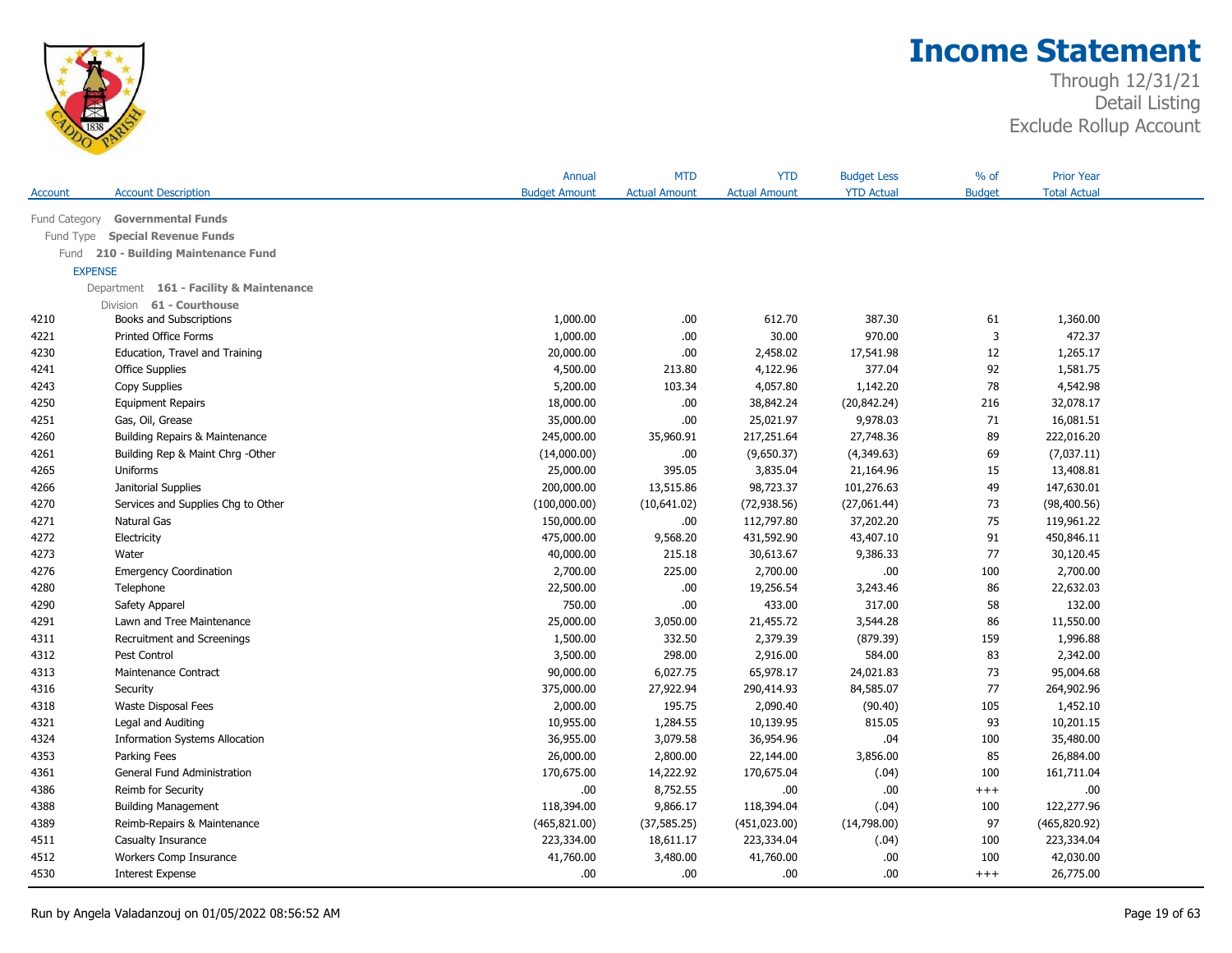

| <b>Account Description</b><br><b>YTD Actual</b><br><b>Total Actual</b><br><b>Budget Amount</b><br><b>Actual Amount</b><br><b>Actual Amount</b><br><b>Budget</b><br>Account<br><b>Governmental Funds</b><br>Fund Category<br><b>Special Revenue Funds</b><br>Fund Type<br>Fund 210 - Building Maintenance Fund<br><b>EXPENSE</b><br>Department 161 - Facility & Maintenance<br>Division 61 - Courthouse<br><b>Retirement Contributions</b><br>4591<br>148,020.00<br>.00<br>.00.<br>148,020.00<br>0<br>149,645.00<br>4592<br>Sheriff's Tax Collection<br>10,000.00<br>.00<br>1,571.29<br>8,428.71<br>16<br>2,937.97<br>4743<br>8,000.00<br>3,534.53<br>56<br>6,541.29<br>Other Equipment<br>2,611.20<br>4,465.47<br>544.80<br>4754<br><b>Internet Access and Maintenance</b><br>2,500.00<br>.00<br>1,955.20<br>78<br>1,710.68<br>\$3,775,223.06<br>\$4,400,647.00<br>\$277,259.14<br>\$3,712,402.85<br>\$688,244.15<br>84%<br>61 - Courthouse Totals<br><b>Division</b><br>Division 66 - Francis Bickham Bldg<br>79<br>4260<br>Building Repairs & Maintenance<br>42,200.00<br>2,575.35<br>33,249.66<br>8,950.34<br>44,412.11<br>2,932.24<br>4271<br>Natural Gas<br>10,000.00<br>.00.<br>2,560.46<br>7,439.54<br>26<br>4272<br>Electricity<br>50,000.00<br>.00<br>41,556.30<br>8,443.70<br>83<br>42,661.00<br>4273<br>5,000.00<br>.00.<br>8,362.76<br>(3,362.76)<br>19,278.00<br>Water<br>167<br>4276<br><b>Emergency Coordination</b><br>1,620.00<br>135.00<br>1,620.00<br>.00.<br>100<br>1,620.00<br>4312<br>Pest Control<br>1,000.00<br>89.00<br>1,068.00<br>(68.00)<br>107<br>915.00<br>3,800.00<br>663.00<br>6,062.28<br>4313<br>(2,262.28)<br>160<br>2,468.88<br>Maintenance Contract<br>4388<br>1,315.50<br>100<br><b>Building Management</b><br>15,786.00<br>15,786.00<br>.00<br>16,304.04<br>2,800.00<br>90<br><b>Internet Access and Maintenance</b><br>.00.<br>2,527.55<br>272.45<br>2,602.10<br>4754<br>85%<br>\$133,193.37<br>\$132,206.00<br>\$4,777.85<br>\$112,793.01<br>\$19,412.99<br>66 - Francis Bickham Bldg Totals<br><b>Division</b><br>Division 68 - Government Plaza<br>549.72<br>36,824.34<br>38,937.02<br>4260<br>Building Repairs & Maintenance<br>25,000.00<br>(11, 824.34)<br>147<br>4272<br>85,000.00<br>.00.<br>72,760.50<br>12,239.50<br>86<br>86,335.02<br>Electricity<br>.00.<br>2,071.43<br>2,928.57<br>4273<br>Water<br>5,000.00<br>41<br>2,224.54<br>59<br>53,080.90<br>4316<br>Security<br>57,000.00<br>7,695.10<br>33,540.09<br>23,459.91<br><b>Building Management</b><br>27,061.00<br>2,255.08<br>27,060.96<br>27,948.96<br>4388<br>.04<br>100<br>\$199,061.00<br>\$10,499.90<br>\$172,257.32<br>\$26,803.68<br>87%<br>\$208,526.44<br>Division<br>68 - Government Plaza Totals<br>Division 75 - Veterans Affairs Building<br>3,005.94<br>4260<br>Building Repairs & Maintenance<br>3,500.00<br>.00<br>1,398.43<br>2,101.57<br>40<br>10,000.00<br>.00.<br>.00<br>10,000.00<br>7,806.71<br>4272<br>Electricity<br>0<br>1,375.38<br>4273<br>Water<br>3,000.00<br>.00.<br>1,624.62<br>54<br>3,251.46<br>4317<br>Janitorial Service<br>8,000.00<br>562.00<br>10,116.00<br>(2, 116.00)<br>126<br>9,936.50<br>\$11,360.95<br>54%<br>\$24,000.61<br>\$24,500.00<br>\$562.00<br>\$13,139.05<br>Division 75 - Veterans Affairs Building Totals<br>\$4,144,371.45<br>\$4,938,414.00<br>\$308,664.27<br>\$4,169,701.82<br>\$768,712.18<br>84%<br>Department 161 - Facility & Maintenance Totals<br>Department 900 - Other Financing Sources (Uses)<br>4688<br>Transfer To Capital Outlay<br>280,000.00<br>23,333.33<br>279,999.96<br>100<br>705,996.00<br>.04<br>\$705,996.00<br>\$23,333.33<br>\$279,999.96<br>100%<br>\$280,000.00<br>\$0.04 |                                                        | Annual | <b>MTD</b> | <b>YTD</b> | <b>Budget Less</b> | % of | <b>Prior Year</b> |  |
|----------------------------------------------------------------------------------------------------------------------------------------------------------------------------------------------------------------------------------------------------------------------------------------------------------------------------------------------------------------------------------------------------------------------------------------------------------------------------------------------------------------------------------------------------------------------------------------------------------------------------------------------------------------------------------------------------------------------------------------------------------------------------------------------------------------------------------------------------------------------------------------------------------------------------------------------------------------------------------------------------------------------------------------------------------------------------------------------------------------------------------------------------------------------------------------------------------------------------------------------------------------------------------------------------------------------------------------------------------------------------------------------------------------------------------------------------------------------------------------------------------------------------------------------------------------------------------------------------------------------------------------------------------------------------------------------------------------------------------------------------------------------------------------------------------------------------------------------------------------------------------------------------------------------------------------------------------------------------------------------------------------------------------------------------------------------------------------------------------------------------------------------------------------------------------------------------------------------------------------------------------------------------------------------------------------------------------------------------------------------------------------------------------------------------------------------------------------------------------------------------------------------------------------------------------------------------------------------------------------------------------------------------------------------------------------------------------------------------------------------------------------------------------------------------------------------------------------------------------------------------------------------------------------------------------------------------------------------------------------------------------------------------------------------------------------------------------------------------------------------------------------------------------------------------------------------------------------------------------------------------------------------------------------------------------------------------------------------------------------------------------------------------------------------------------------------------------------------------------------------------------------------------------------------------------------------------------------------------------------------------------------------------------------------------|--------------------------------------------------------|--------|------------|------------|--------------------|------|-------------------|--|
|                                                                                                                                                                                                                                                                                                                                                                                                                                                                                                                                                                                                                                                                                                                                                                                                                                                                                                                                                                                                                                                                                                                                                                                                                                                                                                                                                                                                                                                                                                                                                                                                                                                                                                                                                                                                                                                                                                                                                                                                                                                                                                                                                                                                                                                                                                                                                                                                                                                                                                                                                                                                                                                                                                                                                                                                                                                                                                                                                                                                                                                                                                                                                                                                                                                                                                                                                                                                                                                                                                                                                                                                                                                                            |                                                        |        |            |            |                    |      |                   |  |
|                                                                                                                                                                                                                                                                                                                                                                                                                                                                                                                                                                                                                                                                                                                                                                                                                                                                                                                                                                                                                                                                                                                                                                                                                                                                                                                                                                                                                                                                                                                                                                                                                                                                                                                                                                                                                                                                                                                                                                                                                                                                                                                                                                                                                                                                                                                                                                                                                                                                                                                                                                                                                                                                                                                                                                                                                                                                                                                                                                                                                                                                                                                                                                                                                                                                                                                                                                                                                                                                                                                                                                                                                                                                            |                                                        |        |            |            |                    |      |                   |  |
|                                                                                                                                                                                                                                                                                                                                                                                                                                                                                                                                                                                                                                                                                                                                                                                                                                                                                                                                                                                                                                                                                                                                                                                                                                                                                                                                                                                                                                                                                                                                                                                                                                                                                                                                                                                                                                                                                                                                                                                                                                                                                                                                                                                                                                                                                                                                                                                                                                                                                                                                                                                                                                                                                                                                                                                                                                                                                                                                                                                                                                                                                                                                                                                                                                                                                                                                                                                                                                                                                                                                                                                                                                                                            |                                                        |        |            |            |                    |      |                   |  |
|                                                                                                                                                                                                                                                                                                                                                                                                                                                                                                                                                                                                                                                                                                                                                                                                                                                                                                                                                                                                                                                                                                                                                                                                                                                                                                                                                                                                                                                                                                                                                                                                                                                                                                                                                                                                                                                                                                                                                                                                                                                                                                                                                                                                                                                                                                                                                                                                                                                                                                                                                                                                                                                                                                                                                                                                                                                                                                                                                                                                                                                                                                                                                                                                                                                                                                                                                                                                                                                                                                                                                                                                                                                                            |                                                        |        |            |            |                    |      |                   |  |
|                                                                                                                                                                                                                                                                                                                                                                                                                                                                                                                                                                                                                                                                                                                                                                                                                                                                                                                                                                                                                                                                                                                                                                                                                                                                                                                                                                                                                                                                                                                                                                                                                                                                                                                                                                                                                                                                                                                                                                                                                                                                                                                                                                                                                                                                                                                                                                                                                                                                                                                                                                                                                                                                                                                                                                                                                                                                                                                                                                                                                                                                                                                                                                                                                                                                                                                                                                                                                                                                                                                                                                                                                                                                            |                                                        |        |            |            |                    |      |                   |  |
|                                                                                                                                                                                                                                                                                                                                                                                                                                                                                                                                                                                                                                                                                                                                                                                                                                                                                                                                                                                                                                                                                                                                                                                                                                                                                                                                                                                                                                                                                                                                                                                                                                                                                                                                                                                                                                                                                                                                                                                                                                                                                                                                                                                                                                                                                                                                                                                                                                                                                                                                                                                                                                                                                                                                                                                                                                                                                                                                                                                                                                                                                                                                                                                                                                                                                                                                                                                                                                                                                                                                                                                                                                                                            |                                                        |        |            |            |                    |      |                   |  |
|                                                                                                                                                                                                                                                                                                                                                                                                                                                                                                                                                                                                                                                                                                                                                                                                                                                                                                                                                                                                                                                                                                                                                                                                                                                                                                                                                                                                                                                                                                                                                                                                                                                                                                                                                                                                                                                                                                                                                                                                                                                                                                                                                                                                                                                                                                                                                                                                                                                                                                                                                                                                                                                                                                                                                                                                                                                                                                                                                                                                                                                                                                                                                                                                                                                                                                                                                                                                                                                                                                                                                                                                                                                                            |                                                        |        |            |            |                    |      |                   |  |
|                                                                                                                                                                                                                                                                                                                                                                                                                                                                                                                                                                                                                                                                                                                                                                                                                                                                                                                                                                                                                                                                                                                                                                                                                                                                                                                                                                                                                                                                                                                                                                                                                                                                                                                                                                                                                                                                                                                                                                                                                                                                                                                                                                                                                                                                                                                                                                                                                                                                                                                                                                                                                                                                                                                                                                                                                                                                                                                                                                                                                                                                                                                                                                                                                                                                                                                                                                                                                                                                                                                                                                                                                                                                            |                                                        |        |            |            |                    |      |                   |  |
|                                                                                                                                                                                                                                                                                                                                                                                                                                                                                                                                                                                                                                                                                                                                                                                                                                                                                                                                                                                                                                                                                                                                                                                                                                                                                                                                                                                                                                                                                                                                                                                                                                                                                                                                                                                                                                                                                                                                                                                                                                                                                                                                                                                                                                                                                                                                                                                                                                                                                                                                                                                                                                                                                                                                                                                                                                                                                                                                                                                                                                                                                                                                                                                                                                                                                                                                                                                                                                                                                                                                                                                                                                                                            |                                                        |        |            |            |                    |      |                   |  |
|                                                                                                                                                                                                                                                                                                                                                                                                                                                                                                                                                                                                                                                                                                                                                                                                                                                                                                                                                                                                                                                                                                                                                                                                                                                                                                                                                                                                                                                                                                                                                                                                                                                                                                                                                                                                                                                                                                                                                                                                                                                                                                                                                                                                                                                                                                                                                                                                                                                                                                                                                                                                                                                                                                                                                                                                                                                                                                                                                                                                                                                                                                                                                                                                                                                                                                                                                                                                                                                                                                                                                                                                                                                                            |                                                        |        |            |            |                    |      |                   |  |
|                                                                                                                                                                                                                                                                                                                                                                                                                                                                                                                                                                                                                                                                                                                                                                                                                                                                                                                                                                                                                                                                                                                                                                                                                                                                                                                                                                                                                                                                                                                                                                                                                                                                                                                                                                                                                                                                                                                                                                                                                                                                                                                                                                                                                                                                                                                                                                                                                                                                                                                                                                                                                                                                                                                                                                                                                                                                                                                                                                                                                                                                                                                                                                                                                                                                                                                                                                                                                                                                                                                                                                                                                                                                            |                                                        |        |            |            |                    |      |                   |  |
|                                                                                                                                                                                                                                                                                                                                                                                                                                                                                                                                                                                                                                                                                                                                                                                                                                                                                                                                                                                                                                                                                                                                                                                                                                                                                                                                                                                                                                                                                                                                                                                                                                                                                                                                                                                                                                                                                                                                                                                                                                                                                                                                                                                                                                                                                                                                                                                                                                                                                                                                                                                                                                                                                                                                                                                                                                                                                                                                                                                                                                                                                                                                                                                                                                                                                                                                                                                                                                                                                                                                                                                                                                                                            |                                                        |        |            |            |                    |      |                   |  |
|                                                                                                                                                                                                                                                                                                                                                                                                                                                                                                                                                                                                                                                                                                                                                                                                                                                                                                                                                                                                                                                                                                                                                                                                                                                                                                                                                                                                                                                                                                                                                                                                                                                                                                                                                                                                                                                                                                                                                                                                                                                                                                                                                                                                                                                                                                                                                                                                                                                                                                                                                                                                                                                                                                                                                                                                                                                                                                                                                                                                                                                                                                                                                                                                                                                                                                                                                                                                                                                                                                                                                                                                                                                                            |                                                        |        |            |            |                    |      |                   |  |
|                                                                                                                                                                                                                                                                                                                                                                                                                                                                                                                                                                                                                                                                                                                                                                                                                                                                                                                                                                                                                                                                                                                                                                                                                                                                                                                                                                                                                                                                                                                                                                                                                                                                                                                                                                                                                                                                                                                                                                                                                                                                                                                                                                                                                                                                                                                                                                                                                                                                                                                                                                                                                                                                                                                                                                                                                                                                                                                                                                                                                                                                                                                                                                                                                                                                                                                                                                                                                                                                                                                                                                                                                                                                            |                                                        |        |            |            |                    |      |                   |  |
|                                                                                                                                                                                                                                                                                                                                                                                                                                                                                                                                                                                                                                                                                                                                                                                                                                                                                                                                                                                                                                                                                                                                                                                                                                                                                                                                                                                                                                                                                                                                                                                                                                                                                                                                                                                                                                                                                                                                                                                                                                                                                                                                                                                                                                                                                                                                                                                                                                                                                                                                                                                                                                                                                                                                                                                                                                                                                                                                                                                                                                                                                                                                                                                                                                                                                                                                                                                                                                                                                                                                                                                                                                                                            |                                                        |        |            |            |                    |      |                   |  |
|                                                                                                                                                                                                                                                                                                                                                                                                                                                                                                                                                                                                                                                                                                                                                                                                                                                                                                                                                                                                                                                                                                                                                                                                                                                                                                                                                                                                                                                                                                                                                                                                                                                                                                                                                                                                                                                                                                                                                                                                                                                                                                                                                                                                                                                                                                                                                                                                                                                                                                                                                                                                                                                                                                                                                                                                                                                                                                                                                                                                                                                                                                                                                                                                                                                                                                                                                                                                                                                                                                                                                                                                                                                                            |                                                        |        |            |            |                    |      |                   |  |
|                                                                                                                                                                                                                                                                                                                                                                                                                                                                                                                                                                                                                                                                                                                                                                                                                                                                                                                                                                                                                                                                                                                                                                                                                                                                                                                                                                                                                                                                                                                                                                                                                                                                                                                                                                                                                                                                                                                                                                                                                                                                                                                                                                                                                                                                                                                                                                                                                                                                                                                                                                                                                                                                                                                                                                                                                                                                                                                                                                                                                                                                                                                                                                                                                                                                                                                                                                                                                                                                                                                                                                                                                                                                            |                                                        |        |            |            |                    |      |                   |  |
|                                                                                                                                                                                                                                                                                                                                                                                                                                                                                                                                                                                                                                                                                                                                                                                                                                                                                                                                                                                                                                                                                                                                                                                                                                                                                                                                                                                                                                                                                                                                                                                                                                                                                                                                                                                                                                                                                                                                                                                                                                                                                                                                                                                                                                                                                                                                                                                                                                                                                                                                                                                                                                                                                                                                                                                                                                                                                                                                                                                                                                                                                                                                                                                                                                                                                                                                                                                                                                                                                                                                                                                                                                                                            |                                                        |        |            |            |                    |      |                   |  |
|                                                                                                                                                                                                                                                                                                                                                                                                                                                                                                                                                                                                                                                                                                                                                                                                                                                                                                                                                                                                                                                                                                                                                                                                                                                                                                                                                                                                                                                                                                                                                                                                                                                                                                                                                                                                                                                                                                                                                                                                                                                                                                                                                                                                                                                                                                                                                                                                                                                                                                                                                                                                                                                                                                                                                                                                                                                                                                                                                                                                                                                                                                                                                                                                                                                                                                                                                                                                                                                                                                                                                                                                                                                                            |                                                        |        |            |            |                    |      |                   |  |
|                                                                                                                                                                                                                                                                                                                                                                                                                                                                                                                                                                                                                                                                                                                                                                                                                                                                                                                                                                                                                                                                                                                                                                                                                                                                                                                                                                                                                                                                                                                                                                                                                                                                                                                                                                                                                                                                                                                                                                                                                                                                                                                                                                                                                                                                                                                                                                                                                                                                                                                                                                                                                                                                                                                                                                                                                                                                                                                                                                                                                                                                                                                                                                                                                                                                                                                                                                                                                                                                                                                                                                                                                                                                            |                                                        |        |            |            |                    |      |                   |  |
|                                                                                                                                                                                                                                                                                                                                                                                                                                                                                                                                                                                                                                                                                                                                                                                                                                                                                                                                                                                                                                                                                                                                                                                                                                                                                                                                                                                                                                                                                                                                                                                                                                                                                                                                                                                                                                                                                                                                                                                                                                                                                                                                                                                                                                                                                                                                                                                                                                                                                                                                                                                                                                                                                                                                                                                                                                                                                                                                                                                                                                                                                                                                                                                                                                                                                                                                                                                                                                                                                                                                                                                                                                                                            |                                                        |        |            |            |                    |      |                   |  |
|                                                                                                                                                                                                                                                                                                                                                                                                                                                                                                                                                                                                                                                                                                                                                                                                                                                                                                                                                                                                                                                                                                                                                                                                                                                                                                                                                                                                                                                                                                                                                                                                                                                                                                                                                                                                                                                                                                                                                                                                                                                                                                                                                                                                                                                                                                                                                                                                                                                                                                                                                                                                                                                                                                                                                                                                                                                                                                                                                                                                                                                                                                                                                                                                                                                                                                                                                                                                                                                                                                                                                                                                                                                                            |                                                        |        |            |            |                    |      |                   |  |
|                                                                                                                                                                                                                                                                                                                                                                                                                                                                                                                                                                                                                                                                                                                                                                                                                                                                                                                                                                                                                                                                                                                                                                                                                                                                                                                                                                                                                                                                                                                                                                                                                                                                                                                                                                                                                                                                                                                                                                                                                                                                                                                                                                                                                                                                                                                                                                                                                                                                                                                                                                                                                                                                                                                                                                                                                                                                                                                                                                                                                                                                                                                                                                                                                                                                                                                                                                                                                                                                                                                                                                                                                                                                            |                                                        |        |            |            |                    |      |                   |  |
|                                                                                                                                                                                                                                                                                                                                                                                                                                                                                                                                                                                                                                                                                                                                                                                                                                                                                                                                                                                                                                                                                                                                                                                                                                                                                                                                                                                                                                                                                                                                                                                                                                                                                                                                                                                                                                                                                                                                                                                                                                                                                                                                                                                                                                                                                                                                                                                                                                                                                                                                                                                                                                                                                                                                                                                                                                                                                                                                                                                                                                                                                                                                                                                                                                                                                                                                                                                                                                                                                                                                                                                                                                                                            |                                                        |        |            |            |                    |      |                   |  |
|                                                                                                                                                                                                                                                                                                                                                                                                                                                                                                                                                                                                                                                                                                                                                                                                                                                                                                                                                                                                                                                                                                                                                                                                                                                                                                                                                                                                                                                                                                                                                                                                                                                                                                                                                                                                                                                                                                                                                                                                                                                                                                                                                                                                                                                                                                                                                                                                                                                                                                                                                                                                                                                                                                                                                                                                                                                                                                                                                                                                                                                                                                                                                                                                                                                                                                                                                                                                                                                                                                                                                                                                                                                                            |                                                        |        |            |            |                    |      |                   |  |
|                                                                                                                                                                                                                                                                                                                                                                                                                                                                                                                                                                                                                                                                                                                                                                                                                                                                                                                                                                                                                                                                                                                                                                                                                                                                                                                                                                                                                                                                                                                                                                                                                                                                                                                                                                                                                                                                                                                                                                                                                                                                                                                                                                                                                                                                                                                                                                                                                                                                                                                                                                                                                                                                                                                                                                                                                                                                                                                                                                                                                                                                                                                                                                                                                                                                                                                                                                                                                                                                                                                                                                                                                                                                            |                                                        |        |            |            |                    |      |                   |  |
|                                                                                                                                                                                                                                                                                                                                                                                                                                                                                                                                                                                                                                                                                                                                                                                                                                                                                                                                                                                                                                                                                                                                                                                                                                                                                                                                                                                                                                                                                                                                                                                                                                                                                                                                                                                                                                                                                                                                                                                                                                                                                                                                                                                                                                                                                                                                                                                                                                                                                                                                                                                                                                                                                                                                                                                                                                                                                                                                                                                                                                                                                                                                                                                                                                                                                                                                                                                                                                                                                                                                                                                                                                                                            |                                                        |        |            |            |                    |      |                   |  |
|                                                                                                                                                                                                                                                                                                                                                                                                                                                                                                                                                                                                                                                                                                                                                                                                                                                                                                                                                                                                                                                                                                                                                                                                                                                                                                                                                                                                                                                                                                                                                                                                                                                                                                                                                                                                                                                                                                                                                                                                                                                                                                                                                                                                                                                                                                                                                                                                                                                                                                                                                                                                                                                                                                                                                                                                                                                                                                                                                                                                                                                                                                                                                                                                                                                                                                                                                                                                                                                                                                                                                                                                                                                                            |                                                        |        |            |            |                    |      |                   |  |
|                                                                                                                                                                                                                                                                                                                                                                                                                                                                                                                                                                                                                                                                                                                                                                                                                                                                                                                                                                                                                                                                                                                                                                                                                                                                                                                                                                                                                                                                                                                                                                                                                                                                                                                                                                                                                                                                                                                                                                                                                                                                                                                                                                                                                                                                                                                                                                                                                                                                                                                                                                                                                                                                                                                                                                                                                                                                                                                                                                                                                                                                                                                                                                                                                                                                                                                                                                                                                                                                                                                                                                                                                                                                            |                                                        |        |            |            |                    |      |                   |  |
|                                                                                                                                                                                                                                                                                                                                                                                                                                                                                                                                                                                                                                                                                                                                                                                                                                                                                                                                                                                                                                                                                                                                                                                                                                                                                                                                                                                                                                                                                                                                                                                                                                                                                                                                                                                                                                                                                                                                                                                                                                                                                                                                                                                                                                                                                                                                                                                                                                                                                                                                                                                                                                                                                                                                                                                                                                                                                                                                                                                                                                                                                                                                                                                                                                                                                                                                                                                                                                                                                                                                                                                                                                                                            |                                                        |        |            |            |                    |      |                   |  |
|                                                                                                                                                                                                                                                                                                                                                                                                                                                                                                                                                                                                                                                                                                                                                                                                                                                                                                                                                                                                                                                                                                                                                                                                                                                                                                                                                                                                                                                                                                                                                                                                                                                                                                                                                                                                                                                                                                                                                                                                                                                                                                                                                                                                                                                                                                                                                                                                                                                                                                                                                                                                                                                                                                                                                                                                                                                                                                                                                                                                                                                                                                                                                                                                                                                                                                                                                                                                                                                                                                                                                                                                                                                                            |                                                        |        |            |            |                    |      |                   |  |
|                                                                                                                                                                                                                                                                                                                                                                                                                                                                                                                                                                                                                                                                                                                                                                                                                                                                                                                                                                                                                                                                                                                                                                                                                                                                                                                                                                                                                                                                                                                                                                                                                                                                                                                                                                                                                                                                                                                                                                                                                                                                                                                                                                                                                                                                                                                                                                                                                                                                                                                                                                                                                                                                                                                                                                                                                                                                                                                                                                                                                                                                                                                                                                                                                                                                                                                                                                                                                                                                                                                                                                                                                                                                            |                                                        |        |            |            |                    |      |                   |  |
|                                                                                                                                                                                                                                                                                                                                                                                                                                                                                                                                                                                                                                                                                                                                                                                                                                                                                                                                                                                                                                                                                                                                                                                                                                                                                                                                                                                                                                                                                                                                                                                                                                                                                                                                                                                                                                                                                                                                                                                                                                                                                                                                                                                                                                                                                                                                                                                                                                                                                                                                                                                                                                                                                                                                                                                                                                                                                                                                                                                                                                                                                                                                                                                                                                                                                                                                                                                                                                                                                                                                                                                                                                                                            |                                                        |        |            |            |                    |      |                   |  |
|                                                                                                                                                                                                                                                                                                                                                                                                                                                                                                                                                                                                                                                                                                                                                                                                                                                                                                                                                                                                                                                                                                                                                                                                                                                                                                                                                                                                                                                                                                                                                                                                                                                                                                                                                                                                                                                                                                                                                                                                                                                                                                                                                                                                                                                                                                                                                                                                                                                                                                                                                                                                                                                                                                                                                                                                                                                                                                                                                                                                                                                                                                                                                                                                                                                                                                                                                                                                                                                                                                                                                                                                                                                                            |                                                        |        |            |            |                    |      |                   |  |
|                                                                                                                                                                                                                                                                                                                                                                                                                                                                                                                                                                                                                                                                                                                                                                                                                                                                                                                                                                                                                                                                                                                                                                                                                                                                                                                                                                                                                                                                                                                                                                                                                                                                                                                                                                                                                                                                                                                                                                                                                                                                                                                                                                                                                                                                                                                                                                                                                                                                                                                                                                                                                                                                                                                                                                                                                                                                                                                                                                                                                                                                                                                                                                                                                                                                                                                                                                                                                                                                                                                                                                                                                                                                            |                                                        |        |            |            |                    |      |                   |  |
|                                                                                                                                                                                                                                                                                                                                                                                                                                                                                                                                                                                                                                                                                                                                                                                                                                                                                                                                                                                                                                                                                                                                                                                                                                                                                                                                                                                                                                                                                                                                                                                                                                                                                                                                                                                                                                                                                                                                                                                                                                                                                                                                                                                                                                                                                                                                                                                                                                                                                                                                                                                                                                                                                                                                                                                                                                                                                                                                                                                                                                                                                                                                                                                                                                                                                                                                                                                                                                                                                                                                                                                                                                                                            |                                                        |        |            |            |                    |      |                   |  |
|                                                                                                                                                                                                                                                                                                                                                                                                                                                                                                                                                                                                                                                                                                                                                                                                                                                                                                                                                                                                                                                                                                                                                                                                                                                                                                                                                                                                                                                                                                                                                                                                                                                                                                                                                                                                                                                                                                                                                                                                                                                                                                                                                                                                                                                                                                                                                                                                                                                                                                                                                                                                                                                                                                                                                                                                                                                                                                                                                                                                                                                                                                                                                                                                                                                                                                                                                                                                                                                                                                                                                                                                                                                                            |                                                        |        |            |            |                    |      |                   |  |
|                                                                                                                                                                                                                                                                                                                                                                                                                                                                                                                                                                                                                                                                                                                                                                                                                                                                                                                                                                                                                                                                                                                                                                                                                                                                                                                                                                                                                                                                                                                                                                                                                                                                                                                                                                                                                                                                                                                                                                                                                                                                                                                                                                                                                                                                                                                                                                                                                                                                                                                                                                                                                                                                                                                                                                                                                                                                                                                                                                                                                                                                                                                                                                                                                                                                                                                                                                                                                                                                                                                                                                                                                                                                            |                                                        |        |            |            |                    |      |                   |  |
|                                                                                                                                                                                                                                                                                                                                                                                                                                                                                                                                                                                                                                                                                                                                                                                                                                                                                                                                                                                                                                                                                                                                                                                                                                                                                                                                                                                                                                                                                                                                                                                                                                                                                                                                                                                                                                                                                                                                                                                                                                                                                                                                                                                                                                                                                                                                                                                                                                                                                                                                                                                                                                                                                                                                                                                                                                                                                                                                                                                                                                                                                                                                                                                                                                                                                                                                                                                                                                                                                                                                                                                                                                                                            |                                                        |        |            |            |                    |      |                   |  |
|                                                                                                                                                                                                                                                                                                                                                                                                                                                                                                                                                                                                                                                                                                                                                                                                                                                                                                                                                                                                                                                                                                                                                                                                                                                                                                                                                                                                                                                                                                                                                                                                                                                                                                                                                                                                                                                                                                                                                                                                                                                                                                                                                                                                                                                                                                                                                                                                                                                                                                                                                                                                                                                                                                                                                                                                                                                                                                                                                                                                                                                                                                                                                                                                                                                                                                                                                                                                                                                                                                                                                                                                                                                                            | Department 900 - Other Financing Sources (Uses) Totals |        |            |            |                    |      |                   |  |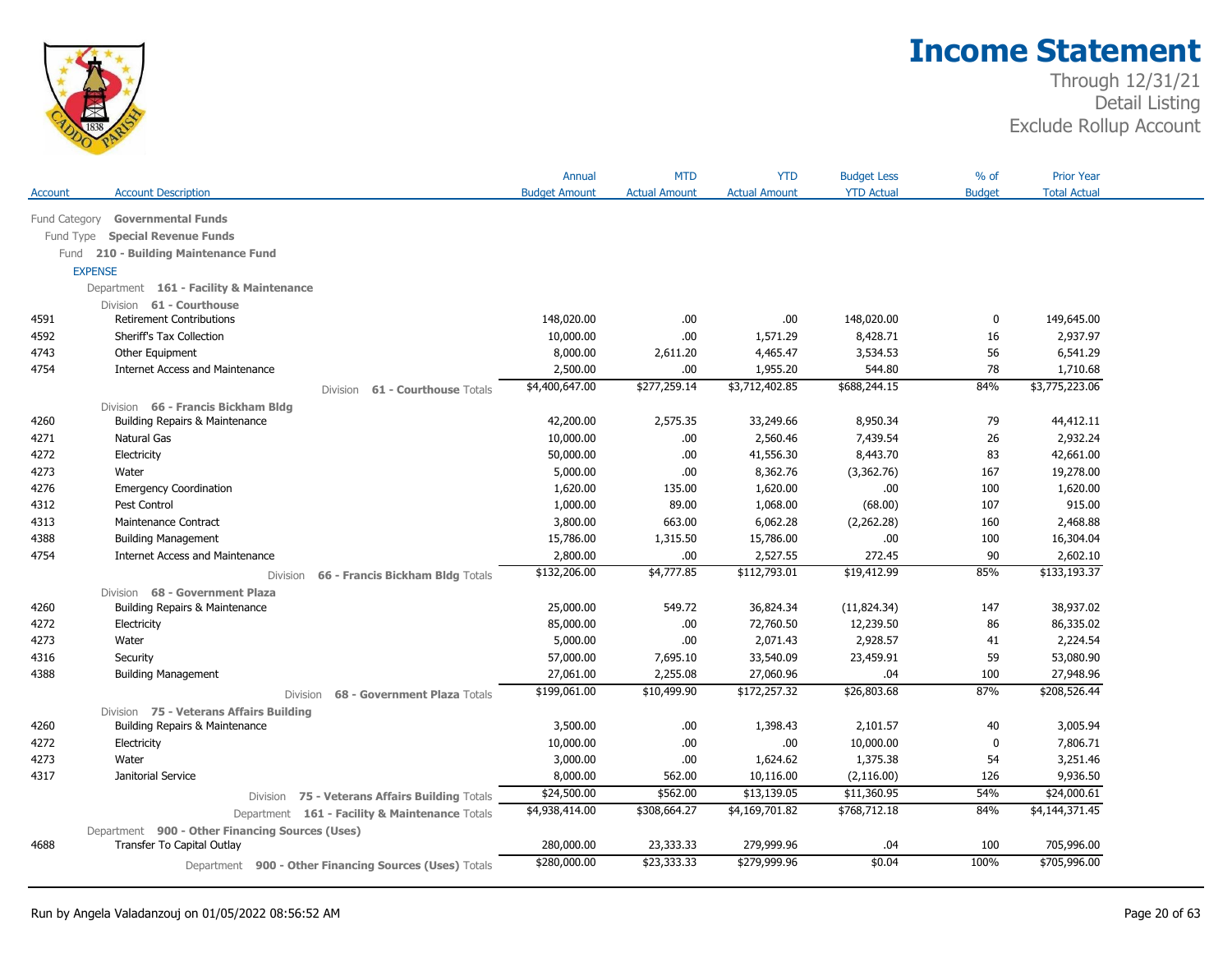

|                                    |                                                                                              |                                                 | Annual               | <b>MTD</b>           | <b>YTD</b>           | <b>Budget Less</b> | $%$ of        | <b>Prior Year</b>   |
|------------------------------------|----------------------------------------------------------------------------------------------|-------------------------------------------------|----------------------|----------------------|----------------------|--------------------|---------------|---------------------|
| Account                            | <b>Account Description</b>                                                                   |                                                 | <b>Budget Amount</b> | <b>Actual Amount</b> | <b>Actual Amount</b> | <b>YTD Actual</b>  | <b>Budget</b> | <b>Total Actual</b> |
| Fund Category<br>Fund Type<br>Fund | <b>Governmental Funds</b><br><b>Special Revenue Funds</b><br>210 - Building Maintenance Fund |                                                 |                      |                      |                      |                    |               |                     |
|                                    |                                                                                              | <b>EXPENSE TOTALS</b>                           | \$5,330,614.00       | \$331,997.60         | \$4,561,751.78       | \$768,862.22       | 86%           | \$4,850,367.45      |
|                                    |                                                                                              | 210 - Building Maintenance Fund Totals<br>Fund  |                      |                      |                      |                    |               |                     |
|                                    |                                                                                              | <b>REVENUE TOTALS</b>                           | 5,079,973.00         | 1,465.85             | 119,048.60           | 4,960,924.40       | 2%            | 5,277,021.96        |
|                                    |                                                                                              | <b>EXPENSE TOTALS</b>                           | 5,330,614.00         | 331,997.60           | 4,561,751.78         | 768,862.22         | 86%           | 4,850,367.45        |
|                                    | Fund                                                                                         | 210 - Building Maintenance Fund Net Gain (Loss) | (\$250,641.00)       | $($ \$330,531.75)    | (4,442,703.18)       | (\$4,192,062.18)   | 1,773%        | \$426,654.51        |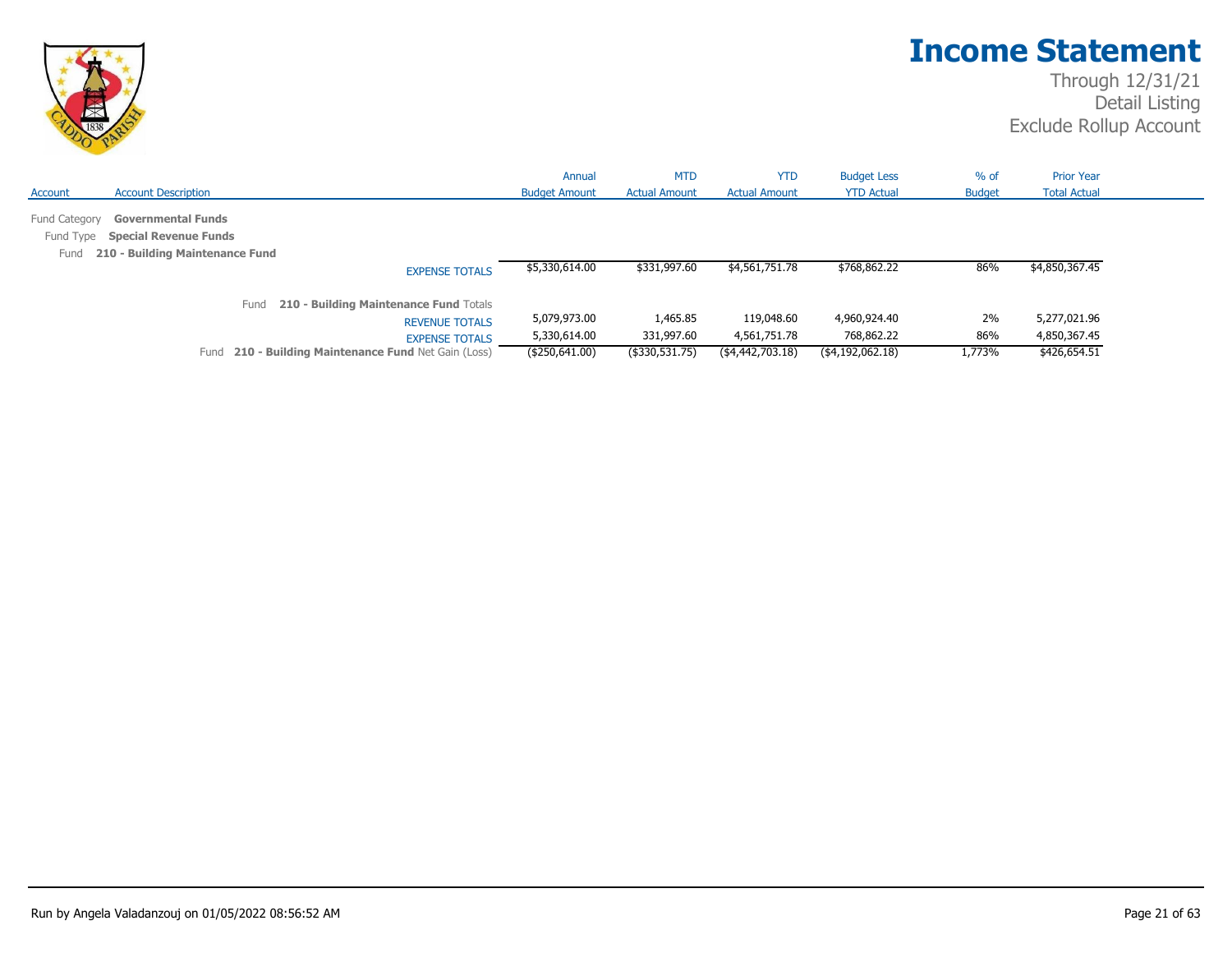

|           |                                                        | Annual               | <b>MTD</b>           | <b>YTD</b>           | <b>Budget Less</b> | % of          | <b>Prior Year</b>   |  |
|-----------|--------------------------------------------------------|----------------------|----------------------|----------------------|--------------------|---------------|---------------------|--|
| Account   | <b>Account Description</b>                             | <b>Budget Amount</b> | <b>Actual Amount</b> | <b>Actual Amount</b> | <b>YTD Actual</b>  | <b>Budget</b> | <b>Total Actual</b> |  |
|           | Fund Category Governmental Funds                       |                      |                      |                      |                    |               |                     |  |
| Fund Type | <b>Special Revenue Funds</b>                           |                      |                      |                      |                    |               |                     |  |
| Fund      | 225 - Detention Facilities Fund                        |                      |                      |                      |                    |               |                     |  |
|           | <b>REVENUE</b>                                         |                      |                      |                      |                    |               |                     |  |
|           | Department 000 - General Revenues                      |                      |                      |                      |                    |               |                     |  |
| 3113      | Ad Valorem Tax-Parish                                  | 9,186,450.00         | .00                  | .00                  | 9,186,450.00       | 0             | 9,387,110.00        |  |
| 3115      | <b>Estimated Uncollectible Taxes</b>                   | (376, 460.00)        | .00.                 | .00                  | (376, 460.00)      | 0             | (127, 636.44)       |  |
| 3120      | Prior Year Taxes                                       | 64,198.00            | 304.08               | 42,468.15            | 21,729.85          | 66            | 55,834.60           |  |
| 3351      | <b>State Revenue Sharing</b>                           | 212,200.00           | .00.                 | .00.                 | 212,200.00         | $\mathbf 0$   | 204,928.32          |  |
| 3610      | <b>Interest Earned</b>                                 | 28,000.00            | .00                  | 5,522.88             | 22,477.12          | 20            | 38,618.37           |  |
| 3695      | Miscellaneous Revenue                                  | 10,000.00            | 504.51               | 7,760.69             | 2,239.31           | 78            | 6,753.01            |  |
|           | Department 000 - General Revenues Totals               | \$9,124,388.00       | \$808.59             | \$55,751.72          | \$9,068,636.28     | 1%            | \$9,565,607.86      |  |
|           | Department 900 - Other Financing Sources (Uses)        |                      |                      |                      |                    |               |                     |  |
| 3852      | Transfer From Capital Outlay                           | 73,191.00            | .00.                 | 73,191.00            | .00.               | 100           | .00                 |  |
| 3855      | <b>Transfer From Criminal Justice</b>                  | 1,000,000.00         | 83,333.33            | 999,999.96           | .04                | 100           | 800,000.04          |  |
|           | Department 900 - Other Financing Sources (Uses) Totals | \$1,073,191.00       | \$83,333.33          | \$1,073,190.96       | \$0.04             | 100%          | \$800,000.04        |  |
|           | <b>REVENUE TOTALS</b>                                  | \$10,197,579.00      | \$84,141.92          | \$1,128,942.68       | \$9,068,636.32     | 11%           | \$10,365,607.90     |  |
|           | <b>EXPENSE</b>                                         |                      |                      |                      |                    |               |                     |  |
|           | Department 133 - Finance                               |                      |                      |                      |                    |               |                     |  |
| 4810      | Principal Payments                                     | 147,500.00           | .00.                 | 160,000.00           | (12,500.00)        | 108           | 142,500.00          |  |
| 4820      | <b>Interest Payments</b>                               | 60,863.00            | .00.                 | 38,477.00            | 22,386.00          | 63            | 22,248.00           |  |
| 4830      | Paying Agent Fees                                      | 200.00               | .00                  | 200.00               | .00                | 100           | 1,050.00            |  |
| 4831      | <b>Bond Issue Costs</b>                                | .00                  | .00                  | .00.                 | .00                | $+++$         | 1,077.00            |  |
|           | Department 133 - Finance Totals                        | \$208,563.00         | \$0.00               | \$198,677.00         | \$9,886.00         | 95%           | \$166,875.00        |  |
|           | Department 161 - Facility & Maintenance                |                      |                      |                      |                    |               |                     |  |
|           | Division 67 - Caddo Correctional Center                |                      |                      |                      |                    |               |                     |  |
| 4113      | Salaries Regular Employees                             | 708,946.00           | 50,810.21            | 678,674.17           | 30,271.83          | 96            | 626,405.55          |  |
| 4131      | Parochial Retirement                                   | 85,562.00            | 6,224.29             | 85,281.07            | 280.93             | 100           | 80,033.21           |  |
| 4132      | Group Health Insurance                                 | 152,589.00           | 12,830.02            | 160,206.31           | (7,617.31)         | 105           | 146,707.62          |  |
| 4133      | Retired Employees Grp Insurance                        | 25,256.00            | 2,104.67             | 25,455.73            | (199.73)           | 101           | 24,053.04           |  |
| 4135      | Medicare Insurance                                     | 10,128.00            | 665.64               | 8,968.96             | 1,159.04           | 89            | 8,593.03            |  |
| 4138      | Unemployment Claims                                    | 2,000.00             | .00                  | 239.63               | 1,760.37           | 12            | 272.00              |  |
| 4210      | Books and Subscriptions                                | 50,000.00            | .00.                 | 26,743.19            | 23,256.81          | 53            | 51,756.10           |  |
| 4230      | Education, Travel and Training                         | 3,000.00             | .00                  | .00                  | 3,000.00           | $\mathbf 0$   | 50.00               |  |
| 4241      | Office Supplies                                        | 1,000.00             | .00.                 | 277.57               | 722.43             | 28            | 1,134.19            |  |
| 4243      | Copy Supplies                                          | 600.00               | .00                  | 234.98               | 365.02             | 39            | 248.40              |  |
| 4250      | <b>Equipment Repairs</b>                               | 8,000.00             | 198.47               | 5,159.79             | 2,840.21           | 64            | 9,185.70            |  |
| 4251      | Gas, Oil, Grease                                       | 10,000.00            | .00                  | 11,503.79            | (1,503.79)         | 115           | 6,887.02            |  |
| 4260      | Building Repairs & Maintenance                         | 235,000.00           | 16,907.60            | 216,038.18           | 18,961.82          | 92            | 245,111.41          |  |
|           |                                                        |                      |                      |                      |                    |               |                     |  |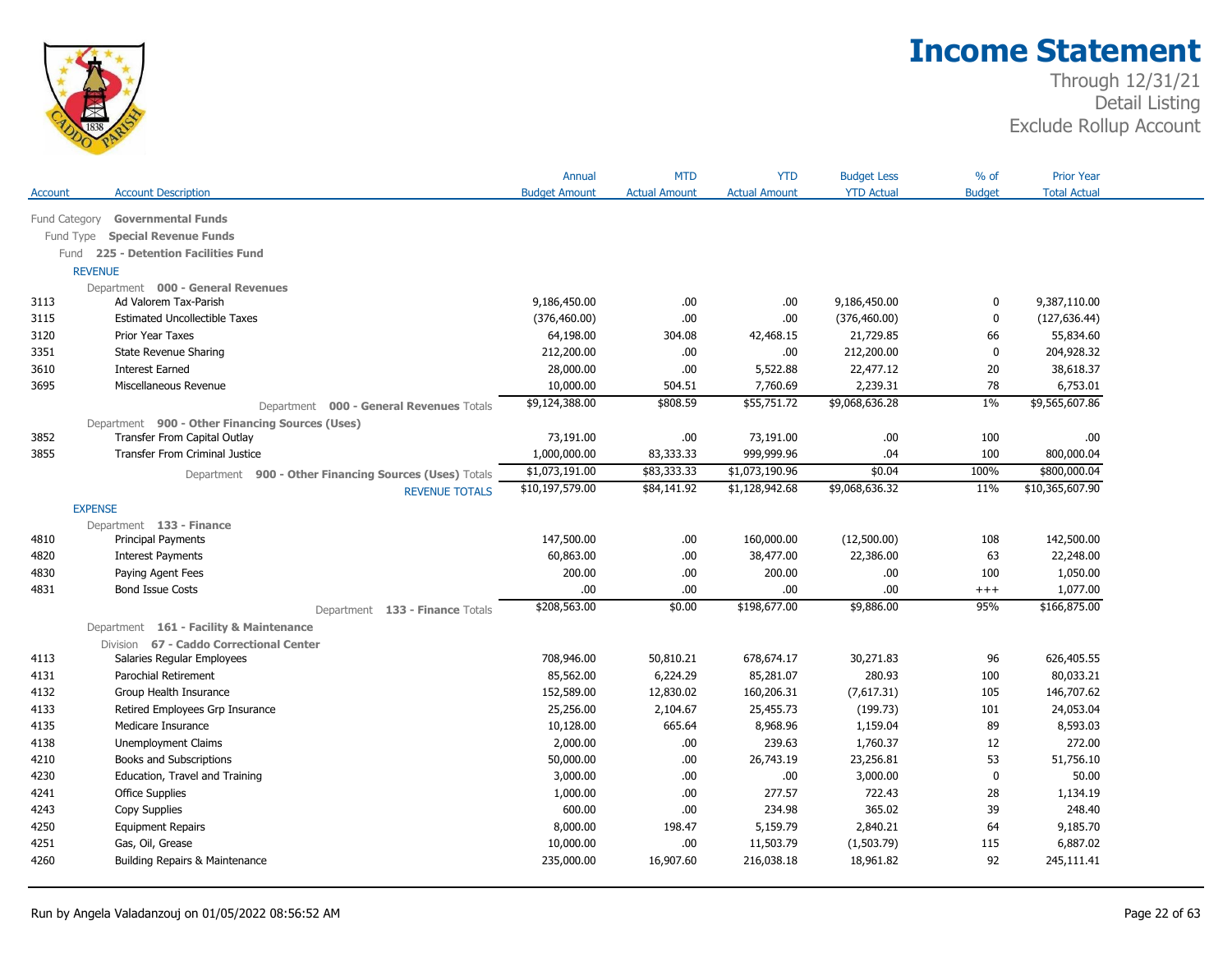

|           |                                                         | Annual               | <b>MTD</b>           | <b>YTD</b>           | <b>Budget Less</b> | $%$ of        | <b>Prior Year</b>   |  |
|-----------|---------------------------------------------------------|----------------------|----------------------|----------------------|--------------------|---------------|---------------------|--|
| Account   | <b>Account Description</b>                              | <b>Budget Amount</b> | <b>Actual Amount</b> | <b>Actual Amount</b> | <b>YTD Actual</b>  | <b>Budget</b> | <b>Total Actual</b> |  |
|           | Fund Category Governmental Funds                        |                      |                      |                      |                    |               |                     |  |
| Fund Type | <b>Special Revenue Funds</b>                            |                      |                      |                      |                    |               |                     |  |
|           | Fund 225 - Detention Facilities Fund                    |                      |                      |                      |                    |               |                     |  |
|           | <b>EXPENSE</b>                                          |                      |                      |                      |                    |               |                     |  |
|           | Department 161 - Facility & Maintenance                 |                      |                      |                      |                    |               |                     |  |
|           |                                                         |                      |                      |                      |                    |               |                     |  |
| 4265      | Division 67 - Caddo Correctional Center<br>Uniforms     | 5,500.00             | .00                  | 1,192.45             | 4,307.55           | 22            | 4,492.31            |  |
| 4266      | Janitorial Supplies                                     | 165,000.00           | .00.                 | 125,477.57           | 39,522.43          | 76            | 157,193.84          |  |
| 4271      | Natural Gas                                             | 148,000.00           | .00                  | 185,839.00           | (37, 839.00)       | 126           | 139,022.46          |  |
| 4272      | Electricity                                             | 450,000.00           | .00.                 | 427,067.56           | 22,932.44          | 95            | 447,631.37          |  |
| 4273      | Water                                                   | 400,000.00           | .00                  | 266,167.91           | 133,832.09         | 67            | 291,342.65          |  |
| 4276      | <b>Emergency Coordination</b>                           | 6,480.00             | 540.00               | 6,480.00             | .00                | 100           | 6,480.00            |  |
| 4280      | Telephone                                               | 20,000.00            | .00                  | 12,678.23            | 7,321.77           | 63            | 15,488.16           |  |
| 4290      | Safety Apparel                                          | 500.00               | .00                  | 452.96               | 47.04              |               | 830.61              |  |
| 4291      |                                                         | 12,000.00            | .00                  | 8,172.46             | 3,827.54           | 91<br>68      | 5,876.93            |  |
| 4311      | Lawn and Tree Maintenance<br>Recruitment and Screenings | 500.00               | .00                  | 140.00               | 360.00             | 28            | 289.34              |  |
| 4312      | Pest Control                                            | 10,000.00            | 500.00               | 6,810.00             | 3,190.00           | 68            | 6,295.00            |  |
| 4313      | Maintenance Contract                                    | 210,000.00           | 11,160.00            | 226,239.48           | (16, 239.48)       |               | 217,543.79          |  |
|           |                                                         |                      |                      |                      |                    | 108           |                     |  |
| 4318      | <b>Waste Disposal Fees</b>                              | 30,000.00            | .00                  | 20,422.17            | 9,577.83           | 68            | 25,864.17           |  |
| 4321      | Legal and Auditing                                      | 14,413.00            | 1,690.02             | 13,340.68            | 1,072.32           | 93            | 13,420.54           |  |
| 4324      | <b>Information Systems Allocation</b>                   | 18,478.00            | 1,539.83             | 18,477.96            | .04                | 100           | 17,740.00           |  |
| 4361      | General Fund Administration                             | 165,127.00           | 13,760.58            | 165,126.96           | .04                | 100           | 156,155.88          |  |
| 4388      | <b>Building Management</b>                              | 175,899.00           | 14,658.25            | 175,899.00           | .00                | 100           | 181,670.04          |  |
| 4511      | Casualty Insurance                                      | 270,559.00           | 22,546.58            | 270,558.96           | .04                | 100           | 270,558.96          |  |
| 4512      | Workers Comp Insurance                                  | 14,715.00            | 1,226.25             | 14,715.00            | .00                | 100           | 14,805.00           |  |
| 4530      | <b>Interest Expense</b>                                 | .00                  | .00                  | 95.31                | (95.31)            | $^{+++}$      | 212.02              |  |
| 4591      | <b>Retirement Contributions</b>                         | 271,910.00           | .00                  | .00                  | 271,910.00         | 0             | 274,891.00          |  |
| 4592      | Sheriff's Tax Collection                                | 10,000.00            | .00                  | 2,887.99             | 7,112.01           | 29            | 5,409.32            |  |
| 4743      | Other Equipment                                         | 8,000.00             | 1,377.58             | 3,206.61             | 4,793.39           | 40            | 499.50              |  |
| 4754      | <b>Internet Access and Maintenance</b>                  | 1,000.00             | .00                  | 182.25               | 817.75             | 18            | 669.94              |  |
|           | Division 67 - Caddo Correctional Center Totals          | \$3,700,162.00       | \$158,739.99         | \$3,170,413.88       | \$529,748.12       | 86%           | \$3,454,820.10      |  |
|           | Department 161 - Facility & Maintenance Totals          | \$3,700,162.00       | \$158,739.99         | \$3,170,413.88       | \$529,748.12       | 86%           | \$3,454,820.10      |  |
|           | Department 180 - Statutory Appropriations               |                      |                      |                      |                    |               |                     |  |
|           | Division 67 - Caddo Correctional Center                 |                      |                      |                      |                    |               |                     |  |
| 4263      | Clothing Linen Personal Supplies                        | 280,000.00           | 4,546.59             | 183,853.48           | 96,146.52          | 66            | 166,273.24          |  |
| 4331      | Feeding and Housing-Prisoners                           | 1,275,000.00         | .00                  | 1,028,756.50         | 246,243.50         | 81            | 1,383,684.72        |  |
| 4332      | <b>Transporting Prisoners</b>                           | 275,000.00           | .00                  | 128,454.63           | 146,545.37         | 47            | 157,806.59          |  |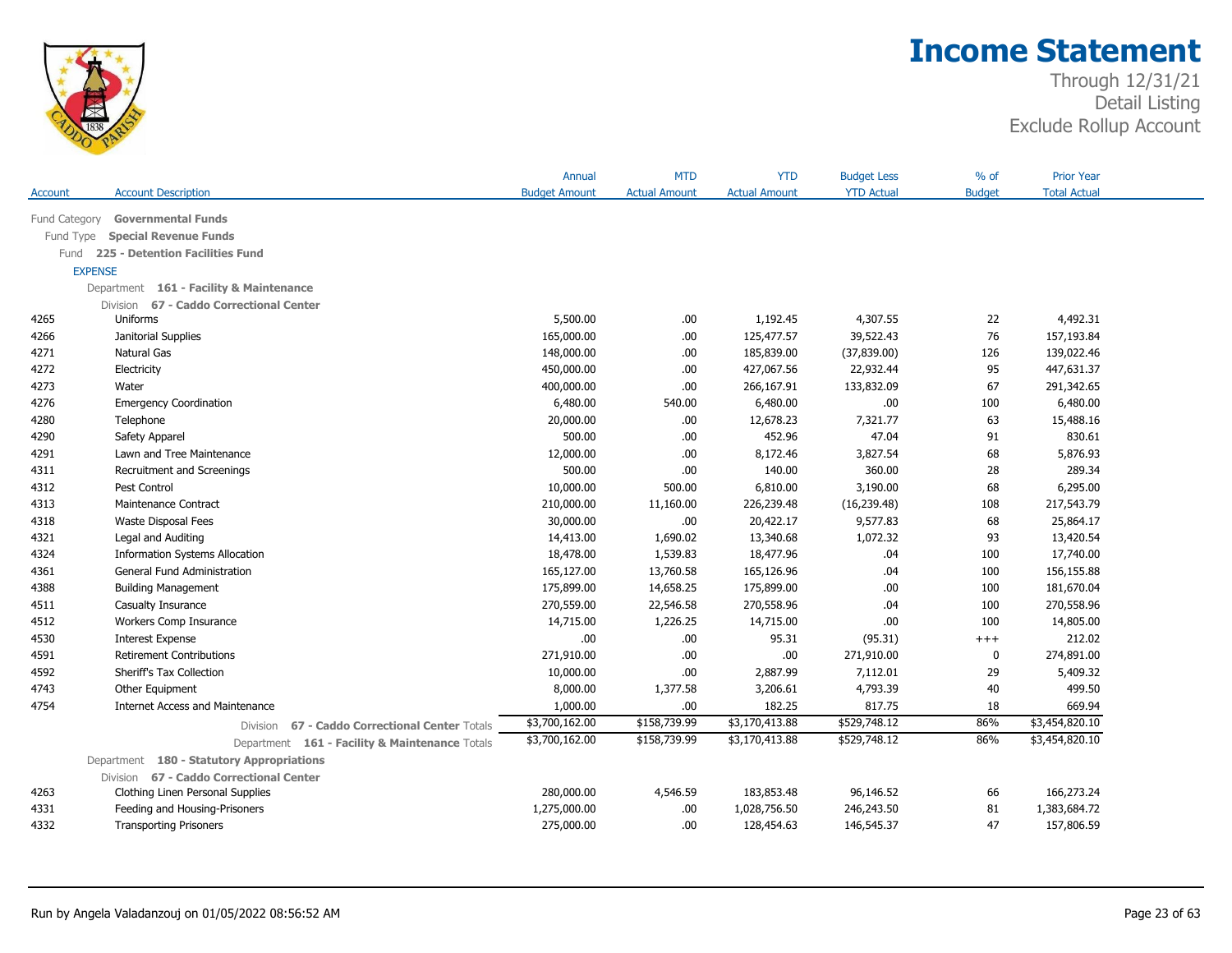

|                                                      |                                                                                              |                                                 | Annual               | <b>MTD</b>           | <b>YTD</b>           | <b>Budget Less</b> | $%$ of        | <b>Prior Year</b>   |
|------------------------------------------------------|----------------------------------------------------------------------------------------------|-------------------------------------------------|----------------------|----------------------|----------------------|--------------------|---------------|---------------------|
| Account                                              | <b>Account Description</b>                                                                   |                                                 | <b>Budget Amount</b> | <b>Actual Amount</b> | <b>Actual Amount</b> | <b>YTD Actual</b>  | <b>Budget</b> | <b>Total Actual</b> |
| Fund Category<br>Fund Type<br>Fund<br><b>EXPENSE</b> | <b>Governmental Funds</b><br><b>Special Revenue Funds</b><br>225 - Detention Facilities Fund |                                                 |                      |                      |                      |                    |               |                     |
|                                                      | 180 - Statutory Appropriations<br>Department                                                 |                                                 |                      |                      |                      |                    |               |                     |
|                                                      | 67 - Caddo Correctional Center<br><b>Division</b>                                            |                                                 |                      |                      |                      |                    |               |                     |
| 4333                                                 | <b>Prisoners Medical Care</b>                                                                |                                                 | 5,000,000.00         | 41,572.62            | 3,423,369.18         | 1,576,630.82       | 68            | 4,710,492.53        |
|                                                      | <b>Division</b>                                                                              | 67 - Caddo Correctional Center Totals           | \$6,830,000.00       | \$46,119.21          | \$4,764,433.79       | \$2,065,566.21     | 70%           | \$6,418,257.08      |
|                                                      | Department                                                                                   | 180 - Statutory Appropriations Totals           | \$6,830,000.00       | \$46,119.21          | \$4,764,433.79       | \$2,065,566.21     | 70%           | \$6,418,257.08      |
|                                                      |                                                                                              | <b>EXPENSE TOTALS</b>                           | \$10,738,725.00      | \$204,859.20         | \$8,133,524.67       | \$2,605,200.33     | 76%           | \$10,039,952.18     |
|                                                      | Fund                                                                                         | 225 - Detention Facilities Fund Totals          |                      |                      |                      |                    |               |                     |
|                                                      |                                                                                              | <b>REVENUE TOTALS</b>                           | 10,197,579.00        | 84,141.92            | 1,128,942.68         | 9,068,636.32       | 11%           | 10,365,607.90       |
|                                                      |                                                                                              | <b>EXPENSE TOTALS</b>                           | 10,738,725.00        | 204,859.20           | 8,133,524.67         | 2,605,200.33       | 76%           | 10,039,952.18       |
|                                                      | Fund                                                                                         | 225 - Detention Facilities Fund Net Gain (Loss) | (\$541,146.00)       | (\$120,717.28)       | (\$7,004,581.99)     | ( \$6,463,435.99)  | 1,294%        | \$325,655.72        |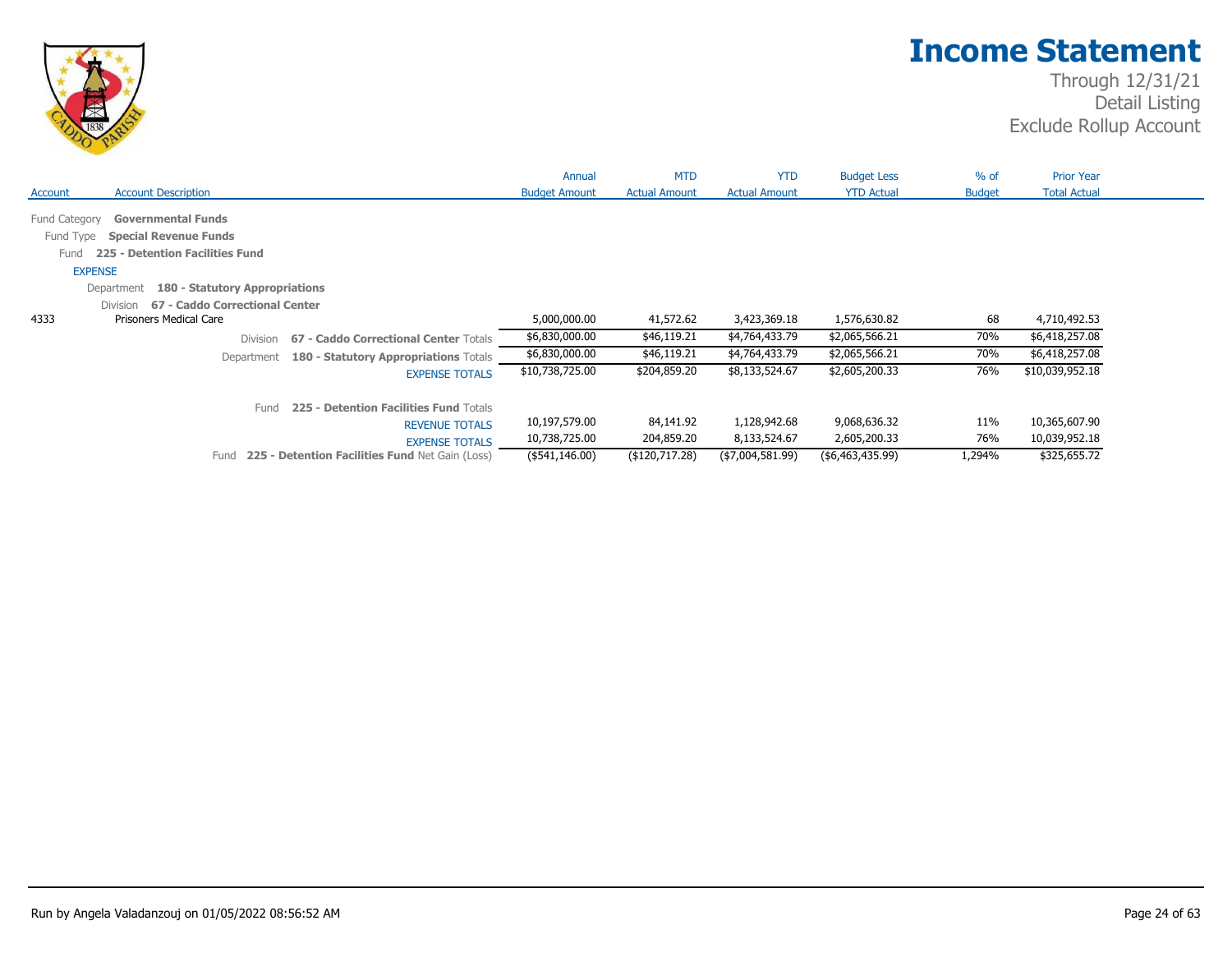

|                |                                                        | Annual               | <b>MTD</b>           | <b>YTD</b>           | <b>Budget Less</b> | $%$ of        | <b>Prior Year</b>   |  |
|----------------|--------------------------------------------------------|----------------------|----------------------|----------------------|--------------------|---------------|---------------------|--|
| Account        | <b>Account Description</b>                             | <b>Budget Amount</b> | <b>Actual Amount</b> | <b>Actual Amount</b> | <b>YTD Actual</b>  | <b>Budget</b> | <b>Total Actual</b> |  |
| Fund Category  | <b>Governmental Funds</b>                              |                      |                      |                      |                    |               |                     |  |
| Fund Type      | <b>Special Revenue Funds</b>                           |                      |                      |                      |                    |               |                     |  |
| Fund           | 230 - Parks & Recreation Fund                          |                      |                      |                      |                    |               |                     |  |
| <b>REVENUE</b> |                                                        |                      |                      |                      |                    |               |                     |  |
|                | Department 000 - General Revenues                      |                      |                      |                      |                    |               |                     |  |
| 3113           | Ad Valorem Tax-Parish                                  | 1,522,020.00         | .00.                 | .00                  | 1,522,020.00       | 0             | 1,555,290.00        |  |
| 3115           | <b>Estimated Uncollectible Taxes</b>                   | (60,880.00)          | .00                  | .00                  | (60,880.00)        | 0             | (21, 537.72)        |  |
| 3120           | Prior Year Taxes                                       | 9,202.00             | 46.35                | 6,475.20             | 2,726.80           | 70            | 8,398.03            |  |
| 3351           | State Revenue Sharing                                  | 35,100.00            | .00                  | .00                  | 35,100.00          | $\mathbf 0$   | 33,919.00           |  |
| 3371           | Camping Fees                                           | 22,000.00            | .00                  | 13,130.58            | 8,869.42           | 60            | 21,605.60           |  |
| 3609           | Market Value Adjustment                                | .00                  | .00                  | .00                  | .00.               | $+++$         | 2,946.17            |  |
| 3610           | <b>Interest Earned</b>                                 | 19,000.00            | .00                  | 2,535.61             | 16,464.39          | 13            | 22,392.45           |  |
| 3695           | Miscellaneous Revenue                                  | 4,500.00             | .00                  | .00                  | 4,500.00           | $\mathbf 0$   | 601.00              |  |
| 3697           | <b>Recreation Fees</b>                                 | 5,000.00             | .00                  | 4,500.00             | 500.00             | 90            | 50.00               |  |
| 3725           | Grant Revenue - Other                                  | 49,925.00            | 10,000.00            | 59,925.00            | (10,000.00)        | 120           | 10,000.00           |  |
| 3832           | <b>Private Donations</b>                               | 1,000.00             | .00                  | 7,500.00             | (6,500.00)         | 750           | 400.00              |  |
|                | Department 000 - General Revenues Totals               | \$1,606,867.00       | \$10,046.35          | \$94,066.39          | \$1,512,800.61     | 6%            | \$1,634,064.53      |  |
|                | Department 900 - Other Financing Sources (Uses)        |                      |                      |                      |                    |               |                     |  |
| 3852           | Transfer From Capital Outlay                           | 6,290.00             | .00                  | 6,290.00             | .00.               | 100           | .00                 |  |
|                | Department 900 - Other Financing Sources (Uses) Totals | \$6,290.00           | \$0.00               | \$6,290.00           | \$0.00             | 100%          | \$0.00              |  |
|                | <b>REVENUE TOTALS</b>                                  | \$1,613,157.00       | \$10,046.35          | \$100,356.39         | \$1,512,800.61     | 6%            | \$1,634,064.53      |  |
| <b>EXPENSE</b> |                                                        |                      |                      |                      |                    |               |                     |  |
|                | Department 150 - Allocation to other Entities          |                      |                      |                      |                    |               |                     |  |
| 4921           | Shreveport Green                                       | 42,000.00            | .00                  | .00                  | 42,000.00          | 0             | 30,000.00           |  |
|                | Department 150 - Allocation to other Entities Totals   | \$42,000.00          | \$0.00               | \$0.00               | \$42,000.00        | 0%            | \$30,000.00         |  |
|                | Department 511 - Parks & Recreation                    |                      |                      |                      |                    |               |                     |  |
| 4113           | Salaries Regular Employees                             | 768,497.00           | 59,787.67            | 768,749.36           | (252.36)           | 100           | 699,940.37          |  |
| 4114           | Salaries-Special                                       | 18,000.00            | 2,510.00             | 7,484.33             | 10,515.67          | 42            | 9,207.50            |  |
| 4122           | Salaries-Part Time                                     | 60,403.00            | 6,242.94             | 64,020.94            | (3,617.94)         | 106           | 56,579.52           |  |
| 4131           | Parochial Retirement                                   | 92,750.00            | 7,267.31             | 93,544.57            | (794.57)           | 101           | 88,760.86           |  |
| 4132           | Group Health Insurance                                 | 142,766.00           | 12,297.99            | 158,780.52           | (16, 014.52)       | 111           | 147,211.74          |  |
| 4133           | Retired Employees Grp Insurance                        | 29,585.00            | 2,465.42             | 29,585.04            | (.04)              | 100           | 28,176.00           |  |
| 4135           | Medicare Insurance                                     | 15,600.00            | 1,213.19             | 15,328.71            | 271.29             | 98            | 14,668.26           |  |
| 4138           | <b>Unemployment Claims</b>                             | 260,00               | .00                  | 3,213.00             | (2,953.00)         | 1,236         | .00.                |  |
| 4211           | Dues-Governmental Organizations                        | 1,200.00             | .00                  | 560.00               | 640.00             | 47            | 173.00              |  |
| 4230           | Education, Travel and Training                         | 16,050.00            | 97.59                | 15,039.18            | 1,010.82           | 94            | 12,260.93           |  |
| 4241           | <b>Office Supplies</b>                                 | 6,000.00             | .00                  | 3,676.00             | 2,324.00           | 61            | 4,093.31            |  |
| 4243           | Copy Supplies                                          | 2,020.00             | 168.25               | 2,425.57             | (405.57)           | 120           | 2,586.04            |  |
| 4250           | <b>Equipment Repairs</b>                               | 25,000.00            | .00.                 | 28,758.31            | (3,758.31)         | 115           | 23,076.71           |  |
|                |                                                        |                      |                      |                      |                    |               |                     |  |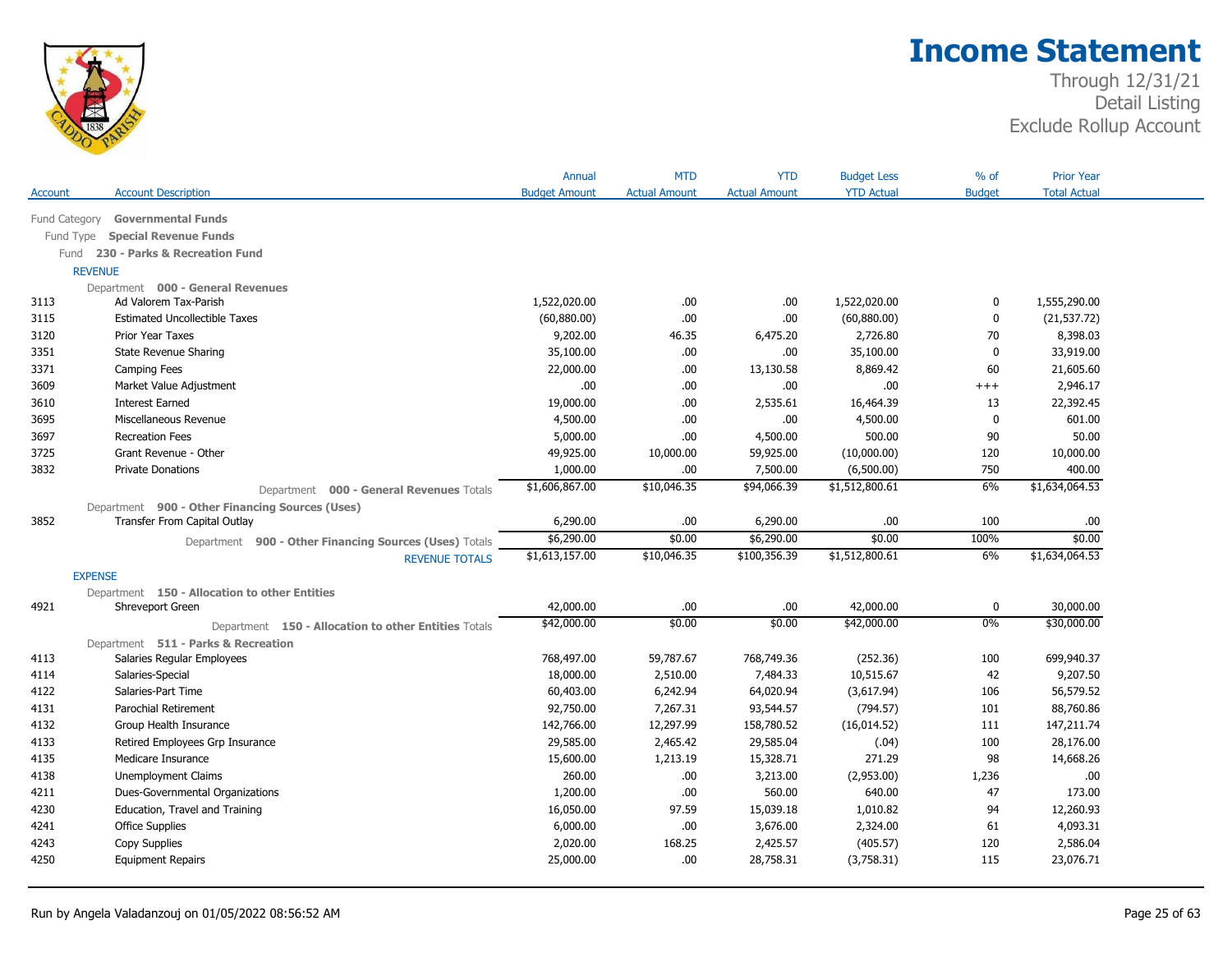

|               |                                                 |                                             | Annual               | <b>MTD</b>           | <b>YTD</b>           | <b>Budget Less</b> | $%$ of        | <b>Prior Year</b>   |
|---------------|-------------------------------------------------|---------------------------------------------|----------------------|----------------------|----------------------|--------------------|---------------|---------------------|
| Account       | <b>Account Description</b>                      |                                             | <b>Budget Amount</b> | <b>Actual Amount</b> | <b>Actual Amount</b> | <b>YTD Actual</b>  | <b>Budget</b> | <b>Total Actual</b> |
| Fund Category | <b>Governmental Funds</b>                       |                                             |                      |                      |                      |                    |               |                     |
| Fund Type     | <b>Special Revenue Funds</b>                    |                                             |                      |                      |                      |                    |               |                     |
| Fund          | 230 - Parks & Recreation Fund                   |                                             |                      |                      |                      |                    |               |                     |
|               | <b>EXPENSE</b>                                  |                                             |                      |                      |                      |                    |               |                     |
|               | Department 511 - Parks & Recreation             |                                             |                      |                      |                      |                    |               |                     |
| 4251          | Gas, Oil, Grease                                |                                             | 30,000.00            | .00                  | 26,650.46            | 3,349.54           | 89            | 21,055.61           |
| 4260          | Building Repairs & Maintenance                  |                                             | 50,000.00            | 6,504.58             | 62,813.48            | (12, 813.48)       | 126           | 66,028.80           |
| 4265          | Uniforms                                        |                                             | 3,250.00             | .00                  | 3,378.01             | (128.01)           | 104           | 3,305.18            |
| 4267          | Animal Food                                     |                                             | 5,500.00             | .00.                 | 4,312.28             | 1,187.72           | 78            | 4,208.47            |
| 4269          | Nature Day Camp                                 |                                             | 6,000.00             | .00.                 | 558.59               | 5,441.41           | 9             | .00                 |
| 4271          | <b>Natural Gas</b>                              |                                             | 2,500.00             | .00.                 | 1,450.79             | 1,049.21           | 58            | 1,592.34            |
| 4272          | Electricity                                     |                                             | 40,000.00            | .00.                 | 28,645.84            | 11,354.16          | 72            | 36,374.73           |
| 4273          | Water                                           |                                             | 5,500.00             | .00                  | 4,772.60             | 727.40             | 87            | 4,038.02            |
| 4276          | <b>Emergency Coordination</b>                   |                                             | 8,100.00             | 675.00               | 8,100.00             | .00.               | 100           | 8,100.00            |
| 4280          | Telephone                                       |                                             | 12,500.00            | .00.                 | 14,230.93            | (1,730.93)         | 114           | 15,282.44           |
| 4290          | Safety Apparel                                  |                                             | 1,250.00             | .00.                 | 800.44               | 449.56             | 64            | 1,616.67            |
| 4311          | Recruitment and Screenings                      |                                             | 1,000.00             | .00                  | 430.50               | 569.50             | 43            | 224.00              |
| 4313          | Maintenance Contract                            |                                             | 16,000.00            | .00.                 | 10,595.00            | 5,405.00           | 66            | 9,705.00            |
| 4316          | Security                                        |                                             | 700.00               | .00                  | 739.20               | (39.20)            | 106           | 729.60              |
| 4321          | Legal and Auditing                              |                                             | 4,540.00             | 532.34               | 4,202.21             | 337.79             | 93            | 4,227.15            |
| 4324          | <b>Information Systems Allocation</b>           |                                             | 25,869.00            | 2,155.75             | 25,869.00            | .00.               | 100           | 24,836.00           |
| 4327          | <b>Professional Services</b>                    |                                             | .00                  | .00.                 | 7,128.20             | (7, 128.20)        | $^{+++}$      | .00.                |
| 4361          | General Fund Administration                     |                                             | 25,133.00            | 2,094.42             | 25,133.04            | (.04)              | 100           | 24,386.04           |
| 4388          | <b>Building Management</b>                      |                                             | 3,157.00             | 263.08               | 3,156.96             | .04                | 100           | 3,261.00            |
| 4395          | Grant Programs - Other                          |                                             | 49,925.00            | 2,621.50             | 46,503.33            | 3,421.67           | 93            | 7,578.17            |
| 4423          | Misc Materials and Supplies                     |                                             | 16,500.00            | .00                  | 6,144.94             | 10,355.06          | 37            | 13,731.21           |
| 4511          | Casualty Insurance                              |                                             | 45,257.00            | 3,771.42             | 45,257.04            | (.04)              | 100           | 45,257.04           |
| 4512          | Workers Comp Insurance                          |                                             | 18,585.00            | 1,548.75             | 18,585.00            | 00.                | 100           | 18,723.96           |
| 4534          | Special Programs                                |                                             | 50,000.00            | 6,198.08             | 37,628.55            | 12,371.45          | 75            | 18,168.98           |
| 4591          | <b>Retirement Contributions</b>                 |                                             | 45,050.00            | .00.                 | .00                  | 45,050.00          | $\bf{0}$      | 45,544.00           |
| 4592          | Sheriff's Tax Collection                        |                                             | 2,000.00             | .00.                 | 478.62               | 1,521.38           | 24            | 895.86              |
| 4743          | Other Equipment                                 |                                             | 11,900.00            | 95.00                | 13,213.17            | (1,313.17)         | 111           | 3,225.46            |
| 4754          | <b>Internet Access and Maintenance</b>          |                                             | 3,000.00             | .00.                 | 2,792.96             | 207.04             | 93            | 2,392.51            |
|               |                                                 | Department 511 - Parks & Recreation Totals  | \$1,661,347.00       | \$118,510.28         | \$1,594,736.67       | \$66,610.33        | 96%           | \$1,471,222.48      |
|               | Department 900 - Other Financing Sources (Uses) |                                             |                      |                      |                      |                    |               |                     |
| 4688          | Transfer To Capital Outlay                      |                                             | 37,000.00            | 3,083.33             | 36,999.96            | .04                | 100           | 185,004.00          |
|               | Department                                      | 900 - Other Financing Sources (Uses) Totals | \$37,000.00          | \$3,083.33           | \$36,999.96          | \$0.04             | 100%          | \$185,004.00        |
|               |                                                 | <b>EXPENSE TOTALS</b>                       | \$1,740,347.00       | \$121,593.61         | \$1,631,736.63       | \$108,610.37       | 94%           | \$1,686,226.48      |
|               |                                                 |                                             |                      |                      |                      |                    |               |                     |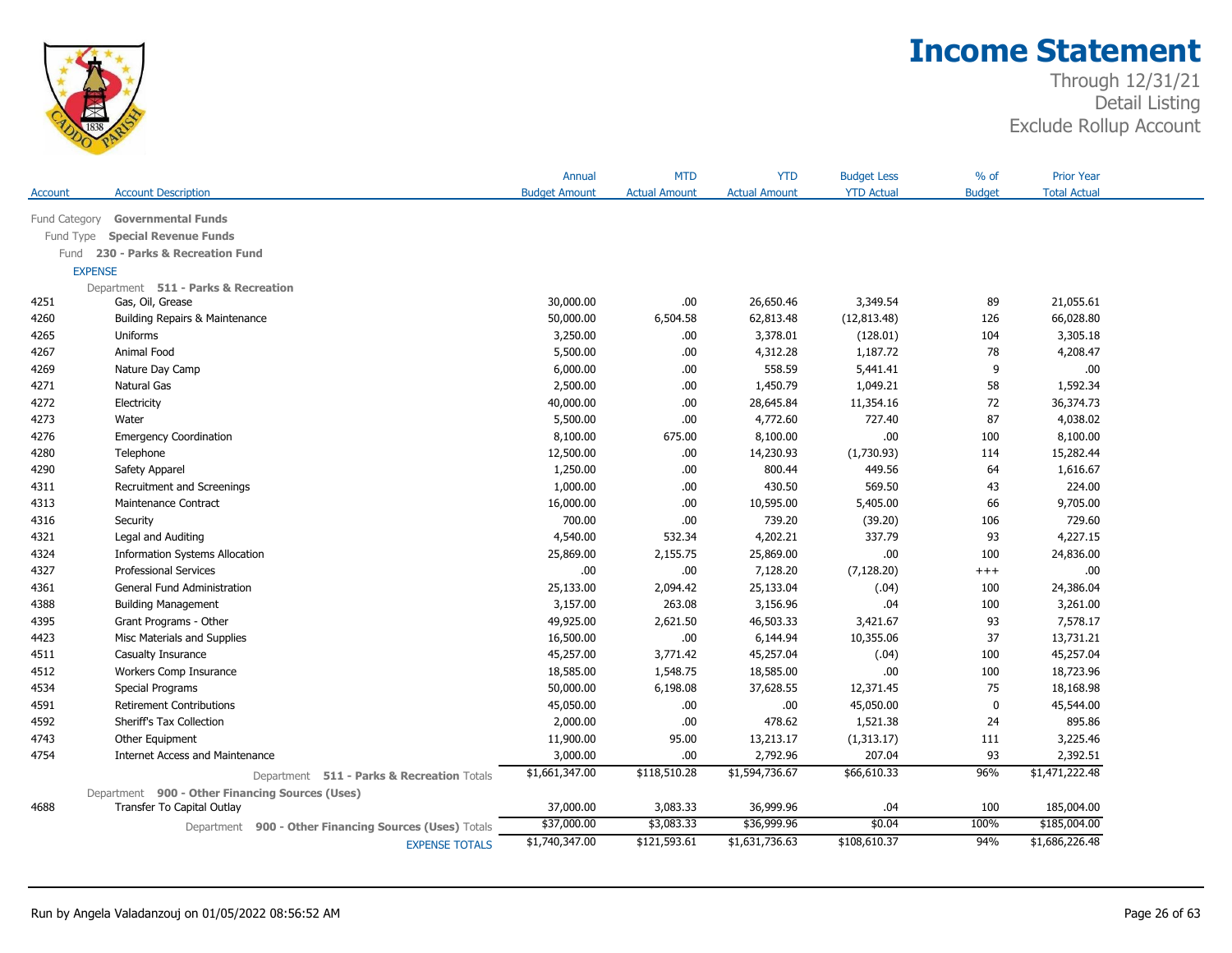

|               |                                 |                                                    | Annual               | <b>MTD</b>           | <b>YTD</b>           | <b>Budget Less</b> | % of          | <b>Prior Year</b>   |
|---------------|---------------------------------|----------------------------------------------------|----------------------|----------------------|----------------------|--------------------|---------------|---------------------|
| Account       | <b>Account Description</b>      |                                                    | <b>Budget Amount</b> | <b>Actual Amount</b> | <b>Actual Amount</b> | <b>YTD Actual</b>  | <b>Budget</b> | <b>Total Actual</b> |
| Fund Category | <b>Governmental Funds</b>       |                                                    |                      |                      |                      |                    |               |                     |
|               | Fund Type Special Revenue Funds |                                                    |                      |                      |                      |                    |               |                     |
|               |                                 | 230 - Parks & Recreation Fund Totals<br>Fund       |                      |                      |                      |                    |               |                     |
|               |                                 | <b>REVENUE TOTALS</b>                              | 1,613,157.00         | 10,046.35            | 100,356.39           | 1,512,800.61       | 6%            | 1,634,064.53        |
|               |                                 | <b>EXPENSE TOTALS</b>                              | 1,740,347.00         | 121,593.61           | 1,631,736.63         | 108,610.37         | 94%           | 1,686,226.48        |
|               |                                 | Fund 230 - Parks & Recreation Fund Net Gain (Loss) | (\$127,190.00)       | $($ \$111,547.26)    | (\$1,531,380.24)     | (\$1,404,190.24)   | 1,204%        | ( \$52,161.95)      |
|               |                                 |                                                    |                      |                      |                      |                    |               |                     |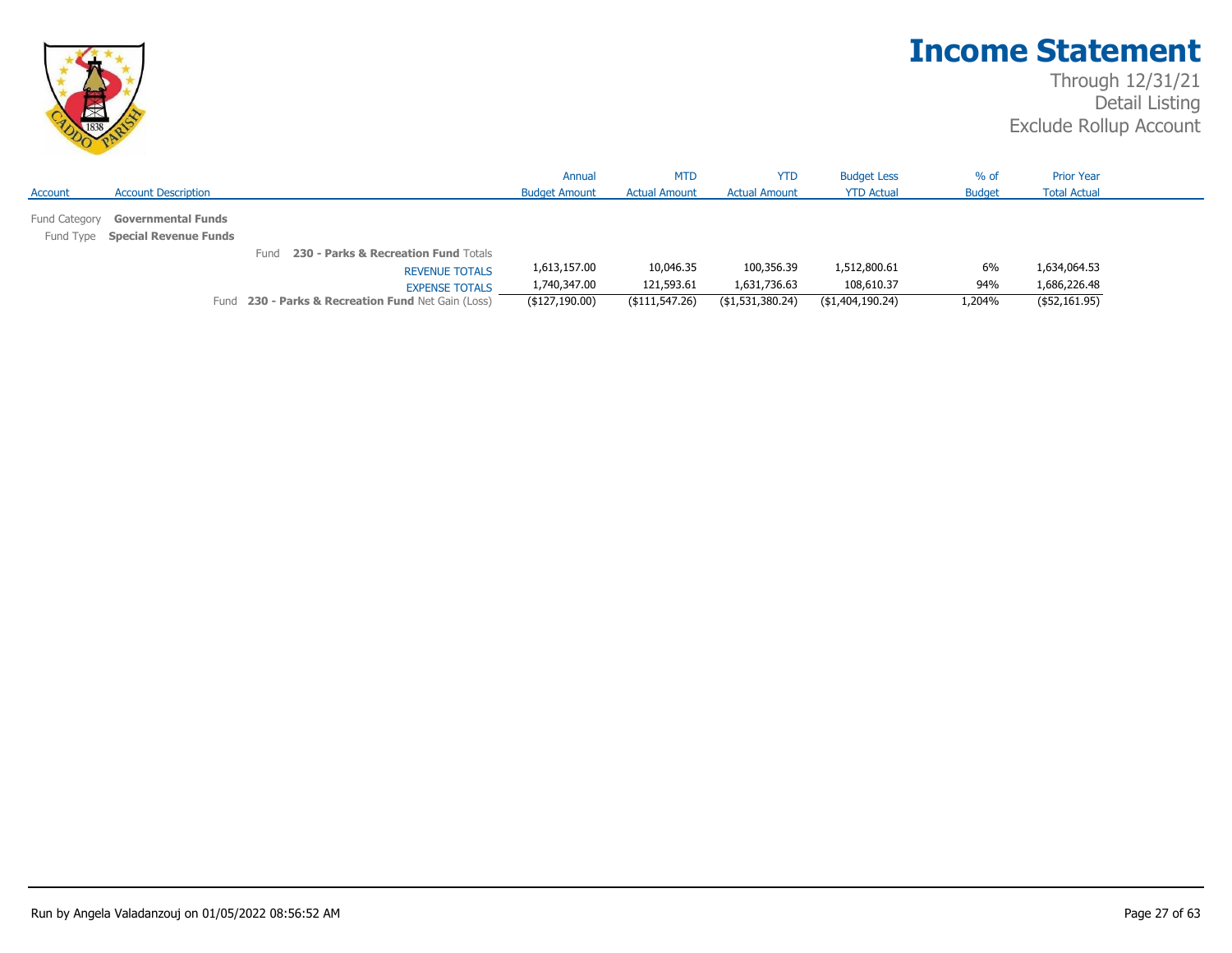

|               |                                                        | Annual               | <b>MTD</b>           | <b>YTD</b>           | <b>Budget Less</b> | $%$ of        | <b>Prior Year</b>   |  |
|---------------|--------------------------------------------------------|----------------------|----------------------|----------------------|--------------------|---------------|---------------------|--|
| Account       | <b>Account Description</b>                             | <b>Budget Amount</b> | <b>Actual Amount</b> | <b>Actual Amount</b> | <b>YTD Actual</b>  | <b>Budget</b> | <b>Total Actual</b> |  |
| Fund Category | <b>Governmental Funds</b>                              |                      |                      |                      |                    |               |                     |  |
| Fund Type     | <b>Special Revenue Funds</b>                           |                      |                      |                      |                    |               |                     |  |
| Fund          | 240 - Solid Waste Fund                                 |                      |                      |                      |                    |               |                     |  |
|               | <b>REVENUE</b>                                         |                      |                      |                      |                    |               |                     |  |
|               | Department 000 - General Revenues                      |                      |                      |                      |                    |               |                     |  |
| 3120          | <b>Prior Year Taxes</b>                                | 1,200.00             | 6.63                 | 973.26               | 226.74             | 81            | 1,332.98            |  |
| 3175          | <b>Sales Tax Collections</b>                           | 3,525,000.00         | 362,663.97           | 4,502,173.37         | (977, 173.37)      | 128           | 3,917,355.85        |  |
| 3609          | Market Value Adjustment                                | .00                  | .00.                 | .00.                 | .00.               | $^{+++}$      | 42,263.69           |  |
| 3610          | <b>Interest Earned</b>                                 | 150,000.00           | .00                  | 21,546.14            | 128,453.86         | 14            | 205,467.70          |  |
| 3695          | Miscellaneous Revenue                                  | 85,000.00            | 14,362.72            | 126,558.17           | (41, 558.17)       | 149           | 97,707.17           |  |
|               | Department 000 - General Revenues Totals               | \$3,761,200.00       | \$377,033.32         | \$4,651,250.94       | $($ \$890,050.94)  | 124%          | \$4,264,127.39      |  |
|               | Department 900 - Other Financing Sources (Uses)        |                      |                      |                      |                    |               |                     |  |
| 3852          | Transfer From Capital Outlay                           | 565,711.00           | .00.                 | 565,711.00           | .00                | 100           | .00.                |  |
|               | Department 900 - Other Financing Sources (Uses) Totals | \$565,711.00         | \$0.00               | \$565,711.00         | \$0.00             | 100%          | \$0.00              |  |
|               | <b>REVENUE TOTALS</b>                                  | \$4,326,911.00       | \$377,033.32         | \$5,216,961.94       | $(*890,050.94)$    | 121%          | \$4,264,127.39      |  |
|               | <b>EXPENSE</b>                                         |                      |                      |                      |                    |               |                     |  |
|               | Department 423 - Compactor System Operations           |                      |                      |                      |                    |               |                     |  |
| 4113          | Salaries Regular Employees                             | 666,339.00           | 49,953.97            | 667,053.69           | (714.69)           | 100           | 515,233.61          |  |
| 4114          | Salaries-Special                                       | 10,000.00            | .00.                 | .00.                 | 10,000.00          | $\mathbf 0$   | .00                 |  |
| 4122          | Salaries-Part Time                                     | 567,836.00           | 45,983.01            | 602,212.62           | (34, 376.62)       | 106           | 586,315.67          |  |
| 4131          | Parochial Retirement                                   | 69,195.00            | 5,557.03             | 71,434.22            | (2,239.22)         | 103           | 64,279.77           |  |
| 4132          | Group Health Insurance                                 | 105,537.00           | 10,171.84            | 144,691.34           | (39, 154.34)       | 137           | 104,083.72          |  |
| 4133          | Retired Employees Grp Insurance                        | 18,013.00            | 1,501.08             | 18,012.96            | .04                | 100           | 17,154.96           |  |
| 4135          | Medicare Insurance                                     | 42,959.00            | 3,018.16             | 39,062.20            | 3,896.80           | 91            | 38,853.50           |  |
| 4138          | Unemployment Claims                                    | 3,500.00             | .00                  | (37.65)              | 3,537.65           | (1)           | 188.26              |  |
| 4230          | Education, Travel and Training                         | 3,000.00             | .00                  | 2,765.83             | 234.17             | 92            | 913.62              |  |
| 4241          | <b>Office Supplies</b>                                 | 10,000.00            | 959.99               | 4,090.93             | 5,909.07           | 41            | 3,588.39            |  |
| 4243          | Copy Supplies                                          | 2,000.00             | 51.67                | 584.42               | 1,415.58           | 29            | 1,113.09            |  |
| 4250          | <b>Equipment Repairs</b>                               | 135,000.00           | .00                  | 109,188.40           | 25,811.60          | 81            | 78,198.72           |  |
| 4251          | Gas, Oil, Grease                                       | 110,000.00           | .00.                 | 99,787.10            | 10,212.90          | 91            | 78,942.88           |  |
| 4260          | Building Repairs & Maintenance                         | 45,000.00            | 5,365.45             | 31,231.86            | 13,768.14          | 69            | 28,475.15           |  |
| 4265          | Uniforms                                               | 18,000.00            | .00                  | 11,849.56            | 6,150.44           | 66            | 11,793.78           |  |
| 4272          | Electricity                                            | 26,000.00            | .00                  | 24,263.56            | 1,736.44           | 93            | 25,457.55           |  |
| 4273          | Water                                                  | 8,000.00             | 556.64               | 7,312.40             | 687.60             | 91            | 8,192.27            |  |
| 4276          | <b>Emergency Coordination</b>                          | 5,400.00             | 450.00               | 5,400.00             | .00.               | 100           | 5,400.00            |  |
| 4280          | Telephone                                              | 30,000.00            | .00.                 | 18,106.32            | 11,893.68          | 60            | 20,879.97           |  |
| 4290          | Safety Apparel                                         | 5,000.00             | .00                  | 5,573.48             | (573.48)           | 111           | 2,185.26            |  |
| 4311          | Recruitment and Screenings                             | 5,000.00             | 144.00               | 2,515.20             | 2,484.80           | 50            | 3,602.85            |  |
| 4315          | <b>Warehouse Rental</b>                                | 78,000.00            | 6,500.00             | 78,000.00            | .00.               | 100           | 72,000.00           |  |
|               |                                                        |                      |                      |                      |                    |               |                     |  |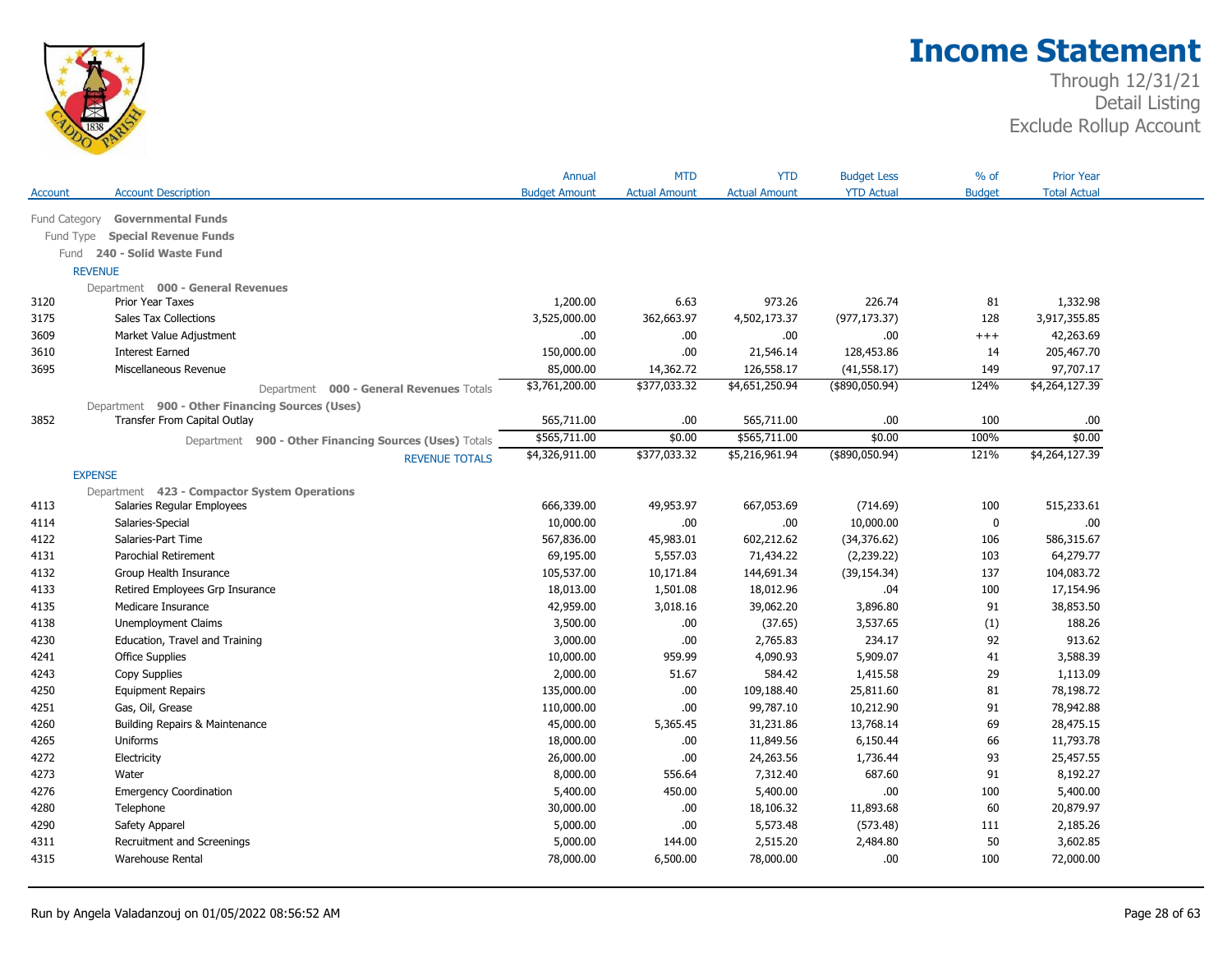

| Account       | <b>Account Description</b>                             | Annual<br><b>Budget Amount</b> | <b>MTD</b><br><b>Actual Amount</b> | <b>YTD</b><br><b>Actual Amount</b> | <b>Budget Less</b><br><b>YTD Actual</b> | $%$ of<br><b>Budget</b> | <b>Prior Year</b><br><b>Total Actual</b> |
|---------------|--------------------------------------------------------|--------------------------------|------------------------------------|------------------------------------|-----------------------------------------|-------------------------|------------------------------------------|
|               |                                                        |                                |                                    |                                    |                                         |                         |                                          |
| Fund Category | <b>Governmental Funds</b>                              |                                |                                    |                                    |                                         |                         |                                          |
| Fund Type     | <b>Special Revenue Funds</b>                           |                                |                                    |                                    |                                         |                         |                                          |
| Fund          | 240 - Solid Waste Fund                                 |                                |                                    |                                    |                                         |                         |                                          |
|               | <b>EXPENSE</b>                                         |                                |                                    |                                    |                                         |                         |                                          |
|               | Department 423 - Compactor System Operations           |                                |                                    |                                    |                                         |                         |                                          |
| 4318          | Waste Disposal Fees                                    | 625,000.00                     | .00                                | 476,297.31                         | 148,702.69                              | 76                      | 648,987.70                               |
| 4321          | Legal and Auditing                                     | 9,295.00                       | 1,089.90                           | 8,603.46                           | 691.54                                  | 93                      | 8,654.92                                 |
| 4324          | <b>Information Systems Allocation</b>                  | 25,869.00                      | 2,155.75                           | 25,869.00                          | .00.                                    | 100                     | 24,836.00                                |
| 4327          | <b>Professional Services</b>                           | 80,000.00                      | 21,586.12                          | 93,982.10                          | (13,982.10)                             | 117                     | 36,120.19                                |
| 4330          | Public Works Administration                            | 89,250.00                      | 7,437.50                           | 89,250.00                          | .00                                     | 100                     | 87,500.04                                |
| 4361          | General Fund Administration                            | 84,572.00                      | 7,047.67                           | 84,572.04                          | (.04)                                   | 100                     | 80,508.00                                |
| 4362          | <b>Contract Hauling-Compactors</b>                     | 280,000.00                     | 17,987.68                          | 222,555.24                         | 57,444.76                               | 79                      | 121,247.00                               |
| 4370          | Port O Let Rental                                      | 15,000.00                      | 2,375.00                           | 12,952.50                          | 2,047.50                                | 86                      | 12,540.00                                |
| 4374          | Work Release Program                                   | 55,000.00                      | 80.15                              | 4,799.51                           | 50,200.49                               | 9                       | 4,950.96                                 |
| 4375          | <b>Tax Collection Charges</b>                          | 55,000.00                      | 3,645.42                           | 41,594.08                          | 13,405.92                               | 76                      | 41,064.66                                |
| 4421          | Sign Materials                                         | 8,000.00                       | .00.                               | 2,246.73                           | 5,753.27                                | 28                      | 9,600.05                                 |
| 4511          | Casualty Insurance                                     | 45,257.00                      | 3,771.42                           | 45,257.04                          | (.04)                                   | 100                     | 45,257.04                                |
| 4512          | Workers Comp Insurance                                 | 36,270.00                      | 3,022.50                           | 36,270.00                          | .00                                     | 100                     | 36,518.04                                |
| 4712          | Site Lease                                             | 8,000.00                       | .00.                               | 6,732.20                           | 1,267.80                                | 84                      | 7,982.50                                 |
| 4743          | Other Equipment                                        | 15,000.00                      | .00.                               | 908.54                             | 14,091.46                               | 6                       | 453.69                                   |
|               | Department 423 - Compactor System Operations Totals    | \$3,395,292.00                 | \$200,411.95                       | \$3,094,988.19                     | \$300,303.81                            | 91%                     | \$2,833,073.81                           |
|               | Department 424 - Code Enforcement                      |                                |                                    |                                    |                                         |                         |                                          |
| 4113          | Salaries Regular Employees                             | 58,694.00                      | 4,518.40                           | 58,648.00                          | 46.00                                   | 100                     | 57,386.27                                |
| 4131          | Parochial Retirement                                   | 7,084.00                       | 553.50                             | 7,184.34                           | (100.34)                                | 101                     | 6,970.34                                 |
| 4132          | Group Health Insurance                                 | 937.00                         | 32.28                              | 386.88                             | 550.12                                  | 41                      | 375.36                                   |
| 4135          | Medicare Insurance                                     | 838.00                         | 66.57                              | 863.95                             | (25.95)                                 | 103                     | 838.35                                   |
| 4230          | Education, Travel and Training                         | 4,000.00                       | .00.                               | 1,507.45                           | 2,492.55                                | 38                      | .00                                      |
| 4241          | <b>Office Supplies</b>                                 | 3,000.00                       | .00.                               | 2,286.66                           | 713.34                                  | 76                      | 286.57                                   |
| 4250          | <b>Equipment Repairs</b>                               | 3,000.00                       | .00.                               | 8,191.93                           | (5, 191.93)                             | 273                     | 447.79                                   |
| 4251          | Gas, Oil, Grease                                       | 5,000.00                       | .00.                               | 1,368.42                           | 3,631.58                                | 27                      | 1,295.11                                 |
| 4280          | Telephone                                              | 2,500.00                       | .00.                               | 1,642.77                           | 857.23                                  | 66                      | 1,728.22                                 |
| 4313          | Maintenance Contract                                   | 25,000.00                      | .00.                               | 17,908.45                          | 7,091.55                                | 72                      | .00                                      |
| 4327          | <b>Professional Services</b>                           | 30,000.00                      | .00.                               | 22,640.81                          | 7,359.19                                | 75                      | .00                                      |
| 4373          | Property Standards Enforcement                         | 300,000.00                     | 2,300.00                           | 88,627.27                          | 211,372.73                              | 30                      | 22,638.09                                |
|               | Department 424 - Code Enforcement Totals               | \$440,053.00                   | \$7,470.75                         | \$211,256.93                       | \$228,796.07                            | 48%                     | \$91,966.10                              |
|               | Department 900 - Other Financing Sources (Uses)        |                                |                                    |                                    |                                         |                         |                                          |
| 4688          | Transfer To Capital Outlay                             | 230,000.00                     | 19,166.67                          | 230,000.04                         | (.04)                                   | 100                     | 1,200,000.00                             |
|               | Department 900 - Other Financing Sources (Uses) Totals | \$230,000.00                   | \$19,166.67                        | \$230,000.04                       | (\$0.04)                                | 100%                    | \$1,200,000.00                           |
|               | <b>EXPENSE TOTALS</b>                                  | \$4,065,345.00                 | \$227,049.37                       | \$3,536,245.16                     | \$529,099.84                            | 87%                     | \$4,125,039.91                           |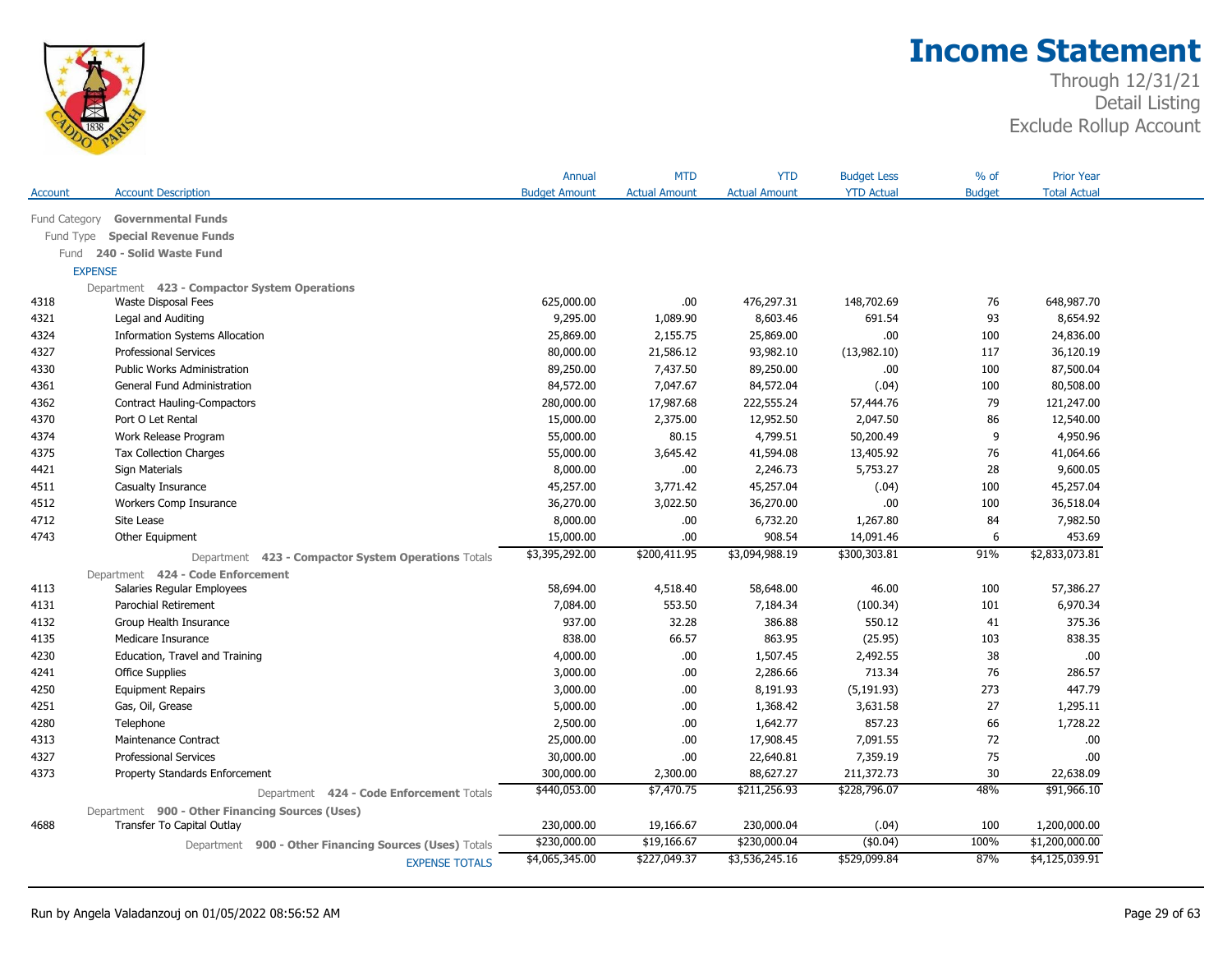

|         |                                                                     |      |                                                                                 | Annual                       | <b>MTD</b>               | <b>YTD</b>                   | <b>Budget Less</b>         | $%$ of        | <b>Prior Year</b>            |
|---------|---------------------------------------------------------------------|------|---------------------------------------------------------------------------------|------------------------------|--------------------------|------------------------------|----------------------------|---------------|------------------------------|
| Account | <b>Account Description</b>                                          |      |                                                                                 | <b>Budget Amount</b>         | <b>Actual Amount</b>     | <b>Actual Amount</b>         | <b>YTD Actual</b>          | <b>Budget</b> | <b>Total Actual</b>          |
|         | Fund Category Governmental Funds<br>Fund Type Special Revenue Funds |      |                                                                                 |                              |                          |                              |                            |               |                              |
|         |                                                                     | Fund | 240 - Solid Waste Fund Totals<br><b>REVENUE TOTALS</b><br><b>EXPENSE TOTALS</b> | 4,326,911.00<br>4,065,345.00 | 377,033.32<br>227,049.37 | 5,216,961.94<br>3,536,245.16 | (890,050.94)<br>529,099.84 | 121%<br>87%   | 4,264,127.39<br>4,125,039.91 |
|         |                                                                     |      | Fund 240 - Solid Waste Fund Net Gain (Loss)                                     | \$261,566.00                 | \$149,983.95             | \$1,680,716.78               | \$1,419,150.78             | 643%          | \$139,087.48                 |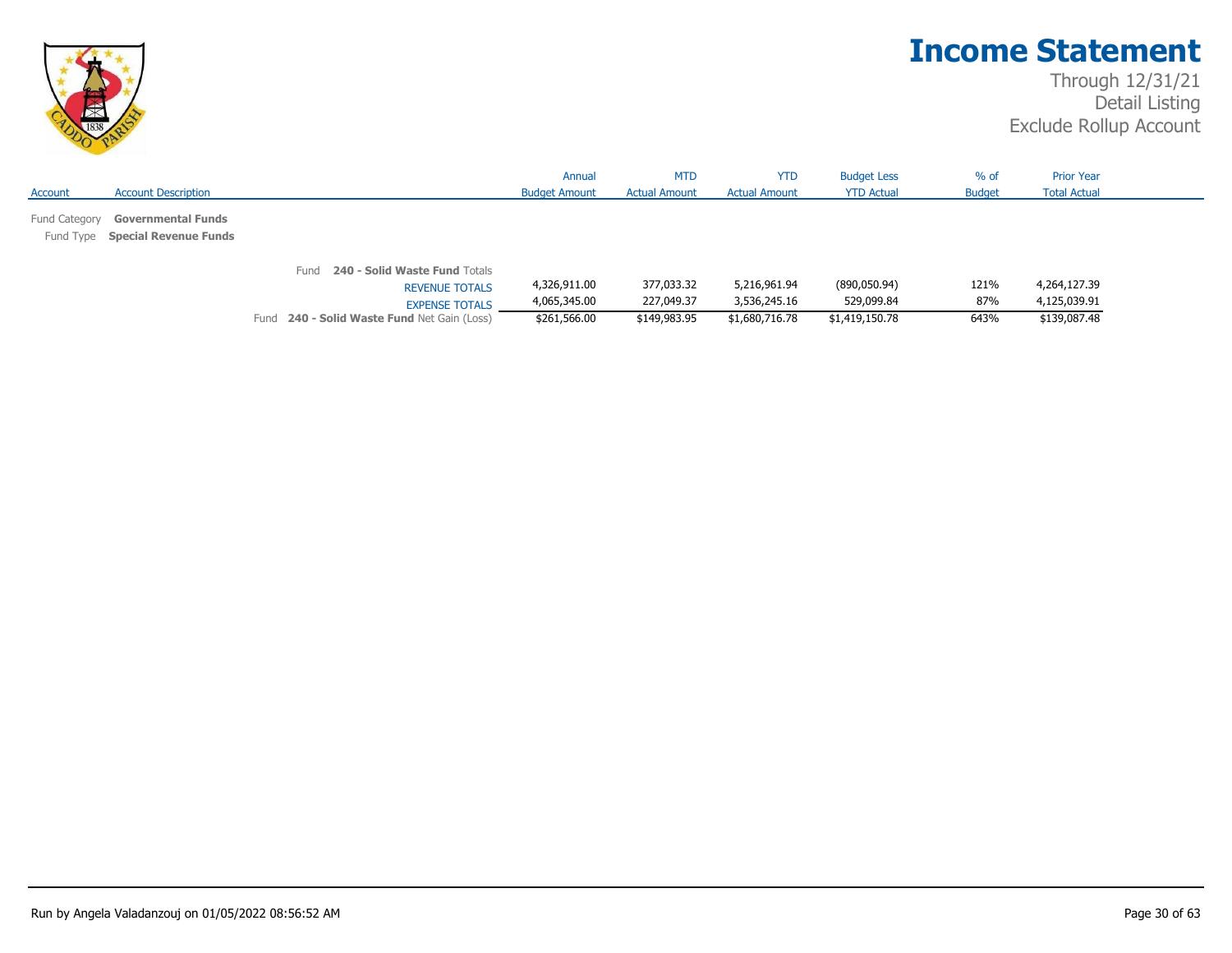

|                |                                                        | Annual               | <b>MTD</b>           | <b>YTD</b>           | <b>Budget Less</b> | $%$ of        | <b>Prior Year</b>   |
|----------------|--------------------------------------------------------|----------------------|----------------------|----------------------|--------------------|---------------|---------------------|
| Account        | <b>Account Description</b>                             | <b>Budget Amount</b> | <b>Actual Amount</b> | <b>Actual Amount</b> | <b>YTD Actual</b>  | <b>Budget</b> | <b>Total Actual</b> |
| Fund Category  | <b>Governmental Funds</b>                              |                      |                      |                      |                    |               |                     |
| Fund Type      | <b>Special Revenue Funds</b>                           |                      |                      |                      |                    |               |                     |
|                | Fund 260 - Juvenile Justice Fund                       |                      |                      |                      |                    |               |                     |
| <b>REVENUE</b> |                                                        |                      |                      |                      |                    |               |                     |
|                | Department 000 - General Revenues                      |                      |                      |                      |                    |               |                     |
| 3113           | Ad Valorem Tax-Parish                                  | 3,696,320.00         | .00.                 | .00.                 | 3,696,320.00       | 0             | 3,702,997.00        |
| 3115           | <b>Estimated Uncollectible Taxes</b>                   | (129,370.00)         | .00                  | .00                  | (129, 370.00)      | 0             | (51, 724.91)        |
| 3120           | Prior Year Taxes                                       | 21,166.00            | 109.26               | 16,317.58            | 4,848.42           | 77            | 19,767.40           |
| 3351           | State Revenue Sharing                                  | 83,000.00            | .00.                 | .00.                 | 83,000.00          | $\mathbf 0$   | 80,759.75           |
| 3423           | Food & Nutrition Grant                                 | 39,000.00            | 4,284.14             | 37,193.22            | 1,806.78           | 95            | 36,673.14           |
| 3424           | <b>State Prisoners Grant</b>                           | 40,000.00            | .00                  | 44,360.48            | (4,360.48)         | 111           | 46,986.29           |
| 3609           | Market Value Adjustment                                | .00                  | .00                  | .00                  | .00.               | $^{+++}$      | 3,350.00            |
| 3610           | <b>Interest Earned</b>                                 | 17,000.00            | .00                  | 4,130.94             | 12,869.06          | 24            | 31,774.58           |
| 3665           | Family In Need Of Services                             | 87,564.00            | 7,297.00             | 80,267.00            | 7,297.00           | 92            | 87,564.00           |
| 3695           | Miscellaneous Revenue                                  | 13,000.00            | 298.50               | 10,282.66            | 2,717.34           | 79            | 4,266.02            |
| 3723           | Federal Grants - Other                                 | 605,000.00           | 107,899.45           | 393,201.55           | 211,798.45         | 65            | 457,604.39          |
| 3727           | <b>Court Service Fees</b>                              | 3,000.00             | .00.                 | 999.09               | 2,000.91           | 33            | 2,187.85            |
| 3832           | <b>Private Donations</b>                               | 2,200.00             | .00                  | 1,225.00             | 975.00             | 56            | 190.00              |
|                | Department 000 - General Revenues Totals               | \$4,477,880.00       | \$119,888.35         | \$587,977.52         | \$3,889,902.48     | 13%           | \$4,422,395.51      |
|                | Department 900 - Other Financing Sources (Uses)        |                      |                      |                      |                    |               |                     |
| 3849           | Transfer From Oil & Gas                                | 6,300.00             | 6,300.00             | 6,300.00             | .00                | 100           | 50,000.04           |
| 3852           | Transfer From Capital Outlay                           | 8,023.00             | .00.                 | 8,023.00             | .00.               | 100           | .00                 |
| 3855           | <b>Transfer From Criminal Justice</b>                  | 3,400,000.00         | 283,333.33           | 3,399,999.96         | .04                | 100           | 3,600,000.00        |
|                | Department 900 - Other Financing Sources (Uses) Totals | \$3,414,323.00       | \$289,633.33         | \$3,414,322.96       | \$0.04             | 100%          | \$3,650,000.04      |
|                | <b>REVENUE TOTALS</b>                                  | \$7,892,203.00       | \$409,521.68         | \$4,002,300.48       | \$3,889,902.52     | 51%           | \$8,072,395.55      |
| <b>EXPENSE</b> |                                                        |                      |                      |                      |                    |               |                     |
|                | Department 121 - Juvenile Court                        |                      |                      |                      |                    |               |                     |
| 4113           | Salaries Regular Employees                             | 695,678.00           | 52,995.20            | 691,950.48           | 3,727.52           | 99            | 682,455.62          |
| 4131           | Parochial Retirement                                   | 83,961.00            | 6,491.90             | 84,133.38            | (172.38)           | 100           | 82,238.56           |
| 4132           | Group Health Insurance                                 | 100,904.00           | 7,156.40             | 97,113.18            | 3,790.82           | 96            | 97,896.91           |
| 4133           | Retired Employees Grp Insurance                        | 5,037.00             | 419.75               | 5,037.00             | .00.               | 100           | 4,797.00            |
| 4135           | Medicare Insurance                                     | 9,938.00             | 722.13               | 9,433.25             | 504.75             | 95            | 9,136.24            |
| 4138           | Unemployment Claims                                    | 1,000.00             | .00                  | .00                  | 1,000.00           | $\bf{0}$      | .00                 |
| 4210           | Books and Subscriptions                                | 10,000.00            | 1,108.00             | 8,216.87             | 1,783.13           | 82            | 35,008.87           |
| 4211           | Dues-Governmental Organizations                        | 2,000.00             | 966.00               | 2,316.00             | (316.00)           | 116           | 1,780.00            |
| 4230           | Education, Travel and Training                         | 7,000.00             | 486.82               | 4,117.71             | 2,882.29           | 59            | 6,661.74            |
| 4241           | <b>Office Supplies</b>                                 | 6,000.00             | 51.06                | 4,759.42             | 1,240.58           | 79            | 10,194.66           |
| 4242           | Postage                                                | 250.00               | .00.                 | 123.32               | 126.68             | 49            | .00                 |
| 4243           | Copy Supplies                                          | 1,000.00             | 240.00               | 1,860.00             | (860.00)           | 186           | 1,090.00            |
|                |                                                        |                      |                      |                      |                    |               |                     |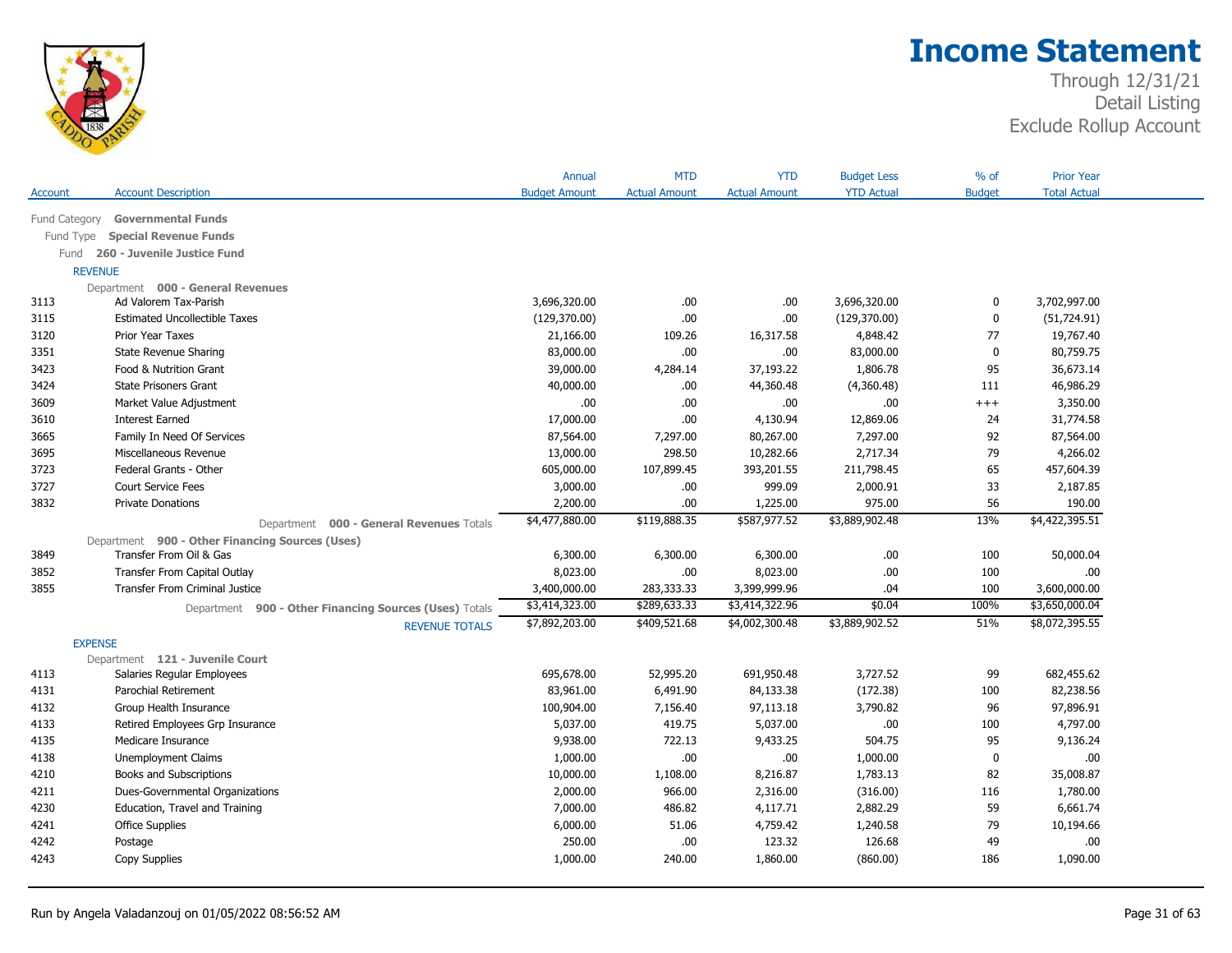

|               |                                        | Annual               | <b>MTD</b>           | <b>YTD</b>           | <b>Budget Less</b> | $%$ of        | <b>Prior Year</b>   |  |
|---------------|----------------------------------------|----------------------|----------------------|----------------------|--------------------|---------------|---------------------|--|
| Account       | <b>Account Description</b>             | <b>Budget Amount</b> | <b>Actual Amount</b> | <b>Actual Amount</b> | <b>YTD Actual</b>  | <b>Budget</b> | <b>Total Actual</b> |  |
| Fund Category | <b>Governmental Funds</b>              |                      |                      |                      |                    |               |                     |  |
| Fund Type     | <b>Special Revenue Funds</b>           |                      |                      |                      |                    |               |                     |  |
| Fund          | 260 - Juvenile Justice Fund            |                      |                      |                      |                    |               |                     |  |
|               | <b>EXPENSE</b>                         |                      |                      |                      |                    |               |                     |  |
|               | Department 121 - Juvenile Court        |                      |                      |                      |                    |               |                     |  |
| 4327          | <b>Professional Services</b>           | 60,000.00            | 2,325.00             | 23,404.46            | 36,595.54          | 39            | 52,541.76           |  |
| 4328          | <b>Mental Evaluations</b>              | 10,000.00            | .00.                 | 5,542.50             | 4,457.50           | 55            | 7,337.00            |  |
| 4348          | Transcriptions                         | 5,000.00             | .00.                 | .00.                 | 5,000.00           | $\bf{0}$      | 2,588.50            |  |
| 4350          | Court Bailiffs                         | 21,000.00            | .00.                 | 14,144.00            | 6,856.00           | 67            | 21,828.00           |  |
| 4351          | Deputy Clerks of Court                 | 20,000.00            | 875.00               | 10,200.00            | 9,800.00           | 51            | 11,425.00           |  |
| 4512          | Workers Comp Insurance                 | 16,605.00            | 1,383.75             | 16,605.00            | .00.               | 100           | 16,695.00           |  |
| 4534          | Special Programs                       | 50,000.00            | 4,166.67             | 50,000.04            | (.04)              | 100           | 50,009.54           |  |
| 4545          | Reimb From Juvenile Court              | (140,000.00)         | .00                  | .00                  | (140,000.00)       | $\mathbf 0$   | (150,000.00)        |  |
|               | Department 121 - Juvenile Court Totals | \$965,373.00         | \$79,387.68          | \$1,028,956.61       | ( \$63,583.61)     | 107%          | \$943,684.40        |  |
|               | Department 122 - Juvenile Services     |                      |                      |                      |                    |               |                     |  |
|               | Division 22 - Probation Operations     |                      |                      |                      |                    |               |                     |  |
| 4113          | Salaries Regular Employees             | 1,914,452.00         | 138,868.13           | 1,785,688.07         | 128,763.93         | 93            | 1,851,007.50        |  |
| 4119          | Salaries Reimbursed By Others          | (285,000.00)         | .00                  | (152, 312.37)        | (132, 687.63)      | 53            | (306, 203.21)       |  |
| 4122          | Salaries-Part Time                     | 5,000.00             | .00.                 | .00.                 | 5,000.00           | 0             | 16,352.10           |  |
| 4131          | <b>Parochial Retirement</b>            | 221,054.00           | 19,815.57            | 219,685.22           | 1,368.78           | 99            | 215,314.86          |  |
| 4132          | Group Health Insurance                 | 313,190.00           | 22,690.40            | 262,856.88           | 50,333.12          | 84            | 300,755.97          |  |
| 4133          | Retired Employees Grp Insurance        | 114,013.00           | 9,501.08             | 114,012.96           | .04                | 100           | 103,924.01          |  |
| 4135          | Medicare Insurance                     | 27,111.00            | 1,767.88             | 22,862.32            | 4,248.68           | 84            | 23,839.60           |  |
| 4138          | Unemployment Claims                    | 3,000.00             | .00                  | .00                  | 3,000.00           | $\mathbf{0}$  | .00                 |  |
| 4210          | Books and Subscriptions                | 900.00               | .00.                 | .00                  | 900.00             | $\mathbf 0$   | .00.                |  |
| 4211          | Dues-Governmental Organizations        | 1,600.00             | .00.                 | 700.00               | 900.00             | 44            | 1,150.00            |  |
| 4221          | <b>Printed Office Forms</b>            | 600.00               | .00                  | .00                  | 600.00             | 0             | 204.00              |  |
| 4230          | Education, Travel and Training         | 30,000.00            | .00.                 | 13,220.07            | 16,779.93          | 44            | 16,139.74           |  |
| 4241          | <b>Office Supplies</b>                 | 12,000.00            | 125.00               | 12,817.80            | (817.80)           | 107           | 11,718.28           |  |
| 4242          | Postage                                | 10,000.00            | .00.                 | 5,358.92             | 4,641.08           | 54            | 7,039.91            |  |
| 4243          | Copy Supplies                          | 18,500.00            | 1,066.69             | 13,983.92            | 4,516.08           | 76            | 14,518.51           |  |
| 4250          | <b>Equipment Repairs</b>               | 25,000.00            | .00                  | 20,921.31            | 4,078.69           | 84            | 22,428.84           |  |
| 4251          | Gas, Oil, Grease                       | 22,000.00            | .00.                 | 18,926.15            | 3,073.85           | 86            | 12,878.04           |  |
| 4255          | Counseling                             | .00                  | 2,756.25             | 18,868.75            | (18,868.75)        | $+++$         | .00.                |  |
| 4265          | Uniforms                               | 1,600.00             | .00.                 | 2,158.89             | (558.89)           | 135           | 398.25              |  |
| 4276          | <b>Emergency Coordination</b>          | 1,620.00             | 135.00               | 1,620.00             | .00                | 100           | 1,620.00            |  |
| 4280          | Telephone                              | 40,000.00            | .00.                 | 27,556.54            | 12,443.46          | 69            | 36,511.35           |  |
| 4311          | Recruitment and Screenings             | 2,000.00             | 29.00                | 671.75               | 1,328.25           | 34            | 181.22              |  |
| 4316          | Security                               | 210,000.00           | 14,299.58            | 152,544.84           | 57,455.16          | 73            | 143,017.39          |  |
| 4321          | Legal and Auditing                     | 11,040.00            | 1,294.51             | 10,218.63            | 821.37             | 93            | 10,279.36           |  |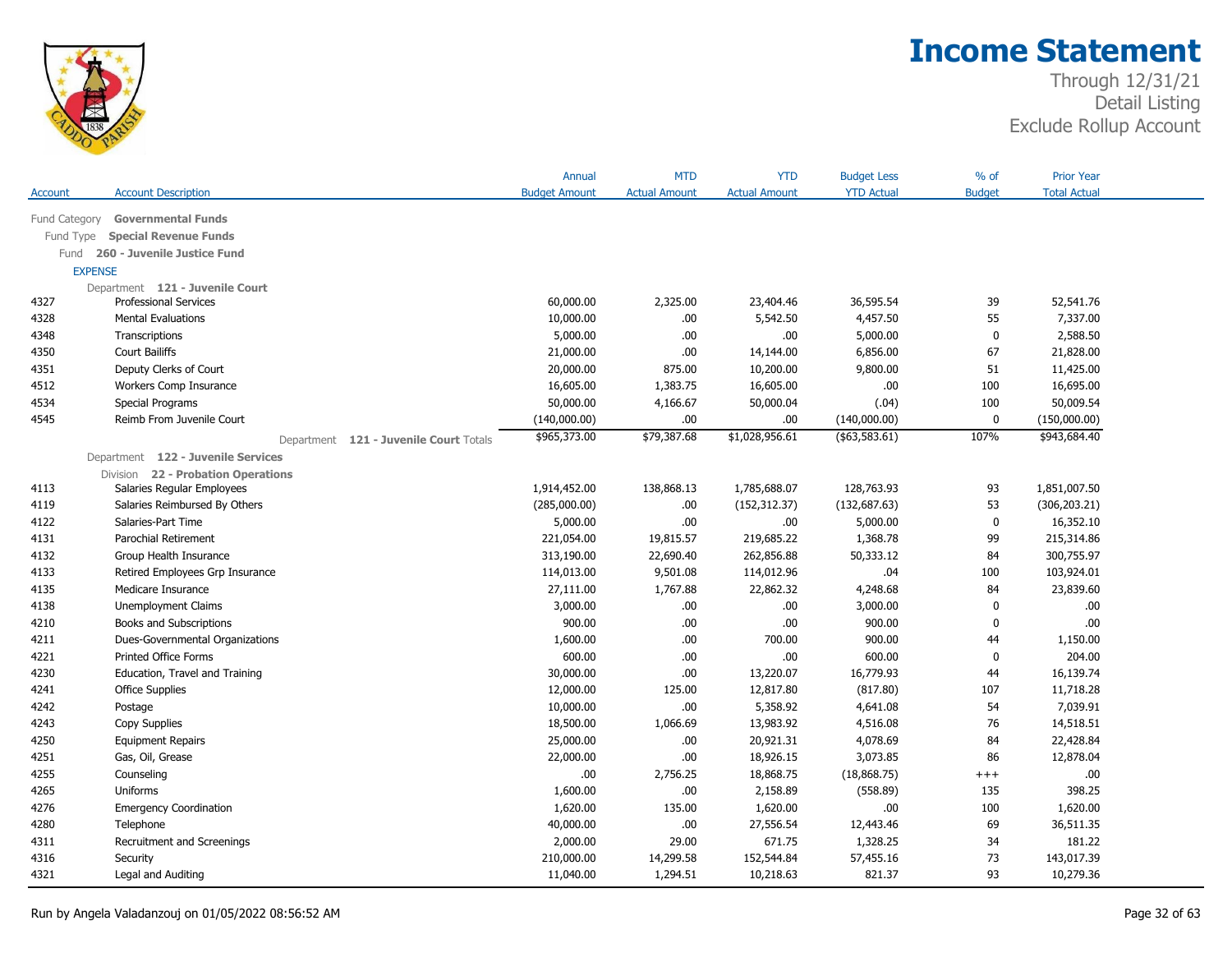

|                |                                              | Annual               | <b>MTD</b>           | <b>YTD</b>           | <b>Budget Less</b> | $%$ of        | <b>Prior Year</b>   |
|----------------|----------------------------------------------|----------------------|----------------------|----------------------|--------------------|---------------|---------------------|
| Account        | <b>Account Description</b>                   | <b>Budget Amount</b> | <b>Actual Amount</b> | <b>Actual Amount</b> | <b>YTD Actual</b>  | <b>Budget</b> | <b>Total Actual</b> |
| Fund Category  | <b>Governmental Funds</b>                    |                      |                      |                      |                    |               |                     |
| Fund Type      | <b>Special Revenue Funds</b>                 |                      |                      |                      |                    |               |                     |
| Fund           | 260 - Juvenile Justice Fund                  |                      |                      |                      |                    |               |                     |
| <b>EXPENSE</b> |                                              |                      |                      |                      |                    |               |                     |
|                | Department 122 - Juvenile Services           |                      |                      |                      |                    |               |                     |
|                | Division 22 - Probation Operations           |                      |                      |                      |                    |               |                     |
| 4324           | <b>Information Systems Allocation</b>        | 36,955.00            | 3,079.58             | 36,954.96            | .04                | 100           | 35,480.00           |
| 4327           | <b>Professional Services</b>                 | 110,000.00           | 5,528.50             | 64,061.39            | 45,938.61          | 58            | 134,069.66          |
| 4361           | General Fund Administration                  | 81,378.00            | 6,781.50             | 81,378.00            | .00.               | 100           | 77,016.96           |
| 4395           | Grant Programs - Other                       | 260,000.00           | .00                  | 34,618.24            | 225,381.76         | 13            | 165,395.77          |
| 4398           | Monitors                                     | 6,300.00             | 768.20               | 33,931.85            | (27, 631.85)       | 539           | .00                 |
| 4511           | Casualty Insurance                           | 59,720.00            | 4,976.67             | 59,720.04            | (.04)              | 100           | 59,720.04           |
| 4512           | Workers Comp Insurance                       | 50,040.00            | 4,170.00             | 50,040.00            | .00.               | 100           | 50,355.00           |
| 4529           | Family in Need-Services                      | 87,564.00            | 7,297.00             | 87,564.00            | 00.                | 100           | 85,418.75           |
| 4534           | Special Programs                             | 160,000.00           | .00.                 | 4,833.58             | 155,166.42         | 3             | 199,091.49          |
| 4554           | Reimb-Title IV-E Funds                       | 30,000.00            | .00.                 | 20,981.70            | 9,018.30           | 70            | 37,602.30           |
| 4571           | <b>Outside Agency Distributions</b>          | 40,000.00            | .00.                 | 9,484.69             | 30,515.31          | 24            | 38,844.06           |
| 4591           | <b>Retirement Contributions</b>              | 109,410.00           | .00.                 | .00.                 | 109,410.00         | $\pmb{0}$     | 108,438.00          |
| 4592           | Sheriff's Tax Collection                     | 5,000.00             | .00.                 | 1,137.66             | 3,862.34           | 23            | 2,124.79            |
| 4742           | Office Equipment                             | 3,500.00             | .00.                 | 3,539.26             | (39.26)            | 101           | 27,917.80           |
| 4754           | <b>Internet Access and Maintenance</b>       | 2,000.00             | .00.                 | 1,510.84             | 489.16             | 76            | 1,627.00            |
| 4948           | Misdemeanor Referral Center                  | .00.                 | 13,750.00            | 165,000.00           | (165,000.00)       | $++++$        | .00.                |
|                | 22 - Probation Operations Totals<br>Division | \$3,741,547.00       | \$258,700.54         | \$3,207,116.86       | \$534,430.14       | 86%           | \$3,506,177.34      |
|                | Division 32 - Juvenile Detention             |                      |                      |                      |                    |               |                     |
| 4113           | Salaries Regular Employees                   | 1,811,893.00         | 94,195.69            | 1,373,017.96         | 438,875.04         | 76            | 1,731,845.05        |
| 4119           | Salaries Reimbursed By Others                | (45,000.00)          | .00.                 | (28, 483.87)         | (16, 516.13)       | 63            | (41,046.00)         |
| 4122           | Salaries-Part Time                           | 53,969.00            | 2,891.59             | 37,988.01            | 15,980.99          | 70            | 37,608.37           |
| 4131           | Parochial Retirement                         | 218,677.00           | 11,179.89            | 155,605.50           | 63,071.50          | 71            | 201,586.03          |
| 4132           | Group Health Insurance                       | 293,417.00           | 14,932.98            | 223,082.98           | 70,334.02          | 76            | 263,685.35          |
| 4133           | Retired Employees Grp Insurance              | 65,662.00            | 5,471.83             | 65,661.96            | .04                | 100           | 62,535.00           |
| 4135           | Medicare Insurance                           | 28,870.00            | 1,470.54             | 21,195.65            | 7,674.35           | 73            | 26,888.29           |
| 4138           | <b>Unemployment Claims</b>                   | 2,500.00             | .00.                 | 864.50               | 1,635.50           | 35            | 2,346.50            |
| 4211           | Dues-Governmental Organizations              | 1,200.00             | .00.                 | 1,115.05             | 84.95              | 93            | 473.00              |
| 4230           | Education, Travel and Training               | 32,000.00            | 32.00                | 3,728.03             | 28,271.97          | 12            | 12,549.56           |
| 4241           | <b>Office Supplies</b>                       | 4,500.00             | 40.85                | 4,967.75             | (467.75)           | 110           | 6,927.86            |
| 4243           | Copy Supplies                                | 5,500.00             | 625.56               | 3,707.64             | 1,792.36           | 67            | 5,208.91            |
| 4250           | <b>Equipment Repairs</b>                     | 2,500.00             | .00.                 | 1,691.16             | 808.84             | 68            | 728.27              |
| 4251           | Gas, Oil, Grease                             | 3,000.00             | .00.                 | 1,448.90             | 1,551.10           | 48            | 1,087.71            |
| 4262           | Food                                         | 150,000.00           | 3,832.31             | 83,587.11            | 66,412.89          | 56            | 152,109.55          |
| 4263           | Clothing Linen Personal Supplies             | 18,000.00            | 291.00               | 15,356.16            | 2,643.84           | 85            | 12,883.54           |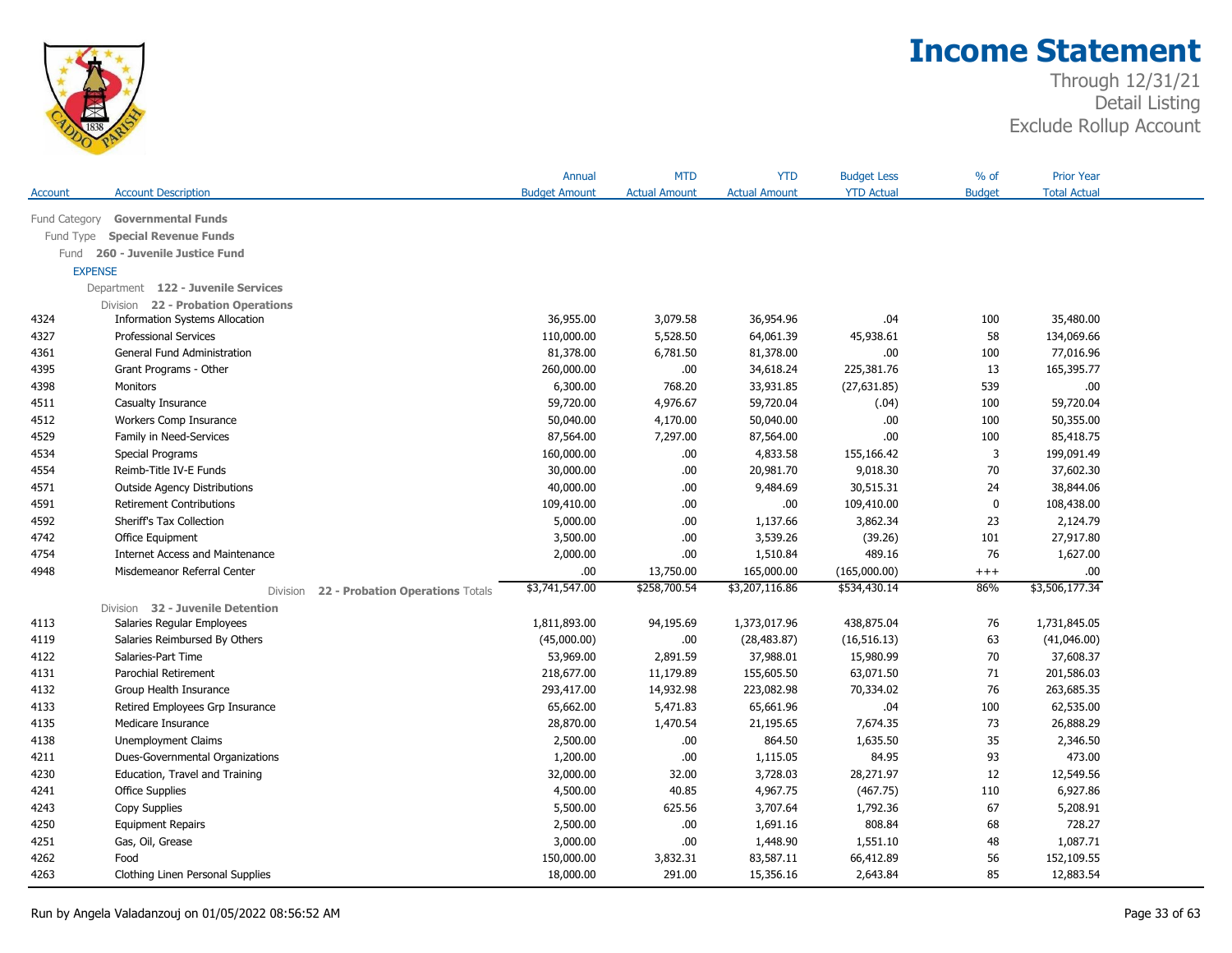

|                |                                         |                                | Annual               | <b>MTD</b>           | <b>YTD</b>           | <b>Budget Less</b> | $%$ of         | <b>Prior Year</b>   |
|----------------|-----------------------------------------|--------------------------------|----------------------|----------------------|----------------------|--------------------|----------------|---------------------|
| Account        | <b>Account Description</b>              |                                | <b>Budget Amount</b> | <b>Actual Amount</b> | <b>Actual Amount</b> | <b>YTD Actual</b>  | <b>Budget</b>  | <b>Total Actual</b> |
| Fund Category  | <b>Governmental Funds</b>               |                                |                      |                      |                      |                    |                |                     |
| Fund Type      | <b>Special Revenue Funds</b>            |                                |                      |                      |                      |                    |                |                     |
|                | Fund 260 - Juvenile Justice Fund        |                                |                      |                      |                      |                    |                |                     |
| <b>EXPENSE</b> |                                         |                                |                      |                      |                      |                    |                |                     |
|                | Department 122 - Juvenile Services      |                                |                      |                      |                      |                    |                |                     |
|                | Division 32 - Juvenile Detention        |                                |                      |                      |                      |                    |                |                     |
| 4265           | Uniforms                                |                                | 15,000.00            | .00                  | 3,812.66             | 11,187.34          | 25             | 13,073.98           |
| 4311           | Recruitment and Screenings              |                                | 10,000.00            | 1,658.65             | 11,559.01            | (1,559.01)         | 116            | 5,052.15            |
| 4321           | Legal and Auditing                      |                                | 5,005.00             | 586.87               | 4,632.61             | 372.39             | 93             | 4,660.17            |
| 4324           | <b>Information Systems Allocation</b>   |                                | 18,478.00            | 1,539.83             | 18,477.96            | .04                | 100            | 17,740.00           |
| 4327           | <b>Professional Services</b>            |                                | 75,000.00            | 41,884.00            | 77,144.00            | (2, 144.00)        | 103            | 39,425.40           |
| 4333           | <b>Prisoners Medical Care</b>           |                                | 68,000.00            | 12,810.33            | 61,424.43            | 6,575.57           | 90             | 62,557.27           |
| 4361           | General Fund Administration             |                                | 91,419.00            | 7,618.25             | 91,419.00            | $.00$              | 100            | 87,543.00           |
| 4388           | <b>Building Management</b>              |                                | 22,551.00            | 1,879.25             | 22,551.00            | .00.               | 100            | 23,291.04           |
| 4395           | Grant Programs - Other                  |                                | 123,651.00           | .00.                 | 71,506.31            | 52,144.69          | 58             | 58,671.86           |
| 4511           | Casualty Insurance                      |                                | 8,461.00             | 705.08               | 8,460.96             | .04                | 100            | 8,460.96            |
| 4512           | Workers Comp Insurance                  |                                | 37,935.00            | 3,161.25             | 37,935.00            | .00.               | 100            | 38,175.96           |
| 4534           | Special Programs                        |                                | 10,000.00            | .00.                 | 417.12               | 9,582.88           | $\overline{4}$ | 1,287.40            |
| 4742           | Office Equipment                        |                                | 6,000.00             | .00.                 | 6,204.75             | (204.75)           | 103            | 1,336.29            |
| 4743           | Other Equipment                         |                                | 3,500.00             | .00.                 | 3,431.67             | 68.33              | 98             | 3,462.23            |
| 4953           | <b>Temporary Housing</b>                |                                | 120,000.00           | 350.00               | 32,319.00            | 87,681.00          | 27             | 62,116.00           |
|                | <b>Division</b>                         | 32 - Juvenile Detention Totals | \$3,261,688.00       | \$207,157.75         | \$2,415,829.97       | \$845,858.03       | 74%            | \$2,904,270.70      |
|                | Department                              | 122 - Juvenile Services Totals | \$7,003,235.00       | \$465,858.29         | \$5,622,946.83       | \$1,380,288.17     | 80%            | \$6,410,448.04      |
|                | Department 161 - Facility & Maintenance |                                |                      |                      |                      |                    |                |                     |
|                | Division 62 - Juvenile Justice Bldgs    |                                |                      |                      |                      |                    |                |                     |
| 4113           | Salaries Regular Employees              |                                | 86,305.00            | 2,939.20             | 74,263.77            | 12,041.23          | 86             | 71,902.72           |
| 4131           | Parochial Retirement                    |                                | 10,416.00            | 360.06               | 9,097.46             | 1,318.54           | 87             | 9,431.57            |
| 4132           | Group Health Insurance                  |                                | 23,141.00            | 594.61               | 23,774.87            | (633.87)           | 103            | 22,546.17           |
| 4133           | Retired Employees Grp Insurance         |                                | 7,938.00             | 661.50               | 7,938.00             | .00.               | 100            | 7,560.00            |
| 4135           | Medicare Insurance                      |                                | 1,233.00             | 39.81                | 944.55               | 288.45             | 77             | 987.71              |
| 4138           | Unemployment Claims                     |                                | 70.00                | .00.                 | .00                  | 70.00              | $\mathbf 0$    | .00.                |
| 4250           | <b>Equipment Repairs</b>                |                                | 2,000.00             | .00.                 | 787.80               | 1,212.20           | 39             | 1,944.05            |
| 4251           | Gas, Oil, Grease                        |                                | 2,600.00             | .00.                 | 964.10               | 1,635.90           | 37             | 1,335.99            |
| 4260           | Building Repairs & Maintenance          |                                | 95,000.00            | 1,141.76             | 65,236.16            | 29,763.84          | 69             | 95,065.76           |
| 4265           | Uniforms                                |                                | .00                  | .00.                 | .00.                 | .00.               | $++++$         | 175.00              |
| 4271           | <b>Natural Gas</b>                      |                                | 35,000.00            | .00.                 | 26,956.63            | 8,043.37           | 77             | 38,819.97           |
| 4272           |                                         |                                | 150,000.00           | .00.                 | 150,298.41           | (298.41)           | 100            | 136,253.38          |
|                | Electricity                             |                                |                      |                      |                      |                    |                |                     |
| 4273           | Water                                   |                                | 22,000.00            | .00.                 | 13,168.04            | 8,831.96           | 60             | 17,544.79           |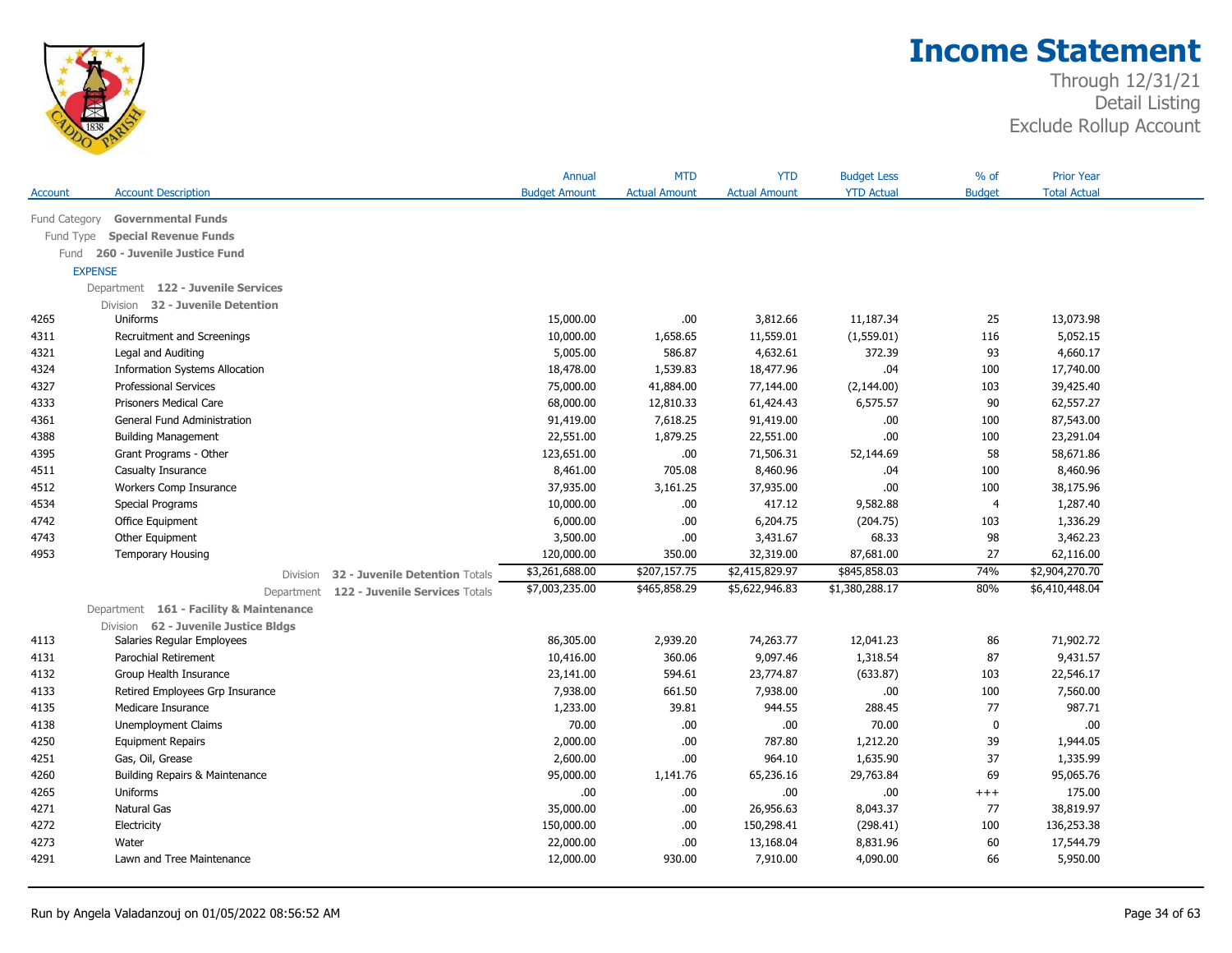

|               |                                                            | Annual               | <b>MTD</b>           | <b>YTD</b>           | <b>Budget Less</b> | $%$ of        | <b>Prior Year</b>   |  |
|---------------|------------------------------------------------------------|----------------------|----------------------|----------------------|--------------------|---------------|---------------------|--|
| Account       | <b>Account Description</b>                                 | <b>Budget Amount</b> | <b>Actual Amount</b> | <b>Actual Amount</b> | <b>YTD Actual</b>  | <b>Budget</b> | <b>Total Actual</b> |  |
| Fund Category | <b>Governmental Funds</b>                                  |                      |                      |                      |                    |               |                     |  |
| Fund Type     | <b>Special Revenue Funds</b>                               |                      |                      |                      |                    |               |                     |  |
| Fund          | 260 - Juvenile Justice Fund                                |                      |                      |                      |                    |               |                     |  |
|               | <b>EXPENSE</b>                                             |                      |                      |                      |                    |               |                     |  |
|               | Department 161 - Facility & Maintenance                    |                      |                      |                      |                    |               |                     |  |
|               | 62 - Juvenile Justice Bldgs<br><b>Division</b>             |                      |                      |                      |                    |               |                     |  |
| 4311          | Recruitment and Screenings                                 | 350.00               | .00.                 | .00                  | 350.00             | 0             | 56.00               |  |
| 4312          | Pest Control                                               | 4,500.00             | 325.00               | 4,125.00             | 375.00             | 92            | 4,419.00            |  |
| 4313          | <b>Maintenance Contract</b>                                | 55,000.00            | 6,711.53             | 51,770.78            | 3,229.22           | 94            | 71,063.98           |  |
| 4317          | Janitorial Service                                         | 2,000.00             | .00.                 | 562.50               | 1,437.50           | 28            | .00                 |  |
| 4318          | Waste Disposal Fees                                        | 3,000.00             | 385.16               | 3,984.52             | (984.52)           | 133           | 2,182.49            |  |
| 4388          | <b>Building Management</b>                                 | 16,913.00            | 1,409.42             | 16,913.04            | (.04)              | 100           | 17,468.04           |  |
| 4511          | Casualty Insurance                                         | 2,558.00             | 213.17               | 2,558.04             | (.04)              | 100           | 2,558.04            |  |
| 4512          | Workers Comp Insurance                                     | 1,800.00             | 150.00               | 1,800.00             | .00                | 100           | 1,800.00            |  |
| 4743          | Other Equipment                                            | 1,500.00             | .00.                 | .00                  | 1,500.00           | 0             | 799.00              |  |
|               | 62 - Juvenile Justice Bldgs Totals<br><b>Division</b>      | \$535,324.00         | \$15,861.22          | \$463,053.67         | \$72,270.33        | 86%           | \$509,863.66        |  |
|               | Department 161 - Facility & Maintenance Totals             | \$535,324.00         | \$15,861.22          | \$463,053.67         | \$72,270.33        | 86%           | \$509,863.66        |  |
|               | <b>EXPENSE TOTALS</b>                                      | \$8,503,932.00       | \$561,107.19         | \$7,114,957.11       | \$1,388,974.89     | 84%           | \$7,863,996.10      |  |
|               | 260 - Juvenile Justice Fund Totals<br>Fund                 |                      |                      |                      |                    |               |                     |  |
|               | <b>REVENUE TOTALS</b>                                      | 7,892,203.00         | 409,521.68           | 4,002,300.48         | 3,889,902.52       | 51%           | 8,072,395.55        |  |
|               | <b>EXPENSE TOTALS</b>                                      | 8,503,932.00         | 561,107.19           | 7,114,957.11         | 1,388,974.89       | 84%           | 7,863,996.10        |  |
|               | <b>260 - Juvenile Justice Fund Net Gain (Loss)</b><br>Fund | (\$611,729.00)       | $($ \$151,585.51)    | (\$3,112,656.63)     | (\$2,500,927.63)   | 509%          | \$208,399.45        |  |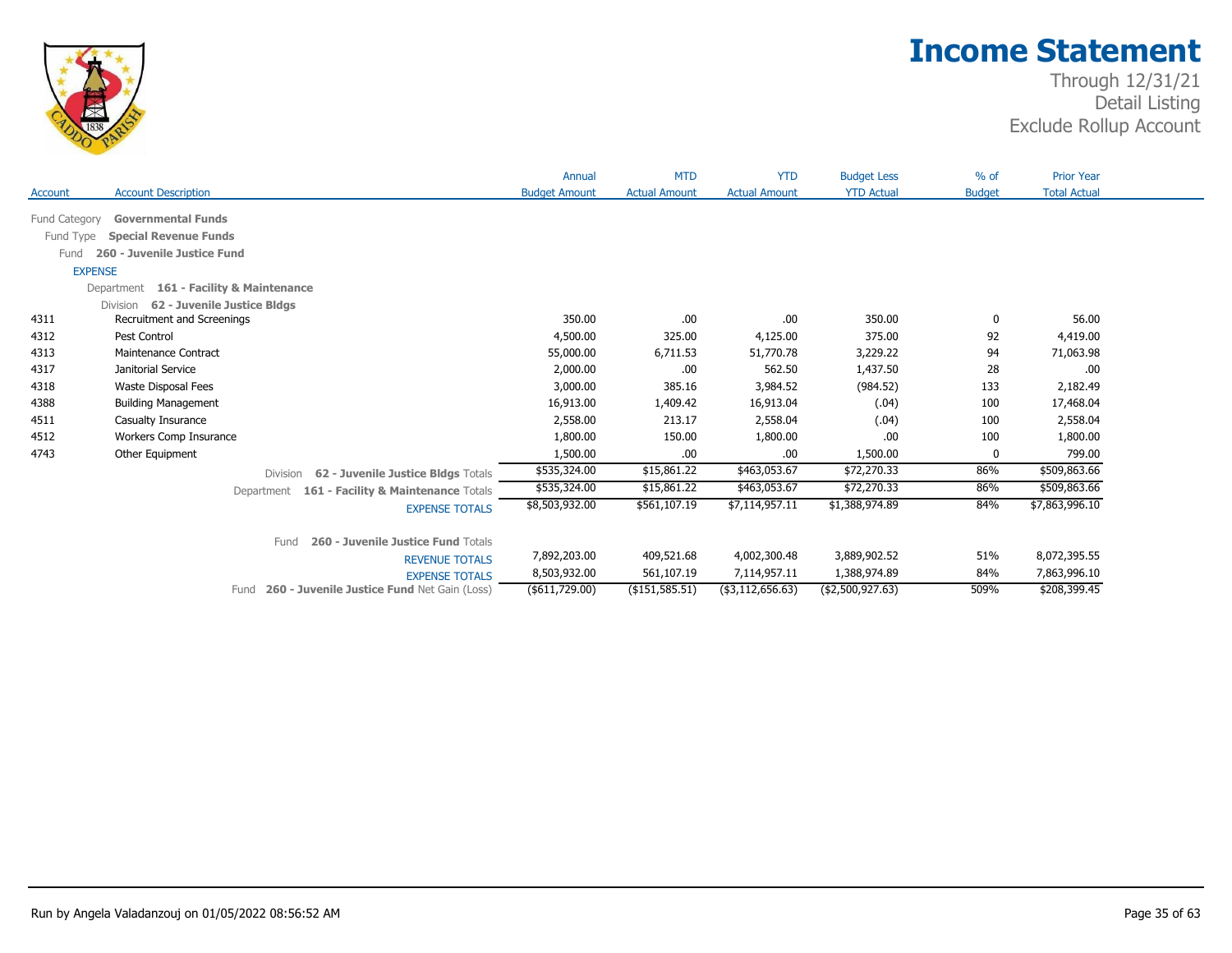

|                |                                              | Annual               | <b>MTD</b>           | <b>YTD</b>           | <b>Budget Less</b> | % of          | <b>Prior Year</b>   |
|----------------|----------------------------------------------|----------------------|----------------------|----------------------|--------------------|---------------|---------------------|
| Account        | <b>Account Description</b>                   | <b>Budget Amount</b> | <b>Actual Amount</b> | <b>Actual Amount</b> | <b>YTD Actual</b>  | <b>Budget</b> | <b>Total Actual</b> |
| Fund Category  | <b>Governmental Funds</b>                    |                      |                      |                      |                    |               |                     |
| Fund Type      | <b>Special Revenue Funds</b>                 |                      |                      |                      |                    |               |                     |
|                | Fund 270 - Health Tax Fund                   |                      |                      |                      |                    |               |                     |
| <b>REVENUE</b> |                                              |                      |                      |                      |                    |               |                     |
|                | Department 000 - General Revenues            |                      |                      |                      |                    |               |                     |
| 3113           | Ad Valorem Tax-Parish                        | 3,551,370.00         | .00                  | .00                  | 3,551,370.00       | 0             | 3,628,817.00        |
| 3115           | <b>Estimated Uncollectible Taxes</b>         | (142,060.00)         | .00                  | .00.                 | (142,060.00)       | $\mathbf 0$   | (50, 115.49)        |
| 3120           | Prior Year Taxes                             | 23,138.00            | 562.95               | 17,071.96            | 6,066.04           | 74            | 21,737.15           |
| 3351           | State Revenue Sharing                        | 81,300.00            | .00                  | .00                  | 81,300.00          | $\mathbf 0$   | 79,160.39           |
| 3455           | <b>Vaccination Fees</b>                      | 100.00               | .00                  | 30.00                | 70.00              | 30            | 10.00               |
| 3466           | Impounding & Boarding Fees                   | 18,000.00            | 1,020.00             | 18,640.00            | (640.00)           | 104           | 14,677.00           |
| 3467           | Animal License & Permit Fees                 | 6,000.00             | 1,400.00             | 6,540.00             | (540.00)           | 109           | 6,461.00            |
| 3609           | Market Value Adjustment                      | .00.                 | .00.                 | .00                  | .00.               | $+++$         | 4,328.63            |
| 3610           | <b>Interest Earned</b>                       | 30,000.00            | .00.                 | 4,695.17             | 25,304.83          | 16            | 35,771.24           |
| 3621           | Regional Lab Rental                          | .00.                 | .00                  | .00                  | .00.               | $+++$         | 10,000.00           |
| 3695           | Miscellaneous Revenue                        | 100.00               | .00                  | .00                  | 100.00             | 0             | .00                 |
| 3725           | Grant Revenue - Other                        | 10,000.00            | .00                  | 10,000.00            | .00                | 100           | .00.                |
| 3832           | <b>Private Donations</b>                     | 4,000.00             | 1,024.00             | 6,405.00             | (2,405.00)         | 160           | 8,486.00            |
| 3833           | Adoptions                                    | 48,000.00            | 3,410.00             | 38,656.00            | 9,344.00           | 81            | 46,064.50           |
|                | Department 000 - General Revenues Totals     | \$3,629,948.00       | \$7,416.95           | \$102,038.13         | \$3,527,909.87     | 3%            | \$3,805,397.42      |
|                | <b>REVENUE TOTALS</b>                        | \$3,629,948.00       | \$7,416.95           | \$102,038.13         | \$3,527,909.87     | 3%            | \$3,805,397.42      |
| <b>EXPENSE</b> |                                              |                      |                      |                      |                    |               |                     |
|                | Department 133 - Finance                     |                      |                      |                      |                    |               |                     |
| 4810           | <b>Principal Payments</b>                    | 30,000.00            | .00.                 | 30,000.00            | .00                | 100           | .00                 |
| 4820           | <b>Interest Payments</b>                     | 35,000.00            | .00                  | 35,000.00            | .00                | 100           | .00.                |
| 4830           | Paying Agent Fees                            | 200.00               | .00.                 | 50.00                | 150.00             | 25            | .00                 |
|                | Department 133 - Finance Totals              | \$65,200.00          | \$0.00               | \$65,050.00          | \$150.00           | 100%          | \$0.00              |
|                | Department 161 - Facility & Maintenance      |                      |                      |                      |                    |               |                     |
|                | Division 11 - Shreveport Regional Lab        |                      |                      |                      |                    |               |                     |
| 4133           | Retired Employees Grp Insurance              | 1,447.00             | 120.58               | 1,446.96             | .04                | 100           | 1,377.96            |
| 4260           | Building Repairs & Maintenance               | 5,000.00             | 860.85               | 12,219.30            | (7,219.30)         | 244           | 3,793.66            |
| 4271           | Natural Gas                                  | 2,000.00             | .00                  | 5,134.57             | (3, 134.57)        | 257           | 1,565.20            |
| 4272           | Electricity                                  | 10,000.00            | .00                  | 18,582.84            | (8,582.84)         | 186           | 9,939.98            |
| 4273           | Water                                        | 1,000.00             | .00                  | 866.56               | 133.44             | 87            | 767.11              |
| 4312           | Pest Control                                 | 800.00               | .00.                 | 605.00               | 195.00             | 76            | 560.00              |
| 4317           | Janitorial Service                           | .00                  | 562.00               | 2,248.00             | (2,248.00)         | $+++$         | .00                 |
| 4388           | <b>Building Management</b>                   | 11,276.00            | 939.67               | 11,276.04            | (.04)              | 100           | 11,646.00           |
| 4512           | Workers Comp Insurance                       | 1,170.00             | 97.49                | 1,169.88             | .12                | 100           | 1,169.88            |
|                | Division 11 - Shreveport Regional Lab Totals | \$32,693.00          | \$2,580.59           | \$53,549.15          | ( \$20, 856.15)    | 164%          | \$30,819.79         |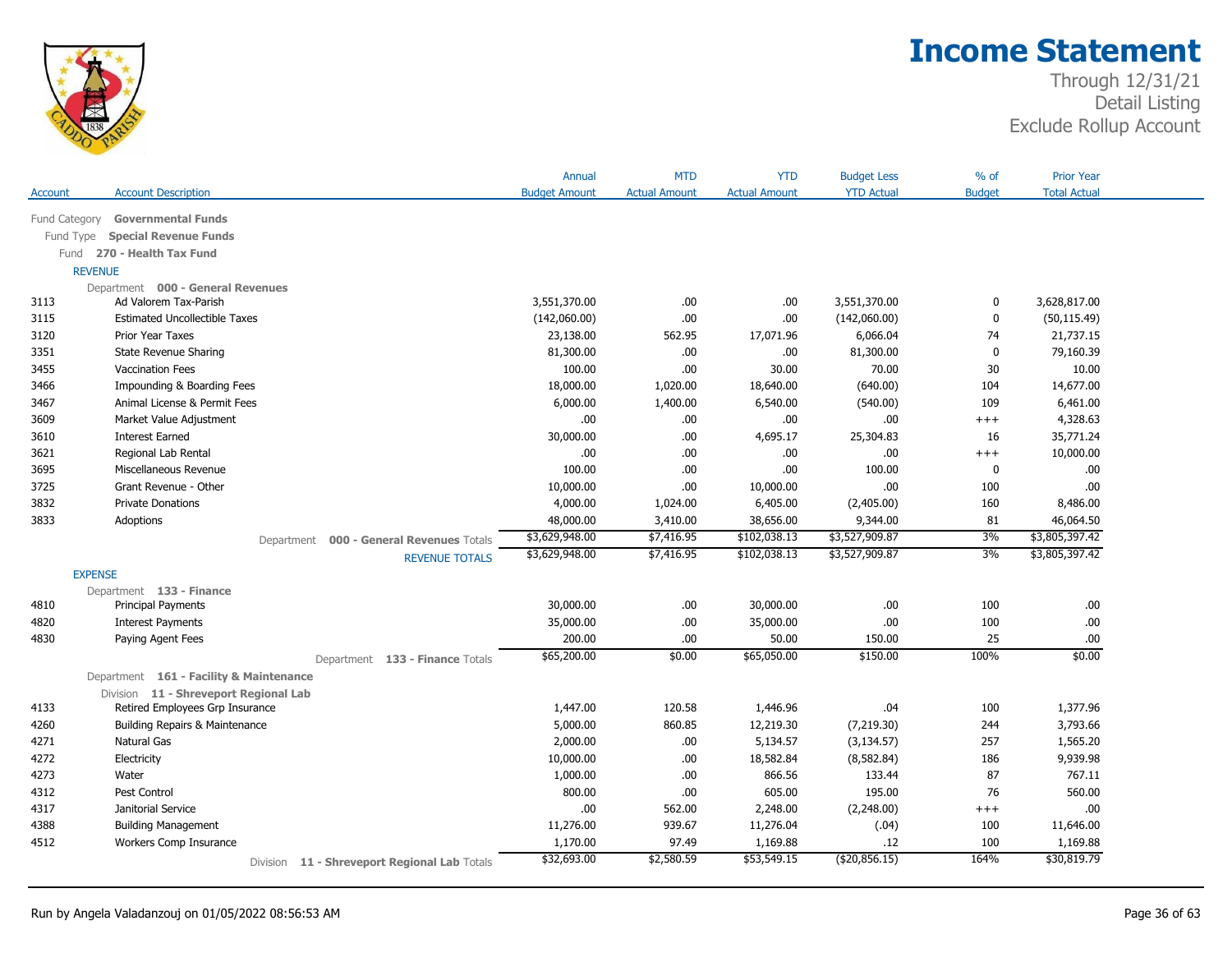

|                |                                                             | Annual               | <b>MTD</b>           | <b>YTD</b>           | <b>Budget Less</b> | $%$ of        | <b>Prior Year</b>   |  |
|----------------|-------------------------------------------------------------|----------------------|----------------------|----------------------|--------------------|---------------|---------------------|--|
| Account        | <b>Account Description</b>                                  | <b>Budget Amount</b> | <b>Actual Amount</b> | <b>Actual Amount</b> | <b>YTD Actual</b>  | <b>Budget</b> | <b>Total Actual</b> |  |
| Fund Category  | <b>Governmental Funds</b>                                   |                      |                      |                      |                    |               |                     |  |
| Fund Type      | <b>Special Revenue Funds</b>                                |                      |                      |                      |                    |               |                     |  |
| Fund           | 270 - Health Tax Fund                                       |                      |                      |                      |                    |               |                     |  |
| <b>EXPENSE</b> |                                                             |                      |                      |                      |                    |               |                     |  |
|                | Department 161 - Facility & Maintenance                     |                      |                      |                      |                    |               |                     |  |
|                | Division 14 - Highland Health Unit Complex                  |                      |                      |                      |                    |               |                     |  |
| 4113           | Salaries Regular Employees                                  | 144,047.00           | 12,830.36            | 126,717.83           | 17,329.17          | 88            | 120,711.53          |  |
| 4122           | Salaries-Part Time                                          | 12,098.00            | 740.48               | 13,762.52            | (1,664.52)         | 114           | 8,869.99            |  |
| 4131           | Parochial Retirement                                        | 17,385.00            | 1,560.38             | 15,520.07            | 1,864.93           | 89            | 16,258.86           |  |
| 4132           | Group Health Insurance                                      | 41,382.00            | 2,364.02             | 29,570.79            | 11,811.21          | 71            | 42,279.77           |  |
| 4133           | Retired Employees Grp Insurance                             | 13,575.00            | 1,131.25             | 13,575.00            | .00                | 100           | 12,929.04           |  |
| 4135           | Medicare Insurance                                          | 2,983.00             | 181.67               | 1,852.71             | 1,130.29           | 62            | 2,323.03            |  |
| 4138           | <b>Unemployment Claims</b>                                  | 150.00               | .00                  | .00.                 | 150.00             | $\mathbf 0$   | .00                 |  |
| 4250           | <b>Equipment Repairs</b>                                    | 7,000.00             | .00                  | 7,307.69             | (307.69)           | 104           | 5,566.13            |  |
| 4251           | Gas, Oil, Grease                                            | 10,000.00            | .00                  | 8,668.07             | 1,331.93           | 87            | 5,349.27            |  |
| 4260           | <b>Building Repairs &amp; Maintenance</b>                   | 45,000.00            | 650.90               | 34,001.57            | 10,998.43          | 76            | 33,483.71           |  |
| 4271           | Natural Gas                                                 | 20,000.00            | .00                  | 11,943.44            | 8,056.56           | 60            | 16,613.14           |  |
| 4272           | Electricity                                                 | 93,000.00            | .00.                 | 79,633.81            | 13,366.19          | 86            | 90,986.58           |  |
| 4273           | Water                                                       | 5,000.00             | .00                  | 3,201.40             | 1,798.60           | 64            | 5,161.83            |  |
| 4276           | <b>Emergency Coordination</b>                               | 1,620.00             | 135.00               | 1,620.00             | .00                | 100           | 1,620.00            |  |
| 4280           | Telephone                                                   | 500.00               | .00                  | 369.02               | 130.98             | 74            | 431.42              |  |
| 4291           | Lawn and Tree Maintenance                                   | 5,000.00             | 200.00               | 4,200.00             | 800.00             | 84            | 4,000.00            |  |
| 4311           | Recruitment and Screenings                                  | 300.00               | .00                  | .00                  | 300.00             | $\mathbf 0$   | .00                 |  |
| 4312           | Pest Control                                                | 1,000.00             | .00                  | 891.00               | 109.00             | 89            | 961.00              |  |
| 4313           | Maintenance Contract                                        | 13,000.00            | .00                  | 6,286.25             | 6,713.75           | 48            | 6,548.12            |  |
| 4316           | Security                                                    | 1,500.00             | .00                  | 739.20               | 760.80             | 49            | 729.60              |  |
| 4321           | Legal and Auditing                                          | 2,985.00             | 350.01               | 2,762.92             | 222.08             | 93            | 2,779.55            |  |
| 4361           | General Fund Administration                                 | 31,608.00            | 2,634.00             | 31,608.00            | .00                | 100           | 30,675.00           |  |
| 4388           | <b>Building Management</b>                                  | 32,699.00            | 2,724.92             | 32,699.04            | (.04)              | 100           | 33,771.96           |  |
| 4511           | Casualty Insurance                                          | 50,176.00            | 4,181.33             | 50,175.96            | .04                | 100           | 50,175.96           |  |
| 4512           | Workers Comp Insurance                                      | 5,445.00             | 453.75               | 5,445.00             | .00                | 100           | 5,490.00            |  |
| 4591           | <b>Retirement Contributions</b>                             | 103,220.00           | .00                  | .00.                 | 103,220.00         | $\mathbf 0$   | 106,269.00          |  |
| 4592           | Sheriff's Tax Collection                                    | 5,000.00             | .00                  | 822.98               | 4,177.02           | 16            | 2,086.31            |  |
|                | 14 - Highland Health Unit Complex Totals<br><b>Division</b> | \$665,673.00         | \$30,138.07          | \$483,374.27         | \$182,298.73       | 73%           | \$606,070.80        |  |
|                | Division 15 - Vivian Health Unit                            |                      |                      |                      |                    |               |                     |  |
| 4113           | Salaries Regular Employees                                  | 28,990.00            | 2,229.77             | 28,958.67            | 31.33              | 100           | 26,617.69           |  |
| 4131           | Parochial Retirement                                        | 3,498.00             | 273.16               | 3,547.59             | (49.59)            | 101           | 3,460.06            |  |
| 4132           | Group Health Insurance                                      | 6,223.00             | 474.93               | 6,160.95             | 62.05              | 99            | 6,047.82            |  |
| 4133           | Retired Employees Grp Insurance                             | 1,447.00             | 120.58               | 1,446.96             | .04                | 100           | 1,377.96            |  |
| 4135           | Medicare Insurance                                          | 414.00               | 29.20                | 379.95               | 34.05              | 92            | 344.62              |  |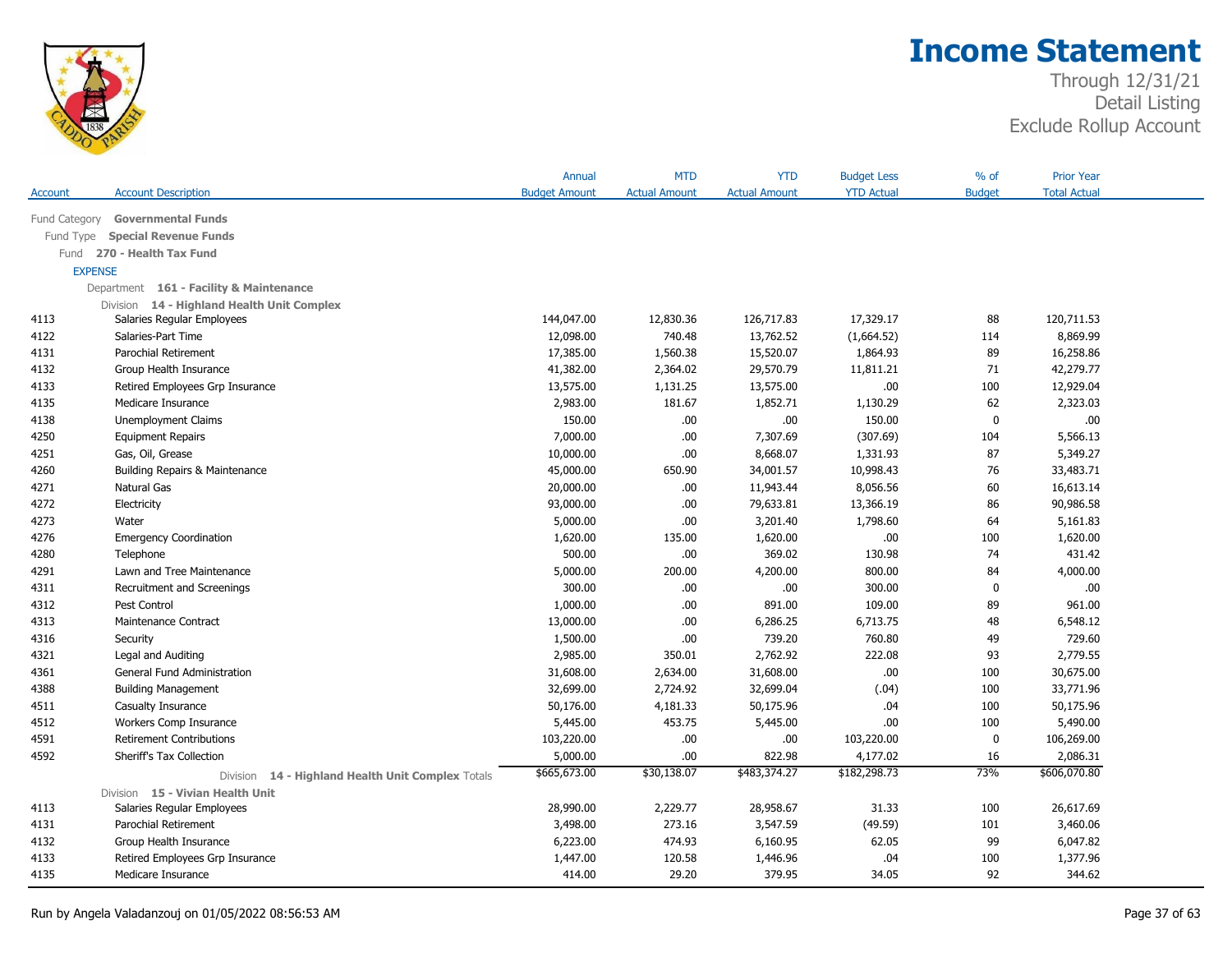

|                |                                         |                                                | Annual               | <b>MTD</b>           | <b>YTD</b>           | <b>Budget Less</b> | $%$ of         | <b>Prior Year</b>   |  |
|----------------|-----------------------------------------|------------------------------------------------|----------------------|----------------------|----------------------|--------------------|----------------|---------------------|--|
| Account        | <b>Account Description</b>              |                                                | <b>Budget Amount</b> | <b>Actual Amount</b> | <b>Actual Amount</b> | <b>YTD Actual</b>  | <b>Budget</b>  | <b>Total Actual</b> |  |
| Fund Category  | <b>Governmental Funds</b>               |                                                |                      |                      |                      |                    |                |                     |  |
| Fund Type      | <b>Special Revenue Funds</b>            |                                                |                      |                      |                      |                    |                |                     |  |
| Fund           | 270 - Health Tax Fund                   |                                                |                      |                      |                      |                    |                |                     |  |
| <b>EXPENSE</b> |                                         |                                                |                      |                      |                      |                    |                |                     |  |
|                | Department 161 - Facility & Maintenance |                                                |                      |                      |                      |                    |                |                     |  |
|                | Division 15 - Vivian Health Unit        |                                                |                      |                      |                      |                    |                |                     |  |
| 4260           | Building Repairs & Maintenance          |                                                | 6,000.00             | .00                  | 4,837.45             | 1,162.55           | 81             | 1,409.02            |  |
| 4265           | Uniforms                                |                                                | .00                  | .00                  | .00                  | .00.               | $+++$          | 109.99              |  |
| 4272           | Electricity                             |                                                | 13,000.00            | .00.                 | 10,096.55            | 2,903.45           | 78             | 9,871.64            |  |
| 4273           | Water                                   |                                                | 3,000.00             | 185.29               | 1,604.67             | 1,395.33           | 53             | 1,694.48            |  |
| 4280           | Telephone                               |                                                | 1,600.00             | .00.                 | 1,566.64             | 33.36              | 98             | 1,789.53            |  |
| 4312           | Pest Control                            |                                                | 750.00               | 110.00               | 660.00               | 90.00              | 88             | 468.00              |  |
| 4316           | Security                                |                                                | 400.00               | .00.                 | 184.80               | 215.20             | 46             | 182.40              |  |
| 4388           | <b>Building Management</b>              |                                                | 2,255.00             | 187.92               | 2,255.04             | (.04)              | 100            | 2,328.96            |  |
| 4512           | Workers Comp Insurance                  |                                                | 360.00               | 30.02                | 360.24               | (.24)              | 100            | 405.24              |  |
|                |                                         | Division 15 - Vivian Health Unit Totals        | \$67,937.00          | \$3,640.87           | \$62,059.51          | \$5,877.49         | 91%            | \$56,107.41         |  |
|                | Division 69 - David Raines Comm Center  |                                                |                      |                      |                      |                    |                |                     |  |
| 4260           | Building Repairs & Maintenance          |                                                | 33,390.00            | 2,782.50             | 33,390.00            | .00.               | 100            | 33,390.00           |  |
|                | Division                                | 69 - David Raines Comm Center Totals           | \$33,390.00          | \$2,782.50           | \$33,390.00          | \$0.00             | 100%           | \$33,390.00         |  |
|                |                                         | Department 161 - Facility & Maintenance Totals | \$799,693.00         | \$39,142.03          | \$632,372.93         | \$167,320.07       | 79%            | \$726,388.00        |  |
|                | Department 300 - Animal and Mosquito    |                                                |                      |                      |                      |                    |                |                     |  |
|                | Division 12 - Animal Services           |                                                |                      |                      |                      |                    |                |                     |  |
| 4113           | Salaries Regular Employees              |                                                | 1,287,293.00         | 90,717.85            | 1,186,985.00         | 100,308.00         | 92             | 1,117,151.75        |  |
| 4114           | Salaries-Special                        |                                                | 15,000.00            | 407.49               | 407.49               | 14,592.51          | 3              | .00.                |  |
| 4122           | Salaries-Part Time                      |                                                | 51,061.00            | 2,788.47             | 44,542.34            | 6,518.66           | 87             | 53,018.47           |  |
| 4131           | Parochial Retirement                    |                                                | 144,397.00           | 9,944.80             | 130,164.54           | 14,232.46          | 90             | 131,682.86          |  |
| 4132           | Group Health Insurance                  |                                                | 186,370.00           | 11,519.06            | 169,449.15           | 16,920.85          | 91             | 146,719.32          |  |
| 4133           | Retired Employees Grp Insurance         |                                                | 50,226.00            | 4,185.50             | 50,226.00            | .00                | 100            | 47,834.04           |  |
| 4135           | Medicare Insurance                      |                                                | 22,151.00            | 1,297.22             | 16,771.91            | 5,379.09           | 76             | 16,556.12           |  |
| 4136           | Caddo Parish Employee Retirement        |                                                | 9,740.00             | 764.20               | 9,919.52             | (179.52)           | 102            | 9,627.08            |  |
| 4138           | Unemployment Claims                     |                                                | 1,000.00             | .00                  | .00                  | 1,000.00           | $\mathbf 0$    | .00.                |  |
| 4210           | Books and Subscriptions                 |                                                | 500.00               | .00.                 | .00                  | 500.00             | 0              | .00                 |  |
| 4211           | Dues-Governmental Organizations         |                                                | 1,000.00             | .00                  | 20.00                | 980.00             | $\overline{2}$ | 500.00              |  |
| 4221           | <b>Printed Office Forms</b>             |                                                | 6,000.00             | 787.00               | 3,076.71             | 2,923.29           | 51             | 1,810.54            |  |
| 4230           | Education, Travel and Training          |                                                | 22,000.00            | .00.                 | 6,139.46             | 15,860.54          | 28             | 8,358.85            |  |
| 4241           | <b>Office Supplies</b>                  |                                                | 7,500.00             | .00                  | 4,627.37             | 2,872.63           | 62             | 5,663.39            |  |
| 4242           | Postage                                 |                                                | 750.00               | .00.                 | 175.89               | 574.11             | 23             | 261.18              |  |
| 4243           | Copy Supplies                           |                                                | 6,500.00             | 1,166.14             | 7,185.00             | (685.00)           | 111            | 4,806.01            |  |
| 4250           | <b>Equipment Repairs</b>                |                                                | 50,000.00            | .00                  | 28,963.59            | 21,036.41          | 58             | 32,135.79           |  |
|                |                                         |                                                |                      |                      |                      |                    |                |                     |  |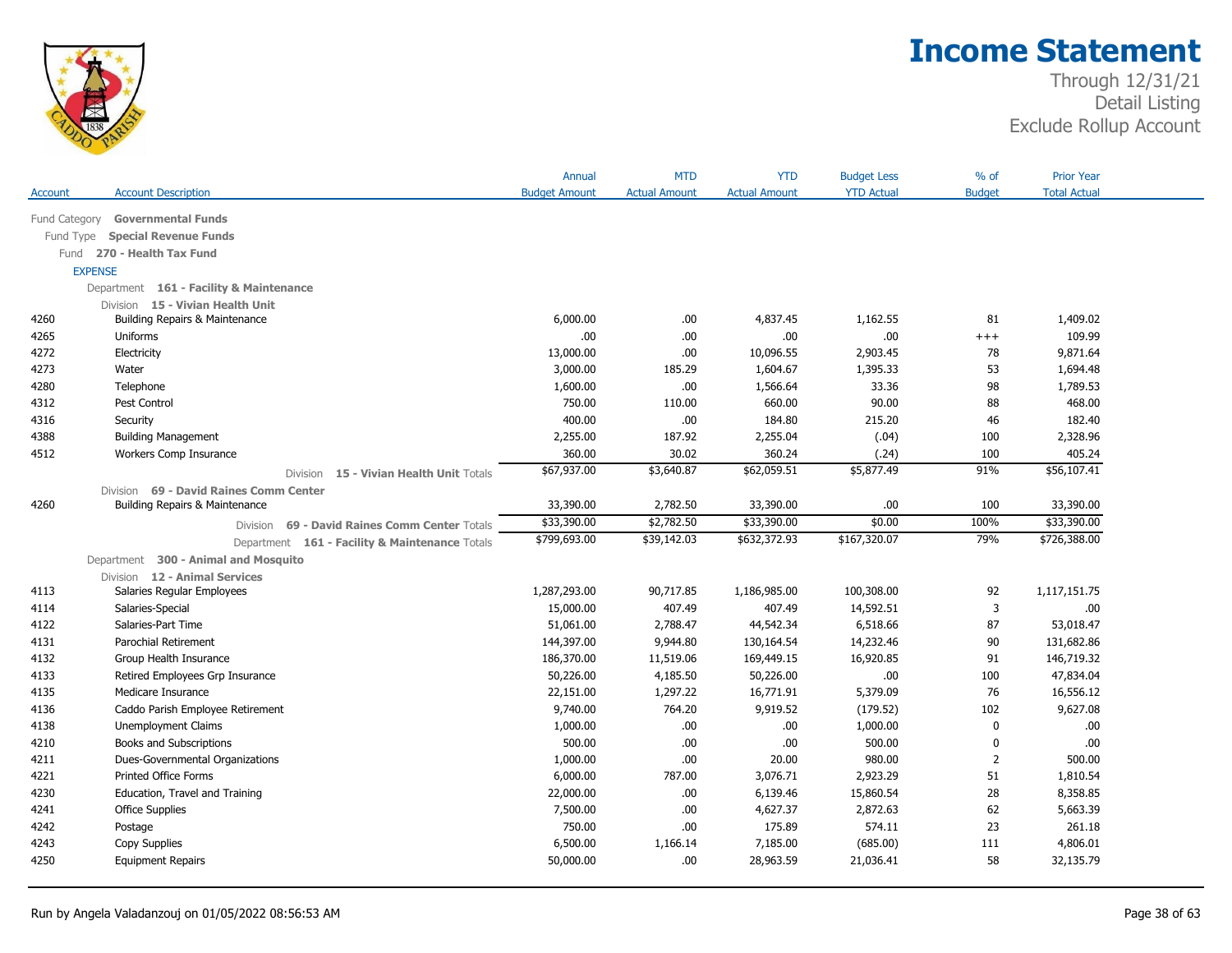

| <b>YTD Actual</b><br><b>Budget</b><br><b>Total Actual</b><br><b>Account Description</b><br><b>Budget Amount</b><br><b>Actual Amount</b><br><b>Actual Amount</b><br>Account<br>Fund Category<br><b>Governmental Funds</b><br><b>Special Revenue Funds</b><br>Fund Type<br>Fund 270 - Health Tax Fund<br><b>EXPENSE</b><br>Department 300 - Animal and Mosquito<br>Division 12 - Animal Services<br>55,000.00<br>.00<br>36,130.89<br>18,869.11<br>66<br>26,001.07<br>4251<br>Gas, Oil, Grease<br>3,107.33<br>37,980.82<br>7,019.18<br>84<br>32,936.22<br>4260<br>45,000.00<br>Building Repairs & Maintenance<br>9,000.00<br>.00<br>5,760.31<br>3,239.69<br>64<br>6,602.67<br>4265<br>Uniforms<br>Animal Food<br>22,047.87<br>73<br>24,567.95<br>4267<br>30,000.00<br>.00<br>7,952.13<br>38<br>4268<br>Vaccinations and Chemicals<br>150,000.00<br>11,978.25<br>57,016.87<br>92,983.13<br>56,604.52<br>4271<br><b>Natural Gas</b><br>4,305.72<br>3,694.28<br>54<br>4,886.04<br>8,000.00<br>.00<br>4272<br>.00<br>28,482.37<br>71<br>31,012.82<br>Electricity<br>40,000.00<br>11,517.63<br>6,799.78<br>76<br>6,729.37<br>4273<br>9,000.00<br>.00<br>2,200.22<br>Water<br>4276<br>3,888.00<br>324.00<br>3,888.00<br>.00.<br>100<br>3,888.00<br><b>Emergency Coordination</b><br>4280<br>15,279.73<br>76<br>15,710.27<br>20,000.00<br>.00<br>4,720.27<br>Telephone<br>1,000.00<br>.00<br>1,017.75<br>102<br>729.84<br>4290<br>(17.75)<br>Safety Apparel<br>125.00<br>2,750.00<br>79<br>2,000.00<br>4291<br>3,500.00<br>750.00<br>Lawn and Tree Maintenance<br>4311<br>5,000.00<br>506.00<br>3,528.71<br>1,471.29<br>71<br>2,520.10<br>Recruitment and Screenings<br>674.90<br>122<br>6,626.05<br>4313<br>Maintenance Contract<br>7,500.00<br>9,138.89<br>(1,638.89)<br>92<br>912.00<br>4316<br>1,000.00<br>.00<br>924.00<br>76.00<br>Security<br>.00<br>4317<br>Janitorial Service<br>3,000.00<br>.00.<br>3,000.00<br>0<br>.00<br>4318<br>3,000.00<br>238.53<br>1,832.63<br>1,167.37<br>61<br>1,879.36<br>Waste Disposal Fees<br>174.71<br>767.16<br>1,387.52<br>4321<br>1,490.00<br>722.84<br>51<br>Legal and Auditing<br>18,477.96<br>.04<br>4324<br><b>Information Systems Allocation</b><br>18,478.00<br>1,539.83<br>100<br>17,740.00<br>88<br>58,783.50<br>60,000.00<br>3,423.75<br>53,018.74<br>6,981.26<br>4326<br>Spaying/Neutering<br>4327<br>56<br>90,000.00<br>3,423.75<br>50,464.98<br>51,149.19<br><b>Professional Services</b><br>39,535.02<br>100<br>4361<br>General Fund Administration<br>59,788.00<br>4,982.33<br>59,787.96<br>.04<br>58,475.04<br>657.75<br>4388<br>7,893.00<br>7,893.00<br>.00.<br>100<br>8,151.96<br><b>Building Management</b><br>.00<br>Grant Programs - Other<br>10,000.00<br>.00.<br>10,000.00<br>.00<br>4395<br>0<br>4423<br>68,781.62<br>106<br>Misc Materials and Supplies<br>65,000.00<br>21,386.85<br>(3,781.62)<br>74,994.42<br>4511<br>Casualty Insurance<br>31,482.00<br>2,623.50<br>31,482.00<br>.00.<br>100<br>31,482.00<br>4512<br>Workers Comp Insurance<br>30,375.00<br>2,531.25<br>30,375.00<br>.00.<br>100<br>30,597.96<br>.00<br>4530<br>.00<br>.00.<br>.00.<br>54,380.01<br><b>Interest Expense</b><br>$^{+++}$<br>4742<br>5,000.00<br>.00<br>.00<br>304.97<br>Office Equipment<br>5,000.00<br>0<br>88<br>3,337.01<br>4743<br>Other Equipment<br>5,000.00<br>3,650.00<br>4,380.62<br>619.38<br>84%<br>\$2,190,515.26<br>\$2,639,882.00<br>\$184,925.46<br>\$2,220,967.35<br>\$418,914.65<br>12 - Animal Services Totals<br>Division<br>Division 13 - Mosquito Control |      |                            | Annual     | <b>MTD</b> | YTD        | <b>Budget Less</b> | % of | <b>Prior Year</b> |  |
|---------------------------------------------------------------------------------------------------------------------------------------------------------------------------------------------------------------------------------------------------------------------------------------------------------------------------------------------------------------------------------------------------------------------------------------------------------------------------------------------------------------------------------------------------------------------------------------------------------------------------------------------------------------------------------------------------------------------------------------------------------------------------------------------------------------------------------------------------------------------------------------------------------------------------------------------------------------------------------------------------------------------------------------------------------------------------------------------------------------------------------------------------------------------------------------------------------------------------------------------------------------------------------------------------------------------------------------------------------------------------------------------------------------------------------------------------------------------------------------------------------------------------------------------------------------------------------------------------------------------------------------------------------------------------------------------------------------------------------------------------------------------------------------------------------------------------------------------------------------------------------------------------------------------------------------------------------------------------------------------------------------------------------------------------------------------------------------------------------------------------------------------------------------------------------------------------------------------------------------------------------------------------------------------------------------------------------------------------------------------------------------------------------------------------------------------------------------------------------------------------------------------------------------------------------------------------------------------------------------------------------------------------------------------------------------------------------------------------------------------------------------------------------------------------------------------------------------------------------------------------------------------------------------------------------------------------------------------------------------------------------------------------------------------------------------------------------------------------------------------------------------------------------------------------------------------------------------------------------------------------------------------------------------------------------------------------------------------------------------------------------------------------------------------------------------------------------------------------------------------------------------------------|------|----------------------------|------------|------------|------------|--------------------|------|-------------------|--|
|                                                                                                                                                                                                                                                                                                                                                                                                                                                                                                                                                                                                                                                                                                                                                                                                                                                                                                                                                                                                                                                                                                                                                                                                                                                                                                                                                                                                                                                                                                                                                                                                                                                                                                                                                                                                                                                                                                                                                                                                                                                                                                                                                                                                                                                                                                                                                                                                                                                                                                                                                                                                                                                                                                                                                                                                                                                                                                                                                                                                                                                                                                                                                                                                                                                                                                                                                                                                                                                                                                                           |      |                            |            |            |            |                    |      |                   |  |
|                                                                                                                                                                                                                                                                                                                                                                                                                                                                                                                                                                                                                                                                                                                                                                                                                                                                                                                                                                                                                                                                                                                                                                                                                                                                                                                                                                                                                                                                                                                                                                                                                                                                                                                                                                                                                                                                                                                                                                                                                                                                                                                                                                                                                                                                                                                                                                                                                                                                                                                                                                                                                                                                                                                                                                                                                                                                                                                                                                                                                                                                                                                                                                                                                                                                                                                                                                                                                                                                                                                           |      |                            |            |            |            |                    |      |                   |  |
|                                                                                                                                                                                                                                                                                                                                                                                                                                                                                                                                                                                                                                                                                                                                                                                                                                                                                                                                                                                                                                                                                                                                                                                                                                                                                                                                                                                                                                                                                                                                                                                                                                                                                                                                                                                                                                                                                                                                                                                                                                                                                                                                                                                                                                                                                                                                                                                                                                                                                                                                                                                                                                                                                                                                                                                                                                                                                                                                                                                                                                                                                                                                                                                                                                                                                                                                                                                                                                                                                                                           |      |                            |            |            |            |                    |      |                   |  |
|                                                                                                                                                                                                                                                                                                                                                                                                                                                                                                                                                                                                                                                                                                                                                                                                                                                                                                                                                                                                                                                                                                                                                                                                                                                                                                                                                                                                                                                                                                                                                                                                                                                                                                                                                                                                                                                                                                                                                                                                                                                                                                                                                                                                                                                                                                                                                                                                                                                                                                                                                                                                                                                                                                                                                                                                                                                                                                                                                                                                                                                                                                                                                                                                                                                                                                                                                                                                                                                                                                                           |      |                            |            |            |            |                    |      |                   |  |
|                                                                                                                                                                                                                                                                                                                                                                                                                                                                                                                                                                                                                                                                                                                                                                                                                                                                                                                                                                                                                                                                                                                                                                                                                                                                                                                                                                                                                                                                                                                                                                                                                                                                                                                                                                                                                                                                                                                                                                                                                                                                                                                                                                                                                                                                                                                                                                                                                                                                                                                                                                                                                                                                                                                                                                                                                                                                                                                                                                                                                                                                                                                                                                                                                                                                                                                                                                                                                                                                                                                           |      |                            |            |            |            |                    |      |                   |  |
|                                                                                                                                                                                                                                                                                                                                                                                                                                                                                                                                                                                                                                                                                                                                                                                                                                                                                                                                                                                                                                                                                                                                                                                                                                                                                                                                                                                                                                                                                                                                                                                                                                                                                                                                                                                                                                                                                                                                                                                                                                                                                                                                                                                                                                                                                                                                                                                                                                                                                                                                                                                                                                                                                                                                                                                                                                                                                                                                                                                                                                                                                                                                                                                                                                                                                                                                                                                                                                                                                                                           |      |                            |            |            |            |                    |      |                   |  |
|                                                                                                                                                                                                                                                                                                                                                                                                                                                                                                                                                                                                                                                                                                                                                                                                                                                                                                                                                                                                                                                                                                                                                                                                                                                                                                                                                                                                                                                                                                                                                                                                                                                                                                                                                                                                                                                                                                                                                                                                                                                                                                                                                                                                                                                                                                                                                                                                                                                                                                                                                                                                                                                                                                                                                                                                                                                                                                                                                                                                                                                                                                                                                                                                                                                                                                                                                                                                                                                                                                                           |      |                            |            |            |            |                    |      |                   |  |
|                                                                                                                                                                                                                                                                                                                                                                                                                                                                                                                                                                                                                                                                                                                                                                                                                                                                                                                                                                                                                                                                                                                                                                                                                                                                                                                                                                                                                                                                                                                                                                                                                                                                                                                                                                                                                                                                                                                                                                                                                                                                                                                                                                                                                                                                                                                                                                                                                                                                                                                                                                                                                                                                                                                                                                                                                                                                                                                                                                                                                                                                                                                                                                                                                                                                                                                                                                                                                                                                                                                           |      |                            |            |            |            |                    |      |                   |  |
|                                                                                                                                                                                                                                                                                                                                                                                                                                                                                                                                                                                                                                                                                                                                                                                                                                                                                                                                                                                                                                                                                                                                                                                                                                                                                                                                                                                                                                                                                                                                                                                                                                                                                                                                                                                                                                                                                                                                                                                                                                                                                                                                                                                                                                                                                                                                                                                                                                                                                                                                                                                                                                                                                                                                                                                                                                                                                                                                                                                                                                                                                                                                                                                                                                                                                                                                                                                                                                                                                                                           |      |                            |            |            |            |                    |      |                   |  |
|                                                                                                                                                                                                                                                                                                                                                                                                                                                                                                                                                                                                                                                                                                                                                                                                                                                                                                                                                                                                                                                                                                                                                                                                                                                                                                                                                                                                                                                                                                                                                                                                                                                                                                                                                                                                                                                                                                                                                                                                                                                                                                                                                                                                                                                                                                                                                                                                                                                                                                                                                                                                                                                                                                                                                                                                                                                                                                                                                                                                                                                                                                                                                                                                                                                                                                                                                                                                                                                                                                                           |      |                            |            |            |            |                    |      |                   |  |
|                                                                                                                                                                                                                                                                                                                                                                                                                                                                                                                                                                                                                                                                                                                                                                                                                                                                                                                                                                                                                                                                                                                                                                                                                                                                                                                                                                                                                                                                                                                                                                                                                                                                                                                                                                                                                                                                                                                                                                                                                                                                                                                                                                                                                                                                                                                                                                                                                                                                                                                                                                                                                                                                                                                                                                                                                                                                                                                                                                                                                                                                                                                                                                                                                                                                                                                                                                                                                                                                                                                           |      |                            |            |            |            |                    |      |                   |  |
|                                                                                                                                                                                                                                                                                                                                                                                                                                                                                                                                                                                                                                                                                                                                                                                                                                                                                                                                                                                                                                                                                                                                                                                                                                                                                                                                                                                                                                                                                                                                                                                                                                                                                                                                                                                                                                                                                                                                                                                                                                                                                                                                                                                                                                                                                                                                                                                                                                                                                                                                                                                                                                                                                                                                                                                                                                                                                                                                                                                                                                                                                                                                                                                                                                                                                                                                                                                                                                                                                                                           |      |                            |            |            |            |                    |      |                   |  |
|                                                                                                                                                                                                                                                                                                                                                                                                                                                                                                                                                                                                                                                                                                                                                                                                                                                                                                                                                                                                                                                                                                                                                                                                                                                                                                                                                                                                                                                                                                                                                                                                                                                                                                                                                                                                                                                                                                                                                                                                                                                                                                                                                                                                                                                                                                                                                                                                                                                                                                                                                                                                                                                                                                                                                                                                                                                                                                                                                                                                                                                                                                                                                                                                                                                                                                                                                                                                                                                                                                                           |      |                            |            |            |            |                    |      |                   |  |
|                                                                                                                                                                                                                                                                                                                                                                                                                                                                                                                                                                                                                                                                                                                                                                                                                                                                                                                                                                                                                                                                                                                                                                                                                                                                                                                                                                                                                                                                                                                                                                                                                                                                                                                                                                                                                                                                                                                                                                                                                                                                                                                                                                                                                                                                                                                                                                                                                                                                                                                                                                                                                                                                                                                                                                                                                                                                                                                                                                                                                                                                                                                                                                                                                                                                                                                                                                                                                                                                                                                           |      |                            |            |            |            |                    |      |                   |  |
|                                                                                                                                                                                                                                                                                                                                                                                                                                                                                                                                                                                                                                                                                                                                                                                                                                                                                                                                                                                                                                                                                                                                                                                                                                                                                                                                                                                                                                                                                                                                                                                                                                                                                                                                                                                                                                                                                                                                                                                                                                                                                                                                                                                                                                                                                                                                                                                                                                                                                                                                                                                                                                                                                                                                                                                                                                                                                                                                                                                                                                                                                                                                                                                                                                                                                                                                                                                                                                                                                                                           |      |                            |            |            |            |                    |      |                   |  |
|                                                                                                                                                                                                                                                                                                                                                                                                                                                                                                                                                                                                                                                                                                                                                                                                                                                                                                                                                                                                                                                                                                                                                                                                                                                                                                                                                                                                                                                                                                                                                                                                                                                                                                                                                                                                                                                                                                                                                                                                                                                                                                                                                                                                                                                                                                                                                                                                                                                                                                                                                                                                                                                                                                                                                                                                                                                                                                                                                                                                                                                                                                                                                                                                                                                                                                                                                                                                                                                                                                                           |      |                            |            |            |            |                    |      |                   |  |
|                                                                                                                                                                                                                                                                                                                                                                                                                                                                                                                                                                                                                                                                                                                                                                                                                                                                                                                                                                                                                                                                                                                                                                                                                                                                                                                                                                                                                                                                                                                                                                                                                                                                                                                                                                                                                                                                                                                                                                                                                                                                                                                                                                                                                                                                                                                                                                                                                                                                                                                                                                                                                                                                                                                                                                                                                                                                                                                                                                                                                                                                                                                                                                                                                                                                                                                                                                                                                                                                                                                           |      |                            |            |            |            |                    |      |                   |  |
|                                                                                                                                                                                                                                                                                                                                                                                                                                                                                                                                                                                                                                                                                                                                                                                                                                                                                                                                                                                                                                                                                                                                                                                                                                                                                                                                                                                                                                                                                                                                                                                                                                                                                                                                                                                                                                                                                                                                                                                                                                                                                                                                                                                                                                                                                                                                                                                                                                                                                                                                                                                                                                                                                                                                                                                                                                                                                                                                                                                                                                                                                                                                                                                                                                                                                                                                                                                                                                                                                                                           |      |                            |            |            |            |                    |      |                   |  |
|                                                                                                                                                                                                                                                                                                                                                                                                                                                                                                                                                                                                                                                                                                                                                                                                                                                                                                                                                                                                                                                                                                                                                                                                                                                                                                                                                                                                                                                                                                                                                                                                                                                                                                                                                                                                                                                                                                                                                                                                                                                                                                                                                                                                                                                                                                                                                                                                                                                                                                                                                                                                                                                                                                                                                                                                                                                                                                                                                                                                                                                                                                                                                                                                                                                                                                                                                                                                                                                                                                                           |      |                            |            |            |            |                    |      |                   |  |
|                                                                                                                                                                                                                                                                                                                                                                                                                                                                                                                                                                                                                                                                                                                                                                                                                                                                                                                                                                                                                                                                                                                                                                                                                                                                                                                                                                                                                                                                                                                                                                                                                                                                                                                                                                                                                                                                                                                                                                                                                                                                                                                                                                                                                                                                                                                                                                                                                                                                                                                                                                                                                                                                                                                                                                                                                                                                                                                                                                                                                                                                                                                                                                                                                                                                                                                                                                                                                                                                                                                           |      |                            |            |            |            |                    |      |                   |  |
|                                                                                                                                                                                                                                                                                                                                                                                                                                                                                                                                                                                                                                                                                                                                                                                                                                                                                                                                                                                                                                                                                                                                                                                                                                                                                                                                                                                                                                                                                                                                                                                                                                                                                                                                                                                                                                                                                                                                                                                                                                                                                                                                                                                                                                                                                                                                                                                                                                                                                                                                                                                                                                                                                                                                                                                                                                                                                                                                                                                                                                                                                                                                                                                                                                                                                                                                                                                                                                                                                                                           |      |                            |            |            |            |                    |      |                   |  |
|                                                                                                                                                                                                                                                                                                                                                                                                                                                                                                                                                                                                                                                                                                                                                                                                                                                                                                                                                                                                                                                                                                                                                                                                                                                                                                                                                                                                                                                                                                                                                                                                                                                                                                                                                                                                                                                                                                                                                                                                                                                                                                                                                                                                                                                                                                                                                                                                                                                                                                                                                                                                                                                                                                                                                                                                                                                                                                                                                                                                                                                                                                                                                                                                                                                                                                                                                                                                                                                                                                                           |      |                            |            |            |            |                    |      |                   |  |
|                                                                                                                                                                                                                                                                                                                                                                                                                                                                                                                                                                                                                                                                                                                                                                                                                                                                                                                                                                                                                                                                                                                                                                                                                                                                                                                                                                                                                                                                                                                                                                                                                                                                                                                                                                                                                                                                                                                                                                                                                                                                                                                                                                                                                                                                                                                                                                                                                                                                                                                                                                                                                                                                                                                                                                                                                                                                                                                                                                                                                                                                                                                                                                                                                                                                                                                                                                                                                                                                                                                           |      |                            |            |            |            |                    |      |                   |  |
|                                                                                                                                                                                                                                                                                                                                                                                                                                                                                                                                                                                                                                                                                                                                                                                                                                                                                                                                                                                                                                                                                                                                                                                                                                                                                                                                                                                                                                                                                                                                                                                                                                                                                                                                                                                                                                                                                                                                                                                                                                                                                                                                                                                                                                                                                                                                                                                                                                                                                                                                                                                                                                                                                                                                                                                                                                                                                                                                                                                                                                                                                                                                                                                                                                                                                                                                                                                                                                                                                                                           |      |                            |            |            |            |                    |      |                   |  |
|                                                                                                                                                                                                                                                                                                                                                                                                                                                                                                                                                                                                                                                                                                                                                                                                                                                                                                                                                                                                                                                                                                                                                                                                                                                                                                                                                                                                                                                                                                                                                                                                                                                                                                                                                                                                                                                                                                                                                                                                                                                                                                                                                                                                                                                                                                                                                                                                                                                                                                                                                                                                                                                                                                                                                                                                                                                                                                                                                                                                                                                                                                                                                                                                                                                                                                                                                                                                                                                                                                                           |      |                            |            |            |            |                    |      |                   |  |
|                                                                                                                                                                                                                                                                                                                                                                                                                                                                                                                                                                                                                                                                                                                                                                                                                                                                                                                                                                                                                                                                                                                                                                                                                                                                                                                                                                                                                                                                                                                                                                                                                                                                                                                                                                                                                                                                                                                                                                                                                                                                                                                                                                                                                                                                                                                                                                                                                                                                                                                                                                                                                                                                                                                                                                                                                                                                                                                                                                                                                                                                                                                                                                                                                                                                                                                                                                                                                                                                                                                           |      |                            |            |            |            |                    |      |                   |  |
|                                                                                                                                                                                                                                                                                                                                                                                                                                                                                                                                                                                                                                                                                                                                                                                                                                                                                                                                                                                                                                                                                                                                                                                                                                                                                                                                                                                                                                                                                                                                                                                                                                                                                                                                                                                                                                                                                                                                                                                                                                                                                                                                                                                                                                                                                                                                                                                                                                                                                                                                                                                                                                                                                                                                                                                                                                                                                                                                                                                                                                                                                                                                                                                                                                                                                                                                                                                                                                                                                                                           |      |                            |            |            |            |                    |      |                   |  |
|                                                                                                                                                                                                                                                                                                                                                                                                                                                                                                                                                                                                                                                                                                                                                                                                                                                                                                                                                                                                                                                                                                                                                                                                                                                                                                                                                                                                                                                                                                                                                                                                                                                                                                                                                                                                                                                                                                                                                                                                                                                                                                                                                                                                                                                                                                                                                                                                                                                                                                                                                                                                                                                                                                                                                                                                                                                                                                                                                                                                                                                                                                                                                                                                                                                                                                                                                                                                                                                                                                                           |      |                            |            |            |            |                    |      |                   |  |
|                                                                                                                                                                                                                                                                                                                                                                                                                                                                                                                                                                                                                                                                                                                                                                                                                                                                                                                                                                                                                                                                                                                                                                                                                                                                                                                                                                                                                                                                                                                                                                                                                                                                                                                                                                                                                                                                                                                                                                                                                                                                                                                                                                                                                                                                                                                                                                                                                                                                                                                                                                                                                                                                                                                                                                                                                                                                                                                                                                                                                                                                                                                                                                                                                                                                                                                                                                                                                                                                                                                           |      |                            |            |            |            |                    |      |                   |  |
|                                                                                                                                                                                                                                                                                                                                                                                                                                                                                                                                                                                                                                                                                                                                                                                                                                                                                                                                                                                                                                                                                                                                                                                                                                                                                                                                                                                                                                                                                                                                                                                                                                                                                                                                                                                                                                                                                                                                                                                                                                                                                                                                                                                                                                                                                                                                                                                                                                                                                                                                                                                                                                                                                                                                                                                                                                                                                                                                                                                                                                                                                                                                                                                                                                                                                                                                                                                                                                                                                                                           |      |                            |            |            |            |                    |      |                   |  |
|                                                                                                                                                                                                                                                                                                                                                                                                                                                                                                                                                                                                                                                                                                                                                                                                                                                                                                                                                                                                                                                                                                                                                                                                                                                                                                                                                                                                                                                                                                                                                                                                                                                                                                                                                                                                                                                                                                                                                                                                                                                                                                                                                                                                                                                                                                                                                                                                                                                                                                                                                                                                                                                                                                                                                                                                                                                                                                                                                                                                                                                                                                                                                                                                                                                                                                                                                                                                                                                                                                                           |      |                            |            |            |            |                    |      |                   |  |
|                                                                                                                                                                                                                                                                                                                                                                                                                                                                                                                                                                                                                                                                                                                                                                                                                                                                                                                                                                                                                                                                                                                                                                                                                                                                                                                                                                                                                                                                                                                                                                                                                                                                                                                                                                                                                                                                                                                                                                                                                                                                                                                                                                                                                                                                                                                                                                                                                                                                                                                                                                                                                                                                                                                                                                                                                                                                                                                                                                                                                                                                                                                                                                                                                                                                                                                                                                                                                                                                                                                           |      |                            |            |            |            |                    |      |                   |  |
|                                                                                                                                                                                                                                                                                                                                                                                                                                                                                                                                                                                                                                                                                                                                                                                                                                                                                                                                                                                                                                                                                                                                                                                                                                                                                                                                                                                                                                                                                                                                                                                                                                                                                                                                                                                                                                                                                                                                                                                                                                                                                                                                                                                                                                                                                                                                                                                                                                                                                                                                                                                                                                                                                                                                                                                                                                                                                                                                                                                                                                                                                                                                                                                                                                                                                                                                                                                                                                                                                                                           |      |                            |            |            |            |                    |      |                   |  |
|                                                                                                                                                                                                                                                                                                                                                                                                                                                                                                                                                                                                                                                                                                                                                                                                                                                                                                                                                                                                                                                                                                                                                                                                                                                                                                                                                                                                                                                                                                                                                                                                                                                                                                                                                                                                                                                                                                                                                                                                                                                                                                                                                                                                                                                                                                                                                                                                                                                                                                                                                                                                                                                                                                                                                                                                                                                                                                                                                                                                                                                                                                                                                                                                                                                                                                                                                                                                                                                                                                                           |      |                            |            |            |            |                    |      |                   |  |
|                                                                                                                                                                                                                                                                                                                                                                                                                                                                                                                                                                                                                                                                                                                                                                                                                                                                                                                                                                                                                                                                                                                                                                                                                                                                                                                                                                                                                                                                                                                                                                                                                                                                                                                                                                                                                                                                                                                                                                                                                                                                                                                                                                                                                                                                                                                                                                                                                                                                                                                                                                                                                                                                                                                                                                                                                                                                                                                                                                                                                                                                                                                                                                                                                                                                                                                                                                                                                                                                                                                           |      |                            |            |            |            |                    |      |                   |  |
|                                                                                                                                                                                                                                                                                                                                                                                                                                                                                                                                                                                                                                                                                                                                                                                                                                                                                                                                                                                                                                                                                                                                                                                                                                                                                                                                                                                                                                                                                                                                                                                                                                                                                                                                                                                                                                                                                                                                                                                                                                                                                                                                                                                                                                                                                                                                                                                                                                                                                                                                                                                                                                                                                                                                                                                                                                                                                                                                                                                                                                                                                                                                                                                                                                                                                                                                                                                                                                                                                                                           |      |                            |            |            |            |                    |      |                   |  |
|                                                                                                                                                                                                                                                                                                                                                                                                                                                                                                                                                                                                                                                                                                                                                                                                                                                                                                                                                                                                                                                                                                                                                                                                                                                                                                                                                                                                                                                                                                                                                                                                                                                                                                                                                                                                                                                                                                                                                                                                                                                                                                                                                                                                                                                                                                                                                                                                                                                                                                                                                                                                                                                                                                                                                                                                                                                                                                                                                                                                                                                                                                                                                                                                                                                                                                                                                                                                                                                                                                                           |      |                            |            |            |            |                    |      |                   |  |
|                                                                                                                                                                                                                                                                                                                                                                                                                                                                                                                                                                                                                                                                                                                                                                                                                                                                                                                                                                                                                                                                                                                                                                                                                                                                                                                                                                                                                                                                                                                                                                                                                                                                                                                                                                                                                                                                                                                                                                                                                                                                                                                                                                                                                                                                                                                                                                                                                                                                                                                                                                                                                                                                                                                                                                                                                                                                                                                                                                                                                                                                                                                                                                                                                                                                                                                                                                                                                                                                                                                           |      |                            |            |            |            |                    |      |                   |  |
|                                                                                                                                                                                                                                                                                                                                                                                                                                                                                                                                                                                                                                                                                                                                                                                                                                                                                                                                                                                                                                                                                                                                                                                                                                                                                                                                                                                                                                                                                                                                                                                                                                                                                                                                                                                                                                                                                                                                                                                                                                                                                                                                                                                                                                                                                                                                                                                                                                                                                                                                                                                                                                                                                                                                                                                                                                                                                                                                                                                                                                                                                                                                                                                                                                                                                                                                                                                                                                                                                                                           |      |                            |            |            |            |                    |      |                   |  |
|                                                                                                                                                                                                                                                                                                                                                                                                                                                                                                                                                                                                                                                                                                                                                                                                                                                                                                                                                                                                                                                                                                                                                                                                                                                                                                                                                                                                                                                                                                                                                                                                                                                                                                                                                                                                                                                                                                                                                                                                                                                                                                                                                                                                                                                                                                                                                                                                                                                                                                                                                                                                                                                                                                                                                                                                                                                                                                                                                                                                                                                                                                                                                                                                                                                                                                                                                                                                                                                                                                                           | 4113 | Salaries Regular Employees | 135,413.00 | 8,102.40   | 106,333.57 | 29,079.43          | 79   | 103,507.81        |  |
| 25,851.93<br>44<br>4122<br>Salaries-Part Time<br>58,270.00<br>.00<br>32,418.07<br>21,486.60                                                                                                                                                                                                                                                                                                                                                                                                                                                                                                                                                                                                                                                                                                                                                                                                                                                                                                                                                                                                                                                                                                                                                                                                                                                                                                                                                                                                                                                                                                                                                                                                                                                                                                                                                                                                                                                                                                                                                                                                                                                                                                                                                                                                                                                                                                                                                                                                                                                                                                                                                                                                                                                                                                                                                                                                                                                                                                                                                                                                                                                                                                                                                                                                                                                                                                                                                                                                                               |      |                            |            |            |            |                    |      |                   |  |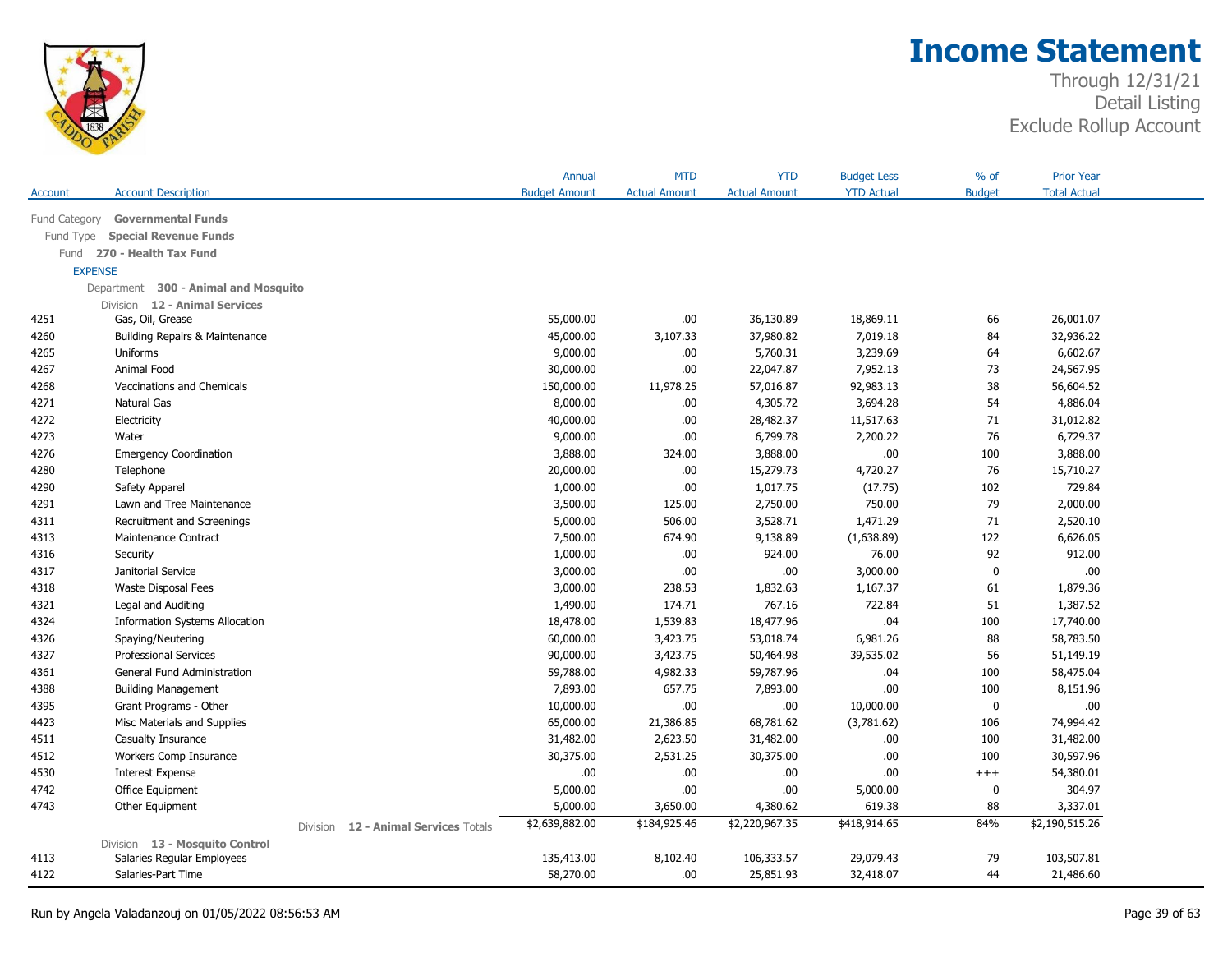

### Through 12/31/21 Detail Listing Exclude Rollup Account

|           |                                                        | Annual               | <b>MTD</b>           | <b>YTD</b>           | <b>Budget Less</b> | % of          | <b>Prior Year</b>   |
|-----------|--------------------------------------------------------|----------------------|----------------------|----------------------|--------------------|---------------|---------------------|
| Account   | <b>Account Description</b>                             | <b>Budget Amount</b> | <b>Actual Amount</b> | <b>Actual Amount</b> | <b>YTD Actual</b>  | <b>Budget</b> | <b>Total Actual</b> |
|           | Fund Category Governmental Funds                       |                      |                      |                      |                    |               |                     |
| Fund Type | <b>Special Revenue Funds</b>                           |                      |                      |                      |                    |               |                     |
|           | Fund 270 - Health Tax Fund                             |                      |                      |                      |                    |               |                     |
|           | <b>EXPENSE</b>                                         |                      |                      |                      |                    |               |                     |
|           |                                                        |                      |                      |                      |                    |               |                     |
|           | Department 300 - Animal and Mosquito                   |                      |                      |                      |                    |               |                     |
| 4131      | Division 13 - Mosquito Control<br>Parochial Retirement | 16,343.00            | 992.54               | 12,882.36            | 3,460.64           | 79            | 12,588.57           |
| 4132      | Group Health Insurance                                 | 862.00               | 54.84                | 657.12               | 204.88             | 76            | 639.84              |
| 4133      | Retired Employees Grp Insurance                        | 12,556.00            | 1,046.33             | 12,555.96            | .04                | 100           | 11,958.00           |
| 4135      | Medicare Insurance                                     | 4,514.00             | 116.99               | 2,554.28             | 1,959.72           | 57            | 2,279.01            |
| 4138      | Unemployment Claims                                    | 1,000.00             | .00.                 | .00                  | 1,000.00           | $\mathbf{0}$  | .00.                |
| 4210      | Books and Subscriptions                                | 200.00               | .00                  | .00                  | 200.00             | $\Omega$      | .00                 |
| 4221      | <b>Printed Office Forms</b>                            | 200.00               | .00.                 | .00                  | 200.00             | $\Omega$      | .00.                |
| 4230      | Education, Travel and Training                         | 1,500.00             | .00.                 | 155.00               | 1,345.00           | 10            | 190.00              |
| 4241      | <b>Office Supplies</b>                                 | 400.00               | .00.                 | 39.79                | 360.21             | 10            | .00.                |
| 4242      | Postage                                                | 500.00               | .00                  | 353.85               | 146.15             | 71            | 347.38              |
| 4250      | <b>Equipment Repairs</b>                               | 16,000.00            | .00                  | 9,810.09             | 6,189.91           | 61            | 11,697.35           |
| 4251      | Gas, Oil, Grease                                       | 18,000.00            | .00.                 | 11,171.95            | 6,828.05           | 62            | 7,222.40            |
| 4260      | Building Repairs & Maintenance                         | 5,000.00             | .00                  | .00                  | 5,000.00           | $\Omega$      | 1,090.67            |
| 4265      | Uniforms                                               | 1,000.00             | .00                  | 121.88               | 878.12             | 12            | .00                 |
| 4268      | Vaccinations and Chemicals                             | 135,000.00           | .00                  | 136,279.87           | (1, 279.87)        | 101           | 132,576.67          |
| 4276      | <b>Emergency Coordination</b>                          | 972.00               | 81.00                | 972.00               | .00.               | 100           | 972.00              |
| 4290      | Safety Apparel                                         | 300.00               | .00.                 | .00                  | 300.00             | $\mathbf{0}$  | .00                 |
| 4311      | Recruitment and Screenings                             | 200.00               | .00                  | .00                  | 200.00             | $\Omega$      | .00                 |
| 4321      | Legal and Auditing                                     | 1,490.00             | 174.71               | 1,991.10             | (501.10)           | 134           | 1,387.52            |
| 4324      | <b>Information Systems Allocation</b>                  | 18,478.00            | 1,539.83             | 18,477.96            | .04                | 100           | 17,740.00           |
| 4361      | General Fund Administration                            | 22,155.00            | 1,846.25             | 22,155.00            | .00                | 100           | 21,977.04           |
| 4423      |                                                        | 7,000.00             | .00                  | 5,501.58             | 1,498.42           | 79            | 1,599.56            |
| 4511      | Misc Materials and Supplies<br>Casualty Insurance      | 7,871.00             | 655.92               | 7,871.04             | (.04)              | 100           | 7,871.04            |
| 4512      | Workers Comp Insurance                                 |                      | 716.25               | 8,595.00             | .00                |               | 8,640.00            |
| 4743      | Other Equipment                                        | 8,595.00<br>2,000.00 | .00.                 | 14,293.66            | (12, 293.66)       | 100<br>715    | 375.66              |
|           |                                                        | \$475,819.00         | \$15,327.06          | \$398,624.99         | \$77,194.01        | 84%           | \$366,147.12        |
|           | 13 - Mosquito Control Totals<br>Division               |                      |                      |                      |                    |               | \$2,556,662.38      |
|           | Department 300 - Animal and Mosquito Totals            | \$3,115,701.00       | \$200,252.52         | \$2,619,592.34       | \$496,108.66       | 84%           |                     |
|           | Department 900 - Other Financing Sources (Uses)        |                      |                      |                      |                    |               |                     |
| 4688      | Transfer To Capital Outlay                             | 102,000.00           | 8,500.00             | 102,000.00           | .00                | 100           | .00                 |
|           | Department 900 - Other Financing Sources (Uses) Totals | \$102,000.00         | \$8,500.00           | \$102,000.00         | \$0.00             | 100%          | \$0.00              |
|           | <b>EXPENSE TOTALS</b>                                  | \$4,082,594.00       | \$247,894.55         | \$3,419,015.27       | \$663,578.73       | 84%           | \$3,283,050.38      |

Fund **270 - Health Tax Fund** Totals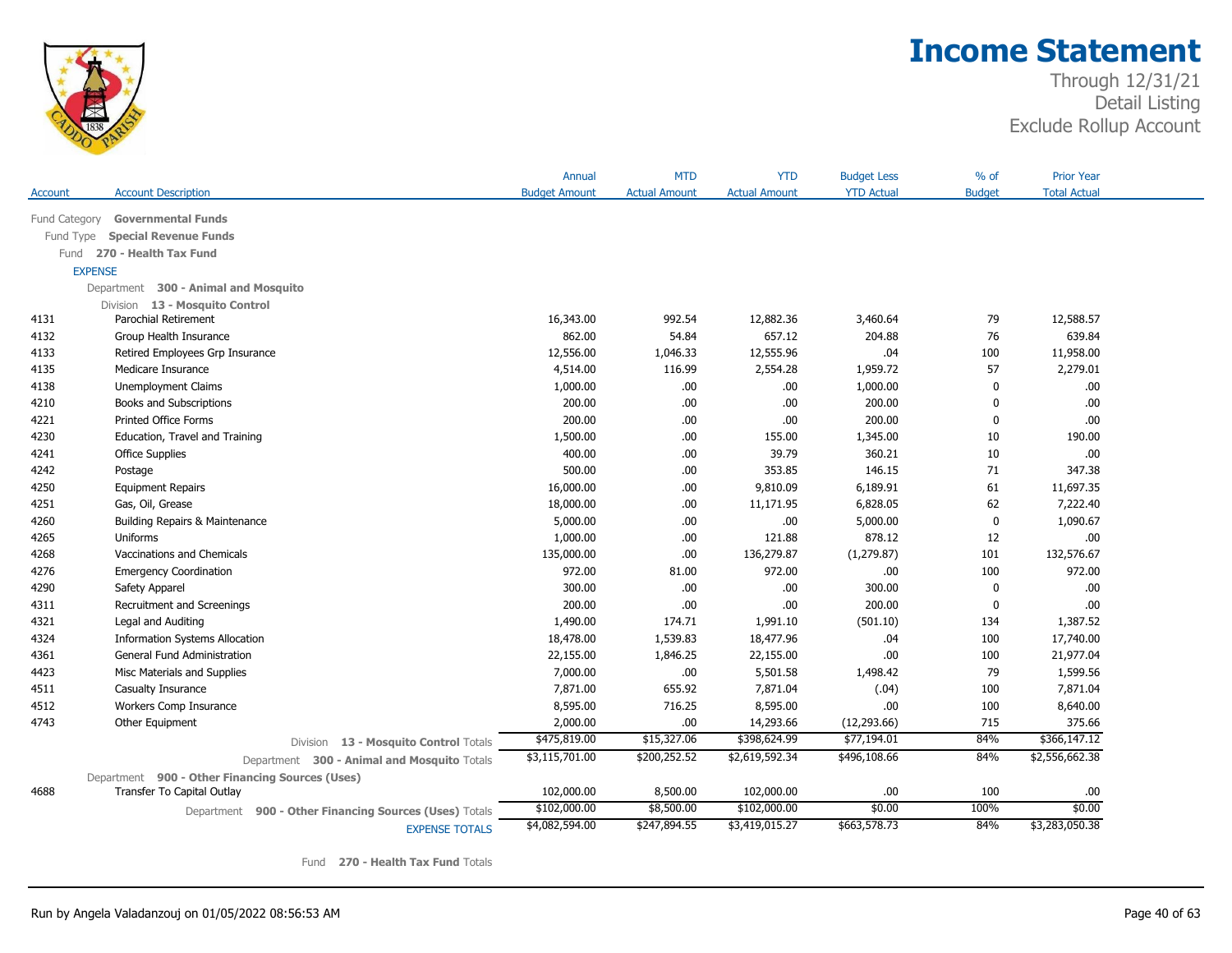

|               |                                                              |                                            | Annual               | <b>MTD</b>           | <b>YTD</b>           | <b>Budget Less</b> | $%$ of        | <b>Prior Year</b>   |  |
|---------------|--------------------------------------------------------------|--------------------------------------------|----------------------|----------------------|----------------------|--------------------|---------------|---------------------|--|
| Account       | <b>Account Description</b>                                   |                                            | <b>Budget Amount</b> | <b>Actual Amount</b> | <b>Actual Amount</b> | <b>YTD Actual</b>  | <b>Budget</b> | <b>Total Actual</b> |  |
| Fund Category | <b>Governmental Funds</b><br>Fund Type Special Revenue Funds |                                            |                      |                      |                      |                    |               |                     |  |
|               |                                                              | <b>REVENUE TOTALS</b>                      | 3,629,948.00         | 7,416.95             | 102,038.13           | 3,527,909.87       | 3%            | 3,805,397.42        |  |
|               |                                                              | <b>EXPENSE TOTALS</b>                      | 4,082,594.00         | 247,894.55           | 3,419,015.27         | 663,578.73         | 84%           | 3,283,050.38        |  |
|               |                                                              | Fund 270 - Health Tax Fund Net Gain (Loss) | (\$452,646.00)       | ( \$240, 477.60)     | (\$3,316,977.14)     | (\$2,864,331.14)   | 733%          | \$522,347.04        |  |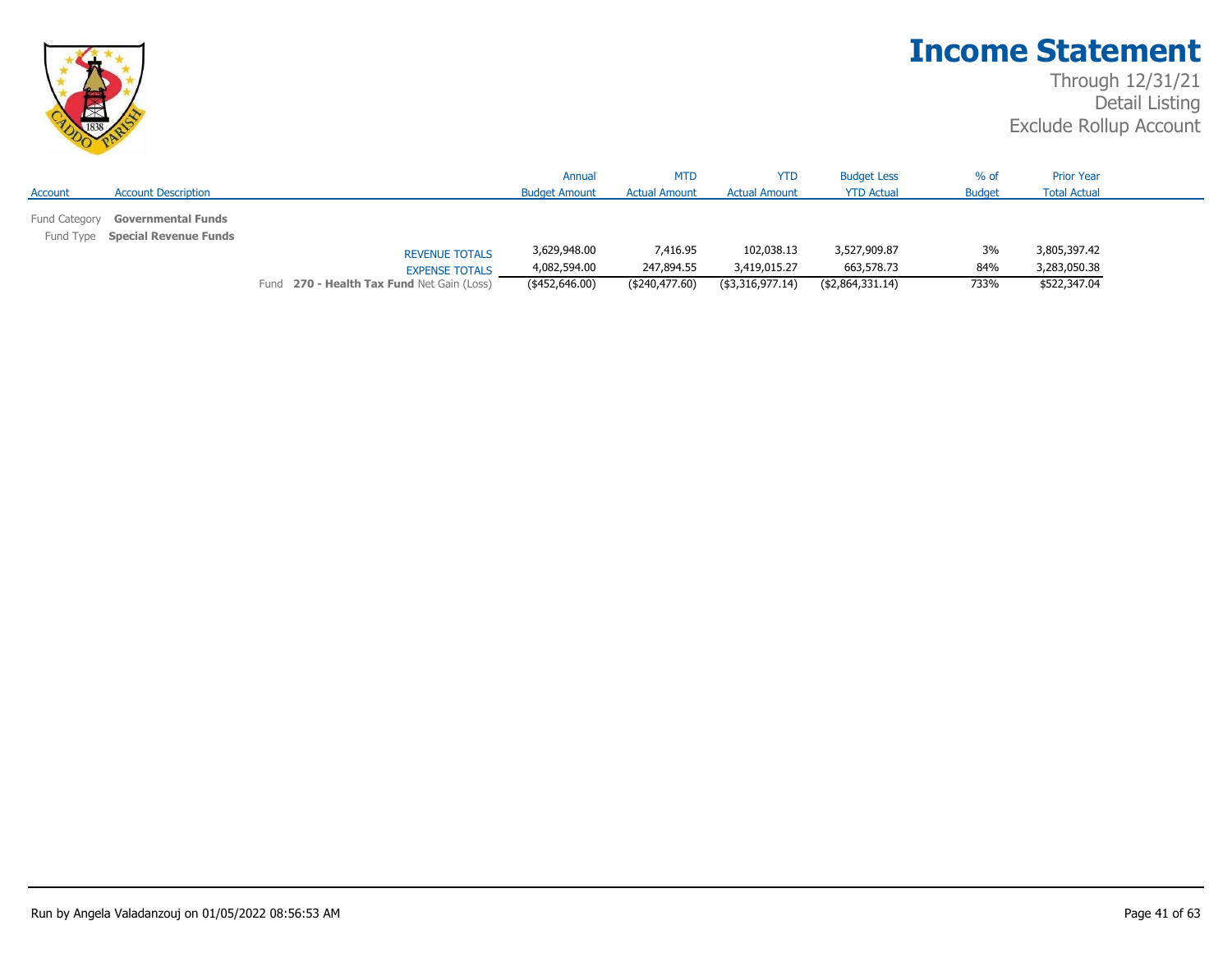

|               |                                                    | Annual               | <b>MTD</b>           | <b>YTD</b>           | <b>Budget Less</b> | $%$ of        | <b>Prior Year</b>   |
|---------------|----------------------------------------------------|----------------------|----------------------|----------------------|--------------------|---------------|---------------------|
| Account       | <b>Account Description</b>                         | <b>Budget Amount</b> | <b>Actual Amount</b> | <b>Actual Amount</b> | <b>YTD Actual</b>  | <b>Budget</b> | <b>Total Actual</b> |
| Fund Category | <b>Governmental Funds</b>                          |                      |                      |                      |                    |               |                     |
| Fund Type     | <b>Special Revenue Funds</b>                       |                      |                      |                      |                    |               |                     |
| Fund          | 280 - Biomedical Fund                              |                      |                      |                      |                    |               |                     |
|               | <b>REVENUE</b>                                     |                      |                      |                      |                    |               |                     |
|               | Department 000 - General Revenues                  |                      |                      |                      |                    |               |                     |
| 3113          | Ad Valorem Tax-Parish                              | 3,007,790.00         | .00.                 | .00                  | 3,007,790.00       | 0             | 3,073,434.00        |
| 3115          | <b>Estimated Uncollectible Taxes</b>               | (120,310.00)         | .00                  | .00                  | (120,310.00)       |               | (41, 837.50)        |
| 3120          | Prior Year Taxes                                   | 20,334.00            | 96.71                | 13,371.24            | 6,962.76           | 66            | 17,585.75           |
| 3351          | <b>State Revenue Sharing</b>                       | 69,200.00            | .00                  | .00                  | 69,200.00          |               | 67,019.03           |
| 3610          | <b>Interest Earned</b>                             | 100.00               | .00                  | 41.57                | 58.43              | 42            | .00                 |
|               | Department 000 - General Revenues Totals           | \$2,977,114.00       | \$96.71              | \$13,412.81          | \$2,963,701.19     | 0%            | \$3,116,201.28      |
|               | <b>REVENUE TOTALS</b>                              | \$2,977,114.00       | \$96.71              | \$13,412.81          | \$2,963,701.19     | 0%            | \$3,116,201.28      |
|               | <b>EXPENSE</b>                                     |                      |                      |                      |                    |               |                     |
|               | Department 319 - Biomedical Research Center        |                      |                      |                      |                    |               |                     |
| 4321          | Legal and Auditing                                 | 5,502.00             | 645.15               | 5,092.64             | 409.36             | 93            | 5,123.80            |
| 4361          | <b>General Fund Administration</b>                 | 15,477.00            | 1,289.75             | 15,477.00            | .00                | 100           | 14,244.00           |
| 4530          | <b>Interest Expense</b>                            | 13,000.00            | .00                  | 861.54               | 12,138.46          | 7             | 11,826.50           |
| 4562          | Reimb - Biomedical Research Ctr                    | 2,815,000.00         | 469,798.00           | 2,583,888.00         | 231,112.00         | 92            | 2,814,998.00        |
| 4591          | <b>Retirement Contributions</b>                    | 89,030.00            | .00.                 | .00                  | 89,030.00          | $\Omega$      | 90,004.00           |
| 4592          | Sheriff's Tax Collection                           | 4,000.00             | .00.                 | 946.54               | 3,053.46           | 24            | 1,772.58            |
|               | Department 319 - Biomedical Research Center Totals | \$2,942,009.00       | \$471,732.90         | \$2,606,265.72       | \$335,743.28       | 89%           | \$2,937,968.88      |
|               | <b>EXPENSE TOTALS</b>                              | \$2,942,009.00       | \$471,732.90         | \$2,606,265.72       | \$335,743.28       | 89%           | \$2,937,968.88      |
|               | 280 - Biomedical Fund Totals<br>Fund               |                      |                      |                      |                    |               |                     |
|               | <b>REVENUE TOTALS</b>                              | 2,977,114.00         | 96.71                | 13,412.81            | 2,963,701.19       | 0%            | 3,116,201.28        |
|               | <b>EXPENSE TOTALS</b>                              | 2,942,009.00         | 471,732.90           | 2,606,265.72         | 335,743.28         | 89%           | 2,937,968.88        |
|               | Fund 280 - Biomedical Fund Net Gain (Loss)         | \$35,105.00          | (471, 636.19)        | ( \$2,592,852.91)    | (\$2,627,957.91)   | $(7,386\%)$   | \$178,232.40        |
|               |                                                    |                      |                      |                      |                    |               |                     |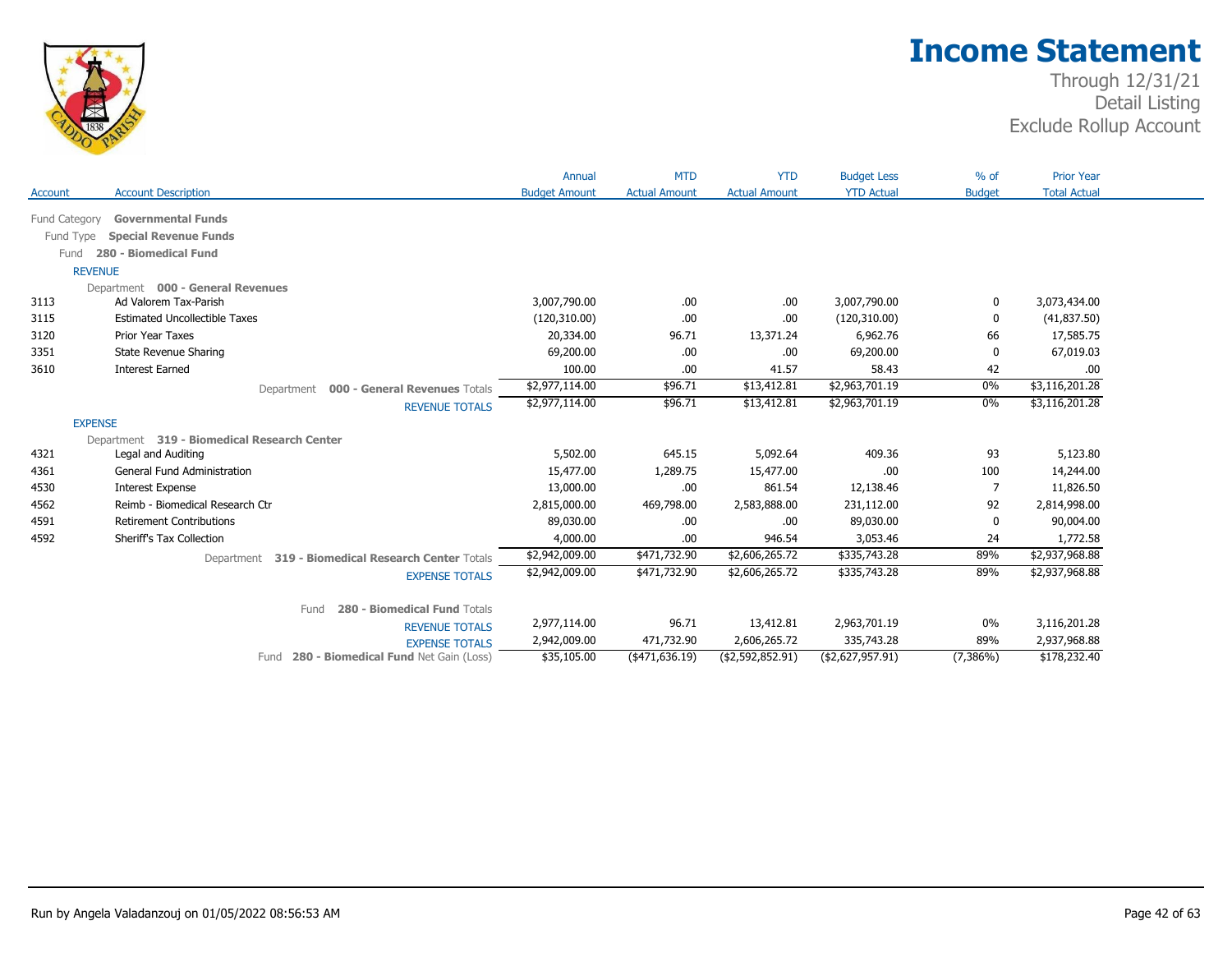

| <b>Account Description</b><br><b>YTD Actual</b><br><b>Budget</b><br><b>Total Actual</b><br><b>Budget Amount</b><br><b>Actual Amount</b><br><b>Actual Amount</b><br><b>Governmental Funds</b><br>Fund Category<br><b>Special Revenue Funds</b><br>Fund Type<br>Fund 290 - Riverboat Fund<br><b>REVENUE</b><br>Department 000 - General Revenues<br>Riverboat Gaming<br>900,000.00<br>119,185.81<br>911,505.56<br>(11, 505.56)<br>101<br>726,961.16<br>.00<br>1,669.91<br>Market Value Adjustment<br>.00<br>.00<br>.00.<br>$^{+++}$<br><b>Interest Earned</b><br>4,000.00<br>.00.<br>917.03<br>3,082.97<br>23<br>7,138.81<br>Miscellaneous Revenue<br>2,000.00<br>40,004.00<br>(38,004.00)<br>2,000<br>19,081.31<br>.00.<br>105%<br>\$754,851.19<br>\$906,000.00<br>\$119,185.81<br>\$952,426.59<br>(446, 426.59)<br>Department 000 - General Revenues Totals<br>Department 900 - Other Financing Sources (Uses)<br>Transfer From Oil & Gas<br>.00<br>.00<br>75,000.00<br>.00.<br>.00<br>$^{+++}$<br>Transfer From Capital Outlay<br>19,071.00<br>.00<br>19,071.00<br>.00.<br>100<br>.00<br>100%<br>\$75,000.00<br>\$19,071.00<br>\$0.00<br>\$19,071.00<br>\$0.00<br>Department 900 - Other Financing Sources (Uses) Totals<br>\$829,851.19<br>\$925,071.00<br>\$119,185.81<br>\$971,497.59<br>(446, 426.59)<br>105%<br><b>REVENUE TOTALS</b><br><b>EXPENSE</b><br>Department 131 - Administration<br>.00<br>Salaries Regular Employees<br>.00.<br>(186.19)<br>.00<br>.00.<br>$^{+++}$<br>Salaries-Part Time<br>165,000.00<br>561.19<br>53,095.92<br>111,904.08<br>32<br>801.84<br>28.69<br>9,672.17<br>30<br>9.46<br>Medicare Insurance<br>13,750.00<br>4,077.83<br>4,715.00<br>350.78<br>Legal and Auditing<br>552.86<br>4,364.22<br>93<br>4,390.39<br>2,000.00<br>38<br><b>Professional Services</b><br>.00<br>754.00<br>1,246.00<br>.00<br>.00<br>.00<br>.00<br><b>Public Information</b><br>10,000.00<br>10,000.00<br>0<br>General Fund Administration<br>24,998.00<br>2,083.17<br>24,998.04<br>(.04)<br>23,484.96<br>100<br><b>Interest Expense</b><br>1,500.00<br>.00.<br>.00<br>1,500.00<br>.00<br>0<br>.00<br><b>Special Programs</b><br>40,000.00<br>37,857.12<br>2,142.88<br>95<br>1,517.41<br>60,000.00<br>60,000.00<br>60,000.00<br><b>Truancy Program</b><br>.00.<br>.00.<br>100<br>\$4,557.13<br>\$88,686.65<br>\$321,963.00<br>\$185,147.13<br>\$136,815.87<br>58%<br>Department 131 - Administration Totals<br>Department 150 - Allocation to other Entities<br><b>NGO Appropriations</b><br>988,500.00<br>55,000.00<br>694,326.69<br>294,173.31<br>70<br>603,566.83<br>\$988,500.00<br>\$55,000.00<br>\$294,173.31<br>70%<br>\$603,566.83<br>\$694,326.69<br>Department 150 - Allocation to other Entities Totals<br>\$692,253.48<br>\$1,310,463.00<br>\$59,557.13<br>\$879,473.82<br>\$430,989.18<br>67%<br><b>EXPENSE TOTALS</b><br>290 - Riverboat Fund Totals<br>Fund<br>829,851.19<br>925,071.00<br>119,185.81<br>971,497.59<br>(46, 426.59)<br>105%<br><b>REVENUE TOTALS</b><br>59,557.13<br>879,473.82<br>430,989.18<br>67%<br>692,253.48<br>1,310,463.00<br><b>EXPENSE TOTALS</b><br>Fund 290 - Riverboat Fund Net Gain (Loss)<br>\$92,023.77 |         | Annual         | <b>MTD</b>  | <b>YTD</b> | <b>Budget Less</b> | $%$ of | <b>Prior Year</b> |
|-----------------------------------------------------------------------------------------------------------------------------------------------------------------------------------------------------------------------------------------------------------------------------------------------------------------------------------------------------------------------------------------------------------------------------------------------------------------------------------------------------------------------------------------------------------------------------------------------------------------------------------------------------------------------------------------------------------------------------------------------------------------------------------------------------------------------------------------------------------------------------------------------------------------------------------------------------------------------------------------------------------------------------------------------------------------------------------------------------------------------------------------------------------------------------------------------------------------------------------------------------------------------------------------------------------------------------------------------------------------------------------------------------------------------------------------------------------------------------------------------------------------------------------------------------------------------------------------------------------------------------------------------------------------------------------------------------------------------------------------------------------------------------------------------------------------------------------------------------------------------------------------------------------------------------------------------------------------------------------------------------------------------------------------------------------------------------------------------------------------------------------------------------------------------------------------------------------------------------------------------------------------------------------------------------------------------------------------------------------------------------------------------------------------------------------------------------------------------------------------------------------------------------------------------------------------------------------------------------------------------------------------------------------------------------------------------------------------------------------------------------------------------------------------------------------------------------------------------------------------------------------------------------------------------------------------------------------------------------------------------------------------------------------------------------------------------------------------------------------------------------------------------------------------------|---------|----------------|-------------|------------|--------------------|--------|-------------------|
|                                                                                                                                                                                                                                                                                                                                                                                                                                                                                                                                                                                                                                                                                                                                                                                                                                                                                                                                                                                                                                                                                                                                                                                                                                                                                                                                                                                                                                                                                                                                                                                                                                                                                                                                                                                                                                                                                                                                                                                                                                                                                                                                                                                                                                                                                                                                                                                                                                                                                                                                                                                                                                                                                                                                                                                                                                                                                                                                                                                                                                                                                                                                                                       | Account |                |             |            |                    |        |                   |
|                                                                                                                                                                                                                                                                                                                                                                                                                                                                                                                                                                                                                                                                                                                                                                                                                                                                                                                                                                                                                                                                                                                                                                                                                                                                                                                                                                                                                                                                                                                                                                                                                                                                                                                                                                                                                                                                                                                                                                                                                                                                                                                                                                                                                                                                                                                                                                                                                                                                                                                                                                                                                                                                                                                                                                                                                                                                                                                                                                                                                                                                                                                                                                       |         |                |             |            |                    |        |                   |
|                                                                                                                                                                                                                                                                                                                                                                                                                                                                                                                                                                                                                                                                                                                                                                                                                                                                                                                                                                                                                                                                                                                                                                                                                                                                                                                                                                                                                                                                                                                                                                                                                                                                                                                                                                                                                                                                                                                                                                                                                                                                                                                                                                                                                                                                                                                                                                                                                                                                                                                                                                                                                                                                                                                                                                                                                                                                                                                                                                                                                                                                                                                                                                       |         |                |             |            |                    |        |                   |
|                                                                                                                                                                                                                                                                                                                                                                                                                                                                                                                                                                                                                                                                                                                                                                                                                                                                                                                                                                                                                                                                                                                                                                                                                                                                                                                                                                                                                                                                                                                                                                                                                                                                                                                                                                                                                                                                                                                                                                                                                                                                                                                                                                                                                                                                                                                                                                                                                                                                                                                                                                                                                                                                                                                                                                                                                                                                                                                                                                                                                                                                                                                                                                       |         |                |             |            |                    |        |                   |
|                                                                                                                                                                                                                                                                                                                                                                                                                                                                                                                                                                                                                                                                                                                                                                                                                                                                                                                                                                                                                                                                                                                                                                                                                                                                                                                                                                                                                                                                                                                                                                                                                                                                                                                                                                                                                                                                                                                                                                                                                                                                                                                                                                                                                                                                                                                                                                                                                                                                                                                                                                                                                                                                                                                                                                                                                                                                                                                                                                                                                                                                                                                                                                       |         |                |             |            |                    |        |                   |
|                                                                                                                                                                                                                                                                                                                                                                                                                                                                                                                                                                                                                                                                                                                                                                                                                                                                                                                                                                                                                                                                                                                                                                                                                                                                                                                                                                                                                                                                                                                                                                                                                                                                                                                                                                                                                                                                                                                                                                                                                                                                                                                                                                                                                                                                                                                                                                                                                                                                                                                                                                                                                                                                                                                                                                                                                                                                                                                                                                                                                                                                                                                                                                       |         |                |             |            |                    |        |                   |
|                                                                                                                                                                                                                                                                                                                                                                                                                                                                                                                                                                                                                                                                                                                                                                                                                                                                                                                                                                                                                                                                                                                                                                                                                                                                                                                                                                                                                                                                                                                                                                                                                                                                                                                                                                                                                                                                                                                                                                                                                                                                                                                                                                                                                                                                                                                                                                                                                                                                                                                                                                                                                                                                                                                                                                                                                                                                                                                                                                                                                                                                                                                                                                       | 3223    |                |             |            |                    |        |                   |
|                                                                                                                                                                                                                                                                                                                                                                                                                                                                                                                                                                                                                                                                                                                                                                                                                                                                                                                                                                                                                                                                                                                                                                                                                                                                                                                                                                                                                                                                                                                                                                                                                                                                                                                                                                                                                                                                                                                                                                                                                                                                                                                                                                                                                                                                                                                                                                                                                                                                                                                                                                                                                                                                                                                                                                                                                                                                                                                                                                                                                                                                                                                                                                       | 3609    |                |             |            |                    |        |                   |
|                                                                                                                                                                                                                                                                                                                                                                                                                                                                                                                                                                                                                                                                                                                                                                                                                                                                                                                                                                                                                                                                                                                                                                                                                                                                                                                                                                                                                                                                                                                                                                                                                                                                                                                                                                                                                                                                                                                                                                                                                                                                                                                                                                                                                                                                                                                                                                                                                                                                                                                                                                                                                                                                                                                                                                                                                                                                                                                                                                                                                                                                                                                                                                       | 3610    |                |             |            |                    |        |                   |
|                                                                                                                                                                                                                                                                                                                                                                                                                                                                                                                                                                                                                                                                                                                                                                                                                                                                                                                                                                                                                                                                                                                                                                                                                                                                                                                                                                                                                                                                                                                                                                                                                                                                                                                                                                                                                                                                                                                                                                                                                                                                                                                                                                                                                                                                                                                                                                                                                                                                                                                                                                                                                                                                                                                                                                                                                                                                                                                                                                                                                                                                                                                                                                       | 3695    |                |             |            |                    |        |                   |
|                                                                                                                                                                                                                                                                                                                                                                                                                                                                                                                                                                                                                                                                                                                                                                                                                                                                                                                                                                                                                                                                                                                                                                                                                                                                                                                                                                                                                                                                                                                                                                                                                                                                                                                                                                                                                                                                                                                                                                                                                                                                                                                                                                                                                                                                                                                                                                                                                                                                                                                                                                                                                                                                                                                                                                                                                                                                                                                                                                                                                                                                                                                                                                       |         |                |             |            |                    |        |                   |
|                                                                                                                                                                                                                                                                                                                                                                                                                                                                                                                                                                                                                                                                                                                                                                                                                                                                                                                                                                                                                                                                                                                                                                                                                                                                                                                                                                                                                                                                                                                                                                                                                                                                                                                                                                                                                                                                                                                                                                                                                                                                                                                                                                                                                                                                                                                                                                                                                                                                                                                                                                                                                                                                                                                                                                                                                                                                                                                                                                                                                                                                                                                                                                       |         |                |             |            |                    |        |                   |
|                                                                                                                                                                                                                                                                                                                                                                                                                                                                                                                                                                                                                                                                                                                                                                                                                                                                                                                                                                                                                                                                                                                                                                                                                                                                                                                                                                                                                                                                                                                                                                                                                                                                                                                                                                                                                                                                                                                                                                                                                                                                                                                                                                                                                                                                                                                                                                                                                                                                                                                                                                                                                                                                                                                                                                                                                                                                                                                                                                                                                                                                                                                                                                       | 3849    |                |             |            |                    |        |                   |
|                                                                                                                                                                                                                                                                                                                                                                                                                                                                                                                                                                                                                                                                                                                                                                                                                                                                                                                                                                                                                                                                                                                                                                                                                                                                                                                                                                                                                                                                                                                                                                                                                                                                                                                                                                                                                                                                                                                                                                                                                                                                                                                                                                                                                                                                                                                                                                                                                                                                                                                                                                                                                                                                                                                                                                                                                                                                                                                                                                                                                                                                                                                                                                       | 3852    |                |             |            |                    |        |                   |
|                                                                                                                                                                                                                                                                                                                                                                                                                                                                                                                                                                                                                                                                                                                                                                                                                                                                                                                                                                                                                                                                                                                                                                                                                                                                                                                                                                                                                                                                                                                                                                                                                                                                                                                                                                                                                                                                                                                                                                                                                                                                                                                                                                                                                                                                                                                                                                                                                                                                                                                                                                                                                                                                                                                                                                                                                                                                                                                                                                                                                                                                                                                                                                       |         |                |             |            |                    |        |                   |
|                                                                                                                                                                                                                                                                                                                                                                                                                                                                                                                                                                                                                                                                                                                                                                                                                                                                                                                                                                                                                                                                                                                                                                                                                                                                                                                                                                                                                                                                                                                                                                                                                                                                                                                                                                                                                                                                                                                                                                                                                                                                                                                                                                                                                                                                                                                                                                                                                                                                                                                                                                                                                                                                                                                                                                                                                                                                                                                                                                                                                                                                                                                                                                       |         |                |             |            |                    |        |                   |
|                                                                                                                                                                                                                                                                                                                                                                                                                                                                                                                                                                                                                                                                                                                                                                                                                                                                                                                                                                                                                                                                                                                                                                                                                                                                                                                                                                                                                                                                                                                                                                                                                                                                                                                                                                                                                                                                                                                                                                                                                                                                                                                                                                                                                                                                                                                                                                                                                                                                                                                                                                                                                                                                                                                                                                                                                                                                                                                                                                                                                                                                                                                                                                       |         |                |             |            |                    |        |                   |
|                                                                                                                                                                                                                                                                                                                                                                                                                                                                                                                                                                                                                                                                                                                                                                                                                                                                                                                                                                                                                                                                                                                                                                                                                                                                                                                                                                                                                                                                                                                                                                                                                                                                                                                                                                                                                                                                                                                                                                                                                                                                                                                                                                                                                                                                                                                                                                                                                                                                                                                                                                                                                                                                                                                                                                                                                                                                                                                                                                                                                                                                                                                                                                       |         |                |             |            |                    |        |                   |
|                                                                                                                                                                                                                                                                                                                                                                                                                                                                                                                                                                                                                                                                                                                                                                                                                                                                                                                                                                                                                                                                                                                                                                                                                                                                                                                                                                                                                                                                                                                                                                                                                                                                                                                                                                                                                                                                                                                                                                                                                                                                                                                                                                                                                                                                                                                                                                                                                                                                                                                                                                                                                                                                                                                                                                                                                                                                                                                                                                                                                                                                                                                                                                       | 4113    |                |             |            |                    |        |                   |
|                                                                                                                                                                                                                                                                                                                                                                                                                                                                                                                                                                                                                                                                                                                                                                                                                                                                                                                                                                                                                                                                                                                                                                                                                                                                                                                                                                                                                                                                                                                                                                                                                                                                                                                                                                                                                                                                                                                                                                                                                                                                                                                                                                                                                                                                                                                                                                                                                                                                                                                                                                                                                                                                                                                                                                                                                                                                                                                                                                                                                                                                                                                                                                       | 4122    |                |             |            |                    |        |                   |
|                                                                                                                                                                                                                                                                                                                                                                                                                                                                                                                                                                                                                                                                                                                                                                                                                                                                                                                                                                                                                                                                                                                                                                                                                                                                                                                                                                                                                                                                                                                                                                                                                                                                                                                                                                                                                                                                                                                                                                                                                                                                                                                                                                                                                                                                                                                                                                                                                                                                                                                                                                                                                                                                                                                                                                                                                                                                                                                                                                                                                                                                                                                                                                       | 4135    |                |             |            |                    |        |                   |
|                                                                                                                                                                                                                                                                                                                                                                                                                                                                                                                                                                                                                                                                                                                                                                                                                                                                                                                                                                                                                                                                                                                                                                                                                                                                                                                                                                                                                                                                                                                                                                                                                                                                                                                                                                                                                                                                                                                                                                                                                                                                                                                                                                                                                                                                                                                                                                                                                                                                                                                                                                                                                                                                                                                                                                                                                                                                                                                                                                                                                                                                                                                                                                       | 4321    |                |             |            |                    |        |                   |
|                                                                                                                                                                                                                                                                                                                                                                                                                                                                                                                                                                                                                                                                                                                                                                                                                                                                                                                                                                                                                                                                                                                                                                                                                                                                                                                                                                                                                                                                                                                                                                                                                                                                                                                                                                                                                                                                                                                                                                                                                                                                                                                                                                                                                                                                                                                                                                                                                                                                                                                                                                                                                                                                                                                                                                                                                                                                                                                                                                                                                                                                                                                                                                       | 4327    |                |             |            |                    |        |                   |
|                                                                                                                                                                                                                                                                                                                                                                                                                                                                                                                                                                                                                                                                                                                                                                                                                                                                                                                                                                                                                                                                                                                                                                                                                                                                                                                                                                                                                                                                                                                                                                                                                                                                                                                                                                                                                                                                                                                                                                                                                                                                                                                                                                                                                                                                                                                                                                                                                                                                                                                                                                                                                                                                                                                                                                                                                                                                                                                                                                                                                                                                                                                                                                       | 4344    |                |             |            |                    |        |                   |
|                                                                                                                                                                                                                                                                                                                                                                                                                                                                                                                                                                                                                                                                                                                                                                                                                                                                                                                                                                                                                                                                                                                                                                                                                                                                                                                                                                                                                                                                                                                                                                                                                                                                                                                                                                                                                                                                                                                                                                                                                                                                                                                                                                                                                                                                                                                                                                                                                                                                                                                                                                                                                                                                                                                                                                                                                                                                                                                                                                                                                                                                                                                                                                       | 4361    |                |             |            |                    |        |                   |
|                                                                                                                                                                                                                                                                                                                                                                                                                                                                                                                                                                                                                                                                                                                                                                                                                                                                                                                                                                                                                                                                                                                                                                                                                                                                                                                                                                                                                                                                                                                                                                                                                                                                                                                                                                                                                                                                                                                                                                                                                                                                                                                                                                                                                                                                                                                                                                                                                                                                                                                                                                                                                                                                                                                                                                                                                                                                                                                                                                                                                                                                                                                                                                       | 4530    |                |             |            |                    |        |                   |
|                                                                                                                                                                                                                                                                                                                                                                                                                                                                                                                                                                                                                                                                                                                                                                                                                                                                                                                                                                                                                                                                                                                                                                                                                                                                                                                                                                                                                                                                                                                                                                                                                                                                                                                                                                                                                                                                                                                                                                                                                                                                                                                                                                                                                                                                                                                                                                                                                                                                                                                                                                                                                                                                                                                                                                                                                                                                                                                                                                                                                                                                                                                                                                       | 4534    |                |             |            |                    |        |                   |
|                                                                                                                                                                                                                                                                                                                                                                                                                                                                                                                                                                                                                                                                                                                                                                                                                                                                                                                                                                                                                                                                                                                                                                                                                                                                                                                                                                                                                                                                                                                                                                                                                                                                                                                                                                                                                                                                                                                                                                                                                                                                                                                                                                                                                                                                                                                                                                                                                                                                                                                                                                                                                                                                                                                                                                                                                                                                                                                                                                                                                                                                                                                                                                       | 4553    |                |             |            |                    |        |                   |
|                                                                                                                                                                                                                                                                                                                                                                                                                                                                                                                                                                                                                                                                                                                                                                                                                                                                                                                                                                                                                                                                                                                                                                                                                                                                                                                                                                                                                                                                                                                                                                                                                                                                                                                                                                                                                                                                                                                                                                                                                                                                                                                                                                                                                                                                                                                                                                                                                                                                                                                                                                                                                                                                                                                                                                                                                                                                                                                                                                                                                                                                                                                                                                       |         |                |             |            |                    |        |                   |
|                                                                                                                                                                                                                                                                                                                                                                                                                                                                                                                                                                                                                                                                                                                                                                                                                                                                                                                                                                                                                                                                                                                                                                                                                                                                                                                                                                                                                                                                                                                                                                                                                                                                                                                                                                                                                                                                                                                                                                                                                                                                                                                                                                                                                                                                                                                                                                                                                                                                                                                                                                                                                                                                                                                                                                                                                                                                                                                                                                                                                                                                                                                                                                       |         |                |             |            |                    |        |                   |
|                                                                                                                                                                                                                                                                                                                                                                                                                                                                                                                                                                                                                                                                                                                                                                                                                                                                                                                                                                                                                                                                                                                                                                                                                                                                                                                                                                                                                                                                                                                                                                                                                                                                                                                                                                                                                                                                                                                                                                                                                                                                                                                                                                                                                                                                                                                                                                                                                                                                                                                                                                                                                                                                                                                                                                                                                                                                                                                                                                                                                                                                                                                                                                       | 4959    |                |             |            |                    |        |                   |
|                                                                                                                                                                                                                                                                                                                                                                                                                                                                                                                                                                                                                                                                                                                                                                                                                                                                                                                                                                                                                                                                                                                                                                                                                                                                                                                                                                                                                                                                                                                                                                                                                                                                                                                                                                                                                                                                                                                                                                                                                                                                                                                                                                                                                                                                                                                                                                                                                                                                                                                                                                                                                                                                                                                                                                                                                                                                                                                                                                                                                                                                                                                                                                       |         |                |             |            |                    |        |                   |
|                                                                                                                                                                                                                                                                                                                                                                                                                                                                                                                                                                                                                                                                                                                                                                                                                                                                                                                                                                                                                                                                                                                                                                                                                                                                                                                                                                                                                                                                                                                                                                                                                                                                                                                                                                                                                                                                                                                                                                                                                                                                                                                                                                                                                                                                                                                                                                                                                                                                                                                                                                                                                                                                                                                                                                                                                                                                                                                                                                                                                                                                                                                                                                       |         |                |             |            |                    |        |                   |
|                                                                                                                                                                                                                                                                                                                                                                                                                                                                                                                                                                                                                                                                                                                                                                                                                                                                                                                                                                                                                                                                                                                                                                                                                                                                                                                                                                                                                                                                                                                                                                                                                                                                                                                                                                                                                                                                                                                                                                                                                                                                                                                                                                                                                                                                                                                                                                                                                                                                                                                                                                                                                                                                                                                                                                                                                                                                                                                                                                                                                                                                                                                                                                       |         |                |             |            |                    |        |                   |
|                                                                                                                                                                                                                                                                                                                                                                                                                                                                                                                                                                                                                                                                                                                                                                                                                                                                                                                                                                                                                                                                                                                                                                                                                                                                                                                                                                                                                                                                                                                                                                                                                                                                                                                                                                                                                                                                                                                                                                                                                                                                                                                                                                                                                                                                                                                                                                                                                                                                                                                                                                                                                                                                                                                                                                                                                                                                                                                                                                                                                                                                                                                                                                       |         |                |             |            |                    |        |                   |
|                                                                                                                                                                                                                                                                                                                                                                                                                                                                                                                                                                                                                                                                                                                                                                                                                                                                                                                                                                                                                                                                                                                                                                                                                                                                                                                                                                                                                                                                                                                                                                                                                                                                                                                                                                                                                                                                                                                                                                                                                                                                                                                                                                                                                                                                                                                                                                                                                                                                                                                                                                                                                                                                                                                                                                                                                                                                                                                                                                                                                                                                                                                                                                       |         |                |             |            |                    |        |                   |
|                                                                                                                                                                                                                                                                                                                                                                                                                                                                                                                                                                                                                                                                                                                                                                                                                                                                                                                                                                                                                                                                                                                                                                                                                                                                                                                                                                                                                                                                                                                                                                                                                                                                                                                                                                                                                                                                                                                                                                                                                                                                                                                                                                                                                                                                                                                                                                                                                                                                                                                                                                                                                                                                                                                                                                                                                                                                                                                                                                                                                                                                                                                                                                       |         |                |             |            |                    |        |                   |
|                                                                                                                                                                                                                                                                                                                                                                                                                                                                                                                                                                                                                                                                                                                                                                                                                                                                                                                                                                                                                                                                                                                                                                                                                                                                                                                                                                                                                                                                                                                                                                                                                                                                                                                                                                                                                                                                                                                                                                                                                                                                                                                                                                                                                                                                                                                                                                                                                                                                                                                                                                                                                                                                                                                                                                                                                                                                                                                                                                                                                                                                                                                                                                       |         | (\$385,392.00) | \$59,628.68 |            | \$477,415.77       | (24%)  | \$137,597.71      |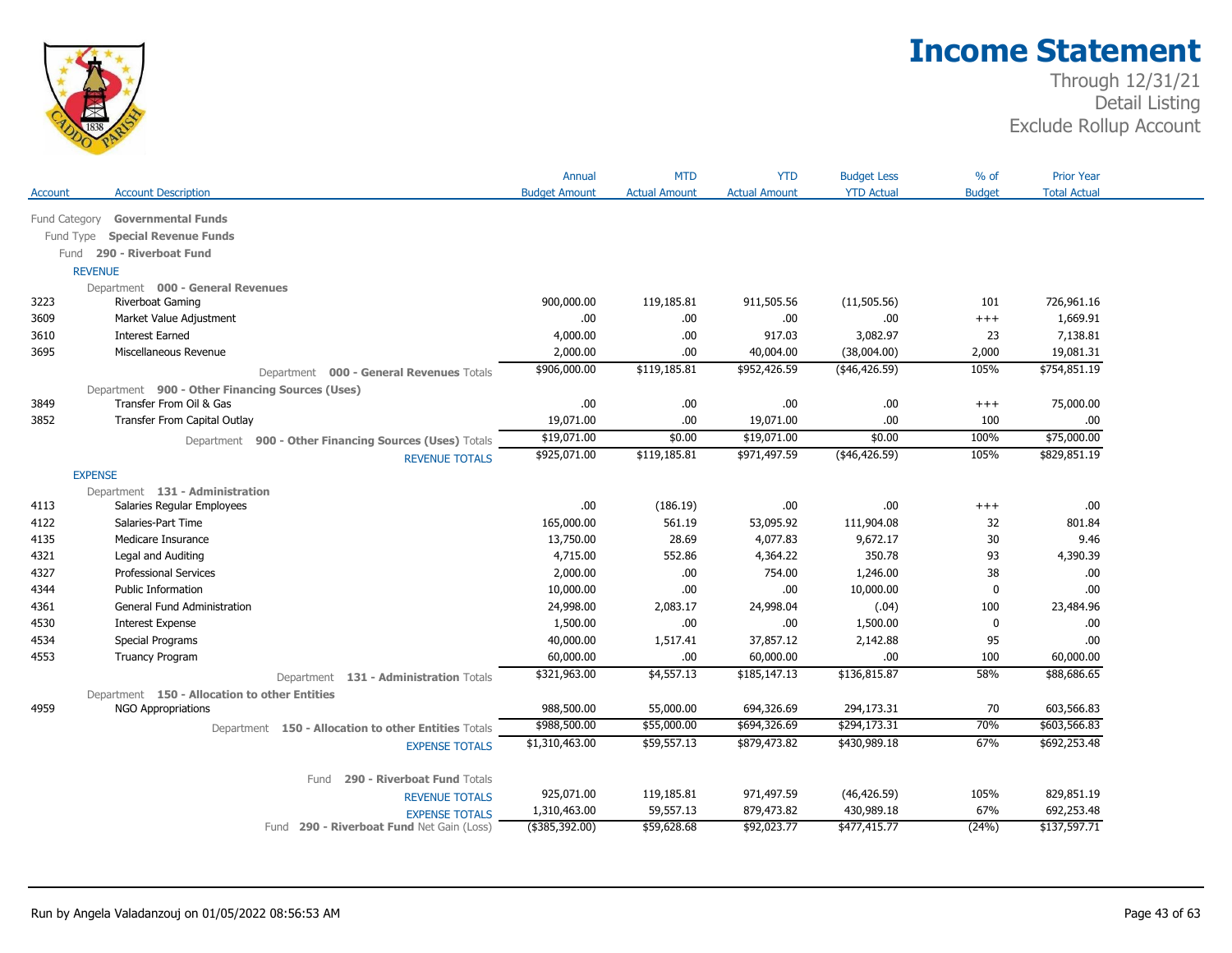

|                      |                                                            | Annual                     | <b>MTD</b>           | <b>YTD</b>           | <b>Budget Less</b>         | $%$ of        | <b>Prior Year</b>     |
|----------------------|------------------------------------------------------------|----------------------------|----------------------|----------------------|----------------------------|---------------|-----------------------|
| Account              | <b>Account Description</b>                                 | <b>Budget Amount</b>       | <b>Actual Amount</b> | <b>Actual Amount</b> | <b>YTD Actual</b>          | <b>Budget</b> | <b>Total Actual</b>   |
| <b>Fund Category</b> | <b>Governmental Funds</b>                                  |                            |                      |                      |                            |               |                       |
|                      | <b>Special Revenue Funds</b>                               |                            |                      |                      |                            |               |                       |
| Fund Type            |                                                            |                            |                      |                      |                            |               |                       |
|                      | Fund 295 - Criminal Justice Fund                           |                            |                      |                      |                            |               |                       |
|                      | <b>REVENUE</b>                                             |                            |                      |                      |                            |               |                       |
| 3113                 | Department 000 - General Revenues<br>Ad Valorem Tax-Parish | 6,214,900.00               | .00                  | .00                  | 6,214,900.00               | 0             | 6,259,613.00          |
| 3115                 | <b>Estimated Uncollectible Taxes</b>                       | (217, 520.00)              | .00                  | .00                  | (217, 520.00)              | $\mathbf{0}$  | (66, 248.80)          |
| 3120                 | Prior Year Taxes                                           | 19,409.00                  | 540.95               | 5,421.75             | 13,987.25                  | 28            | 6,787.58              |
| 3351                 | <b>State Revenue Sharing</b>                               | 132,200.00                 | .00                  | .00                  | 132,200.00                 | 0             | 134,470.58            |
|                      |                                                            |                            |                      |                      |                            |               |                       |
| 3610                 | <b>Interest Earned</b>                                     | 1,000.00<br>\$6,149,989.00 | .00<br>\$540.95      | .00<br>\$5,421.75    | 1,000.00<br>\$6,144,567.25 | 0<br>$0\%$    | .00<br>\$6,334,622.36 |
|                      | 000 - General Revenues Totals<br>Department                |                            |                      |                      |                            |               |                       |
|                      | <b>REVENUE TOTALS</b>                                      | \$6,149,989.00             | \$540.95             | \$5,421.75           | \$6,144,567.25             | $0\%$         | \$6,334,622.36        |
|                      | <b>EXPENSE</b>                                             |                            |                      |                      |                            |               |                       |
|                      | Department 120 - Criminal Justice                          |                            |                      |                      |                            |               |                       |
|                      | Division 20 - Criminal Administration                      |                            |                      |                      |                            |               |                       |
| 4321                 | Legal and Auditing                                         | 3,157.00                   | 370.18               | 2,922.13             | 234.87                     | 93            | 2,939.40              |
| 4361                 | General Fund Administration                                | 9,521.00                   | 793.42               | 9,521.04             | (.04)                      | 100           | 9,240.96              |
| 4530                 | <b>Interest Expense</b>                                    | 11,000.00                  | .00.                 | 3,698.31             | 7,301.69                   | 34            | 22,173.91             |
| 4591                 | <b>Retirement Contributions</b>                            | 183,950.00                 | .00                  | .00                  | 183,950.00                 | $\mathbf{0}$  | 183,261.00            |
| 4592                 | Sheriff's Tax Collection                                   | 7,500.00                   | .00.                 | 1,892.55             | 5,607.45                   | 25            | 3,557.90              |
| 4596                 | <b>Sheriff Substations</b>                                 | .00                        | .00.                 | .00                  | .00                        | $^{+++}$      | 159,917.98            |
|                      | 20 - Criminal Administration Totals<br>Division            | \$215,128.00               | \$1,163.60           | \$18,034.03          | \$197,093.97               | 8%            | \$381,091.15          |
|                      | Department 120 - Criminal Justice Totals                   | \$215,128.00               | \$1,163.60           | \$18,034.03          | \$197,093.97               | 8%            | \$381,091.15          |
|                      | Department 900 - Other Financing Sources (Uses)            |                            |                      |                      |                            |               |                       |
| 4681                 | Transfer To Juvenile Just Fund                             | 3,400,000.00               | 283,333.33           | 3,399,999.96         | .04                        | 100           | 3,600,000.00          |
| 4682                 | <b>Transfer To Detention Facilitie</b>                     | 1,000,000.00               | 83,333.33            | 999,999.96           | .04                        | 100           | 800,000.04            |
| 4685                 | <b>Transfer To General Fund</b>                            | 1,400,000.00               | 116,666.67           | 1,400,000.04         | (.04)                      | 100           | 1,700,000.04          |
|                      | Department 900 - Other Financing Sources (Uses) Totals     | \$5,800,000.00             | \$483,333.33         | \$5,799,999.96       | \$0.04                     | 100%          | \$6,100,000.08        |
|                      |                                                            |                            |                      |                      |                            |               |                       |
|                      |                                                            | \$6,015,128.00             | \$484,496.93         | \$5,818,033.99       | \$197,094.01               | 97%           | \$6,481,091.23        |
|                      | <b>EXPENSE TOTALS</b>                                      |                            |                      |                      |                            |               |                       |
|                      | Fund                                                       |                            |                      |                      |                            |               |                       |
|                      | 295 - Criminal Justice Fund Totals                         | 6,149,989.00               | 540.95               | 5,421.75             | 6,144,567.25               | 0%            | 6,334,622.36          |
|                      | <b>REVENUE TOTALS</b><br><b>EXPENSE TOTALS</b>             | 6,015,128.00               | 484,496.93           | 5,818,033.99         | 197,094.01                 | 97%           | 6,481,091.23          |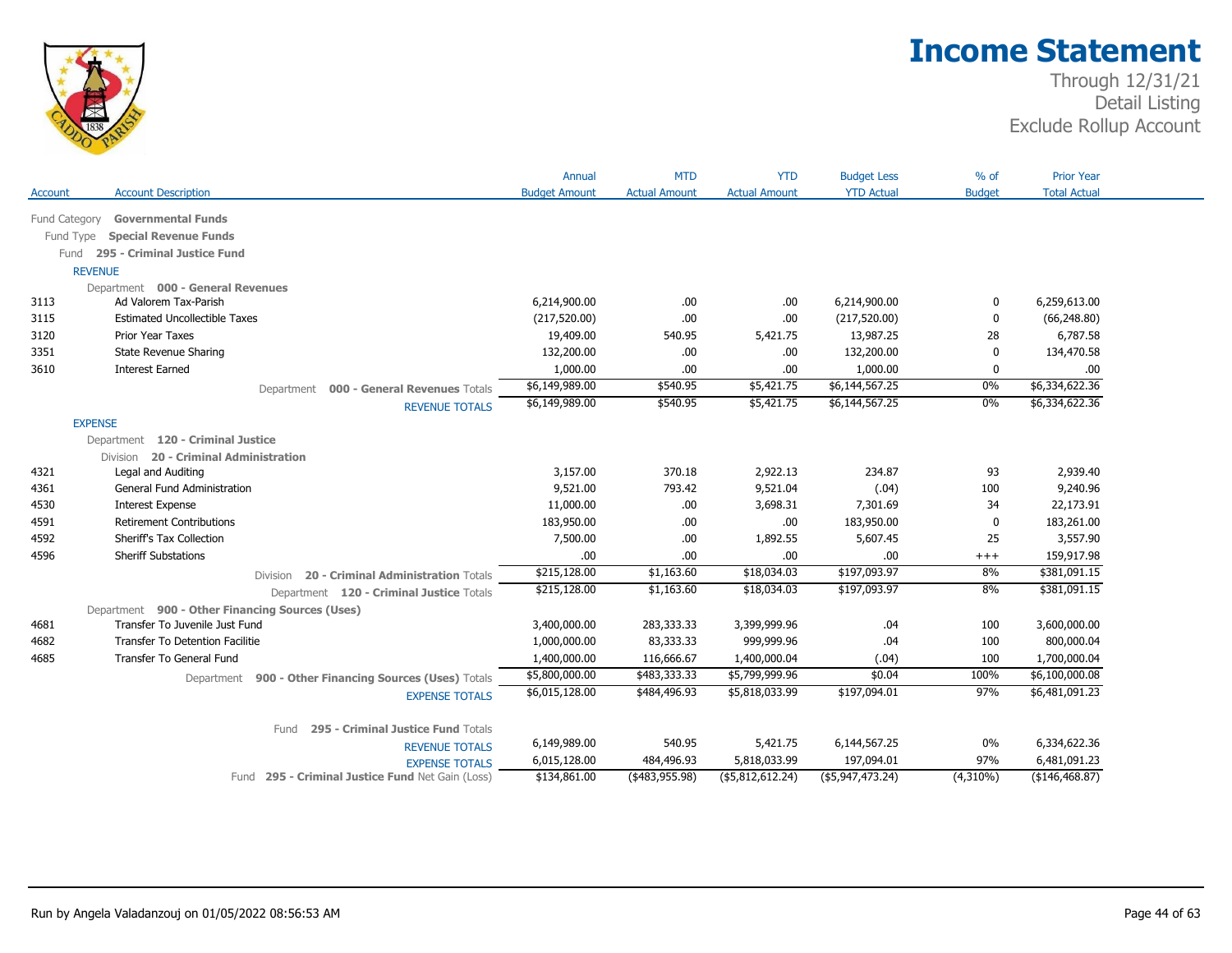

|                |                                                 |                                                        | Annual               | <b>MTD</b>           | <b>YTD</b>           | <b>Budget Less</b> | % of          | <b>Prior Year</b>   |
|----------------|-------------------------------------------------|--------------------------------------------------------|----------------------|----------------------|----------------------|--------------------|---------------|---------------------|
| Account        | <b>Account Description</b>                      |                                                        | <b>Budget Amount</b> | <b>Actual Amount</b> | <b>Actual Amount</b> | <b>YTD Actual</b>  | <b>Budget</b> | <b>Total Actual</b> |
| Fund Category  | <b>Governmental Funds</b>                       |                                                        |                      |                      |                      |                    |               |                     |
| Fund Type      | <b>Special Revenue Funds</b>                    |                                                        |                      |                      |                      |                    |               |                     |
|                | Fund 297 - Oil and Gas Fund                     |                                                        |                      |                      |                      |                    |               |                     |
|                | <b>REVENUE</b>                                  |                                                        |                      |                      |                      |                    |               |                     |
|                | Department 000 - General Revenues               |                                                        |                      |                      |                      |                    |               |                     |
| 3609           | Market Value Adjustment                         |                                                        | .00                  | .00.                 | .00.                 | .00.               | $+++$         | 8,679.47            |
| 3610           | <b>Interest Earned</b>                          |                                                        | 20,000.00            | .00.                 | 4,169.53             | 15,830.47          | 21            | 57,151.38           |
| 3623           | <b>Building Rental</b>                          |                                                        | 363,000.00           | 191,399.11           | 574,399.11           | (211, 399.11)      | 158           | 566,359.21          |
| 3691           | Oil Royalty/Mineral Leases                      |                                                        | 500,000.00           | 97,658.67            | 3,670,961.46         | (3, 170, 961.46)   | 734           | 1,292,298.31        |
|                |                                                 | Department 000 - General Revenues Totals               | \$883,000.00         | \$289,057.78         | \$4,249,530.10       | (\$3,366,530.10)   | 481%          | \$1,924,488.37      |
|                | Department 900 - Other Financing Sources (Uses) |                                                        |                      |                      |                      |                    |               |                     |
| 3852           | Transfer From Capital Outlay                    |                                                        | 82,065.00            | .00.                 | 82,065.00            | .00                | 100           | .00.                |
|                |                                                 | Department 900 - Other Financing Sources (Uses) Totals | \$82,065.00          | \$0.00               | \$82,065.00          | \$0.00             | 100%          | \$0.00              |
|                |                                                 | <b>REVENUE TOTALS</b>                                  | \$965,065.00         | \$289,057.78         | \$4,331,595.10       | ( \$3,366,530.10)  | 449%          | \$1,924,488.37      |
| <b>EXPENSE</b> |                                                 |                                                        |                      |                      |                      |                    |               |                     |
|                | Department 131 - Administration                 |                                                        |                      |                      |                      |                    |               |                     |
| 4321           | Legal and Auditing                              |                                                        | 33,600.00            | (109, 902.27)        | 45,037.65            | (11, 437.65)       | 134           | 14,340.28           |
| 4327           | <b>Professional Services</b>                    |                                                        | 100,000.00           | .00.                 | .00.                 | 100,000.00         | 0             | .00.                |
| 4361           | <b>General Fund Administration</b>              |                                                        | 9,228.00             | 769.00               | 9,228.00             | .00                | 100           | 8,373.00            |
| 4423           | Misc Materials and Supplies                     |                                                        | .00                  | .00.                 | .00.                 | .00                | $^{+++}$      | 358,451.14          |
| 4530           | <b>Interest Expense</b>                         |                                                        | .00                  | .00                  | .00.                 | .00.               | $+++$         | 163,726.00          |
|                |                                                 | Department 131 - Administration Totals                 | \$142,828.00         | $($ \$109,133.27)    | \$54,265.65          | \$88,562.35        | 38%           | \$544,890.42        |
|                | Department 133 - Finance                        |                                                        |                      |                      |                      |                    |               |                     |
| 4810           | <b>Principal Payments</b>                       |                                                        | 221,380.00           | .00.                 | 221,380.00           | .00                | 100           | .00                 |
| 4820           | <b>Interest Payments</b>                        |                                                        | 259,220.00           | .00.                 | 259,220.00           | .00                | 100           | .00.                |
| 4830           | Paying Agent Fees                               |                                                        | 200.00               | .00.                 | 50.00                | 150.00             | 25            | .00.                |
|                |                                                 | Department 133 - Finance Totals                        | \$480,800.00         | \$0.00               | \$480,650.00         | \$150.00           | 100%          | \$0.00              |
|                | Department 900 - Other Financing Sources (Uses) |                                                        |                      |                      |                      |                    |               |                     |
| 4675           | Transfer To Juvenile Justice Fund               |                                                        | 6,300.00             | 6,300.00             | 6,300.00             | .00                | 100           | 50,000.04           |
| 4688           | Transfer To Capital Outlay                      |                                                        | 395,500.00           | 185,583.33           | 395,499.96           | .04                | 100           | 3,016,504.00        |
| 4694           | Transfer To Riverboat                           |                                                        | .00                  | .00.                 | .00.                 | .00                | $+++$         | 75,000.00           |
| 4697           | Transfer To Economic Development                |                                                        | 25,000.00            | 25,000.00            | 25,000.00            | .00                | 100           | 100,000.00          |
|                |                                                 | Department 900 - Other Financing Sources (Uses) Totals | \$426,800.00         | \$216,883.33         | \$426,799.96         | \$0.04             | 100%          | \$3,241,504.04      |
|                |                                                 | <b>EXPENSE TOTALS</b>                                  | \$1,050,428.00       | \$107,750.06         | \$961,715.61         | \$88,712.39        | 92%           | \$3,786,394.46      |
|                |                                                 |                                                        |                      |                      |                      |                    |               |                     |
|                |                                                 | 297 - Oil and Gas Fund Totals<br>Fund                  |                      |                      |                      |                    |               |                     |
|                |                                                 | <b>REVENUE TOTALS</b>                                  | 965,065.00           | 289,057.78           | 4,331,595.10         | (3,366,530.10)     | 449%          | 1,924,488.37        |
|                |                                                 |                                                        |                      |                      |                      |                    |               |                     |
|                |                                                 | <b>EXPENSE TOTALS</b>                                  | 1,050,428.00         | 107,750.06           | 961,715.61           | 88,712.39          | 92%           | 3,786,394.46        |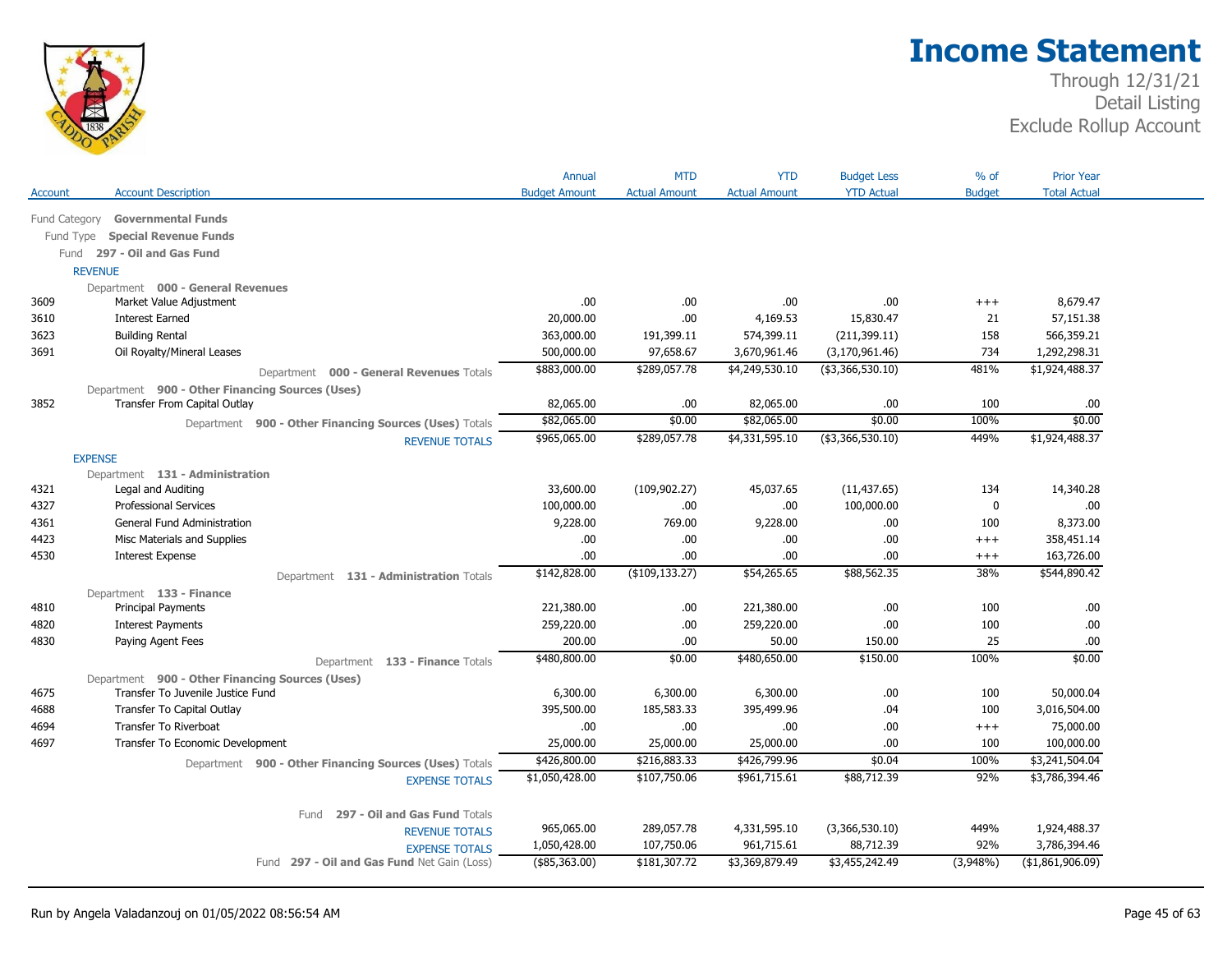

|               |                                                        | Annual               | <b>MTD</b>           | <b>YTD</b>           | <b>Budget Less</b>   | $%$ of        | <b>Prior Year</b>   |
|---------------|--------------------------------------------------------|----------------------|----------------------|----------------------|----------------------|---------------|---------------------|
| Account       | <b>Account Description</b>                             | <b>Budget Amount</b> | <b>Actual Amount</b> | <b>Actual Amount</b> | <b>YTD Actual</b>    | <b>Budget</b> | <b>Total Actual</b> |
|               |                                                        |                      |                      |                      |                      |               |                     |
| Fund Category | <b>Governmental Funds</b>                              |                      |                      |                      |                      |               |                     |
| Fund Type     | <b>Special Revenue Funds</b>                           |                      |                      |                      |                      |               |                     |
| Fund          | 750 - Economic Development Fund                        |                      |                      |                      |                      |               |                     |
|               | <b>REVENUE</b>                                         |                      |                      |                      |                      |               |                     |
| 3359          | Department 000 - General Revenues<br>Video Poker       | 400,000.00           | 55,602.00            | 547,612.81           |                      | 137           | 478,782.59          |
| 3609          |                                                        | .00                  | .00.                 | .00                  | (147, 612.81)<br>.00 |               |                     |
|               | Market Value Adjustment                                |                      | .00.                 |                      |                      | $^{+++}$      | 1,579.18            |
| 3610          | <b>Interest Earned</b>                                 | 6,000.00             |                      | 864.99               | 5,135.01             | 14            | 6,825.46            |
|               | Department 000 - General Revenues Totals               | \$406,000.00         | \$55,602.00          | \$548,477.80         | (\$142, 477.80)      | 135%          | \$487,187.23        |
|               | Department 900 - Other Financing Sources (Uses)        |                      |                      |                      |                      |               |                     |
| 3849          | Transfer From Oil & Gas                                | 25,000.00            | 25,000.00            | 25,000.00            | .00.                 | 100           | 100,000.00          |
|               | Department 900 - Other Financing Sources (Uses) Totals | \$25,000.00          | \$25,000.00          | \$25,000.00          | \$0.00               | 100%          | \$100,000.00        |
|               | <b>REVENUE TOTALS</b>                                  | \$431,000.00         | \$80,602.00          | \$573,477.80         | (\$142,477.80)       | 133%          | \$587,187.23        |
|               | <b>EXPENSE</b>                                         |                      |                      |                      |                      |               |                     |
|               | Department 131 - Administration                        |                      |                      |                      |                      |               |                     |
| 4321          | Legal and Auditing                                     | 2,365.00             | 277.31               | 2,189.04             | 175.96               | 93            | 2,202.56            |
| 4327          | <b>Professional Services</b>                           | 60,000.00            | .00.                 | 57,000.00            | 3,000.00             | 95            | 28,500.00           |
| 4361          | <b>General Fund Administration</b>                     | 12,499.00            | 1,041.58             | 12,498.96            | .04                  | 100           | 11,742.00           |
| 4524          | Feasibility Studies/Master Plan                        | .00                  | 150,000.00           | .00                  | .00                  | $+++$         | .00                 |
|               | Department 131 - Administration Totals                 | \$74,864.00          | \$151,318.89         | \$71,688.00          | \$3,176.00           | 96%           | \$42,444.56         |
|               | Department 150 - Allocation to other Entities          |                      |                      |                      |                      |               |                     |
| 4959          | <b>NGO Appropriations</b>                              | 546,900.00           | 21,000.00            | 375,400.00           | 171,500.00           | 69            | 348,402.38          |
|               | Department 150 - Allocation to other Entities Totals   | \$546,900.00         | \$21,000.00          | \$375,400.00         | \$171,500.00         | 69%           | \$348,402.38        |
|               | Department 900 - Other Financing Sources (Uses)        |                      |                      |                      |                      |               |                     |
| 4674          | Transfer To E. Edward Jones Trust Fund                 | 200,000.00           | 200,000.00           | 200,000.00           | .00                  | 100           | .00.                |
|               | Department 900 - Other Financing Sources (Uses) Totals | \$200,000.00         | \$200,000.00         | \$200,000.00         | \$0.00               | 100%          | \$0.00              |
|               | <b>EXPENSE TOTALS</b>                                  | \$821,764.00         | \$372,318.89         | \$647,088.00         | \$174,676.00         | 79%           | \$390,846.94        |
|               |                                                        |                      |                      |                      |                      |               |                     |
|               | 750 - Economic Development Fund Totals<br>Fund         |                      |                      |                      |                      |               |                     |
|               | <b>REVENUE TOTALS</b>                                  | 431,000.00           | 80,602.00            | 573,477.80           | (142, 477.80)        | 133%          | 587,187.23          |
|               | <b>EXPENSE TOTALS</b>                                  | 821,764.00           | 372,318.89           | 647,088.00           | 174,676.00           | 79%           | 390,846.94          |
|               | Fund 750 - Economic Development Fund Net Gain (Loss)   | $($ \$390,764.00)    | ( \$291, 716.89)     | ( \$73,610.20)       | \$317,153.80         | 19%           | \$196,340.29        |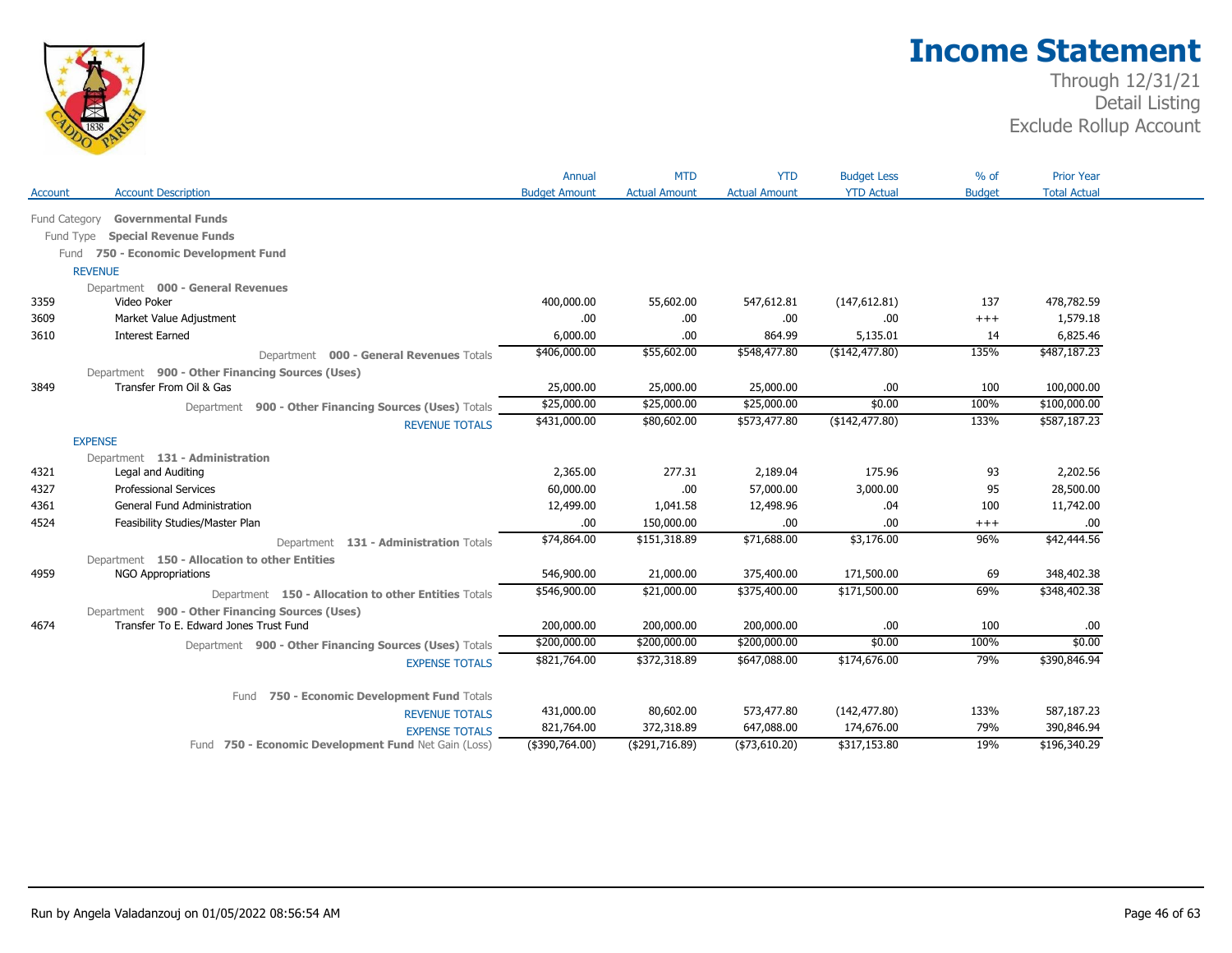

|               |                                                       | Annual               | <b>MTD</b>           | <b>YTD</b>           | <b>Budget Less</b> | $%$ of        | <b>Prior Year</b>   |  |
|---------------|-------------------------------------------------------|----------------------|----------------------|----------------------|--------------------|---------------|---------------------|--|
| Account       | <b>Account Description</b>                            | <b>Budget Amount</b> | <b>Actual Amount</b> | <b>Actual Amount</b> | <b>YTD Actual</b>  | <b>Budget</b> | <b>Total Actual</b> |  |
| Fund Category | <b>Governmental Funds</b>                             |                      |                      |                      |                    |               |                     |  |
|               | Fund Type<br><b>Special Revenue Funds</b>             |                      |                      |                      |                    |               |                     |  |
|               | 770 - Law Officers Witness Fund<br>Fund               |                      |                      |                      |                    |               |                     |  |
|               | <b>REVENUE</b>                                        |                      |                      |                      |                    |               |                     |  |
|               | Department 000 - General Revenues                     |                      |                      |                      |                    |               |                     |  |
| 3512          | Criminal Case Charges                                 | 28,000.00            | 905.00               | 18,692.91            | 9,307.09           | 67            | 19,470.05           |  |
| 3610          | <b>Interest Earned</b>                                | .00                  | .00                  | 45.76                | (45.76)            | $^{+++}$      | 313.57              |  |
|               | 000 - General Revenues Totals<br>Department           | \$28,000.00          | \$905.00             | \$18,738.67          | \$9,261.33         | 67%           | \$19,783.62         |  |
|               | <b>REVENUE TOTALS</b>                                 | \$28,000.00          | \$905.00             | \$18,738.67          | \$9,261.33         | 67%           | \$19,783.62         |  |
|               | <b>EXPENSE</b>                                        |                      |                      |                      |                    |               |                     |  |
|               | Department 120 - Criminal Justice                     |                      |                      |                      |                    |               |                     |  |
|               |                                                       |                      |                      |                      |                    |               |                     |  |
| 4321          | 21 - District Court<br>Division<br>Legal and Auditing | 1,226.00             | 143.76               | 1,134.80             | 91.20              | 93            | 1,141.52            |  |
| 4343          | Payments to Law Officers                              | 20,000.00            | 600.00               | 12,800.00            | 7,200.00           | 64            | 19,700.00           |  |
| 4361          | <b>General Fund Administration</b>                    | 18,455.00            | 1,537.92             | 18,455.04            | (.04)              | 100           | 16,746.00           |  |
| 4394          | <b>Criminal Court Grant</b>                           | (30,000.00)          | .00                  | .00.                 | (30,000.00)        | $\Omega$      | (30,000.00)         |  |
|               |                                                       | \$9,681.00           | \$2,281.68           | \$32,389.84          | (\$22,708.84)      | 335%          | \$7,587.52          |  |
|               | 21 - District Court Totals<br><b>Division</b>         |                      |                      |                      |                    |               |                     |  |
|               | Department 120 - Criminal Justice Totals              | \$9,681.00           | \$2,281.68           | \$32,389.84          | ( \$22,708.84)     | 335%          | \$7,587.52          |  |
|               | <b>EXPENSE TOTALS</b>                                 | \$9,681.00           | \$2,281.68           | \$32,389.84          | (\$22,708.84)      | 335%          | \$7,587.52          |  |
|               | 770 - Law Officers Witness Fund Totals<br>Fund        |                      |                      |                      |                    |               |                     |  |
|               | <b>REVENUE TOTALS</b>                                 | 28,000.00            | 905.00               | 18,738.67            | 9,261.33           | 67%           | 19,783.62           |  |
|               | <b>EXPENSE TOTALS</b>                                 | 9,681.00             | 2,281.68             | 32,389.84            | (22,708.84)        | 335%          | 7,587.52            |  |
|               | Fund 770 - Law Officers Witness Fund Net Gain (Loss)  | \$18,319.00          | ( \$1,376.68)        | $($ \$13,651.17)     | $($ \$31,970.17)   | (75%)         | \$12,196.10         |  |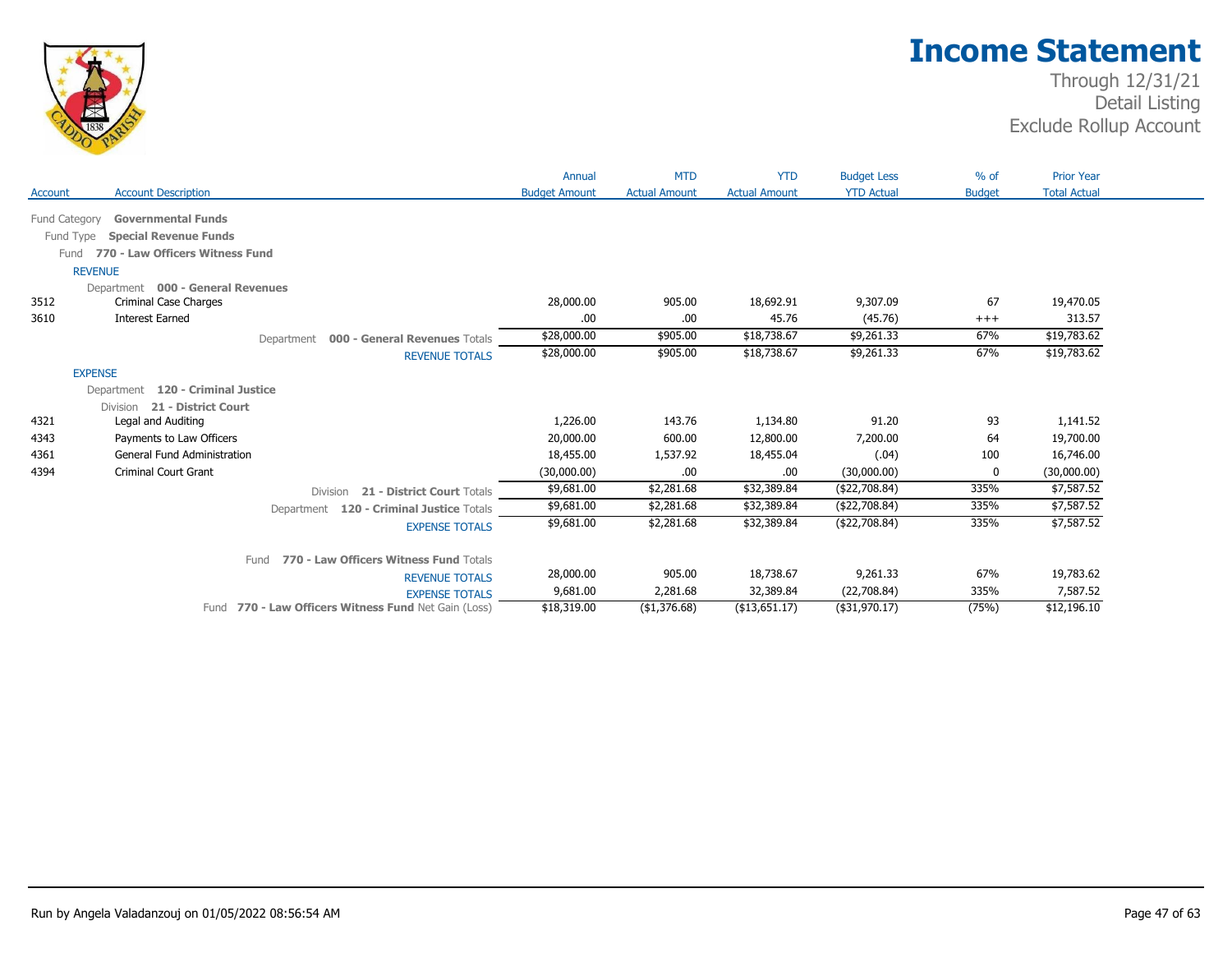

|                                                | Annual               | <b>MTD</b>           | <b>YTD</b>           | <b>Budget Less</b> | $%$ of        | <b>Prior Year</b>   |
|------------------------------------------------|----------------------|----------------------|----------------------|--------------------|---------------|---------------------|
| <b>Account Description</b><br>Account          | <b>Budget Amount</b> | <b>Actual Amount</b> | <b>Actual Amount</b> | <b>YTD Actual</b>  | <b>Budget</b> | <b>Total Actual</b> |
| Fund Category<br><b>Governmental Funds</b>     |                      |                      |                      |                    |               |                     |
| <b>Special Revenue Funds</b><br>Fund Type      |                      |                      |                      |                    |               |                     |
| 797 - American Rescue Plan Fund                |                      |                      |                      |                    |               |                     |
| Fund                                           |                      |                      |                      |                    |               |                     |
| <b>REVENUE</b>                                 |                      |                      |                      |                    |               |                     |
| Department 000 - General Revenues              |                      |                      |                      |                    |               |                     |
| Federal Grants - Other<br>3723                 | 23,290,000.00        | .00                  | 23,328,405.50        | (38, 405.50)       | 100           | .00                 |
| 000 - General Revenues Totals<br>Department    | \$23,290,000.00      | \$0.00               | \$23,328,405.50      | (\$38,405.50)      | 100%          | \$0.00              |
| <b>REVENUE TOTALS</b>                          | \$23,290,000.00      | \$0.00               | \$23,328,405.50      | (\$38,405.50)      | 100%          | \$0.00              |
| <b>EXPENSE</b>                                 |                      |                      |                      |                    |               |                     |
| Department 131 - Administration                |                      |                      |                      |                    |               |                     |
| 4395<br>Grant Programs - Other                 | 22,790,558.00        | 11,835.25            | 1,118,564.17         | 21,671,993.83      | 5             | .00                 |
| Department 131 - Administration Totals         | \$22,790,558.00      | \$11,835.25          | \$1,118,564.17       | \$21,671,993.83    | 5%            | \$0.00              |
| <b>EXPENSE TOTALS</b>                          | \$22,790,558.00      | \$11,835.25          | \$1,118,564.17       | \$21,671,993.83    | 5%            | \$0.00              |
| 797 - American Rescue Plan Fund Totals<br>Fund |                      |                      |                      |                    |               |                     |
| <b>REVENUE TOTALS</b>                          | 23,290,000.00        | .00                  | 23,328,405.50        | (38, 405.50)       | 100%          | .00                 |
| <b>EXPENSE TOTALS</b>                          | 22,790,558.00        | 11,835.25            | 1,118,564.17         | 21,671,993.83      | 5%            | .00                 |
|                                                |                      |                      |                      |                    |               |                     |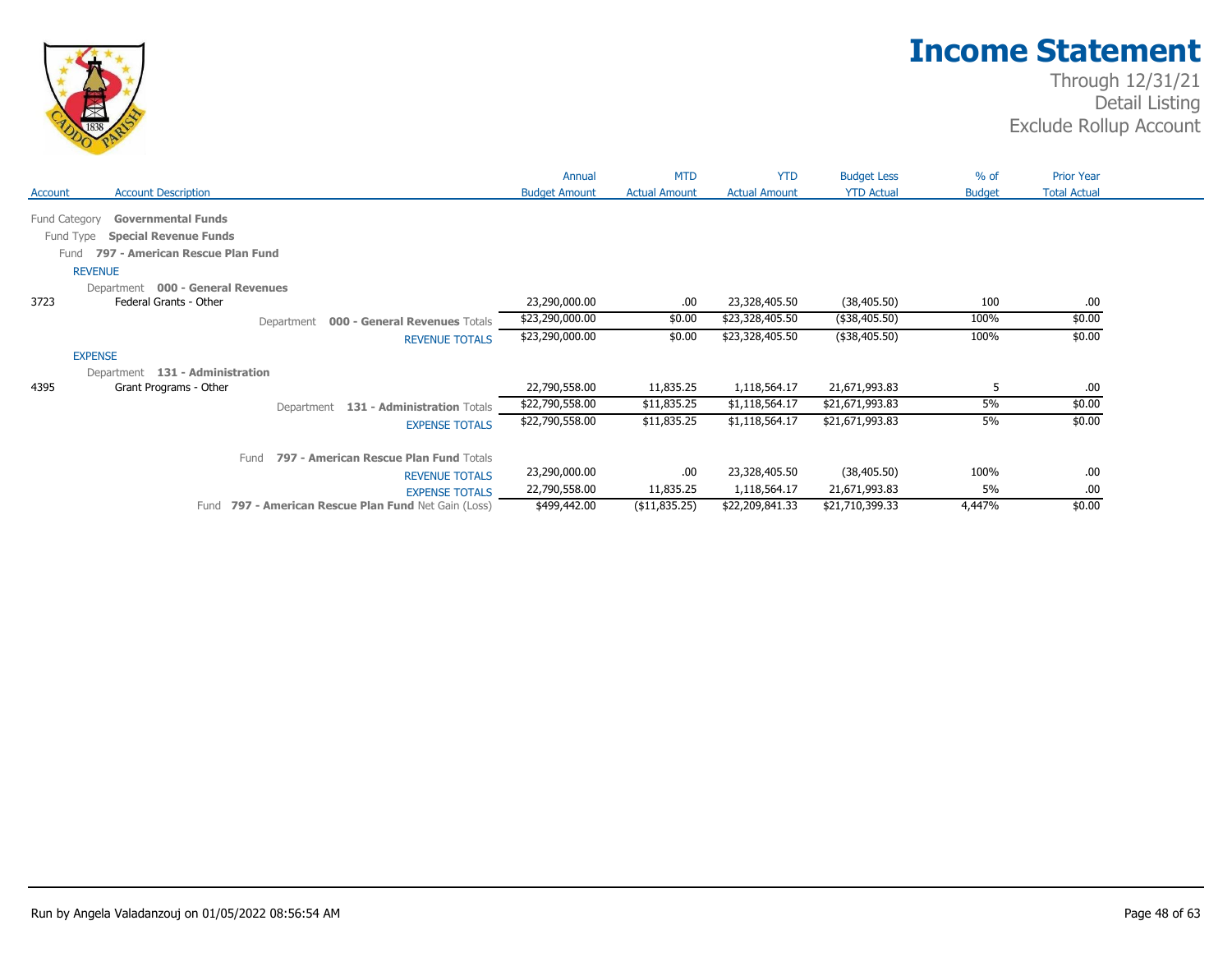

|               |                                                        | Annual               | <b>MTD</b>           | <b>YTD</b>           | <b>Budget Less</b>   | $%$ of        | <b>Prior Year</b>   |
|---------------|--------------------------------------------------------|----------------------|----------------------|----------------------|----------------------|---------------|---------------------|
| Account       | <b>Account Description</b>                             | <b>Budget Amount</b> | <b>Actual Amount</b> | <b>Actual Amount</b> | <b>YTD Actual</b>    | <b>Budget</b> | <b>Total Actual</b> |
| Fund Category | <b>Governmental Funds</b>                              |                      |                      |                      |                      |               |                     |
| Fund Type     | <b>Special Revenue Funds</b>                           |                      |                      |                      |                      |               |                     |
|               | Fund 798 - E. Edward Jones Trust Fund                  |                      |                      |                      |                      |               |                     |
|               | <b>REVENUE</b>                                         |                      |                      |                      |                      |               |                     |
|               | Department 000 - General Revenues                      |                      |                      |                      |                      |               |                     |
| 3609          | Market Value Adjustment                                | .00                  | .00                  | .00                  | .00                  | $^{+++}$      | 1,269.45            |
| 3610          | <b>Interest Earned</b>                                 | 2,500.00             | .00                  | 7,900.80             | (5,400.80)           | 316           | 5,678.12            |
|               | Department 000 - General Revenues Totals               | \$2,500.00           | \$0.00               | \$7,900.80           | (\$5,400.80)         | 316%          | \$6,947.57          |
|               | Department 138 - Program Administration                |                      |                      |                      |                      |               |                     |
|               | Division 81 - Emergency Rental Assistance 1            |                      |                      |                      |                      |               |                     |
| 3610          | <b>Interest Earned</b>                                 | .00.                 | .00                  | 4,541.88             | (4,541.88)           | $^{+++}$      | .00                 |
| 3723          | Federal Grants - Other                                 | 7,162,472.00         | .00                  | 7,162,471.60         | .40                  | 100           | .00                 |
|               | Division 81 - Emergency Rental Assistance 1 Totals     | \$7,162,472.00       | \$0.00               | \$7,167,013.48       | ( \$4,541.48)        | 100%          | \$0.00              |
|               | Division 82 - Emergency Rental Assistance 2            |                      |                      |                      |                      |               |                     |
| 3610          | <b>Interest Earned</b>                                 | .00.                 | .00                  | 899.34               | (899.34)             | $^{+++}$      | .00                 |
| 3723          | Federal Grants - Other                                 | 3,265,661.00         | 6,000,000.00         | 22,022,509.61        | (18,756,848.61)      | 674           | .00                 |
|               | 82 - Emergency Rental Assistance 2 Totals<br>Division  | \$3,265,661.00       | \$6,000,000.00       | \$22,023,408.95      | (\$18,757,747.95)    | 674%          | \$0.00              |
|               | Division 83 - State ERAP 1                             |                      |                      |                      |                      |               |                     |
| 3723          | Federal Grants - Other                                 | 8,666,591.00         | .00                  | 7,836,254.44         | 830,336.56           | 90            | .00                 |
|               | Division 83 - State ERAP 1 Totals                      | \$8,666,591.00       | \$0.00               | \$7,836,254.44       | \$830,336.56         | 90%           | \$0.00              |
|               | Department 138 - Program Administration Totals         | \$19,094,724.00      | \$6,000,000.00       | \$37,026,676.87      | $($ \$17,931,952.87) | 194%          | \$0.00              |
|               | Department 900 - Other Financing Sources (Uses)        |                      |                      |                      |                      |               |                     |
| 3850          | Transfer From Economic Develop                         | 200,000.00           | 200,000.00           | 200,000.00           | .00.                 | 100           | .00                 |
| 3852          | Transfer From Capital Outlay                           | .00                  | .00                  | .00                  | .00                  | $^{+++}$      | 750,982.92          |
|               | Department 900 - Other Financing Sources (Uses) Totals | \$200,000.00         | \$200,000.00         | \$200,000.00         | \$0.00               | 100%          | \$750,982.92        |
|               | <b>REVENUE TOTALS</b>                                  | \$19,297,224.00      | \$6,200,000.00       | \$37,234,577.67      | ( \$17,937,353.67)   | 193%          | \$757,930.49        |
|               | <b>EXPENSE</b>                                         |                      |                      |                      |                      |               |                     |
|               | Department 131 - Administration                        |                      |                      |                      |                      |               |                     |
| 4321          | Legal and Auditing                                     | 10,000.00            | .00                  | .00                  | 10,000.00            | 0             | .00                 |
| 4327          | <b>Professional Services</b>                           | 106,000.00           | .00                  | 650.00               | 105,350.00           | 1             | .00                 |
| 4361          | General Fund Administration                            | 4,000.00             | .00                  | .00                  | 4,000.00             | $\mathbf{0}$  | .00                 |
|               | Department 131 - Administration Totals                 | \$120,000.00         | \$0.00               | \$650.00             | \$119,350.00         | $1\%$         | \$0.00              |
|               | Department 138 - Program Administration                |                      |                      |                      |                      |               |                     |
|               | Division 81 - Emergency Rental Assistance 1            |                      |                      |                      |                      |               |                     |
| 4221          | <b>Printed Office Forms</b>                            | .00                  | .00                  | 954.42               | (954.42)             | $^{+++}$      | .00                 |
| 4327          | <b>Professional Services</b>                           | .00.                 | 678,634.21           | 3,525,720.66         | (3,525,720.66)       | $^{+++}$      | .00                 |
| 4395          | Grant Programs - Other                                 | 7,162,472.00         | (7,562.00)           | 6,400,423.14         | 762,048.86           | 89            | .00                 |
|               |                                                        | \$7,162,472.00       | \$671,072.21         | \$9,927,098.22       | (\$2,764,626.22)     | 139%          | \$0.00              |
|               | Division 81 - Emergency Rental Assistance 1 Totals     |                      |                      |                      |                      |               |                     |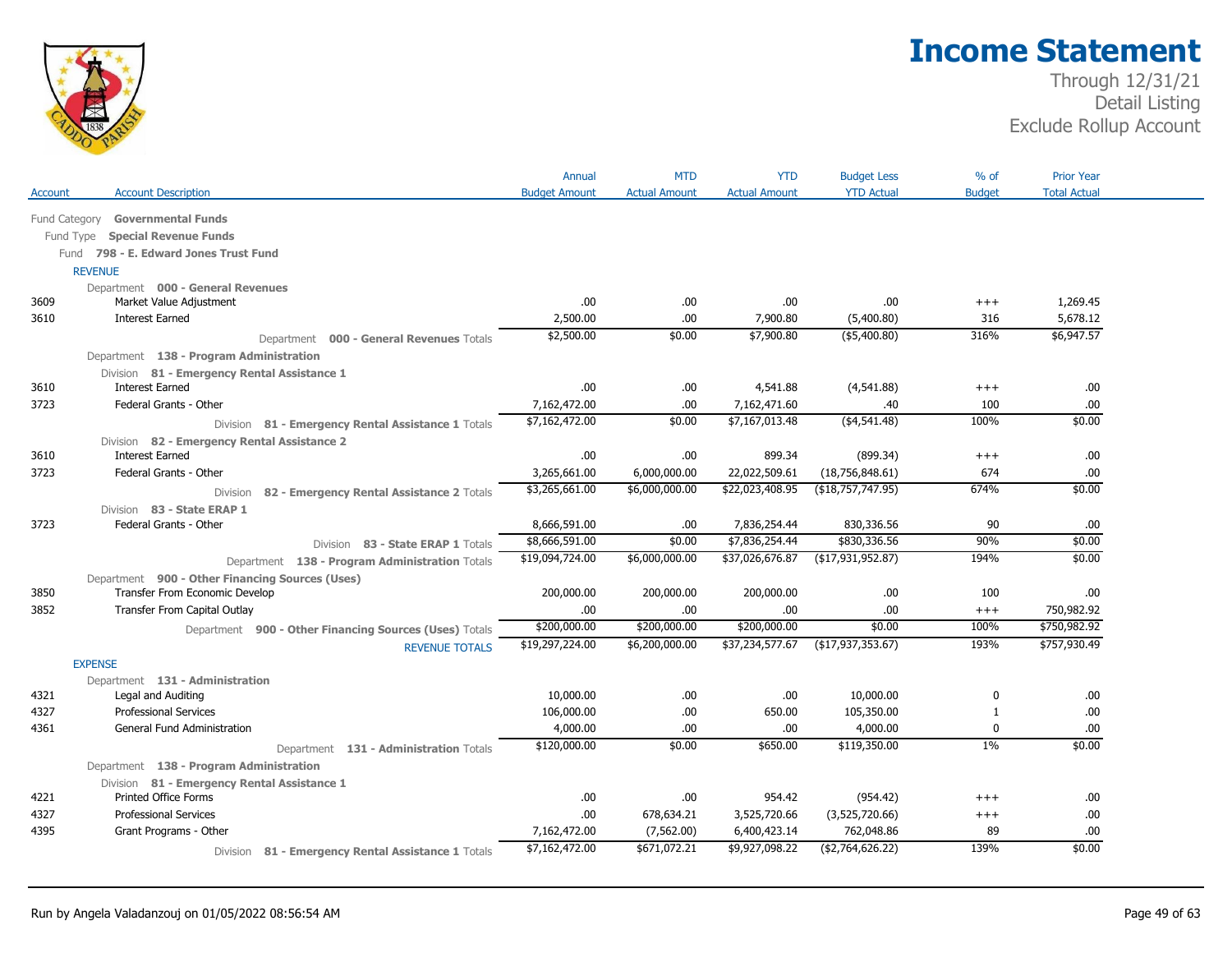

|               |                                                              | Annual               | <b>MTD</b>           | <b>YTD</b>           | <b>Budget Less</b>  | % of          | <b>Prior Year</b>   |
|---------------|--------------------------------------------------------------|----------------------|----------------------|----------------------|---------------------|---------------|---------------------|
| Account       | <b>Account Description</b>                                   | <b>Budget Amount</b> | <b>Actual Amount</b> | <b>Actual Amount</b> | <b>YTD Actual</b>   | <b>Budget</b> | <b>Total Actual</b> |
| Fund Category | <b>Governmental Funds</b>                                    |                      |                      |                      |                     |               |                     |
| Fund Type     | <b>Special Revenue Funds</b>                                 |                      |                      |                      |                     |               |                     |
| Fund          | 798 - E. Edward Jones Trust Fund                             |                      |                      |                      |                     |               |                     |
|               | <b>EXPENSE</b>                                               |                      |                      |                      |                     |               |                     |
|               | 138 - Program Administration<br>Department                   |                      |                      |                      |                     |               |                     |
|               | 82 - Emergency Rental Assistance 2<br>Division               |                      |                      |                      |                     |               |                     |
| 4395          | Grant Programs - Other                                       | 3,265,661.00         | .00.                 | 5,080,774.67         | (1,815,113.67)      | 156           | .00                 |
|               | 82 - Emergency Rental Assistance 2 Totals<br><b>Division</b> | \$3,265,661.00       | \$0.00               | \$5,080,774.67       | (\$1,815,113.67)    | 156%          | \$0.00              |
|               | 83 - State ERAP 1<br>Division                                |                      |                      |                      |                     |               |                     |
| 4395          | Grant Programs - Other                                       | 8,666,591.00         | 7,099,302.99         | 18,354,525.73        | (9,687,934.73)      | 212           | .00                 |
|               | 83 - State ERAP 1 Totals<br>Division                         | \$8,666,591.00       | \$7,099,302.99       | \$18,354,525.73      | (\$9,687,934.73)    | 212%          | \$0.00              |
|               | 138 - Program Administration Totals<br>Department            | \$19,094,724.00      | \$7,770,375.20       | \$33,362,398.62      | (\$14, 267, 674.62) | 175%          | \$0.00              |
|               | <b>EXPENSE TOTALS</b>                                        | \$19,214,724.00      | \$7,770,375.20       | \$33,363,048.62      | (\$14,148,324.62)   | 174%          | \$0.00              |
|               | 798 - E. Edward Jones Trust Fund Totals<br>Fund              |                      |                      |                      |                     |               |                     |
|               | <b>REVENUE TOTALS</b>                                        | 19,297,224.00        | 6,200,000.00         | 37,234,577.67        | (17,937,353.67)     | 193%          | 757,930.49          |
|               | <b>EXPENSE TOTALS</b>                                        | 19,214,724.00        | 7,770,375.20         | 33,363,048.62        | (14,148,324.62)     | 174%          | .00                 |
|               | 798 - E. Edward Jones Trust Fund Net Gain (Loss)<br>Fund     | \$82,500.00          | (\$1,570,375.20)     | \$3,871,529.05       | \$3,789,029.05      | 4,693%        | \$757,930.49        |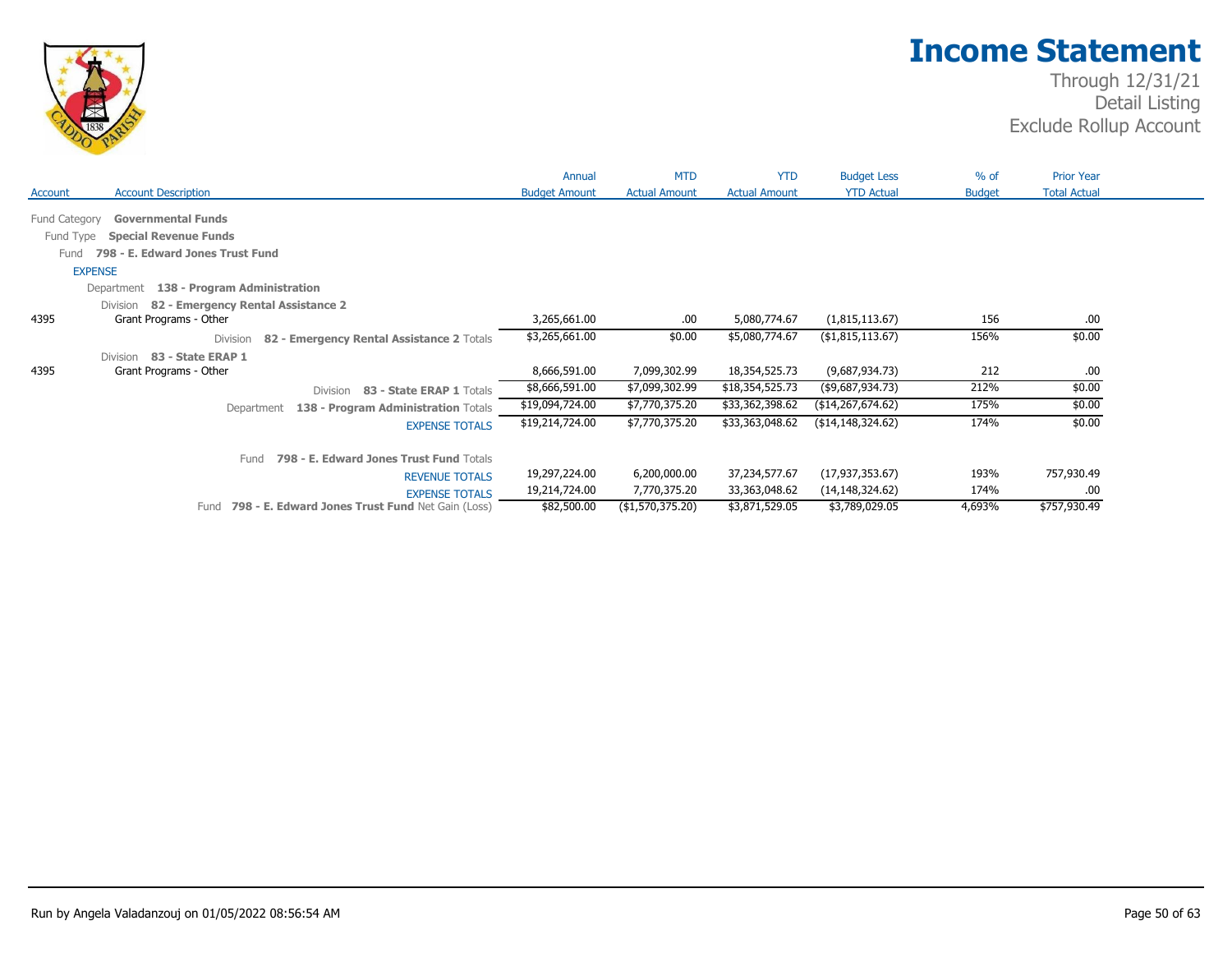

|                |                                                              | Annual                     | <b>MTD</b>           | <b>YTD</b>           | <b>Budget Less</b>         | $%$ of        | <b>Prior Year</b>          |
|----------------|--------------------------------------------------------------|----------------------------|----------------------|----------------------|----------------------------|---------------|----------------------------|
| <b>Account</b> | <b>Account Description</b>                                   | <b>Budget Amount</b>       | <b>Actual Amount</b> | <b>Actual Amount</b> | <b>YTD Actual</b>          | <b>Budget</b> | <b>Total Actual</b>        |
| Fund Category  | <b>Governmental Funds</b>                                    |                            |                      |                      |                            |               |                            |
|                | <b>Special Revenue Funds</b><br>Fund Type                    |                            |                      |                      |                            |               |                            |
|                | 799 - Reserve Trust Fund                                     |                            |                      |                      |                            |               |                            |
|                | Fund                                                         |                            |                      |                      |                            |               |                            |
|                | <b>REVENUE</b>                                               |                            |                      |                      |                            |               |                            |
| 3609           | Department 000 - General Revenues<br>Market Value Adjustment | .00                        | .00                  | .00                  | .00                        | $^{+++}$      | 70,893.38                  |
| 3610           | <b>Interest Earned</b>                                       | 260,000.00                 | .00                  | 36,066.57            | 223,933.43                 | 14            | 339,367.75                 |
| 3623           | <b>Building Rental</b>                                       | 363,000.00                 | 191,399.11           | 554,399.11           | (191, 399.11)              | 153           | 586,359.20                 |
|                |                                                              | \$623,000.00               | \$191,399.11         | \$590,465.68         | \$32,534.32                | 95%           | \$996,620.33               |
|                | Department 000 - General Revenues Totals                     | \$623,000.00               | \$191,399.11         | \$590,465.68         | \$32,534.32                | 95%           | \$996,620.33               |
|                | <b>REVENUE TOTALS</b>                                        |                            |                      |                      |                            |               |                            |
|                | <b>EXPENSE</b>                                               |                            |                      |                      |                            |               |                            |
| 4321           | Department 133 - Finance<br>Legal and Auditing               | 2,231.00                   | 261.61               | 2,065.00             | 166.00                     | 93            | 2,077.87                   |
| 4361           | <b>General Fund Administration</b>                           | 12,499.00                  | 1,041.58             | 12,498.96            | .04                        | 100           | 11,742.00                  |
|                |                                                              | \$14,730.00                | \$1,303.19           | \$14,563.96          | \$166.04                   | 99%           | \$13,819.87                |
|                | Department 133 - Finance Totals                              |                            |                      |                      |                            |               |                            |
|                | Department 150 - Allocation To Other Entities                |                            |                      |                      |                            |               |                            |
| 4959           | <b>NGO Appropriations</b>                                    | 350,000.00<br>\$350,000.00 | .00.<br>\$0.00       | .00<br>\$0.00        | 350,000.00<br>\$350,000.00 | 0<br>0%       | 120,953.67<br>\$120,953.67 |
|                | Department 150 - Allocation To Other Entities Totals         |                            |                      |                      |                            |               |                            |
|                | Department 900 - Other Financing Sources (Uses)              |                            |                      |                      |                            |               |                            |
| 4688           | Transfer To Capital Outlay                                   | 1,000,000.00               | 1,000,000.00         | 1,000,000.00         | .00                        | 100           | .00                        |
|                | Department 900 - Other Financing Sources (Uses) Totals       | \$1,000,000.00             | \$1,000,000.00       | \$1,000,000.00       | \$0.00                     | 100%          | \$0.00                     |
|                | <b>EXPENSE TOTALS</b>                                        | \$1,364,730.00             | \$1,001,303.19       | \$1,014,563.96       | \$350,166.04               | 74%           | \$134,773.54               |
|                |                                                              |                            |                      |                      |                            |               |                            |
|                | 799 - Reserve Trust Fund Totals<br>Fund                      |                            |                      |                      |                            |               |                            |
|                | <b>REVENUE TOTALS</b>                                        | 623,000.00                 | 191,399.11           | 590,465.68           | 32,534.32                  | 95%           | 996,620.33                 |
|                | <b>EXPENSE TOTALS</b>                                        | 1,364,730.00               | 1,001,303.19         | 1,014,563.96         | 350,166.04                 | 74%           | 134,773.54                 |
|                | Fund 799 - Reserve Trust Fund Net Gain (Loss)                | ( \$741, 730.00)           | $($ \$809,904.08)    | ( \$424,098.28)      | \$317,631.72               | 57%           | \$861,846.79               |
|                |                                                              |                            |                      |                      |                            |               |                            |
|                | Fund Type Special Revenue Funds Totals                       |                            |                      |                      |                            |               |                            |
|                | <b>REVENUE TOTALS</b>                                        | 104,696,399.00             | 8,710,356.97         | 91,211,856.69        | 13,484,542.31              | 87%           | 65,231,185.64              |
|                | <b>EXPENSE TOTALS</b>                                        | 106,132,702.00             | 13,123,879.36        | 89,024,864.18        | 17,107,837.82              | 84%           | 63,624,404.47              |
|                | Fund Type Special Revenue Funds Net Gain (Loss)              | (\$1,436,303.00)           | ( \$4,413,522.39)    | \$2,186,992.51       | \$3,623,295.51             | (152%)        | \$1,606,781.17             |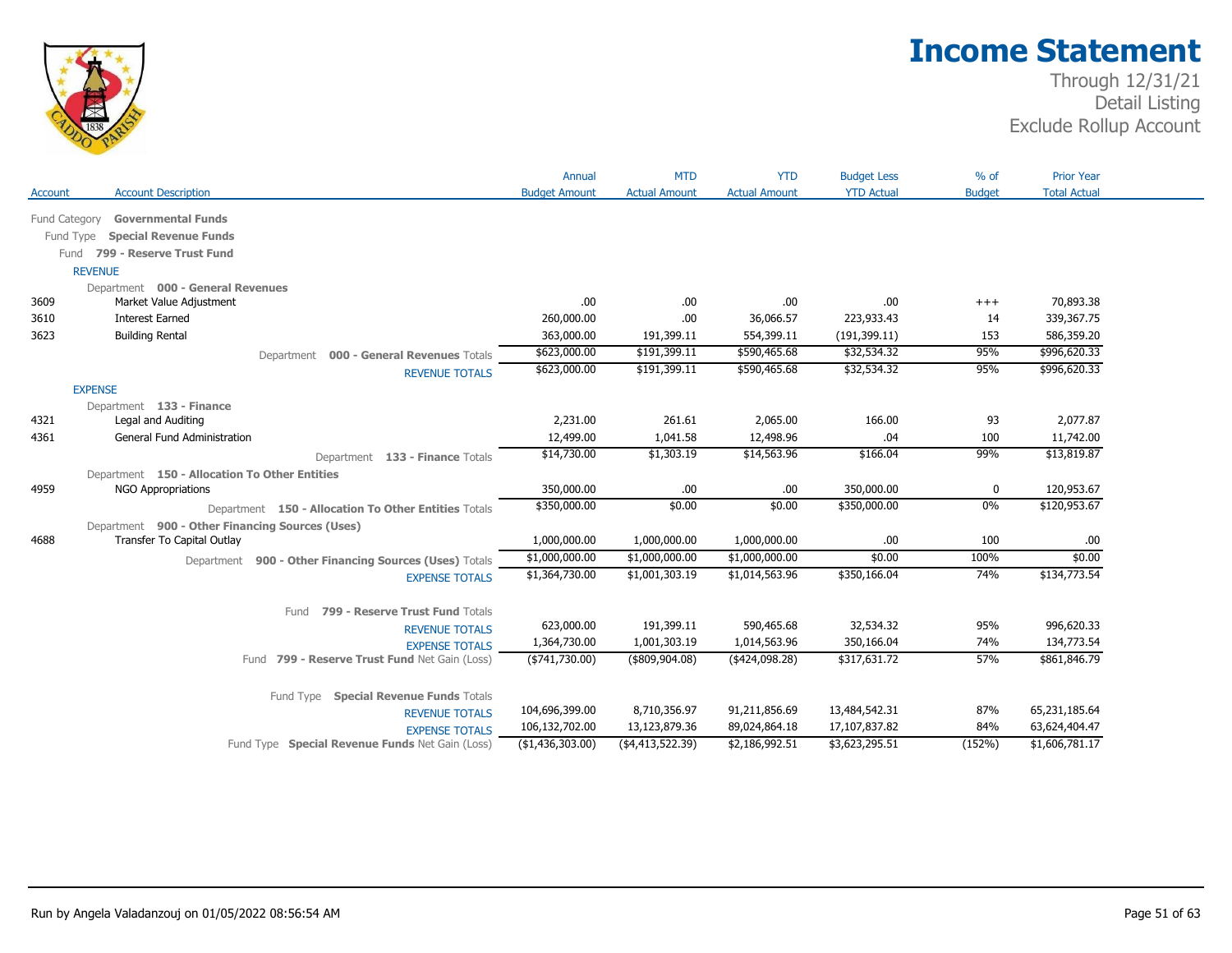

|               |                                                                | Annual               | <b>MTD</b>           | <b>YTD</b>           | <b>Budget Less</b> | $%$ of        | <b>Prior Year</b>   |
|---------------|----------------------------------------------------------------|----------------------|----------------------|----------------------|--------------------|---------------|---------------------|
| Account       | <b>Account Description</b>                                     | <b>Budget Amount</b> | <b>Actual Amount</b> | <b>Actual Amount</b> | <b>YTD Actual</b>  | <b>Budget</b> | <b>Total Actual</b> |
| Fund Category | <b>Governmental Funds</b>                                      |                      |                      |                      |                    |               |                     |
| Fund Type     | <b>Debt Service</b>                                            |                      |                      |                      |                    |               |                     |
|               | Fund 310 - Debt Service Fund                                   |                      |                      |                      |                    |               |                     |
|               | <b>REVENUE</b>                                                 |                      |                      |                      |                    |               |                     |
|               | Department 000 - General Revenues                              |                      |                      |                      |                    |               |                     |
| 3113          | Ad Valorem Tax-Parish                                          | 2,717,890.00         | .00                  | .00                  | 2,717,890.00       | 0             | 2,777,496.00        |
| 3115          | <b>Estimated Uncollectible Taxes</b>                           | (108, 720.00)        | .00                  | .00                  | (108, 720.00)      | $\mathbf 0$   | (35,794.69)         |
| 3120          | Prior Year Taxes                                               | 18,185.00            | 82.62                | 12,795.95            | 5,389.05           | 70            | 16,795.58           |
| 3609          | Market Value Adjustment                                        | .00.                 | .00                  | .00                  | .00.               | $^{+++}$      | 3,420.73            |
| 3610          | <b>Interest Earned</b>                                         | 8,000.00             | .00                  | 2,107.89             | 5,892.11           | 26            | 18,324.46           |
|               | Department 000 - General Revenues Totals                       | \$2,635,355.00       | \$82.62              | \$14,903.84          | \$2,620,451.16     | $1\%$         | \$2,780,242.08      |
|               | <b>REVENUE TOTALS</b>                                          | \$2,635,355.00       | \$82.62              | \$14,903.84          | \$2,620,451.16     | $1\%$         | \$2,780,242.08      |
|               | <b>EXPENSE</b>                                                 |                      |                      |                      |                    |               |                     |
|               | Department 133 - Finance                                       |                      |                      |                      |                    |               |                     |
|               | Division 90 - Debt Administration                              |                      |                      |                      |                    |               |                     |
| 4321          | Legal and Auditing                                             | 16,349.00            | 1,917.03             | 15,132.67            | 1,216.33           | 93            | 15,222.94           |
| 4361          | General Fund Administration                                    | 36,324.00            | 3,027.00             | 36,324.00            | .00                | 100           | 31,755.96           |
| 4530          | <b>Interest Expense</b>                                        | 2,000.00             | .00.                 | .00                  | 2,000.00           | $\mathbf 0$   | .00.                |
| 4591          | <b>Retirement Contributions</b>                                | 80,450.00            | .00                  | .00                  | 80,450.00          | $\mathbf{0}$  | 81,331.00           |
| 4592          | Sheriff's Tax Collection                                       | 3,000.00             | .00.                 | 858.87               | 2,141.13           | 29            | 1,621.11            |
| 4830          | Paying Agent Fees                                              | 3,500.00             | .00.                 | .00                  | 3,500.00           | $\mathbf 0$   | .00.                |
|               | Division 90 - Debt Administration Totals                       | \$141,623.00         | \$4,944.03           | \$52,315.54          | \$89,307.46        | 37%           | \$129,931.01        |
|               | Division 91 - 2009 GO Bonds/2016 GO Refunding                  |                      |                      |                      |                    |               |                     |
| 4810          | <b>Principal Payments</b>                                      | 625,000.00           | .00.                 | 625,000.00           | .00                | 100           | 605,000.00          |
| 4820          | <b>Interest Payments</b>                                       | 124,999.00           | .00.                 | 124,598.15           | 400.85             | 100           | 138,405.18          |
| 4830          | Paying Agent Fees                                              | 300.00               | .00.                 | 375.00               | (75.00)            | 125           | 367.00              |
|               | Division 91 - 2009 GO Bonds/2016 GO Refunding Totals           | \$750,299.00         | \$0.00               | \$749,973.15         | \$325.85           | 100%          | \$743,772.18        |
|               | Division 98 - 2007 GO Bonds/2014 GO Refunding                  |                      |                      |                      |                    |               |                     |
| 4810          | <b>Principal Payments</b>                                      | 630,000.00           | .00.                 | 630,000.00           | .00                | 100           | 610,000.00          |
| 4820          | <b>Interest Payments</b>                                       | 163,425.00           | .00                  | 163,425.00           | .00                | 100           | 182,025.00          |
| 4830          | Paying Agent Fees                                              | 900.00               | .00.                 | 775.00               | 125.00             | 86            | 966.00              |
|               | Division 98 - 2007 GO Bonds/2014 GO Refunding Totals           | \$794,325.00         | \$0.00               | \$794,200.00         | \$125.00           | 100%          | \$792,991.00        |
|               | Division 99 - 2008 GO Bonds/2015 GO Refunding                  |                      |                      |                      |                    |               |                     |
| 4810          | <b>Principal Payments</b>                                      | 555,000.00           | .00                  | 555,000.00           | .00                | 100           | 555,000.00          |
| 4820          | <b>Interest Payments</b>                                       | 230,000.00           | .00.                 | 230,000.00           | .00                | 100           | 268,846.82          |
| 4830          | Paying Agent Fees                                              | 800.00               | .00                  | 775.00               | 25.00              | 97            | 967.00              |
|               | 99 - 2008 GO Bonds/2015 GO Refunding Totals<br><b>Division</b> | \$785,800.00         | \$0.00               | \$785,775.00         | \$25.00            | 100%          | \$824,813.82        |
|               | Department 133 - Finance Totals                                | \$2,472,047.00       | \$4,944.03           | \$2,382,263.69       | \$89,783.31        | 96%           | \$2,491,508.01      |
|               |                                                                | \$2,472,047.00       | \$4,944.03           | \$2,382,263.69       | \$89,783.31        | 96%           | \$2,491,508.01      |
|               | <b>EXPENSE TOTALS</b>                                          |                      |                      |                      |                    |               |                     |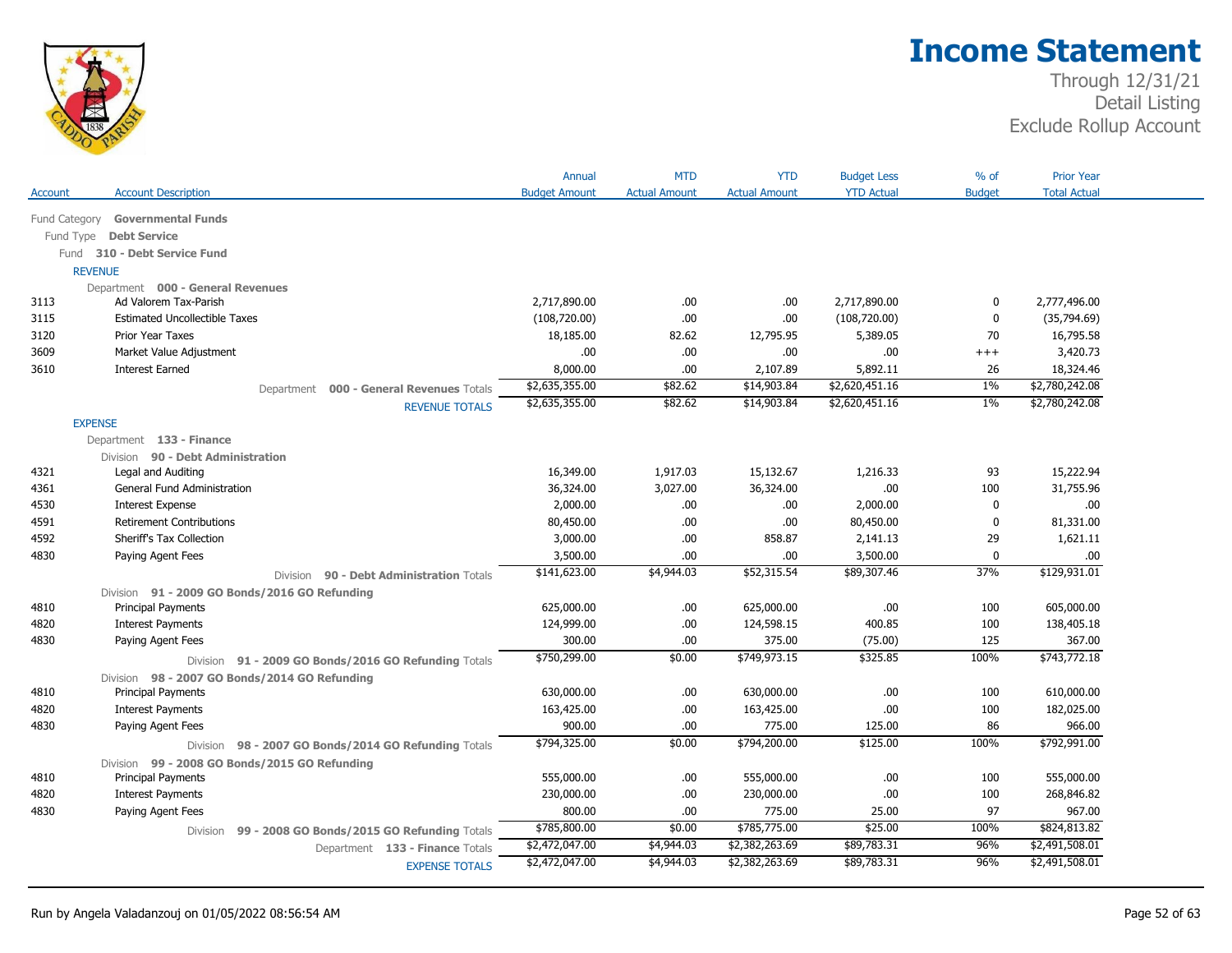

|                            |                                                  |                                                                                                                                            | Annual                                       | <b>MTD</b>                         | <b>YTD</b>                                    | <b>Budget Less</b>                            | $%$ of                      | <b>Prior Year</b>                            |
|----------------------------|--------------------------------------------------|--------------------------------------------------------------------------------------------------------------------------------------------|----------------------------------------------|------------------------------------|-----------------------------------------------|-----------------------------------------------|-----------------------------|----------------------------------------------|
| Account                    | <b>Account Description</b>                       |                                                                                                                                            | <b>Budget Amount</b>                         | <b>Actual Amount</b>               | <b>Actual Amount</b>                          | <b>YTD Actual</b>                             | <b>Budget</b>               | <b>Total Actual</b>                          |
| Fund Category<br>Fund Type | <b>Governmental Funds</b><br><b>Debt Service</b> |                                                                                                                                            |                                              |                                    |                                               |                                               |                             |                                              |
|                            |                                                  | 310 - Debt Service Fund Totals<br>Fund<br><b>REVENUE TOTALS</b><br><b>EXPENSE TOTALS</b><br>Fund 310 - Debt Service Fund Net Gain (Loss)   | 2,635,355.00<br>2,472,047.00<br>\$163,308.00 | 82.62<br>4,944.03<br>(4,861.41)    | 14,903.84<br>2,382,263.69<br>(\$2,367,359.85) | 2,620,451.16<br>89,783.31<br>(\$2,530,667.85) | $1\%$<br>96%<br>$(1,450\%)$ | 2,780,242.08<br>2,491,508.01<br>\$288,734.07 |
|                            |                                                  | Fund Type<br><b>Debt Service Totals</b><br><b>REVENUE TOTALS</b><br><b>EXPENSE TOTALS</b><br>Fund Type <b>Debt Service</b> Net Gain (Loss) | 2,635,355.00<br>2,472,047.00<br>\$163,308.00 | 82.62<br>4,944.03<br>( \$4,861.41) | 14,903.84<br>2,382,263.69<br>(\$2,367,359.85) | 2,620,451.16<br>89,783.31<br>(\$2,530,667.85) | $1\%$<br>96%<br>$(1,450\%)$ | 2,780,242.08<br>2,491,508.01<br>\$288,734.07 |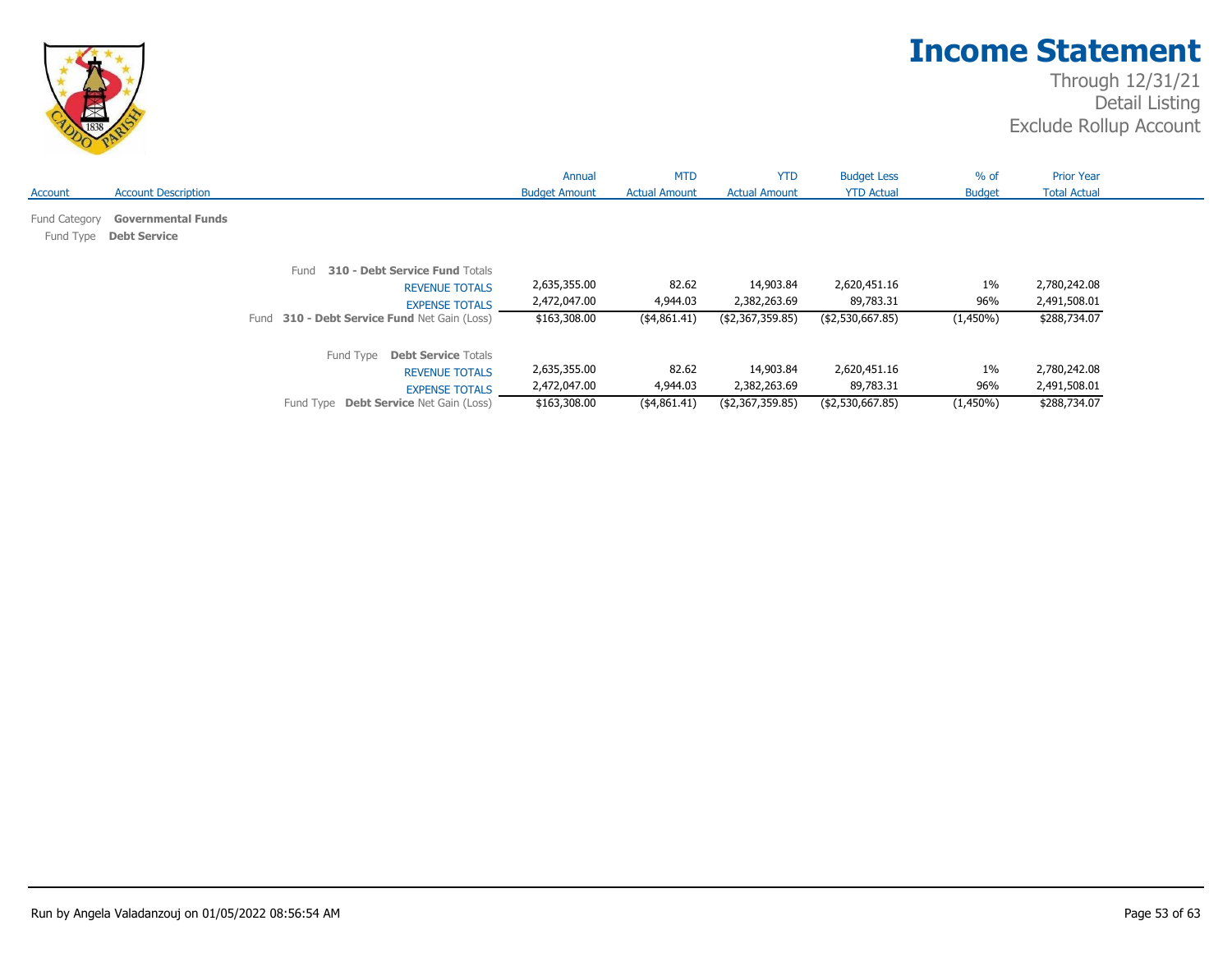

|                |                                                                                 | Annual               | <b>MTD</b>           | <b>YTD</b>           | <b>Budget Less</b> | $%$ of        | <b>Prior Year</b>          |
|----------------|---------------------------------------------------------------------------------|----------------------|----------------------|----------------------|--------------------|---------------|----------------------------|
| <b>Account</b> | <b>Account Description</b>                                                      | <b>Budget Amount</b> | <b>Actual Amount</b> | <b>Actual Amount</b> | <b>YTD Actual</b>  | <b>Budget</b> | <b>Total Actual</b>        |
|                | <b>Governmental Funds</b><br><b>Fund Category</b>                               |                      |                      |                      |                    |               |                            |
|                | Fund Type<br><b>Capital Projects Funds</b>                                      |                      |                      |                      |                    |               |                            |
|                | 440 - Capital Improvement Fund<br>Fund                                          |                      |                      |                      |                    |               |                            |
|                | <b>REVENUE</b>                                                                  |                      |                      |                      |                    |               |                            |
|                | Department 000 - General Revenues                                               |                      |                      |                      |                    |               |                            |
| 3609           | Market Value Adjustment                                                         | .00                  | .00.                 | .00                  | .00.               | $^{+++}$      | 3,477.23                   |
| 3610           | <b>Interest Earned</b>                                                          | 10,000.00            | .00                  | 1,807.13             | 8,192.87           | 18            | 21,195.50                  |
|                | Department 000 - General Revenues Totals                                        | \$10,000.00          | \$0.00               | \$1,807.13           | \$8,192.87         | 18%           | \$24,672.73                |
|                |                                                                                 |                      |                      |                      |                    |               |                            |
| 3852           | Department 900 - Other Financing Sources (Uses)<br>Transfer From Capital Outlay | 37,928.00            | .00.                 | 37,928.00            | .00.               | 100           | .00.                       |
|                |                                                                                 | \$37,928.00          | \$0.00               | \$37,928.00          | \$0.00             | 100%          | \$0.00                     |
|                | Department 900 - Other Financing Sources (Uses) Totals                          |                      |                      |                      |                    |               |                            |
|                | <b>REVENUE TOTALS</b>                                                           | \$47,928.00          | \$0.00               | \$39,735.13          | \$8,192.87         | 83%           | \$24,672.73                |
|                | <b>EXPENSE</b>                                                                  |                      |                      |                      |                    |               |                            |
|                | Department 131 - Administration                                                 |                      |                      |                      |                    |               |                            |
| 4321           | Legal and Auditing                                                              | 2,149.00             | 251.98               | 1,989.11             | 159.89             | 93            | 2,001.93                   |
| 4361           | <b>General Fund Administration</b>                                              | 33,053.00            | 2,754.42             | 33,053.04            | (.04)              | 100           | 28,387.08                  |
|                | Department 131 - Administration Totals                                          | \$35,202.00          | \$3,006.40           | \$35,042.15          | \$159.85           | 100%          | \$30,389.01                |
|                | Department 900 - Other Financing Sources (Uses)                                 |                      |                      |                      |                    |               |                            |
| 4688           | Transfer To Capital Outlay                                                      | .00                  | .00                  | .00                  | .00.               | $+++$         | 454,027.29                 |
|                | Department 900 - Other Financing Sources (Uses) Totals                          | \$0.00               | \$0.00               | \$0.00               | \$0.00             | $+++$         | \$454,027.29               |
|                | <b>EXPENSE TOTALS</b>                                                           | \$35,202.00          | \$3,006.40           | \$35,042.15          | \$159.85           | 100%          | \$484,416.30               |
|                |                                                                                 |                      |                      |                      |                    |               |                            |
|                | 440 - Capital Improvement Fund Totals<br>Fund                                   |                      |                      |                      |                    |               |                            |
|                | <b>REVENUE TOTALS</b>                                                           | 47,928.00            | .00.                 | 39,735.13            | 8,192.87           | 83%           | 24,672.73                  |
|                | <b>EXPENSE TOTALS</b>                                                           | 35,202.00            | 3,006.40             | 35,042.15            | 159.85             | 100%          | 484,416.30                 |
|                | Fund 440 - Capital Improvement Fund Net Gain (Loss)                             | \$12,726.00          | (\$3,006.40)         | \$4,692.98           | (\$8,033.02)       | 37%           | $(*459,743.\overline{57})$ |
|                |                                                                                 |                      |                      |                      |                    |               |                            |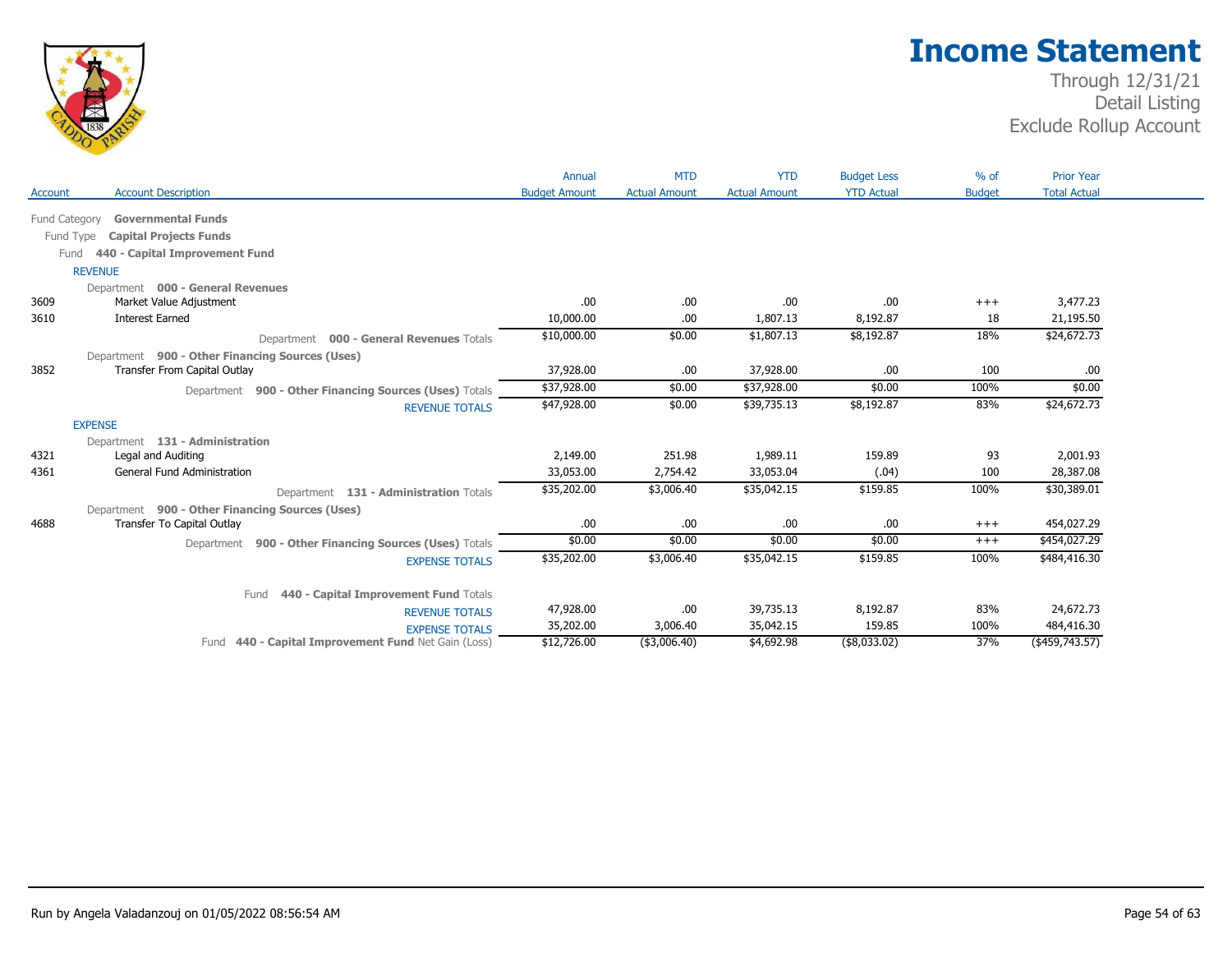

|                |                                                                                    | Annual               | <b>MTD</b>           | <b>YTD</b>           | <b>Budget Less</b> | $%$ of        | <b>Prior Year</b>   |
|----------------|------------------------------------------------------------------------------------|----------------------|----------------------|----------------------|--------------------|---------------|---------------------|
| <b>Account</b> | <b>Account Description</b>                                                         | <b>Budget Amount</b> | <b>Actual Amount</b> | <b>Actual Amount</b> | <b>YTD Actual</b>  | <b>Budget</b> | <b>Total Actual</b> |
| Fund Category  | <b>Governmental Funds</b>                                                          |                      |                      |                      |                    |               |                     |
|                | Fund Type<br><b>Capital Projects Funds</b>                                         |                      |                      |                      |                    |               |                     |
|                | 450 - Capital Improvement Fund II<br>Fund                                          |                      |                      |                      |                    |               |                     |
|                | <b>REVENUE</b>                                                                     |                      |                      |                      |                    |               |                     |
|                | Department 000 - General Revenues                                                  |                      |                      |                      |                    |               |                     |
| 3609           | Market Value Adjustment                                                            | .00                  | .00.                 | .00                  | .00                | $+++$         | 18,626.77           |
| 3610           | <b>Interest Earned</b>                                                             | 5,000.00             | .00.                 | 9,473.31             | (4, 473.31)        | 189           | 82,897.67           |
|                | <b>000 - General Revenues Totals</b><br>Department                                 | \$5,000.00           | \$0.00               | \$9,473.31           | ( \$4,473.31)      | 189%          | \$101,524.44        |
|                | Department 900 - Other Financing Sources (Uses)                                    |                      |                      |                      |                    |               |                     |
| 3835           | Proceeds - General Oblig Bonds                                                     | .00                  | .00.                 | .00                  | .00                | $^{+++}$      | 10,141,846.20       |
|                | Department 900 - Other Financing Sources (Uses) Totals                             | \$0.00               | \$0.00               | \$0.00               | \$0.00             | $^{+++}$      | \$10,141,846.20     |
|                | <b>REVENUE TOTALS</b>                                                              | \$5,000.00           | \$0.00               | \$9,473.31           | $(*4,473.31)$      | 189%          | \$10,243,370.64     |
|                | <b>EXPENSE</b>                                                                     |                      |                      |                      |                    |               |                     |
|                | Department 900 - Other Financing Sources (Uses)                                    |                      |                      |                      |                    |               |                     |
| 4688           | Transfer To Capital Outlay                                                         | 3,963,500.00         | .00.                 | .00                  | 3,963,500.00       | 0             | 608,517.53          |
|                | 900 - Other Financing Sources (Uses) Totals<br>Department                          | \$3,963,500.00       | \$0.00               | \$0.00               | \$3,963,500.00     | 0%            | \$608,517.53        |
|                | <b>EXPENSE TOTALS</b>                                                              | \$3,963,500.00       | \$0.00               | \$0.00               | \$3,963,500.00     | $0\%$         | \$608,517.53        |
|                | Fund                                                                               |                      |                      |                      |                    |               |                     |
|                | 450 - Capital Improvement Fund II Totals                                           | 5,000.00             | .00.                 | 9,473.31             | (4, 473.31)        | 189%          | 10,243,370.64       |
|                | <b>REVENUE TOTALS</b>                                                              | 3,963,500.00         | .00.                 | .00                  | 3,963,500.00       | 0%            | 608,517.53          |
|                | <b>EXPENSE TOTALS</b><br>450 - Capital Improvement Fund II Net Gain (Loss)<br>Fund | $(*3,958,500.00)$    | \$0.00               | \$9,473.31           | \$3,967,973.31     | $0\%$         | \$9,634,853.11      |
|                |                                                                                    |                      |                      |                      |                    |               |                     |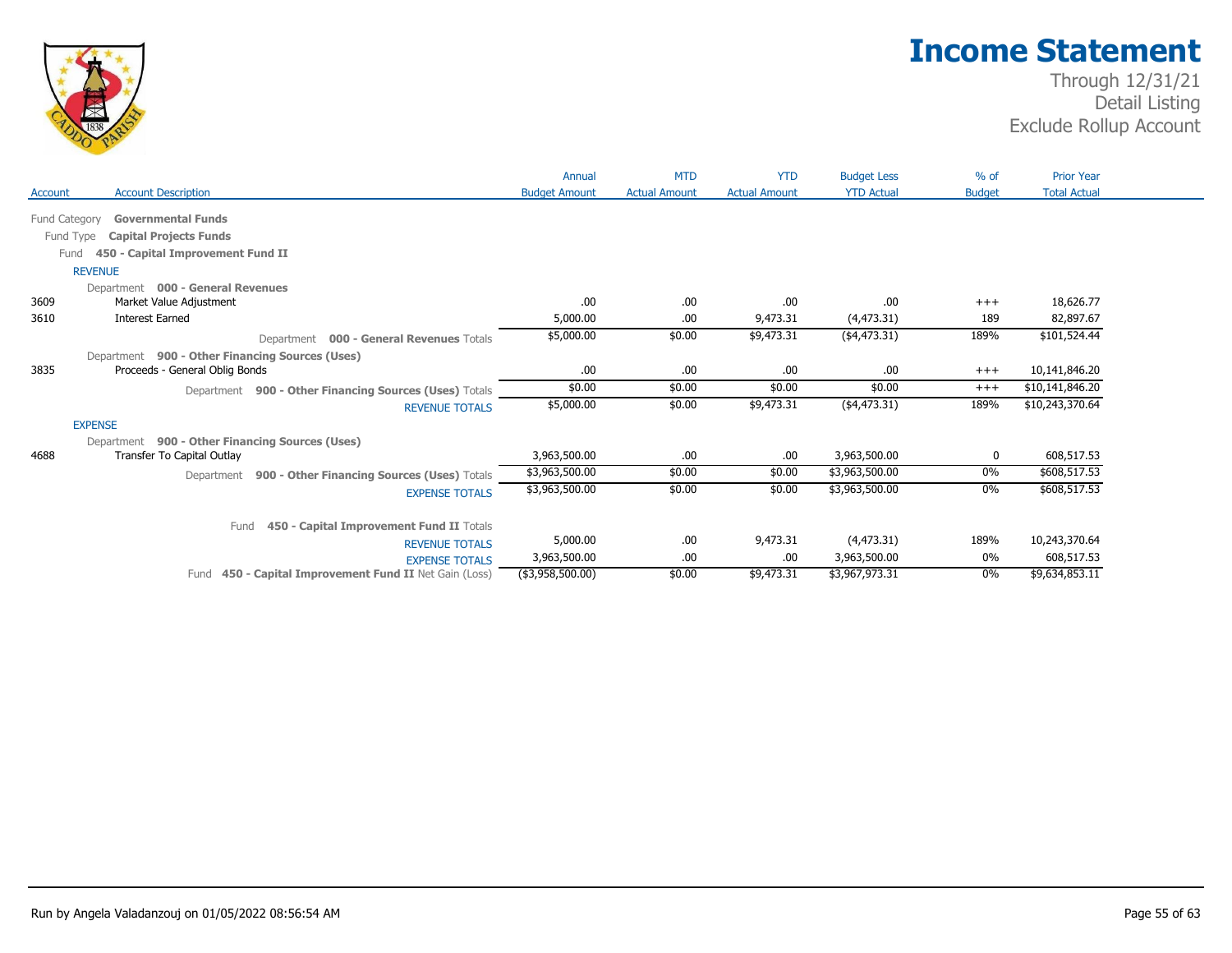

| <b>YTD Actual</b><br><b>Total Actual</b><br><b>Account Description</b><br><b>Budget Amount</b><br><b>Actual Amount</b><br><b>Actual Amount</b><br><b>Budget</b><br>Fund Category Governmental Funds<br><b>Capital Projects Funds</b><br>Fund Type<br>490 - Capital Outlay Fund<br>Fund<br><b>REVENUE</b><br>Department 000 - General Revenues<br>.00<br>.00<br>41,920.16<br>Market Value Adjustment<br>.00.<br>.00.<br>$^{+++}$<br><b>Interest Earned</b><br>86,681.00<br>.00<br>22,227.29<br>64,453.71<br>26<br>174,836.41<br>\$0.00<br>\$22,227.29<br>26%<br>\$216,756.57<br>\$86,681.00<br>\$64,453.71<br>Department 000 - General Revenues Totals<br>Department 900 - Other Financing Sources (Uses)<br>Transfer From General Fund<br>591,500.00<br>35,416.67<br>425,000.04<br>166,499.96<br>72<br>600,000.00<br>23,333.33<br>279,999.96<br>100<br>705,996.00<br>Transfer From Building Maint<br>280,000.00<br>.04<br>36,999.96<br>Transfer From Parks & Recreation<br>37,000.00<br>3,083.33<br>.04<br>100<br>185,004.00<br>230,000.00<br>19,166.67<br>230,000.04<br>100<br>1,200,000.00<br><b>Transfer From Solid Waste</b><br>(.04)<br>102,000.00<br>8,500.00<br>102,000.00<br>100<br>.00<br>Transfer From Health Tax<br>.00<br><b>Transfer From Public Works</b><br>8,210,000.00<br>684,166.67<br>8,210,000.04<br>100<br>10,985,004.00<br>(.04)<br>185,583.33<br>395,499.96<br>Transfer From Oil & Gas<br>395,500.00<br>.04<br>100<br>3,016,504.00<br>Transfer From Capital Improvemnt<br>.00<br>$\mathbf 0$<br>1,062,544.82<br>3,963,500.00<br>.00<br>3,963,500.00<br><b>Transfer From Reserve Trust</b><br>1,000,000.00<br>1,000,000.00<br>1,000,000.00<br>.00.<br>100<br>.00.<br>\$4,130,000.00<br>72%<br>\$17,755,052.82<br>\$14,809,500.00<br>\$1,959,250.00<br>\$10,679,500.00<br>Department 900 - Other Financing Sources (Uses) Totals<br>\$14,896,181.00<br>\$1,959,250.00<br>\$10,701,727.29<br>\$4,194,453.71<br>72%<br>\$17,971,809.39<br><b>REVENUE TOTALS</b><br><b>EXPENSE</b><br>Department 120 - Criminal Justice<br>Division 23 - District Attorney<br>Motor Vehicle Purchase<br>170,670.00<br>46,151.24<br>124,518.76<br>27<br>41,330.44<br>.00<br>2.00<br>2.00<br>.00.<br>Office Equipment<br>.00<br>.00<br>0<br>Other Equipment<br>85,892.00<br>.00<br>18,561.78<br>67,330.22<br>22<br>5,144.54<br>\$256,564.00<br>\$0.00<br>\$64,713.02<br>\$191,850.98<br>25%<br>\$46,474.98<br>23 - District Attorney Totals<br><b>Division</b><br>\$64,713.02<br>\$191,850.98<br>25%<br>\$46,474.98<br>\$256,564.00<br>\$0.00<br>Department 120 - Criminal Justice Totals<br>Department 122 - Juvenile Services<br>Division 32 - Juvenile Detention<br>Motor Vehicle Purchase<br>1.00<br>.00<br>.00<br>1.00<br>$\mathbf 0$<br>.00.<br>\$1.00<br>\$0.00<br>0%<br>\$0.00<br>\$1.00<br>\$0.00<br>32 - Juvenile Detention Totals<br><b>Division</b><br>\$1.00<br>0%<br>\$0.00<br>\$0.00<br>\$1.00<br>\$0.00<br>122 - Juvenile Services Totals<br>Department<br>Department 131 - Administration<br>878.25<br>6,932.74<br>557.26<br>6,974.96<br>Legal and Auditing<br>7,490.00<br>93<br><b>General Fund Administration</b><br>79,191.00<br>6,599.25<br>79,191.00<br>.00.<br>100<br>72,098.04<br>323,779.00<br>(46, 367.00)<br>86,025.00<br>Feasibility Studies/Master Plan<br>(77, 419.00)<br>370,146.00<br>(14) |         |                            | Annual       | <b>MTD</b> | <b>YTD</b>    | <b>Budget Less</b> | $%$ of | <b>Prior Year</b> |
|----------------------------------------------------------------------------------------------------------------------------------------------------------------------------------------------------------------------------------------------------------------------------------------------------------------------------------------------------------------------------------------------------------------------------------------------------------------------------------------------------------------------------------------------------------------------------------------------------------------------------------------------------------------------------------------------------------------------------------------------------------------------------------------------------------------------------------------------------------------------------------------------------------------------------------------------------------------------------------------------------------------------------------------------------------------------------------------------------------------------------------------------------------------------------------------------------------------------------------------------------------------------------------------------------------------------------------------------------------------------------------------------------------------------------------------------------------------------------------------------------------------------------------------------------------------------------------------------------------------------------------------------------------------------------------------------------------------------------------------------------------------------------------------------------------------------------------------------------------------------------------------------------------------------------------------------------------------------------------------------------------------------------------------------------------------------------------------------------------------------------------------------------------------------------------------------------------------------------------------------------------------------------------------------------------------------------------------------------------------------------------------------------------------------------------------------------------------------------------------------------------------------------------------------------------------------------------------------------------------------------------------------------------------------------------------------------------------------------------------------------------------------------------------------------------------------------------------------------------------------------------------------------------------------------------------------------------------------------------------------------------------------------------------------------------------------------------------------------------------------------------------------------------------------------------------------------------------------------------------------------------------------------------------------------------------------------|---------|----------------------------|--------------|------------|---------------|--------------------|--------|-------------------|
|                                                                                                                                                                                                                                                                                                                                                                                                                                                                                                                                                                                                                                                                                                                                                                                                                                                                                                                                                                                                                                                                                                                                                                                                                                                                                                                                                                                                                                                                                                                                                                                                                                                                                                                                                                                                                                                                                                                                                                                                                                                                                                                                                                                                                                                                                                                                                                                                                                                                                                                                                                                                                                                                                                                                                                                                                                                                                                                                                                                                                                                                                                                                                                                                                                                                                                                            | Account |                            |              |            |               |                    |        |                   |
|                                                                                                                                                                                                                                                                                                                                                                                                                                                                                                                                                                                                                                                                                                                                                                                                                                                                                                                                                                                                                                                                                                                                                                                                                                                                                                                                                                                                                                                                                                                                                                                                                                                                                                                                                                                                                                                                                                                                                                                                                                                                                                                                                                                                                                                                                                                                                                                                                                                                                                                                                                                                                                                                                                                                                                                                                                                                                                                                                                                                                                                                                                                                                                                                                                                                                                                            |         |                            |              |            |               |                    |        |                   |
|                                                                                                                                                                                                                                                                                                                                                                                                                                                                                                                                                                                                                                                                                                                                                                                                                                                                                                                                                                                                                                                                                                                                                                                                                                                                                                                                                                                                                                                                                                                                                                                                                                                                                                                                                                                                                                                                                                                                                                                                                                                                                                                                                                                                                                                                                                                                                                                                                                                                                                                                                                                                                                                                                                                                                                                                                                                                                                                                                                                                                                                                                                                                                                                                                                                                                                                            |         |                            |              |            |               |                    |        |                   |
|                                                                                                                                                                                                                                                                                                                                                                                                                                                                                                                                                                                                                                                                                                                                                                                                                                                                                                                                                                                                                                                                                                                                                                                                                                                                                                                                                                                                                                                                                                                                                                                                                                                                                                                                                                                                                                                                                                                                                                                                                                                                                                                                                                                                                                                                                                                                                                                                                                                                                                                                                                                                                                                                                                                                                                                                                                                                                                                                                                                                                                                                                                                                                                                                                                                                                                                            |         |                            |              |            |               |                    |        |                   |
|                                                                                                                                                                                                                                                                                                                                                                                                                                                                                                                                                                                                                                                                                                                                                                                                                                                                                                                                                                                                                                                                                                                                                                                                                                                                                                                                                                                                                                                                                                                                                                                                                                                                                                                                                                                                                                                                                                                                                                                                                                                                                                                                                                                                                                                                                                                                                                                                                                                                                                                                                                                                                                                                                                                                                                                                                                                                                                                                                                                                                                                                                                                                                                                                                                                                                                                            |         |                            |              |            |               |                    |        |                   |
|                                                                                                                                                                                                                                                                                                                                                                                                                                                                                                                                                                                                                                                                                                                                                                                                                                                                                                                                                                                                                                                                                                                                                                                                                                                                                                                                                                                                                                                                                                                                                                                                                                                                                                                                                                                                                                                                                                                                                                                                                                                                                                                                                                                                                                                                                                                                                                                                                                                                                                                                                                                                                                                                                                                                                                                                                                                                                                                                                                                                                                                                                                                                                                                                                                                                                                                            |         |                            |              |            |               |                    |        |                   |
|                                                                                                                                                                                                                                                                                                                                                                                                                                                                                                                                                                                                                                                                                                                                                                                                                                                                                                                                                                                                                                                                                                                                                                                                                                                                                                                                                                                                                                                                                                                                                                                                                                                                                                                                                                                                                                                                                                                                                                                                                                                                                                                                                                                                                                                                                                                                                                                                                                                                                                                                                                                                                                                                                                                                                                                                                                                                                                                                                                                                                                                                                                                                                                                                                                                                                                                            | 3609    |                            |              |            |               |                    |        |                   |
|                                                                                                                                                                                                                                                                                                                                                                                                                                                                                                                                                                                                                                                                                                                                                                                                                                                                                                                                                                                                                                                                                                                                                                                                                                                                                                                                                                                                                                                                                                                                                                                                                                                                                                                                                                                                                                                                                                                                                                                                                                                                                                                                                                                                                                                                                                                                                                                                                                                                                                                                                                                                                                                                                                                                                                                                                                                                                                                                                                                                                                                                                                                                                                                                                                                                                                                            | 3610    |                            |              |            |               |                    |        |                   |
|                                                                                                                                                                                                                                                                                                                                                                                                                                                                                                                                                                                                                                                                                                                                                                                                                                                                                                                                                                                                                                                                                                                                                                                                                                                                                                                                                                                                                                                                                                                                                                                                                                                                                                                                                                                                                                                                                                                                                                                                                                                                                                                                                                                                                                                                                                                                                                                                                                                                                                                                                                                                                                                                                                                                                                                                                                                                                                                                                                                                                                                                                                                                                                                                                                                                                                                            |         |                            |              |            |               |                    |        |                   |
|                                                                                                                                                                                                                                                                                                                                                                                                                                                                                                                                                                                                                                                                                                                                                                                                                                                                                                                                                                                                                                                                                                                                                                                                                                                                                                                                                                                                                                                                                                                                                                                                                                                                                                                                                                                                                                                                                                                                                                                                                                                                                                                                                                                                                                                                                                                                                                                                                                                                                                                                                                                                                                                                                                                                                                                                                                                                                                                                                                                                                                                                                                                                                                                                                                                                                                                            |         |                            |              |            |               |                    |        |                   |
|                                                                                                                                                                                                                                                                                                                                                                                                                                                                                                                                                                                                                                                                                                                                                                                                                                                                                                                                                                                                                                                                                                                                                                                                                                                                                                                                                                                                                                                                                                                                                                                                                                                                                                                                                                                                                                                                                                                                                                                                                                                                                                                                                                                                                                                                                                                                                                                                                                                                                                                                                                                                                                                                                                                                                                                                                                                                                                                                                                                                                                                                                                                                                                                                                                                                                                                            |         |                            |              |            |               |                    |        |                   |
|                                                                                                                                                                                                                                                                                                                                                                                                                                                                                                                                                                                                                                                                                                                                                                                                                                                                                                                                                                                                                                                                                                                                                                                                                                                                                                                                                                                                                                                                                                                                                                                                                                                                                                                                                                                                                                                                                                                                                                                                                                                                                                                                                                                                                                                                                                                                                                                                                                                                                                                                                                                                                                                                                                                                                                                                                                                                                                                                                                                                                                                                                                                                                                                                                                                                                                                            | 3837    |                            |              |            |               |                    |        |                   |
|                                                                                                                                                                                                                                                                                                                                                                                                                                                                                                                                                                                                                                                                                                                                                                                                                                                                                                                                                                                                                                                                                                                                                                                                                                                                                                                                                                                                                                                                                                                                                                                                                                                                                                                                                                                                                                                                                                                                                                                                                                                                                                                                                                                                                                                                                                                                                                                                                                                                                                                                                                                                                                                                                                                                                                                                                                                                                                                                                                                                                                                                                                                                                                                                                                                                                                                            | 3838    |                            |              |            |               |                    |        |                   |
|                                                                                                                                                                                                                                                                                                                                                                                                                                                                                                                                                                                                                                                                                                                                                                                                                                                                                                                                                                                                                                                                                                                                                                                                                                                                                                                                                                                                                                                                                                                                                                                                                                                                                                                                                                                                                                                                                                                                                                                                                                                                                                                                                                                                                                                                                                                                                                                                                                                                                                                                                                                                                                                                                                                                                                                                                                                                                                                                                                                                                                                                                                                                                                                                                                                                                                                            | 3841    |                            |              |            |               |                    |        |                   |
|                                                                                                                                                                                                                                                                                                                                                                                                                                                                                                                                                                                                                                                                                                                                                                                                                                                                                                                                                                                                                                                                                                                                                                                                                                                                                                                                                                                                                                                                                                                                                                                                                                                                                                                                                                                                                                                                                                                                                                                                                                                                                                                                                                                                                                                                                                                                                                                                                                                                                                                                                                                                                                                                                                                                                                                                                                                                                                                                                                                                                                                                                                                                                                                                                                                                                                                            | 3842    |                            |              |            |               |                    |        |                   |
|                                                                                                                                                                                                                                                                                                                                                                                                                                                                                                                                                                                                                                                                                                                                                                                                                                                                                                                                                                                                                                                                                                                                                                                                                                                                                                                                                                                                                                                                                                                                                                                                                                                                                                                                                                                                                                                                                                                                                                                                                                                                                                                                                                                                                                                                                                                                                                                                                                                                                                                                                                                                                                                                                                                                                                                                                                                                                                                                                                                                                                                                                                                                                                                                                                                                                                                            | 3845    |                            |              |            |               |                    |        |                   |
|                                                                                                                                                                                                                                                                                                                                                                                                                                                                                                                                                                                                                                                                                                                                                                                                                                                                                                                                                                                                                                                                                                                                                                                                                                                                                                                                                                                                                                                                                                                                                                                                                                                                                                                                                                                                                                                                                                                                                                                                                                                                                                                                                                                                                                                                                                                                                                                                                                                                                                                                                                                                                                                                                                                                                                                                                                                                                                                                                                                                                                                                                                                                                                                                                                                                                                                            | 3847    |                            |              |            |               |                    |        |                   |
|                                                                                                                                                                                                                                                                                                                                                                                                                                                                                                                                                                                                                                                                                                                                                                                                                                                                                                                                                                                                                                                                                                                                                                                                                                                                                                                                                                                                                                                                                                                                                                                                                                                                                                                                                                                                                                                                                                                                                                                                                                                                                                                                                                                                                                                                                                                                                                                                                                                                                                                                                                                                                                                                                                                                                                                                                                                                                                                                                                                                                                                                                                                                                                                                                                                                                                                            | 3849    |                            |              |            |               |                    |        |                   |
|                                                                                                                                                                                                                                                                                                                                                                                                                                                                                                                                                                                                                                                                                                                                                                                                                                                                                                                                                                                                                                                                                                                                                                                                                                                                                                                                                                                                                                                                                                                                                                                                                                                                                                                                                                                                                                                                                                                                                                                                                                                                                                                                                                                                                                                                                                                                                                                                                                                                                                                                                                                                                                                                                                                                                                                                                                                                                                                                                                                                                                                                                                                                                                                                                                                                                                                            | 3854    |                            |              |            |               |                    |        |                   |
|                                                                                                                                                                                                                                                                                                                                                                                                                                                                                                                                                                                                                                                                                                                                                                                                                                                                                                                                                                                                                                                                                                                                                                                                                                                                                                                                                                                                                                                                                                                                                                                                                                                                                                                                                                                                                                                                                                                                                                                                                                                                                                                                                                                                                                                                                                                                                                                                                                                                                                                                                                                                                                                                                                                                                                                                                                                                                                                                                                                                                                                                                                                                                                                                                                                                                                                            | 3856    |                            |              |            |               |                    |        |                   |
|                                                                                                                                                                                                                                                                                                                                                                                                                                                                                                                                                                                                                                                                                                                                                                                                                                                                                                                                                                                                                                                                                                                                                                                                                                                                                                                                                                                                                                                                                                                                                                                                                                                                                                                                                                                                                                                                                                                                                                                                                                                                                                                                                                                                                                                                                                                                                                                                                                                                                                                                                                                                                                                                                                                                                                                                                                                                                                                                                                                                                                                                                                                                                                                                                                                                                                                            |         |                            |              |            |               |                    |        |                   |
|                                                                                                                                                                                                                                                                                                                                                                                                                                                                                                                                                                                                                                                                                                                                                                                                                                                                                                                                                                                                                                                                                                                                                                                                                                                                                                                                                                                                                                                                                                                                                                                                                                                                                                                                                                                                                                                                                                                                                                                                                                                                                                                                                                                                                                                                                                                                                                                                                                                                                                                                                                                                                                                                                                                                                                                                                                                                                                                                                                                                                                                                                                                                                                                                                                                                                                                            |         |                            |              |            |               |                    |        |                   |
|                                                                                                                                                                                                                                                                                                                                                                                                                                                                                                                                                                                                                                                                                                                                                                                                                                                                                                                                                                                                                                                                                                                                                                                                                                                                                                                                                                                                                                                                                                                                                                                                                                                                                                                                                                                                                                                                                                                                                                                                                                                                                                                                                                                                                                                                                                                                                                                                                                                                                                                                                                                                                                                                                                                                                                                                                                                                                                                                                                                                                                                                                                                                                                                                                                                                                                                            |         |                            |              |            |               |                    |        |                   |
|                                                                                                                                                                                                                                                                                                                                                                                                                                                                                                                                                                                                                                                                                                                                                                                                                                                                                                                                                                                                                                                                                                                                                                                                                                                                                                                                                                                                                                                                                                                                                                                                                                                                                                                                                                                                                                                                                                                                                                                                                                                                                                                                                                                                                                                                                                                                                                                                                                                                                                                                                                                                                                                                                                                                                                                                                                                                                                                                                                                                                                                                                                                                                                                                                                                                                                                            |         |                            |              |            |               |                    |        |                   |
|                                                                                                                                                                                                                                                                                                                                                                                                                                                                                                                                                                                                                                                                                                                                                                                                                                                                                                                                                                                                                                                                                                                                                                                                                                                                                                                                                                                                                                                                                                                                                                                                                                                                                                                                                                                                                                                                                                                                                                                                                                                                                                                                                                                                                                                                                                                                                                                                                                                                                                                                                                                                                                                                                                                                                                                                                                                                                                                                                                                                                                                                                                                                                                                                                                                                                                                            |         |                            |              |            |               |                    |        |                   |
|                                                                                                                                                                                                                                                                                                                                                                                                                                                                                                                                                                                                                                                                                                                                                                                                                                                                                                                                                                                                                                                                                                                                                                                                                                                                                                                                                                                                                                                                                                                                                                                                                                                                                                                                                                                                                                                                                                                                                                                                                                                                                                                                                                                                                                                                                                                                                                                                                                                                                                                                                                                                                                                                                                                                                                                                                                                                                                                                                                                                                                                                                                                                                                                                                                                                                                                            | 4740    |                            |              |            |               |                    |        |                   |
|                                                                                                                                                                                                                                                                                                                                                                                                                                                                                                                                                                                                                                                                                                                                                                                                                                                                                                                                                                                                                                                                                                                                                                                                                                                                                                                                                                                                                                                                                                                                                                                                                                                                                                                                                                                                                                                                                                                                                                                                                                                                                                                                                                                                                                                                                                                                                                                                                                                                                                                                                                                                                                                                                                                                                                                                                                                                                                                                                                                                                                                                                                                                                                                                                                                                                                                            | 4742    |                            |              |            |               |                    |        |                   |
|                                                                                                                                                                                                                                                                                                                                                                                                                                                                                                                                                                                                                                                                                                                                                                                                                                                                                                                                                                                                                                                                                                                                                                                                                                                                                                                                                                                                                                                                                                                                                                                                                                                                                                                                                                                                                                                                                                                                                                                                                                                                                                                                                                                                                                                                                                                                                                                                                                                                                                                                                                                                                                                                                                                                                                                                                                                                                                                                                                                                                                                                                                                                                                                                                                                                                                                            | 4743    |                            |              |            |               |                    |        |                   |
|                                                                                                                                                                                                                                                                                                                                                                                                                                                                                                                                                                                                                                                                                                                                                                                                                                                                                                                                                                                                                                                                                                                                                                                                                                                                                                                                                                                                                                                                                                                                                                                                                                                                                                                                                                                                                                                                                                                                                                                                                                                                                                                                                                                                                                                                                                                                                                                                                                                                                                                                                                                                                                                                                                                                                                                                                                                                                                                                                                                                                                                                                                                                                                                                                                                                                                                            |         |                            |              |            |               |                    |        |                   |
|                                                                                                                                                                                                                                                                                                                                                                                                                                                                                                                                                                                                                                                                                                                                                                                                                                                                                                                                                                                                                                                                                                                                                                                                                                                                                                                                                                                                                                                                                                                                                                                                                                                                                                                                                                                                                                                                                                                                                                                                                                                                                                                                                                                                                                                                                                                                                                                                                                                                                                                                                                                                                                                                                                                                                                                                                                                                                                                                                                                                                                                                                                                                                                                                                                                                                                                            |         |                            |              |            |               |                    |        |                   |
|                                                                                                                                                                                                                                                                                                                                                                                                                                                                                                                                                                                                                                                                                                                                                                                                                                                                                                                                                                                                                                                                                                                                                                                                                                                                                                                                                                                                                                                                                                                                                                                                                                                                                                                                                                                                                                                                                                                                                                                                                                                                                                                                                                                                                                                                                                                                                                                                                                                                                                                                                                                                                                                                                                                                                                                                                                                                                                                                                                                                                                                                                                                                                                                                                                                                                                                            |         |                            |              |            |               |                    |        |                   |
|                                                                                                                                                                                                                                                                                                                                                                                                                                                                                                                                                                                                                                                                                                                                                                                                                                                                                                                                                                                                                                                                                                                                                                                                                                                                                                                                                                                                                                                                                                                                                                                                                                                                                                                                                                                                                                                                                                                                                                                                                                                                                                                                                                                                                                                                                                                                                                                                                                                                                                                                                                                                                                                                                                                                                                                                                                                                                                                                                                                                                                                                                                                                                                                                                                                                                                                            |         |                            |              |            |               |                    |        |                   |
|                                                                                                                                                                                                                                                                                                                                                                                                                                                                                                                                                                                                                                                                                                                                                                                                                                                                                                                                                                                                                                                                                                                                                                                                                                                                                                                                                                                                                                                                                                                                                                                                                                                                                                                                                                                                                                                                                                                                                                                                                                                                                                                                                                                                                                                                                                                                                                                                                                                                                                                                                                                                                                                                                                                                                                                                                                                                                                                                                                                                                                                                                                                                                                                                                                                                                                                            | 4740    |                            |              |            |               |                    |        |                   |
|                                                                                                                                                                                                                                                                                                                                                                                                                                                                                                                                                                                                                                                                                                                                                                                                                                                                                                                                                                                                                                                                                                                                                                                                                                                                                                                                                                                                                                                                                                                                                                                                                                                                                                                                                                                                                                                                                                                                                                                                                                                                                                                                                                                                                                                                                                                                                                                                                                                                                                                                                                                                                                                                                                                                                                                                                                                                                                                                                                                                                                                                                                                                                                                                                                                                                                                            |         |                            |              |            |               |                    |        |                   |
|                                                                                                                                                                                                                                                                                                                                                                                                                                                                                                                                                                                                                                                                                                                                                                                                                                                                                                                                                                                                                                                                                                                                                                                                                                                                                                                                                                                                                                                                                                                                                                                                                                                                                                                                                                                                                                                                                                                                                                                                                                                                                                                                                                                                                                                                                                                                                                                                                                                                                                                                                                                                                                                                                                                                                                                                                                                                                                                                                                                                                                                                                                                                                                                                                                                                                                                            |         |                            |              |            |               |                    |        |                   |
|                                                                                                                                                                                                                                                                                                                                                                                                                                                                                                                                                                                                                                                                                                                                                                                                                                                                                                                                                                                                                                                                                                                                                                                                                                                                                                                                                                                                                                                                                                                                                                                                                                                                                                                                                                                                                                                                                                                                                                                                                                                                                                                                                                                                                                                                                                                                                                                                                                                                                                                                                                                                                                                                                                                                                                                                                                                                                                                                                                                                                                                                                                                                                                                                                                                                                                                            |         |                            |              |            |               |                    |        |                   |
|                                                                                                                                                                                                                                                                                                                                                                                                                                                                                                                                                                                                                                                                                                                                                                                                                                                                                                                                                                                                                                                                                                                                                                                                                                                                                                                                                                                                                                                                                                                                                                                                                                                                                                                                                                                                                                                                                                                                                                                                                                                                                                                                                                                                                                                                                                                                                                                                                                                                                                                                                                                                                                                                                                                                                                                                                                                                                                                                                                                                                                                                                                                                                                                                                                                                                                                            |         |                            |              |            |               |                    |        |                   |
|                                                                                                                                                                                                                                                                                                                                                                                                                                                                                                                                                                                                                                                                                                                                                                                                                                                                                                                                                                                                                                                                                                                                                                                                                                                                                                                                                                                                                                                                                                                                                                                                                                                                                                                                                                                                                                                                                                                                                                                                                                                                                                                                                                                                                                                                                                                                                                                                                                                                                                                                                                                                                                                                                                                                                                                                                                                                                                                                                                                                                                                                                                                                                                                                                                                                                                                            | 4321    |                            |              |            |               |                    |        |                   |
|                                                                                                                                                                                                                                                                                                                                                                                                                                                                                                                                                                                                                                                                                                                                                                                                                                                                                                                                                                                                                                                                                                                                                                                                                                                                                                                                                                                                                                                                                                                                                                                                                                                                                                                                                                                                                                                                                                                                                                                                                                                                                                                                                                                                                                                                                                                                                                                                                                                                                                                                                                                                                                                                                                                                                                                                                                                                                                                                                                                                                                                                                                                                                                                                                                                                                                                            | 4361    |                            |              |            |               |                    |        |                   |
|                                                                                                                                                                                                                                                                                                                                                                                                                                                                                                                                                                                                                                                                                                                                                                                                                                                                                                                                                                                                                                                                                                                                                                                                                                                                                                                                                                                                                                                                                                                                                                                                                                                                                                                                                                                                                                                                                                                                                                                                                                                                                                                                                                                                                                                                                                                                                                                                                                                                                                                                                                                                                                                                                                                                                                                                                                                                                                                                                                                                                                                                                                                                                                                                                                                                                                                            | 4524    |                            |              |            |               |                    |        |                   |
|                                                                                                                                                                                                                                                                                                                                                                                                                                                                                                                                                                                                                                                                                                                                                                                                                                                                                                                                                                                                                                                                                                                                                                                                                                                                                                                                                                                                                                                                                                                                                                                                                                                                                                                                                                                                                                                                                                                                                                                                                                                                                                                                                                                                                                                                                                                                                                                                                                                                                                                                                                                                                                                                                                                                                                                                                                                                                                                                                                                                                                                                                                                                                                                                                                                                                                                            | 4739    | <b>Building Renovation</b> | 1,752,657.00 | 6,500.00   | (268, 555.00) | 2,021,212.00       | (15)   | .00.              |
| Motor Vehicle Purchase<br>.00<br>67,000.00<br>25,000.00<br>67,000.00<br>.00<br>$\mathbf{0}$                                                                                                                                                                                                                                                                                                                                                                                                                                                                                                                                                                                                                                                                                                                                                                                                                                                                                                                                                                                                                                                                                                                                                                                                                                                                                                                                                                                                                                                                                                                                                                                                                                                                                                                                                                                                                                                                                                                                                                                                                                                                                                                                                                                                                                                                                                                                                                                                                                                                                                                                                                                                                                                                                                                                                                                                                                                                                                                                                                                                                                                                                                                                                                                                                                | 4740    |                            |              |            |               |                    |        |                   |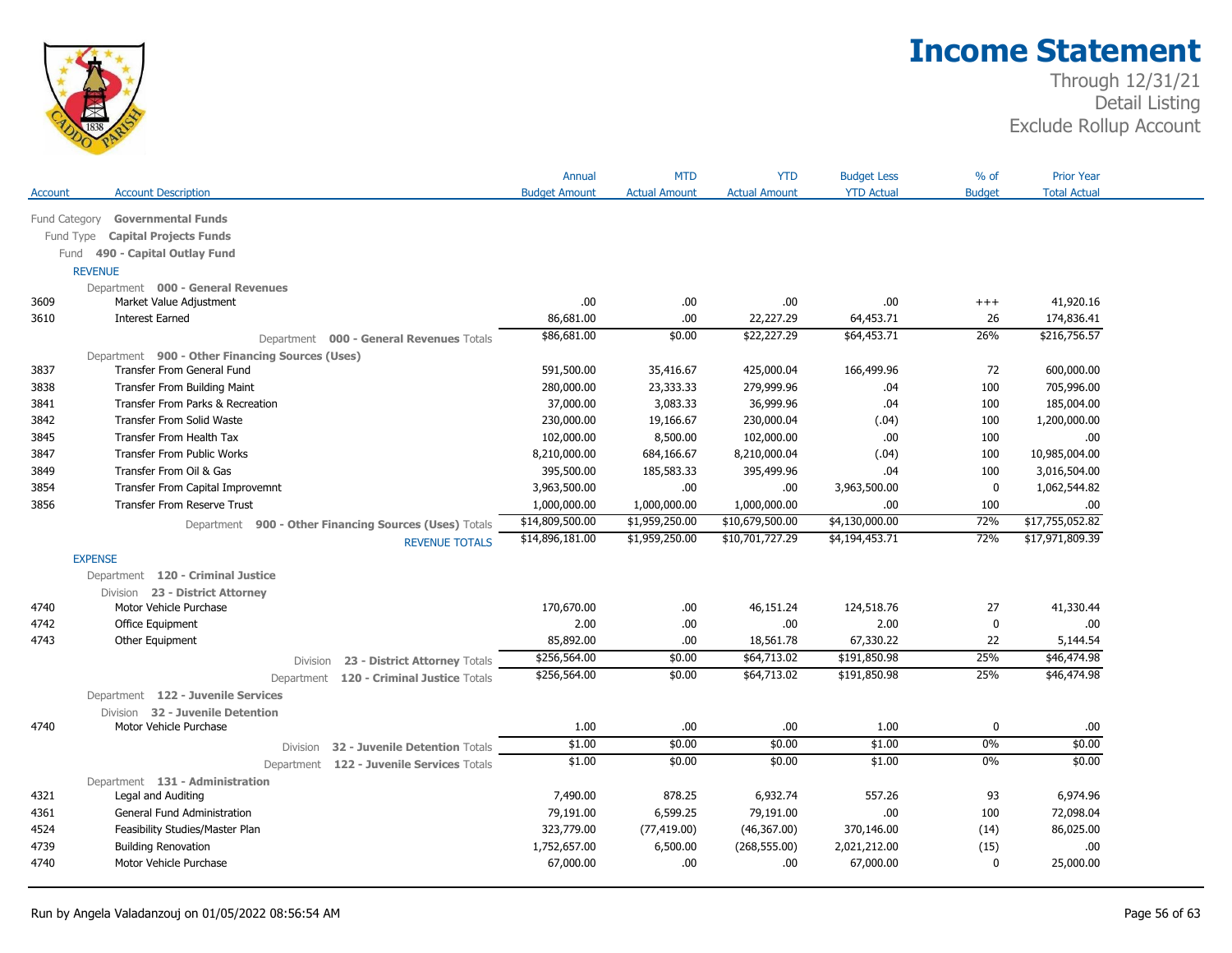

|               |                                                                     | Annual               | <b>MTD</b>           | <b>YTD</b>           | <b>Budget Less</b> | % of             | <b>Prior Year</b>   |
|---------------|---------------------------------------------------------------------|----------------------|----------------------|----------------------|--------------------|------------------|---------------------|
| Account       | <b>Account Description</b>                                          | <b>Budget Amount</b> | <b>Actual Amount</b> | <b>Actual Amount</b> | <b>YTD Actual</b>  | <b>Budget</b>    | <b>Total Actual</b> |
| Fund Category | <b>Governmental Funds</b>                                           |                      |                      |                      |                    |                  |                     |
| Fund Type     | <b>Capital Projects Funds</b>                                       |                      |                      |                      |                    |                  |                     |
|               | Fund 490 - Capital Outlay Fund                                      |                      |                      |                      |                    |                  |                     |
|               | <b>EXPENSE</b>                                                      |                      |                      |                      |                    |                  |                     |
|               | Department 131 - Administration                                     |                      |                      |                      |                    |                  |                     |
| 4743          | Other Equipment                                                     | 100,000.00           | .00.                 | .00.                 | 100,000.00         | $\mathbf 0$      | .00.                |
|               | Department 131 - Administration Totals                              | \$2,330,117.00       | $($ \$63,441.50)     | (\$228,798.26)       | \$2,558,915.26     | (10%)            | \$190,098.00        |
|               | Department 136 - Information Systems                                |                      |                      |                      |                    |                  |                     |
| 4745          | Computer Equipment Purchases                                        | 221,451.00           | 7,485.50             | 146,026.42           | 75,424.58          | 66               | 181,998.67          |
|               | Department 136 - Information Systems Totals                         | \$221,451.00         | \$7,485.50           | \$146,026.42         | \$75,424.58        | 66%              | \$181,998.67        |
|               |                                                                     |                      |                      |                      |                    |                  |                     |
|               | Department 161 - Facility & Maintenance                             |                      |                      |                      |                    |                  |                     |
| 4739          | Division 11 - Shreveport Regional Lab<br><b>Building Renovation</b> | 2.00                 | .00                  | .00.                 | 2.00               | 0                | .00                 |
|               |                                                                     | \$2.00               | \$0.00               | \$0.00               | \$2.00             | 0%               | \$0.00              |
|               | Division 11 - Shreveport Regional Lab Totals                        |                      |                      |                      |                    |                  |                     |
| 4739          | Division 14 - Highland Health Unit Complex                          |                      | 10,373.50            |                      |                    |                  |                     |
|               | <b>Building Renovation</b><br>Motor Vehicle Purchase                | 674,057.00<br>1.00   |                      | 32,305.80            | 641,751.20<br>1.00 | 5<br>$\mathbf 0$ | 35,142.12<br>.00    |
| 4740          |                                                                     | \$674,058.00         | .00<br>\$10,373.50   | .00.<br>\$32,305.80  | \$641,752.20       | 5%               | \$35,142.12         |
|               | 14 - Highland Health Unit Complex Totals<br>Division                |                      |                      |                      |                    |                  |                     |
|               | Division 15 - Vivian Health Unit                                    |                      |                      |                      |                    |                  |                     |
| 4739          | <b>Building Renovation</b>                                          | 128,711.00           | .00                  | 7,035.00             | 121,676.00         | 5                | 7,815.00            |
|               | Division 15 - Vivian Health Unit Totals                             | \$128,711.00         | \$0.00               | \$7,035.00           | \$121,676.00       | 5%               | \$7,815.00          |
|               | Division 17 - Forcht Wade                                           |                      |                      |                      |                    |                  |                     |
| 4739          | <b>Building Renovation</b>                                          | 136,508.00           | .00                  | 42,931.00            | 93,577.00          | 31               | 2,250.00            |
|               | 17 - Forcht Wade Totals<br>Division                                 | \$136,508.00         | \$0.00               | \$42,931.00          | \$93,577.00        | 31%              | \$2,250.00          |
|               | Division 60 - CCAA Bldg                                             |                      |                      |                      |                    |                  |                     |
| 4739          | <b>Building Renovation</b>                                          | 982,011.00           | 14,400.00            | 476,526.08           | 505,484.92         | 49               | 134,060.27          |
|               | 60 - CCAA Bldg Totals<br><b>Division</b>                            | \$982,011.00         | \$14,400.00          | \$476,526.08         | \$505,484.92       | 49%              | \$134,060.27        |
|               | Division 61 - Courthouse                                            |                      |                      |                      |                    |                  |                     |
| 4739          | <b>Building Renovation</b>                                          | 2,655,755.00         | 96,982.76            | 462,740.64           | 2,193,014.36       | 17               | 541,731.92          |
| 4740          | Motor Vehicle Purchase                                              | 63,292.00            | .00.                 | .00.                 | 63,292.00          | 0                | 32,134.50           |
| 4743          | Other Equipment                                                     | 80,156.00            | .00.                 | 3,250.06             | 76,905.94          | 4                | 9,781.75            |
|               | 61 - Courthouse Totals<br>Division                                  | \$2,799,203.00       | \$96,982.76          | \$465,990.70         | \$2,333,212.30     | 17%              | \$583,648.17        |
|               | Division 62 - Juvenile Justice Bldgs                                |                      |                      |                      |                    |                  |                     |
| 4739          | <b>Building Renovation</b>                                          | 1,624,807.00         | 3,830.00             | 63,920.41            | 1,560,886.59       | $\overline{4}$   | 98,242.53           |
| 4740          | Motor Vehicle Purchase                                              | 66,000.00            | .00.                 | 29,184.00            | 36,816.00          | 44               | 68,323.50           |
| 4743          | Other Equipment                                                     | 126,694.00           | .00                  | .00.                 | 126,694.00         | 0                | 20,139.04           |
|               | 62 - Juvenile Justice Bldgs Totals<br>Division                      | \$1,817,501.00       | \$3,830.00           | \$93,104.41          | \$1,724,396.59     | 5%               | \$186,705.07        |
|               |                                                                     |                      |                      |                      |                    |                  |                     |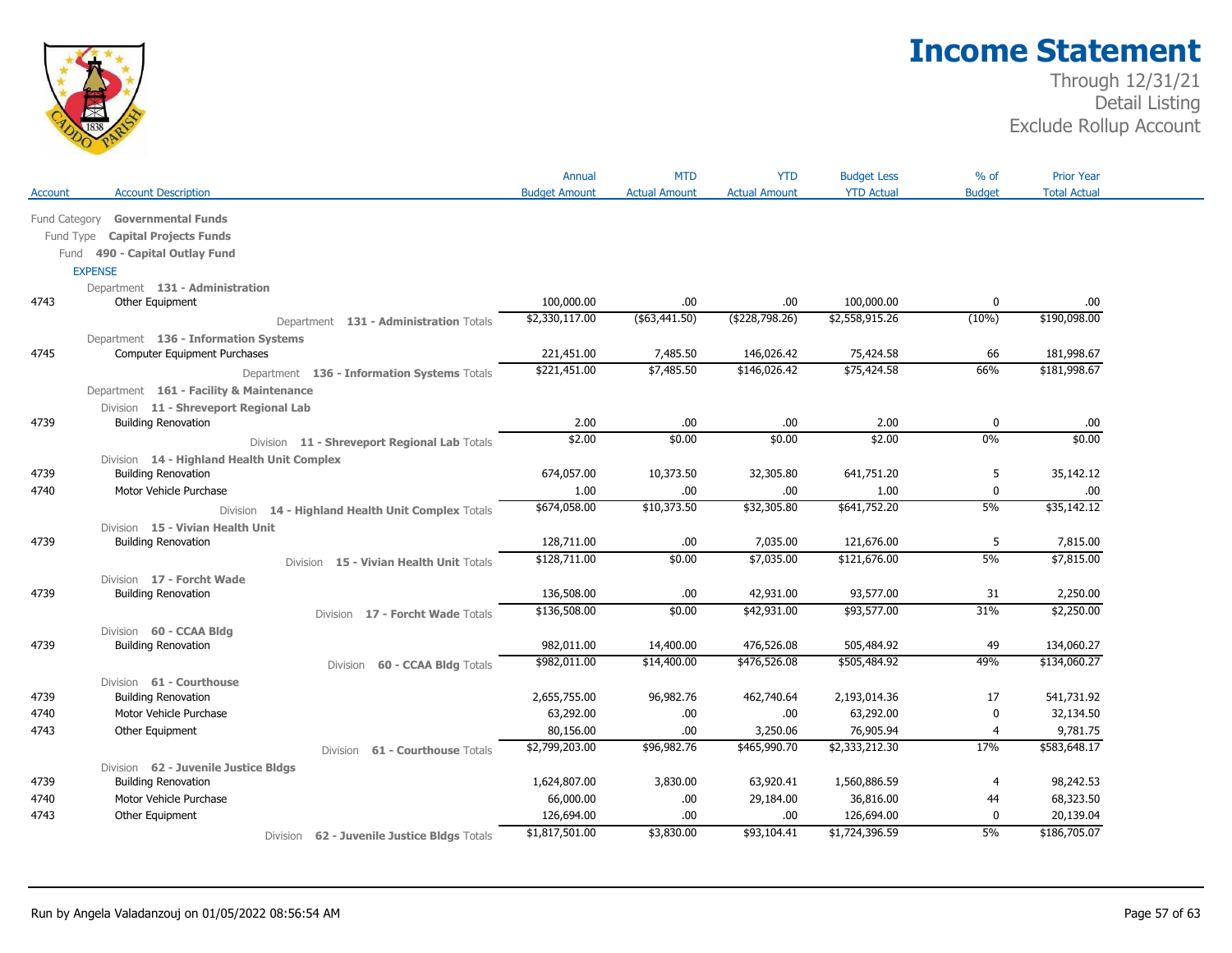

|               |                                                   | Annual               | <b>MTD</b>           | <b>YTD</b>           | <b>Budget Less</b> | % of          | <b>Prior Year</b>   |  |
|---------------|---------------------------------------------------|----------------------|----------------------|----------------------|--------------------|---------------|---------------------|--|
| Account       | <b>Account Description</b>                        | <b>Budget Amount</b> | <b>Actual Amount</b> | <b>Actual Amount</b> | <b>YTD Actual</b>  | <b>Budget</b> | <b>Total Actual</b> |  |
| Fund Category | <b>Governmental Funds</b>                         |                      |                      |                      |                    |               |                     |  |
| Fund Type     | <b>Capital Projects Funds</b>                     |                      |                      |                      |                    |               |                     |  |
|               | Fund 490 - Capital Outlay Fund                    |                      |                      |                      |                    |               |                     |  |
|               | <b>EXPENSE</b>                                    |                      |                      |                      |                    |               |                     |  |
|               | Department 161 - Facility & Maintenance           |                      |                      |                      |                    |               |                     |  |
|               | Division 63 - Coroner Building                    |                      |                      |                      |                    |               |                     |  |
| 4739          | <b>Building Renovation</b>                        | 112,173.00           | .00                  | 9,031.06             | 103,141.94         | 8             | 19,673.69           |  |
|               | 63 - Coroner Building Totals<br><b>Division</b>   | \$112,173.00         | \$0.00               | \$9,031.06           | \$103,141.94       | 8%            | \$19,673.69         |  |
|               | Division 64 - LSU Extension Bldg                  |                      |                      |                      |                    |               |                     |  |
| 4739          | <b>Building Renovation</b>                        | 98,194.00            | .00                  | 8,535.00             | 89,659.00          | 9             | 74,250.00           |  |
|               | 64 - LSU Extension Bldg Totals<br>Division        | \$98,194.00          | \$0.00               | \$8,535.00           | \$89,659.00        | 9%            | \$74,250.00         |  |
|               | Division 66 - Francis Bickham Bldg                |                      |                      |                      |                    |               |                     |  |
| 4739          | <b>Building Renovation</b>                        | 246,232.00           | .00.                 | 48,471.25            | 197,760.75         | 20            | 9,189.14            |  |
| 4743          | Other Equipment                                   | 1.00                 | .00                  | .00.                 | 1.00               | 0             | .00.                |  |
|               | Division 66 - Francis Bickham Bldg Totals         | \$246,233.00         | \$0.00               | \$48,471.25          | \$197,761.75       | 20%           | \$9,189.14          |  |
|               | Division 67 - Caddo Correctional Center           |                      |                      |                      |                    |               |                     |  |
| 4739          | <b>Building Renovation</b>                        | 2,407,737.00         | 41,894.00            | 652,896.53           | 1,754,840.47       | 27            | 263,776.55          |  |
| 4740          | Motor Vehicle Purchase                            | (6,398.00)           | .00.                 | .00.                 | (6,398.00)         | $\mathbf 0$   | (23, 531.94)        |  |
| 4743          | Other Equipment                                   | 569,476.00           | 10,615.50            | 142,948.95           | 426,527.05         | 25            | 61,328.61           |  |
|               | 67 - Caddo Correctional Center Totals<br>Division | \$2,970,815.00       | \$52,509.50          | \$795,845.48         | \$2,174,969.52     | 27%           | \$301,573.22        |  |
|               | Division 68 - Government Plaza                    |                      |                      |                      |                    |               |                     |  |
| 4739          | <b>Building Renovation</b>                        | 142,069.00           | .00.                 | 41,588.16            | 100,480.84         | 29            | 76,438.15           |  |
|               | 68 - Government Plaza Totals<br><b>Division</b>   | \$142,069.00         | \$0.00               | \$41,588.16          | \$100,480.84       | 29%           | \$76,438.15         |  |
|               | Division 69 - David Raines Comm Center            |                      |                      |                      |                    |               |                     |  |
| 4739          | <b>Building Renovation</b>                        | 610,487.00           | 7,900.00             | 225,846.50           | 384,640.50         | 37            | 132,737.33          |  |
| 4743          | Other Equipment                                   | 40,000.00            | .00                  | .00.                 | 40,000.00          | 0             | .00.                |  |
|               | Division 69 - David Raines Comm Center Totals     | \$650,487.00         | \$7,900.00           | \$225,846.50         | \$424,640.50       | 35%           | \$132,737.33        |  |
|               | Department 161 - Facility & Maintenance Totals    | \$10,757,965.00      | \$185,995.76         | \$2,247,210.44       | \$8,510,754.56     | 21%           | \$1,563,482.16      |  |
|               | Department 312 - Animal Services                  |                      |                      |                      |                    |               |                     |  |
| 4739          | <b>Building Renovation</b>                        | 1,965,348.00         | 21,982.91            | 130,530.77           | 1,834,817.23       | 7             | 84,750.00           |  |
| 4740          | Motor Vehicle Purchase                            | 228,006.00           | .00.                 | .00                  | 228,006.00         | 0             | .00                 |  |
| 4743          | Other Equipment                                   | 3.00                 | .00.                 | .00.                 | 3.00               | 0             | 15,750.00           |  |
|               | Department 312 - Animal Services Totals           | \$2,193,357.00       | \$21,982.91          | \$130,530.77         | \$2,062,826.23     | 6%            | \$100,500.00        |  |
|               | Department 423 - Compactor System Operations      |                      |                      |                      |                    |               |                     |  |
| 4723          | Solid Waste Projects                              | 724,278.00           | .00                  | 105,699.35           | 618,578.65         | 15            | 39,394.26           |  |
| 4740          | Motor Vehicle Purchase                            | 35,002.00            | .00                  | .00.                 | 35,002.00          | 0             | 32,134.50           |  |
| 4741          | Heavy Equipment Purchase                          | 141,047.00           | .00                  | 13,025.00            | 128,022.00         | 9             | 698,955.50          |  |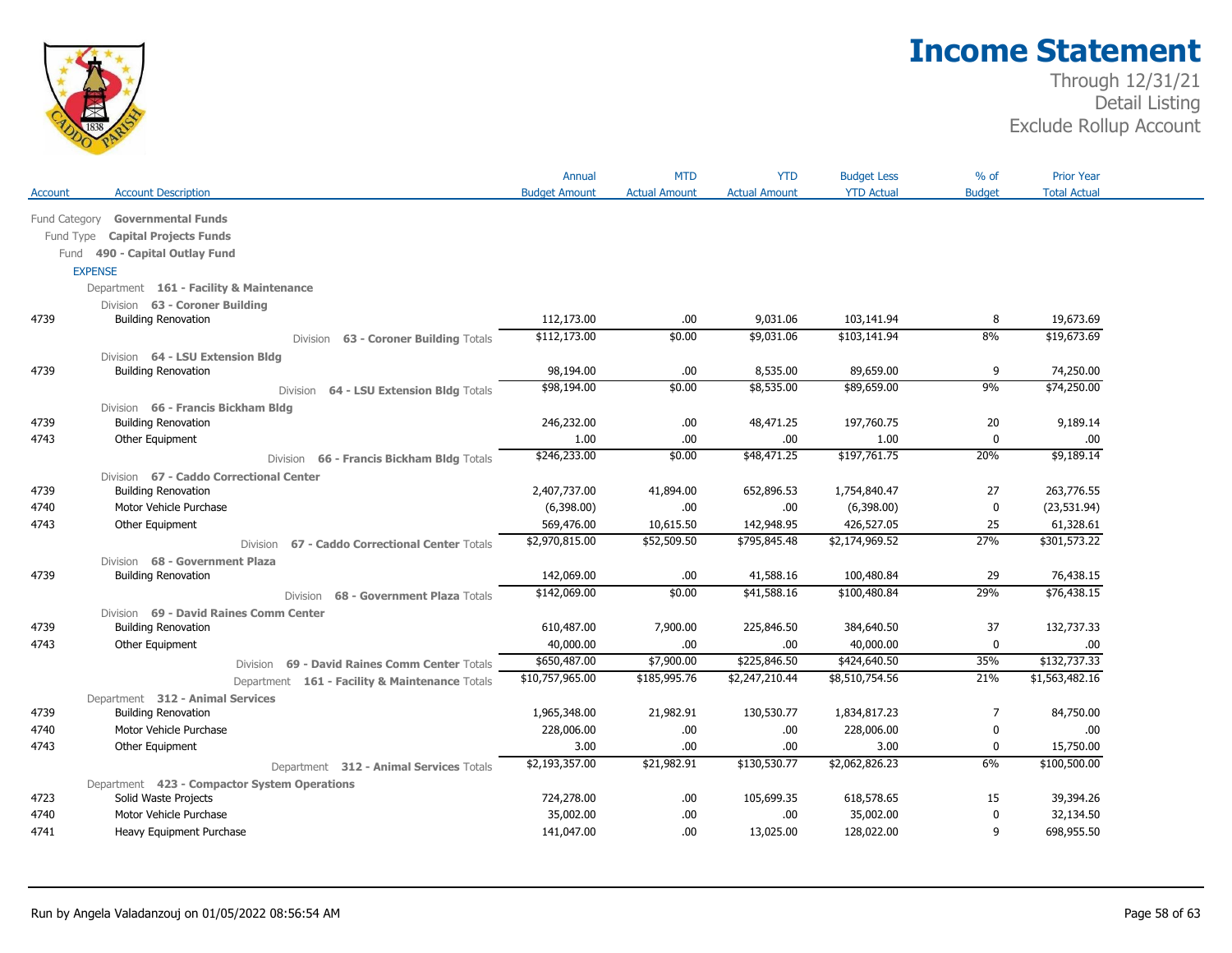

|               |                                                     | Annual               | <b>MTD</b>           | <b>YTD</b>           | <b>Budget Less</b> | $%$ of         | <b>Prior Year</b>   |  |
|---------------|-----------------------------------------------------|----------------------|----------------------|----------------------|--------------------|----------------|---------------------|--|
| Account       | <b>Account Description</b>                          | <b>Budget Amount</b> | <b>Actual Amount</b> | <b>Actual Amount</b> | <b>YTD Actual</b>  | <b>Budget</b>  | <b>Total Actual</b> |  |
| Fund Category | <b>Governmental Funds</b>                           |                      |                      |                      |                    |                |                     |  |
| Fund Type     | <b>Capital Projects Funds</b>                       |                      |                      |                      |                    |                |                     |  |
| Fund          | 490 - Capital Outlay Fund                           |                      |                      |                      |                    |                |                     |  |
|               | <b>EXPENSE</b>                                      |                      |                      |                      |                    |                |                     |  |
|               | Department 423 - Compactor System Operations        |                      |                      |                      |                    |                |                     |  |
| 4743          | Other Equipment                                     | 74,168.00            | .00                  | 68,575.00            | 5,593.00           | 92             | 45,832.00           |  |
|               | Department 423 - Compactor System Operations Totals | \$974,495.00         | \$0.00               | \$187,299.35         | \$787,195.65       | 19%            | \$816,316.26        |  |
|               | Department 431 - Fleet Services                     |                      |                      |                      |                    |                |                     |  |
| 4739          | <b>Building Renovation</b>                          | 52,271.00            | 16,030.00            | 16,030.00            | 36,241.00          | 31             | 20,048.00           |  |
| 4740          | Motor Vehicle Purchase                              | 3.00                 | .00                  | .00                  | 3.00               | 0              | .00                 |  |
| 4743          | Other Equipment                                     | 2.00                 | .00.                 | .00                  | 2.00               | 0              | .00.                |  |
|               | Department 431 - Fleet Services Totals              | \$52,276.00          | \$16,030.00          | \$16,030.00          | \$36,246.00        | 31%            | \$20,048.00         |  |
|               | Department 441 - Road Maintenance                   |                      |                      |                      |                    |                |                     |  |
|               | Division 30 - Drainage                              |                      |                      |                      |                    |                |                     |  |
| 4722          | <b>Drainage Projects</b>                            | 6,244,092.00         | 14,300.00            | 2,379,222.15         | 3,864,869.85       | 38             | 1,187,400.19        |  |
| 4740          | Motor Vehicle Purchase                              | 2.00                 | .00.                 | .00.                 | 2.00               | $\mathbf 0$    | .00                 |  |
| 4741          | Heavy Equipment Purchase                            | 745,138.00           | 00.                  | 543,392.63           | 201,745.37         | 73             | 133,967.60          |  |
|               | 30 - Drainage Totals<br>Division                    | \$6,989,232.00       | \$14,300.00          | \$2,922,614.78       | \$4,066,617.22     | 42%            | \$1,321,367.79      |  |
|               | Division 31 - Road Capital Improvements             |                      |                      |                      |                    |                |                     |  |
| 4395          | Grant Programs - Other                              | .00                  | .00                  | 2,189.74             | (2, 189.74)        | $++++$         | 93,658.63           |  |
| 4721          | Road Projects                                       | 11,661,726.00        | 316,186.75           | 6,775,558.01         | 4,886,167.99       | 58             | 6,276,137.06        |  |
| 4728          | Water / Sewer Program                               | 1,856,614.00         | 33,330.41            | 762,884.62           | 1,093,729.38       | 41             | 2,054.86            |  |
| 4739          | <b>Building Renovation</b>                          | 50,004.00            | .00.                 | 7,245.00             | 42,759.00          | 14             | .00.                |  |
| 4740          | Motor Vehicle Purchase                              | 180,402.00           | .00                  | .00.                 | 180,402.00         | 0              | 94,599.13           |  |
| 4741          | Heavy Equipment Purchase                            | 270,027.00           | .00                  | .00                  | 270,027.00         | $\mathbf{0}$   | 312,406.22          |  |
| 4743          | Other Equipment                                     | 6,966.00             | 00.                  | .00                  | 6,966.00           | 0              | 48,025.00           |  |
|               | 31 - Road Capital Improvements Totals<br>Division   | \$14,025,739.00      | \$349,517.16         | \$7,547,877.37       | \$6,477,861.63     | 54%            | \$6,826,880.90      |  |
|               | Department 441 - Road Maintenance Totals            | \$21,014,971.00      | \$363,817.16         | \$10,470,492.15      | \$10,544,478.85    | 50%            | \$8,148,248.69      |  |
|               | Department 511 - Parks & Recreation                 |                      |                      |                      |                    |                |                     |  |
| 4395          | Grant Programs - Other                              | .00                  | .00.                 | 6,270.00             | (6,270.00)         | $+++$          | .00                 |  |
| 4739          | <b>Building Renovation</b>                          | 3,407,323.00         | 59,581.47            | 1,487,633.81         | 1,919,689.19       | 44             | 437,532.16          |  |
| 4740          | Motor Vehicle Purchase                              | 80,106.00            | .00                  | 26,997.25            | 53,108.75          | 34             | 2,606.64            |  |
| 4741          | Heavy Equipment Purchase                            | 2.00                 | .00.                 | .00                  | 2.00               | $\mathbf 0$    | .00                 |  |
| 4743          | Other Equipment                                     | 104,685.00           | 00.                  | 7,118.92             | 97,566.08          | $\overline{7}$ | 10,000.00           |  |
|               | Department 511 - Parks & Recreation Totals          | \$3,592,116.00       | \$59,581.47          | \$1,528,019.98       | \$2,064,096.02     | 43%            | \$450,138.80        |  |
|               | Department 900 - Other Financing Sources (Uses)     |                      |                      |                      |                    |                |                     |  |
| 4674          | Transfer To E. Edward Jones Trust Fund              | .00                  | .00.                 | .00                  | .00                | $++++$         | 750,982.92          |  |
| 4675          | Transfer To Juvenile Justice Fund                   | 8,023.00             | .00                  | 8,023.00             | .00                | 100            | .00                 |  |
|               |                                                     |                      |                      |                      |                    |                |                     |  |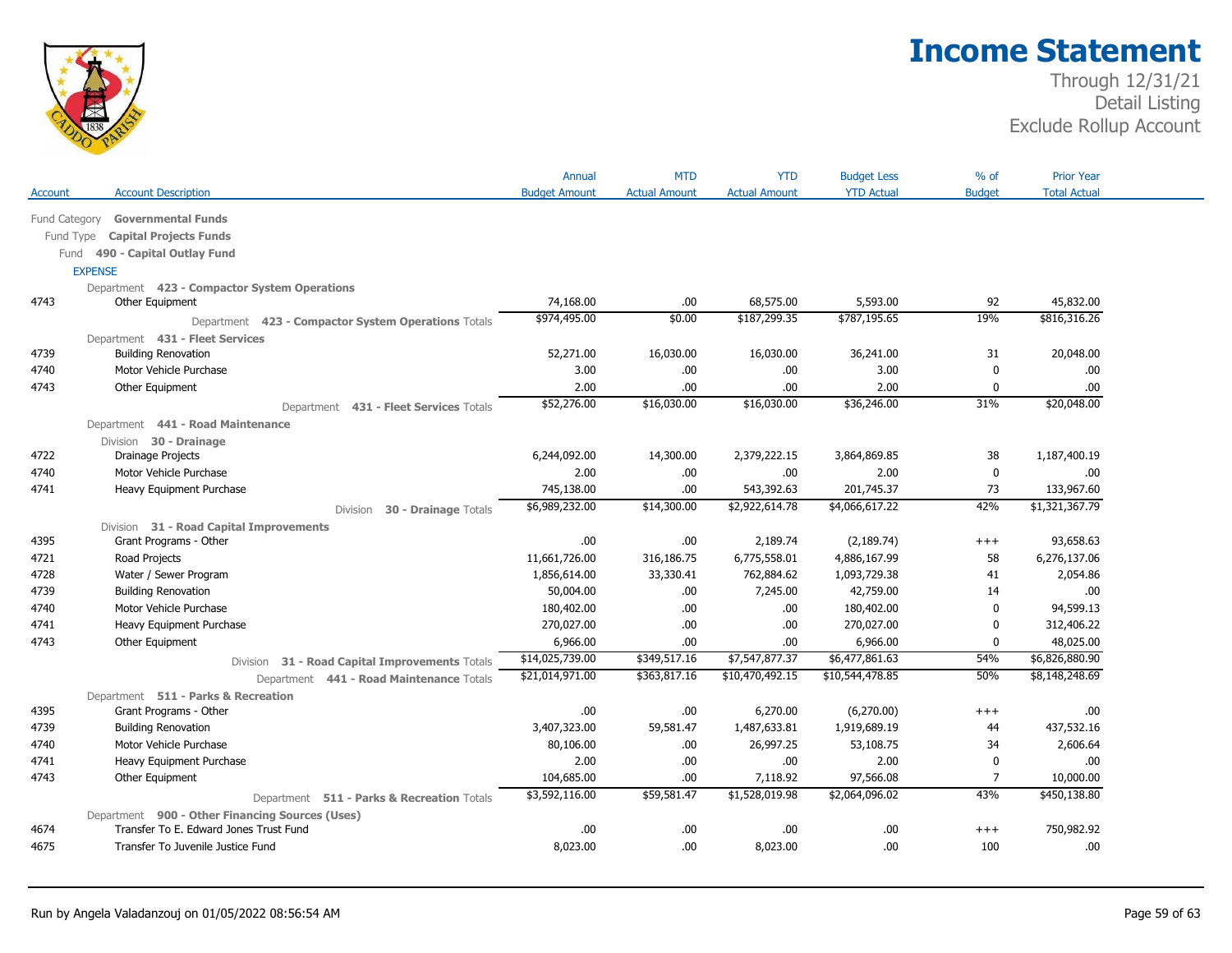

|                      |                                                                                          | Annual               | <b>MTD</b>           | <b>YTD</b>           | <b>Budget Less</b> | $%$ of        | <b>Prior Year</b>   |
|----------------------|------------------------------------------------------------------------------------------|----------------------|----------------------|----------------------|--------------------|---------------|---------------------|
| <b>Account</b>       | <b>Account Description</b>                                                               | <b>Budget Amount</b> | <b>Actual Amount</b> | <b>Actual Amount</b> | <b>YTD Actual</b>  | <b>Budget</b> | <b>Total Actual</b> |
|                      | <b>Governmental Funds</b>                                                                |                      |                      |                      |                    |               |                     |
| <b>Fund Category</b> |                                                                                          |                      |                      |                      |                    |               |                     |
| Fund Type            | <b>Capital Projects Funds</b>                                                            |                      |                      |                      |                    |               |                     |
| Fund                 | 490 - Capital Outlay Fund                                                                |                      |                      |                      |                    |               |                     |
|                      | <b>EXPENSE</b>                                                                           |                      |                      |                      |                    |               |                     |
| 4676                 | Department 900 - Other Financing Sources (Uses)<br>Transfer To Building Maintenance Fund | 73,540.00            | .00.                 | 73,540.00            | .00                | 100           | .00                 |
| 4677                 | Transfer To Capital Improve Fund                                                         | 37,928.00            | .00.                 | 37,928.00            | .00                | 100           | .00.                |
| 4678                 | Transfer To Oil & Gas Fund                                                               | 82,065.00            | .00.                 | 82,065.00            | .00                | 100           | .00.                |
| 4682                 | <b>Transfer To Detention Facilitie</b>                                                   | 73,191.00            | .00                  | 73,191.00            | .00                | 100           | .00                 |
| 4685                 | Transfer To General Fund                                                                 | 28,634.00            | .00.                 | 28,634.00            | .00                | 100           | .00.                |
| 4691                 | Transfer To Parks & Recreation                                                           | 6,290.00             | .00.                 | 6,290.00             | .00                | 100           | .00.                |
| 4694                 | Transfer To Riverboat                                                                    | 19,071.00            | .00                  | 19,071.00            | .00                | 100           | .00                 |
| 4696                 | Transfer To Solid Waste                                                                  | 565,711.00           | .00.                 | 565,711.00           | .00                | 100           | .00.                |
| 4699                 | Transfer To Public Works Fund                                                            | 1,379,771.00         | .00                  | 1,379,771.00         | .00                | 100           | .00                 |
|                      | Department 900 - Other Financing Sources (Uses) Totals                                   | \$2,274,224.00       | \$0.00               | \$2,274,224.00       | \$0.00             | 100%          | \$750,982.92        |
|                      | <b>EXPENSE TOTALS</b>                                                                    | \$43,667,537.00      | \$591,451.30         | \$16,835,747.87      | \$26,831,789.13    | 39%           | \$12,268,288.48     |
|                      |                                                                                          |                      |                      |                      |                    |               |                     |
|                      | 490 - Capital Outlay Fund Totals<br>Fund                                                 |                      |                      |                      |                    |               |                     |
|                      | <b>REVENUE TOTALS</b>                                                                    | 14,896,181.00        | 1,959,250.00         | 10,701,727.29        | 4,194,453.71       | 72%           | 17,971,809.39       |
|                      | <b>EXPENSE TOTALS</b>                                                                    | 43,667,537.00        | 591,451.30           | 16,835,747.87        | 26,831,789.13      | 39%           | 12,268,288.48       |
|                      | 490 - Capital Outlay Fund Net Gain (Loss)<br>Fund                                        | (\$28,771,356.00)    | \$1,367,798.70       | (\$6,134,020.58)     | \$22,637,335.42    | 21%           | \$5,703,520.91      |
|                      |                                                                                          |                      |                      |                      |                    |               |                     |
|                      | Fund Type Capital Projects Funds Totals                                                  |                      |                      |                      |                    |               |                     |
|                      | <b>REVENUE TOTALS</b>                                                                    | 14,949,109.00        | 1,959,250.00         | 10,750,935.73        | 4,198,173.27       | 72%           | 28,239,852.76       |
|                      | <b>EXPENSE TOTALS</b>                                                                    | 47,666,239.00        | 594,457.70           | 16,870,790.02        | 30,795,448.98      | 35%           | 13,361,222.31       |
|                      | Fund Type Capital Projects Funds Net Gain (Loss)                                         | $($ \$32,717,130.00) | \$1,364,792.30       | ( \$6,119,854.29)    | \$26,597,275.71    | 19%           | \$14,878,630.45     |
|                      |                                                                                          |                      |                      |                      |                    |               |                     |
|                      | Fund Category<br><b>Governmental Funds Totals</b>                                        |                      |                      |                      |                    |               |                     |
|                      | <b>REVENUE TOTALS</b>                                                                    | 133,505,868.00       | 10,812,000.46        | 106,252,988.55       | 27,252,879.45      | 80%           | 108,598,957.45      |
|                      | <b>EXPENSE TOTALS</b>                                                                    | 170,727,474.00       | 14,233,284.50        | 120,491,306.35       | 50,236,167.65      | 71%           | 92,337,099.20       |
|                      | Fund Category Governmental Funds Net Gain (Loss)                                         | (\$37,221,606.00)    | (\$3,421,284.04)     | (\$14,238,317.80)    | \$22,983,288.20    | 38%           | \$16,261,858.25     |
|                      |                                                                                          |                      |                      |                      |                    |               |                     |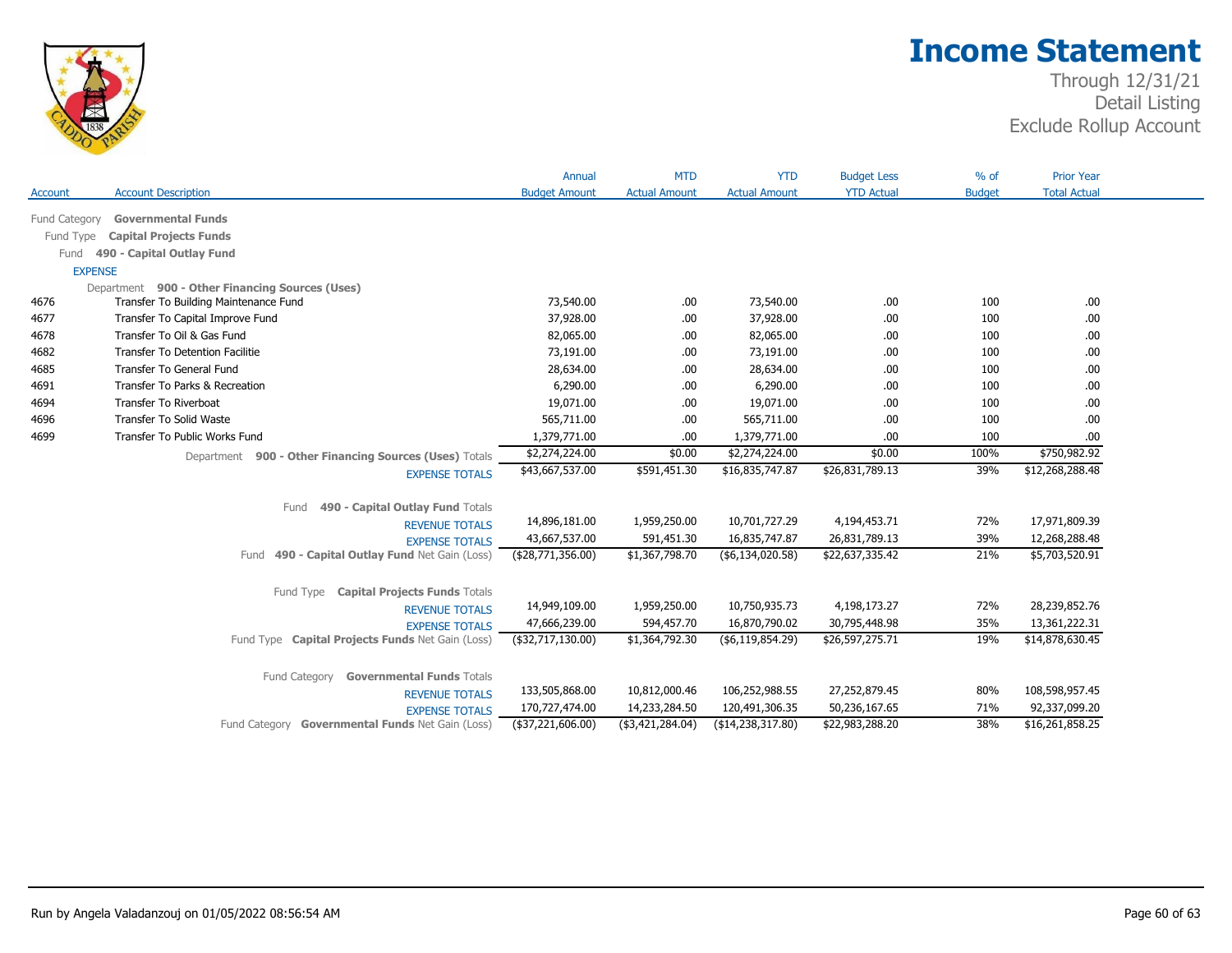

|                |                                                          | Annual               | <b>MTD</b>           | <b>YTD</b>           | <b>Budget Less</b> | $%$ of        | <b>Prior Year</b>   |
|----------------|----------------------------------------------------------|----------------------|----------------------|----------------------|--------------------|---------------|---------------------|
| <b>Account</b> | <b>Account Description</b>                               | <b>Budget Amount</b> | <b>Actual Amount</b> | <b>Actual Amount</b> | <b>YTD Actual</b>  | <b>Budget</b> | <b>Total Actual</b> |
| Fund Category  | <b>Proprietary Funds-Internal Service</b>                |                      |                      |                      |                    |               |                     |
| Fund Type      |                                                          |                      |                      |                      |                    |               |                     |
|                | Fund 760 - Group Insurance Fund                          |                      |                      |                      |                    |               |                     |
|                | <b>REVENUE</b>                                           |                      |                      |                      |                    |               |                     |
|                | Department 000 - General Revenues                        |                      |                      |                      |                    |               |                     |
| 3609           | Market Value Adjustment                                  | .00                  | .00                  | .00.                 | .00                | $^{+++}$      | 7,012.61            |
| 3610           | <b>Interest Earned</b>                                   | 32,000.00            | .00                  | 3,958.60             | 28,041.40          | 12            | 41,573.43           |
| 3710           | Employer Health Insur Contrib                            | 3,739,936.00         | 73,382.52            | 3,362,951.53         | 376,984.47         | 90            | 3,627,413.71        |
| 3711           | Employee Health Insur Contrib                            | 1,304,339.00         | 24,460.84            | 1,168,173.68         | 136,165.32         | 90            | 1,248,273.72        |
| 3712           | Retired Employee Contributions                           | 269,881.00           | (2,272.44)           | 317,532.20           | (47, 651.20)       | 118           | 298,084.57          |
| 3713           | Eployer Contrib-Retired Employee                         | 813,997.00           | 62,649.58            | 782,895.96           | 31,101.04          | 96            | 775,430.96          |
|                | 000 - General Revenues Totals<br>Department              | \$6,160,153.00       | \$158,220.50         | \$5,635,511.97       | \$524,641.03       | 91%           | \$5,997,789.00      |
|                | <b>REVENUE TOTALS</b>                                    | \$6,160,153.00       | \$158,220.50         | \$5,635,511.97       | \$524,641.03       | 91%           | \$5,997,789.00      |
|                | <b>EXPENSE</b>                                           |                      |                      |                      |                    |               |                     |
|                | Department 951 - Employee Group Insurance Program        |                      |                      |                      |                    |               |                     |
| 4321           | Legal and Auditing                                       | 11,953.00            | 1,401.57             | 11,063.69            | 889.31             | 93            | 11,129.54           |
| 4327           | <b>Professional Services</b>                             | 35,000.00            | 1,908.33             | 22,899.96            | 12,100.04          | 65            | 36,767.95           |
| 4361           | General Fund Administration                              | 83,766.00            | 6,980.50             | 83,766.00            | .00                | 100           | 81,248.04           |
| 4519           | Life Insurance Premiums                                  | 130,000.00           | 8,719.98             | 94,253.50            | 35,746.50          | 73            | 112,428.28          |
| 4520           | Accidental Death Ins Prem                                | 12,000.00            | 618.09               | 7,136.62             | 4,863.38           | 59            | 20,953.93           |
| 4521           | <b>Insurance Premiums</b>                                | 950,000.00           | 88,756.57            | 1,056,603.03         | (106, 603.03)      | 111           | 879,198.91          |
| 4522           | Affordable Care Act Fee                                  | 25,000.00            | .00                  | .00.                 | 25,000.00          | 0             | .00                 |
| 4523           | Claims & Judgements                                      | 4,900,000.00         | (51,062.89)          | 2,207,069.18         | 2,692,930.82       | 45            | 5,169,138.58        |
|                | Department 951 - Employee Group Insurance Program Totals | \$6,147,719.00       | \$57,322.15          | \$3,482,791.98       | \$2,664,927.02     | 57%           | \$6,310,865.23      |
|                | <b>EXPENSE TOTALS</b>                                    | \$6,147,719.00       | \$57,322.15          | \$3,482,791.98       | \$2,664,927.02     | 57%           | \$6,310,865.23      |
|                |                                                          |                      |                      |                      |                    |               |                     |
|                | 760 - Group Insurance Fund Totals<br>Fund                |                      |                      |                      |                    |               |                     |
|                | <b>REVENUE TOTALS</b>                                    | 6,160,153.00         | 158,220.50           | 5,635,511.97         | 524,641.03         | 91%           | 5,997,789.00        |
|                | <b>EXPENSE TOTALS</b>                                    | 6,147,719.00         | 57,322.15            | 3,482,791.98         | 2,664,927.02       | 57%           | 6,310,865.23        |
|                | 760 - Group Insurance Fund Net Gain (Loss)<br>Fund       | \$12,434.00          | \$100,898.35         | \$2,152,719.99       | \$2,140,285.99     | 17,313%       | $($ \$313,076.23)   |
|                |                                                          |                      |                      |                      |                    |               |                     |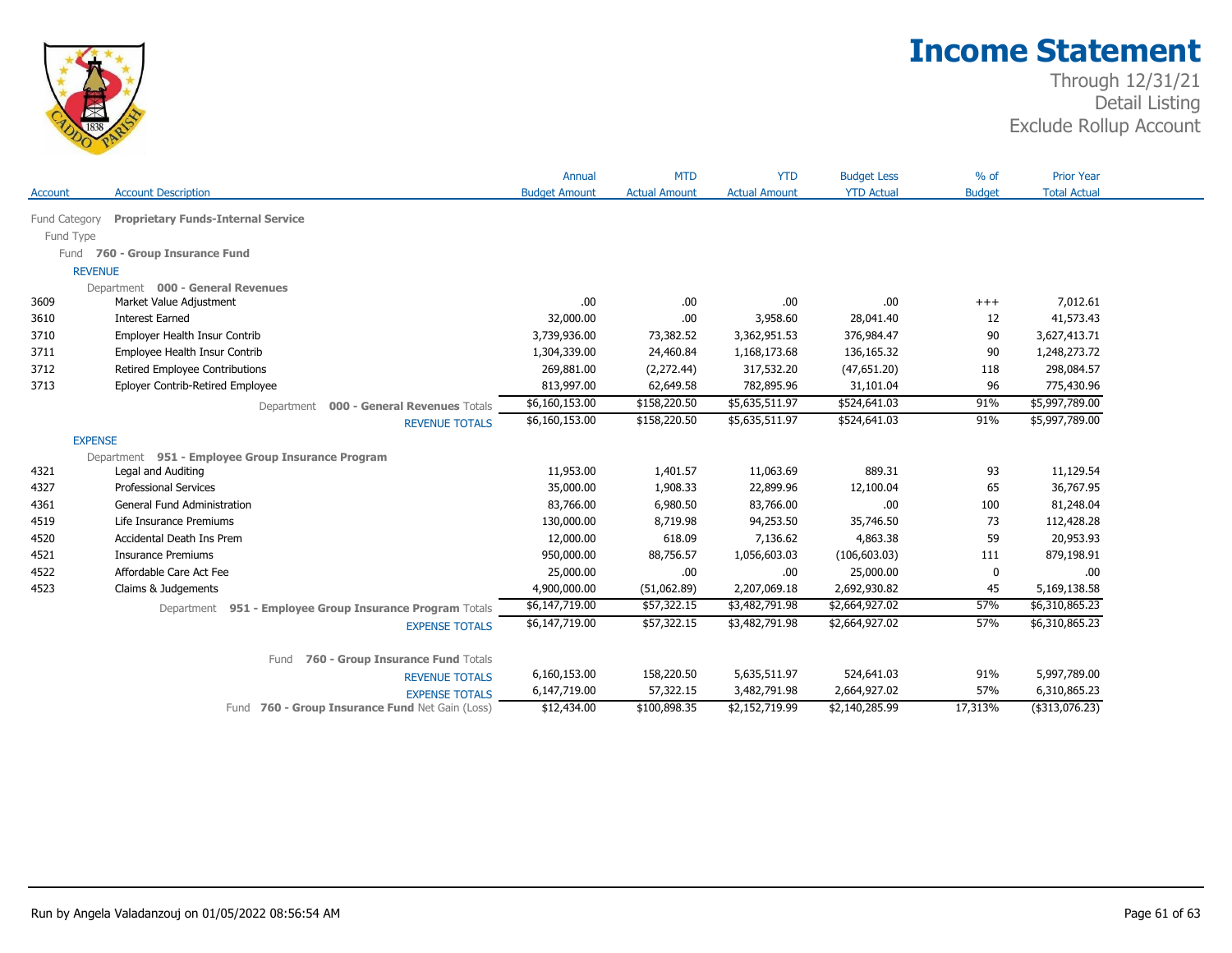

|                |                                                       | Annual               | <b>MTD</b>           | <b>YTD</b>           | <b>Budget Less</b> | $%$ of        | <b>Prior Year</b>   |
|----------------|-------------------------------------------------------|----------------------|----------------------|----------------------|--------------------|---------------|---------------------|
| Account        | <b>Account Description</b>                            | <b>Budget Amount</b> | <b>Actual Amount</b> | <b>Actual Amount</b> | <b>YTD Actual</b>  | <b>Budget</b> | <b>Total Actual</b> |
| Fund Category  | <b>Proprietary Funds-Internal Service</b>             |                      |                      |                      |                    |               |                     |
| Fund Type      |                                                       |                      |                      |                      |                    |               |                     |
|                | Fund 762 - General Insurance Fund                     |                      |                      |                      |                    |               |                     |
| <b>REVENUE</b> |                                                       |                      |                      |                      |                    |               |                     |
|                | Department 000 - General Revenues                     |                      |                      |                      |                    |               |                     |
| 3609           | Market Value Adjustment                               | .00                  | .00.                 | .00                  | .00                | $^{+++}$      | 4,316.65            |
| 3610           | <b>Interest Earned</b>                                | 20,000.00            | .00.                 | 2,473.85             | 17,526.15          | 12            | 21,193.06           |
| 3721           | Casualty Insurance Charges                            | 990,000.00           | 81,454.57            | 983,727.34           | 6,272.66           | 99            | 989,800.76          |
| 3722           | Workers Comp Insur Charges                            | 450,000.00           | 37,500.00            | 450,000.00           | .00                | 100           | 453,003.96          |
|                | Department 000 - General Revenues Totals              | \$1,460,000.00       | \$118,954.57         | \$1,436,201.19       | \$23,798.81        | 98%           | \$1,468,314.43      |
|                | <b>REVENUE TOTALS</b>                                 | \$1,460,000.00       | \$118,954.57         | \$1,436,201.19       | \$23,798.81        | 98%           | \$1,468,314.43      |
| <b>EXPENSE</b> |                                                       |                      |                      |                      |                    |               |                     |
|                | Department 952 - Casualty Program                     |                      |                      |                      |                    |               |                     |
| 4321           | Legal and Auditing                                    | 4,336.00             | 508.42               | 4,013.39             | 322.61             | 93            | 4,036.69            |
| 4349           | Employee Assistance Program                           | 4,500.00             | .00                  | .00                  | 4,500.00           | 0             | .00                 |
| 4361           | General Fund Administration                           | 47,582.00            | 3,965.17             | 47,582.04            | (.04)              | 100           | 47,137.92           |
| 4390           | General Ins-Legal Service                             | 37,440.00            | 3,120.00             | 37,440.00            | .00                | 100           | 36,360.00           |
| 4521           | <b>Insurance Premiums</b>                             | 850,000.00           | .00                  | 952,276.98           | (102, 276.98)      | 112           | 842,348.43          |
| 4523           | Claims & Judgements                                   | 115,000.00           | .00.                 | 63,650.35            | 51,349.65          | 55            | 3,242.29            |
|                | Department 952 - Casualty Program Totals              | \$1,058,858.00       | \$7,593.59           | \$1,104,962.76       | (46, 104.76)       | 104%          | \$933,125.33        |
|                | Department 953 - Worker's Compensation Program        |                      |                      |                      |                    |               |                     |
| 4321           | Legal and Auditing                                    | 4,336.00             | 508.42               | 11,763.39            | (7, 427.39)        | 271           | 4,355.69            |
| 4361           | General Fund Administration                           | 66,159.00            | 5,513.25             | 66,159.00            | .00                | 100           | 65,147.04           |
| 4390           | General Ins-Legal Service                             | 14,560.00            | 1,213.33             | 14,559.96            | .04                | 100           | 14,139.96           |
| 4521           | <b>Insurance Premiums</b>                             | 185,000.00           | 23,693.52            | 170,870.52           | 14,129.48          | 92            | 133,798.10          |
| 4522           | Affordable Care Act Fee                               | 3,000.00             | .00                  | 3,750.00             | (750.00)           | 125           | .00                 |
| 4523           | Claims & Judgements                                   | 525,000.00           | (79.00)              | 259,169.99           | 265,830.01         | 49            | 506,599.53          |
|                | Department 953 - Worker's Compensation Program Totals | \$798,055.00         | \$30,849.52          | \$526,272.86         | \$271,782.14       | 66%           | \$724,040.32        |
|                | <b>EXPENSE TOTALS</b>                                 | \$1,856,913.00       | \$38,443.11          | \$1,631,235.62       | \$225,677.38       | 88%           | \$1,657,165.65      |
|                | 762 - General Insurance Fund Totals<br>Fund           |                      |                      |                      |                    |               |                     |
|                | <b>REVENUE TOTALS</b>                                 | 1,460,000.00         | 118,954.57           | 1,436,201.19         | 23,798.81          | 98%           | 1,468,314.43        |
|                | <b>EXPENSE TOTALS</b>                                 | 1,856,913.00         | 38,443.11            | 1,631,235.62         | 225,677.38         | 88%           | 1,657,165.65        |
|                | Fund 762 - General Insurance Fund Net Gain (Loss)     | (\$396,913.00)       | \$80,511.46          | $($ \$195,034.43)    | \$201,878.57       | 49%           | ( \$188, 851.22)    |
|                | Fund Type Totals                                      |                      |                      |                      |                    |               |                     |
|                | <b>REVENUE TOTALS</b>                                 | 7,620,153.00         | 277,175.07           | 7,071,713.16         | 548,439.84         | 93%           | 7,466,103.43        |
|                | <b>EXPENSE TOTALS</b>                                 | 8,004,632.00         | 95,765.26            | 5,114,027.60         | 2,890,604.40       | 64%           | 7,968,030.88        |
|                | Fund Type Net Gain (Loss)                             | (\$384,479.00)       | \$181,409.81         | \$1,957,685.56       | \$2,342,164.56     | (509%)        | $($ \$501,927.45)   |